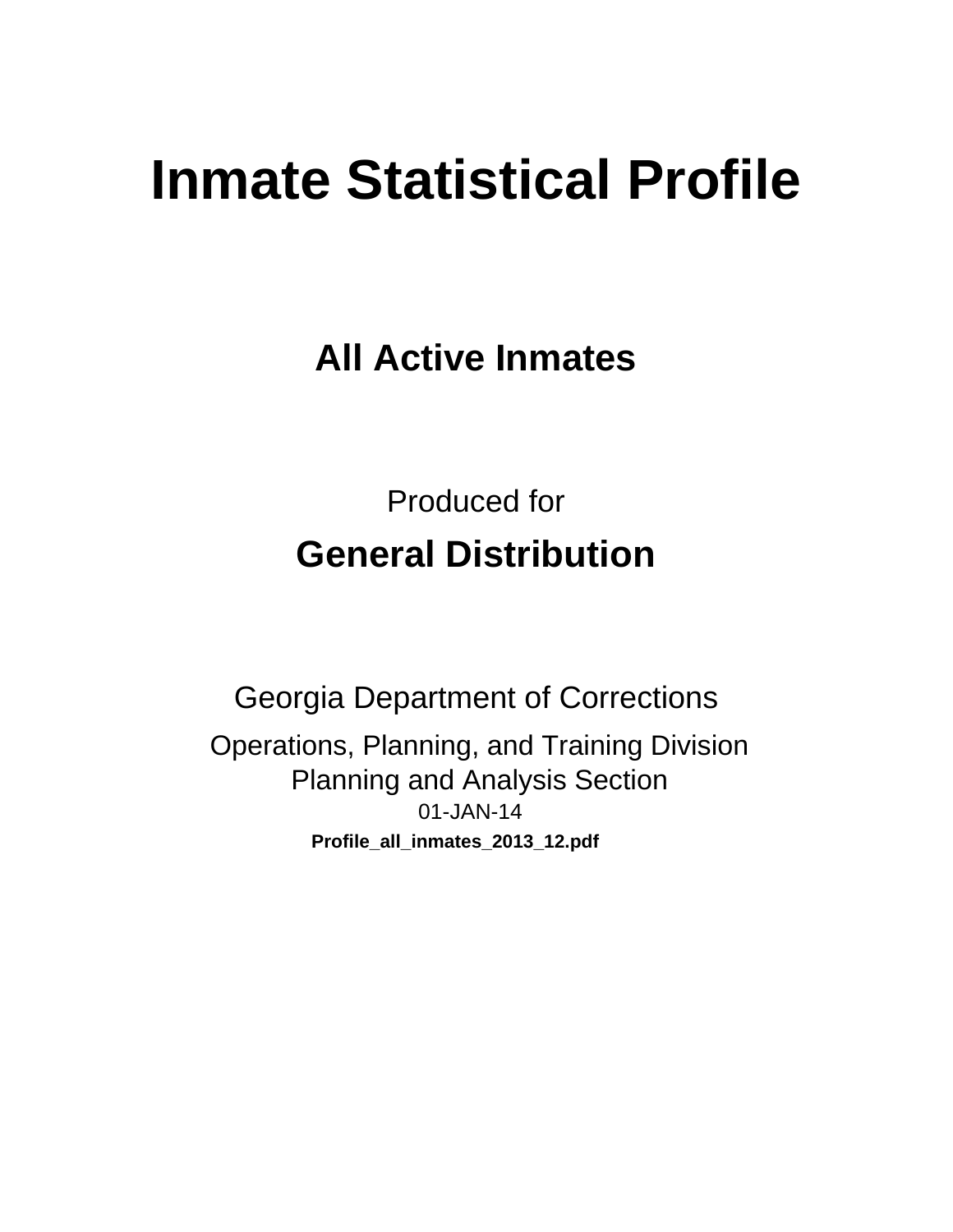## **Inmate Statistical Profile 01-JAN-14**

Contents

**All Active Inmates** 

Produced for General Distribution

## **Table of Contents**

|    | <b>Demographic information</b>                                       |
|----|----------------------------------------------------------------------|
|    | 7 Current age, broken out in ten year age groups                     |
|    | 6 Race group                                                         |
|    | 7 Marital status, self-reported at entry to prison                   |
|    | 8 Number of children, self-reported at entry to prison               |
|    | 9 Religious affiliation, self-reported at entry to prison            |
|    | 10 Home county - self-reported at entry to prison                    |
|    | 15 Socioeconomic class, self-reported at entry to prison             |
|    | 16 Environment to age 16, self-reported at entry to prison           |
|    | 17 Guardian status to age 16, self-reported at entry to prison       |
|    | 18 Employment status before prison, self-reported at entry to prison |
|    | 19 Age at admission                                                  |
|    | 21 Height, measured at entry to prison                               |
|    | 22 Weight, measured at entry to prison                               |
|    | 24 Military service                                                  |
|    | <b>Correctional information</b>                                      |
|    | 25 Type of admission to prison                                       |
|    | 26 Current / last security status                                    |
|    | 27 Current / last institution type                                   |
|    | 28 Institution type - transitional centers                           |
|    | 29 Institution type - county prisons                                 |
| 31 | Institution type - state prisons                                     |
|    | 33 Institution type - private prisons                                |
|    | 34 Institution type - pre-release centers                            |
|    | 35 Institution type - inmate boot camp                               |
|    | 36 Number of disciplinary reports                                    |
|    | 37 Number of transfers                                               |
|    | 38 Number of escapes                                                 |
|    | 40 Probable future release type of still active inmates              |
|    | 41 Time served in current (or last) institution                      |
|    | Educational, psychological and physical information                  |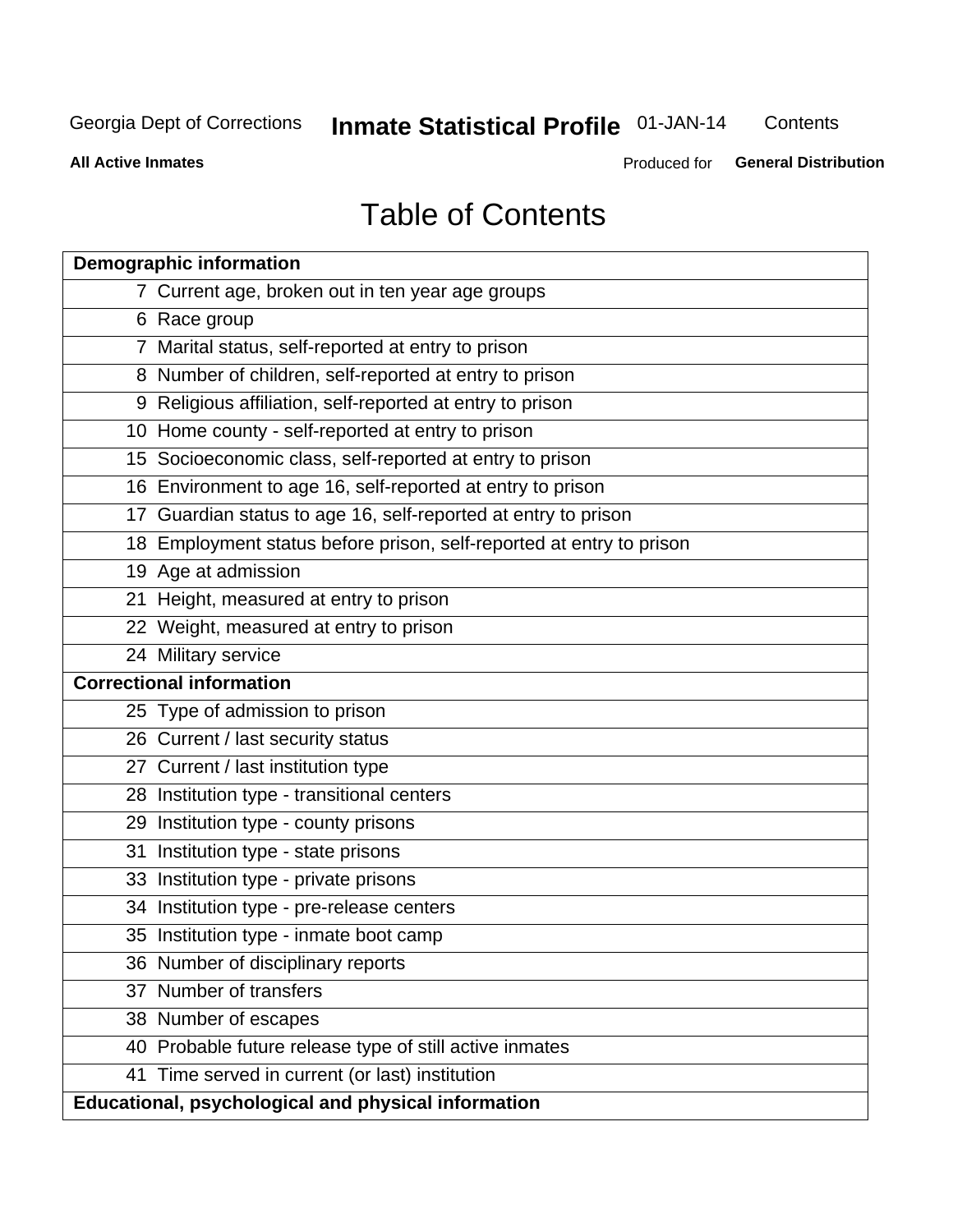## **Inmate Statistical Profile 01-JAN-14**

Contents

**All Active Inmates** 

**General Distribution** Produced for

## **Table of Contents**

| <b>Educational, psychological and physical information</b>       |
|------------------------------------------------------------------|
| 39 Culture fair IQ scores                                        |
| 42 Highest grade level attained                                  |
| 43 Culture fair IQ scores                                        |
| 44 Wide Range Achievement Test (WRAT) reading score              |
| 45 Wide Range Achievement Test (WRAT) math score                 |
| 46 Wide Range Achievement Test (WRAT) spelling score             |
| 47 Scope of substance abuse - summary                            |
| 48 Scope of substance abuse - detail                             |
| 49 Current / last mental health treatment level                  |
| 50 PULHESDWIT medical scale - 'P' overall condition ('P'hysical) |
| 51 PULHESDWIT medical scale - 'U' upper body                     |
| 52 PULHESDWIT medical scale - 'L' lower body                     |
| 53 PULHESDWIT medical scale - 'H' hearing                        |
| 54 PULHESDWIT medical scale - 'E' vision                         |
| 55 PULHESDWIT medical scale -'S' psychiatric                     |
| 56 PULHESDWIT medical scale - 'D' dental                         |
| 57 PULHESDWIT medical scale - 'W' work ability                   |
| 58 PULHESDWIT medical scale - 'I' impairment                     |
| 59 PULHESDWIT medical scale - 'T' transportability               |
| 60 Criminality in family, self-reported                          |
| 61 Alcoholism in family, self-reported                           |
| 62 Drug abuse in family, self-reported                           |
| 63 Subjected to frequent beatings, self-reported                 |
| 64 Father absent during inmate's childhood                       |
| 65 Mother absent during inmate's childhood                       |
| 66 Inmate diagnosed as manipulative                              |
| 67 Inmate diagnosed as assaultive                                |
| <b>Crimes and criminal history information</b>                   |
| 68 Number of prior Georgia incarcerations                        |
| 69 Prison sentence in years                                      |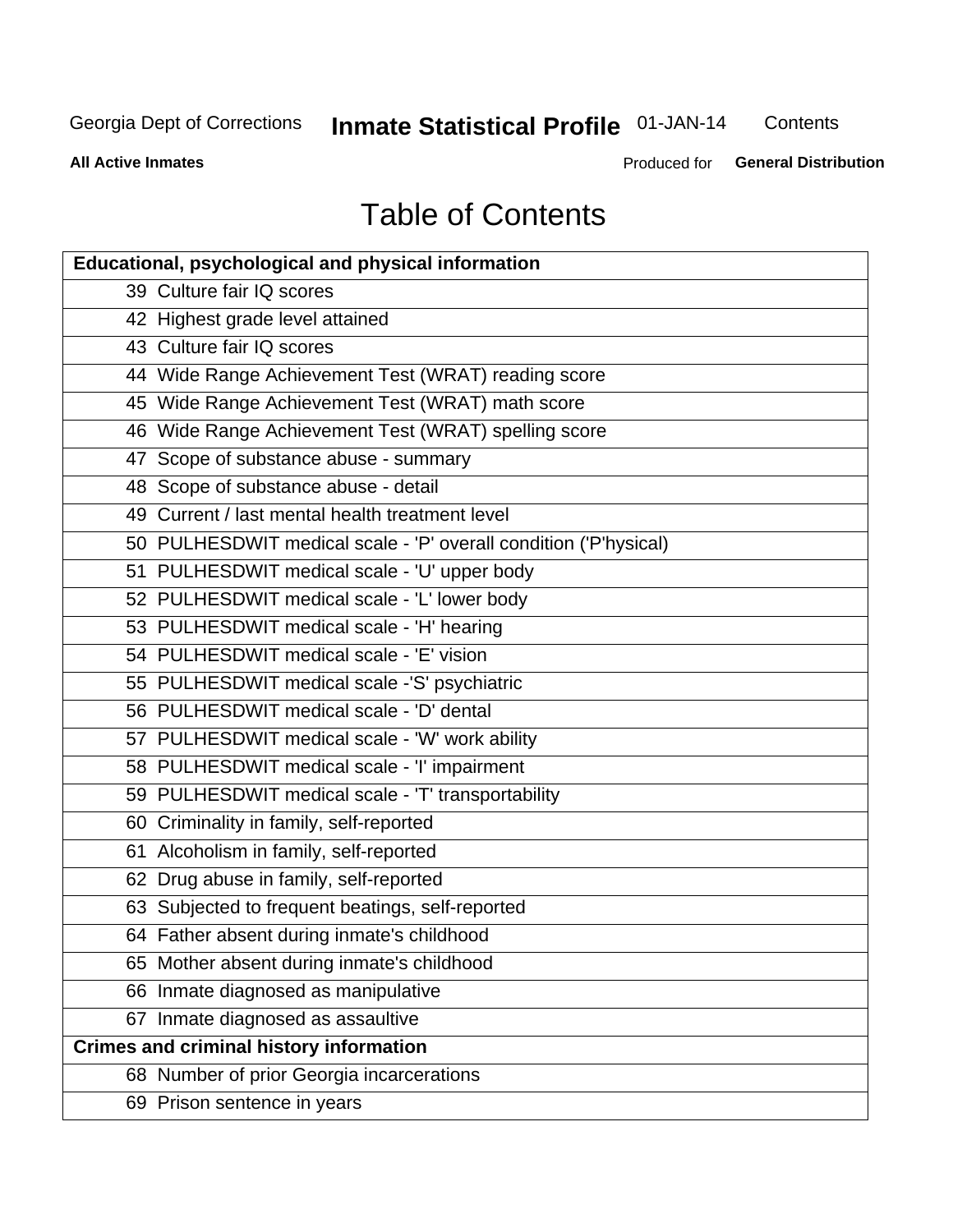## **Inmate Statistical Profile 01-JAN-14**

Contents

**All Active Inmates** 

Produced for General Distribution

## **Table of Contents**

| <b>Crimes and criminal history information</b>                 |
|----------------------------------------------------------------|
| 70 Primary offense, broken out into felonies vs misdemeanors   |
| 71 Primary offense, broken out into six broad crime categories |
| 72 Primary offense, detailed offense code                      |
| 81 County of conviction of primary offense                     |
| 86 Circuit of conviction of primary offense                    |
| 88 Years served (jail + prison) in this incarceration          |
| <b>Medical information</b>                                     |
| 89 Results of most recent HIV test                             |
| 90 Results of most recent tuberculosis test                    |
| 91 Results of most recent syphilis test                        |
| 92 Results of most recent Hepatitis-C test                     |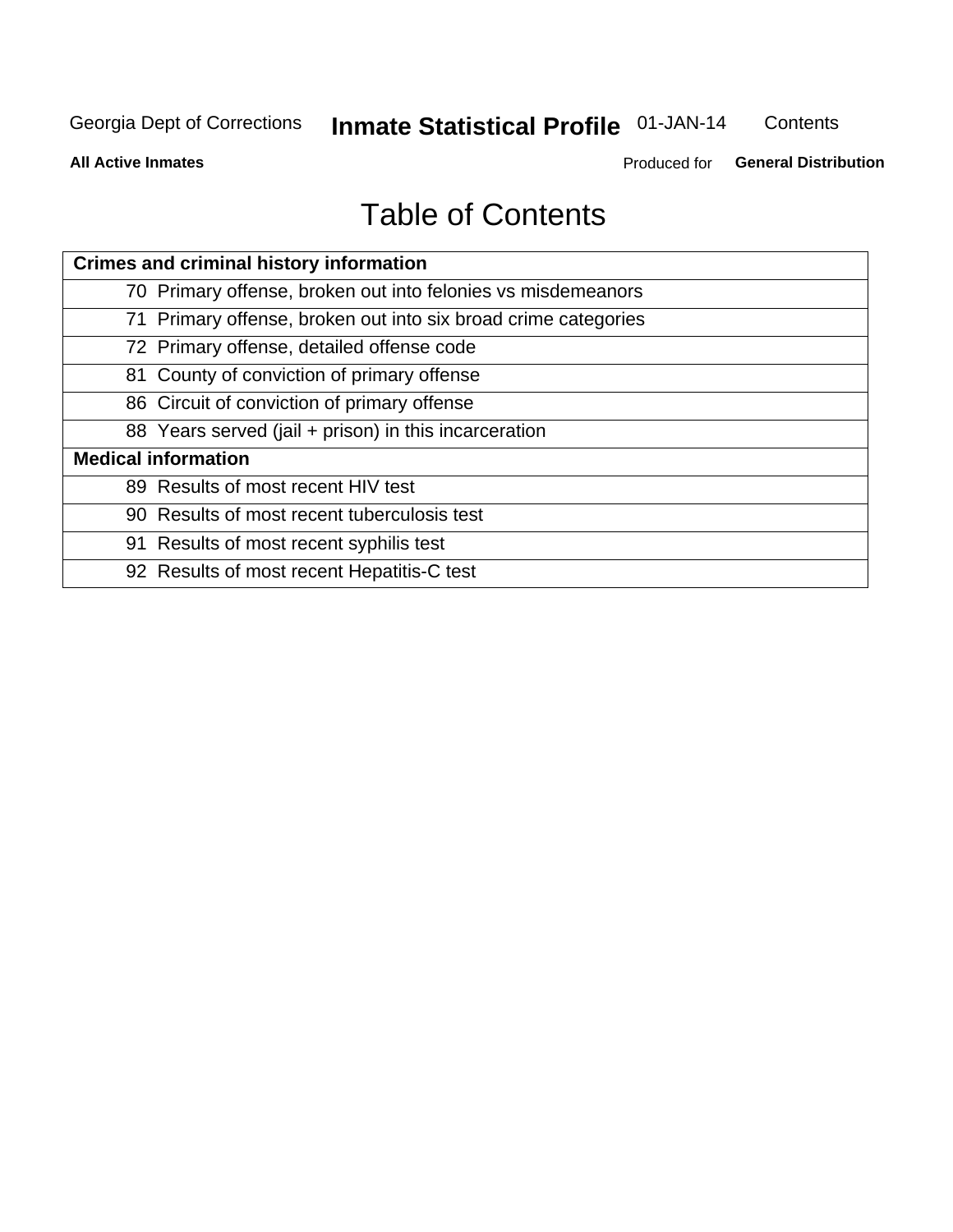#### **Inmate Validated Veterans**

#### Produced for General Distribution

## Current age, broken out in ten-year age groups

COL % - percent each COUNT is of its particular column

|                          |              | <b>Male</b> |        |              | <b>Female</b> |       |        | <b>Total</b> |
|--------------------------|--------------|-------------|--------|--------------|---------------|-------|--------|--------------|
| <b>Current Age</b>       | <b>Count</b> | Col %       | Row %  | <b>Count</b> | Col %         | Row % | Total  | Col %        |
| <b>Teens (1-19)</b>      | 829          | 1.64%       | 95.84% | 36           | 1.00%         | 4.16% | 865    | 1.60%        |
| <b>Twenties (20-29)</b>  | 15,534       | 30.74%      | 93.95% | 1,001        | 27.74%        | 6.05% | 16,535 | 30.54%       |
| <b>Thirties (30-39)</b>  | 14,653       | 28.99%      | 92.34% | 1,216        | 33.69%        | 7.66% | 15,869 | 29.31%       |
| <b>Forties (40-49)</b>   | 10,617       | 21.01%      | 92.39% | 875          | 24.24%        | 7.61% | 11,492 | 21.22%       |
| <b>Fifties (50-59)</b>   | 6,500        | 12.86%      | 94.41% | 385          | 10.67%        | 5.59% | 6,885  | 12.72%       |
| <b>Sixties (60-69)</b>   | 1,849        | $3.66\%$    | 95.75% | 82           | 2.27%         | 4.25% | 1,931  | 3.57%        |
| Seventy + (70 and above) | 557          | 1.10%       | 97.55% | 14           | 0.39%         | 2.45% | 571    | 1.05%        |
| <b>Total Reported</b>    | 50,539       | 100%        | 93.33% | 3,609        | 100%          | 6.67% | 54,148 | 100.0%       |

| <b>Not Repo</b><br>orted |        |       |        |
|--------------------------|--------|-------|--------|
| Tota <sup>r</sup>        | 50,539 | 3,609 | 54,148 |

| Mean<br>(average)              | 37.25    | 36.87 | 37.23 |
|--------------------------------|----------|-------|-------|
| <b>Median (middle)</b>         | つん<br>vu | JJ    | 35    |
| <b>Mode</b><br>(most frequent) |          | 30    |       |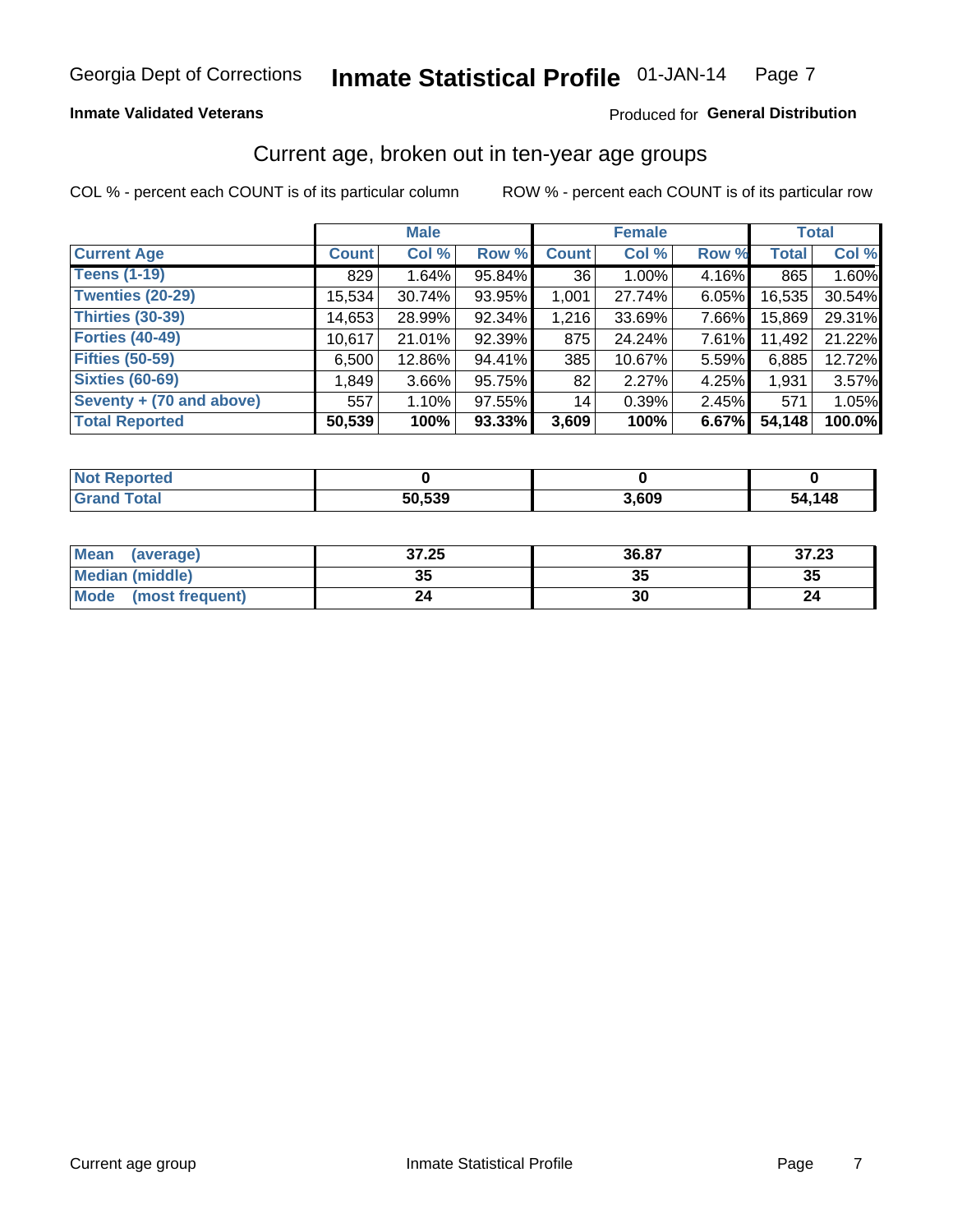#### Inmate Statistical Profile 01-JAN-14 Page 8

#### **All Active Inmates**

#### **Produced for General Distribution**

## Race group

COL % - percent each COUNT is of its particular column

|                                   |              | <b>Male</b> |        |             | <b>Female</b> |           |              | <b>Total</b> |
|-----------------------------------|--------------|-------------|--------|-------------|---------------|-----------|--------------|--------------|
| <b>Race Group</b>                 | <b>Count</b> | Col %       |        | Row % Count | Col %         | Row %     | <b>Total</b> | Col %        |
| <b>White</b>                      | 16,356       | 32.31%      | 89.39% | 1,941       | 53.77%        | $10.61\%$ | 18,297       | 33.74%       |
| <b>Black</b><br>2                 | 31,860       | 62.93%      | 95.28% | 1,577       | 43.68%        | 4.72%     | 33,437       | 61.65%       |
| <b>Other</b><br>5.                | 36           | .07%        | 76.60% | 11          | .30%          | 23.40%    | 47           | .09%         |
| <b>Asian</b><br>6                 | 139          | .27%        | 91.45% | 13          | .36%          | 8.55%     | 152          | .28%         |
| <b>Unknown</b><br>9               | 2            | $.01\%$     | 66.67% |             | .03%          | 33.33%    | 3            | .01%         |
| <b>Hispanic</b><br>10             | 2,209        | 4.36%       | 97.23% | 63          | 1.75%         | 2.77%     | 2,272        | 4.19%        |
| <b>Native American</b><br>$12 \,$ | 22           | $.04\%$     | 84.62% | 4           | .11%          | 15.38%    | 26           | .05%         |
| <b>Total Reported</b>             | 50,624       | 100%        | 93.34% | 3,610       | 100%          | 6.66%     | 54,234       | 100%         |

| N <sub>of</sub><br>Reported |        |       |        |
|-----------------------------|--------|-------|--------|
| Total<br>'Grano             | 50,624 | 3.610 | 54,234 |

| M.<br>____ | . | ------- |
|------------|---|---------|
|            |   |         |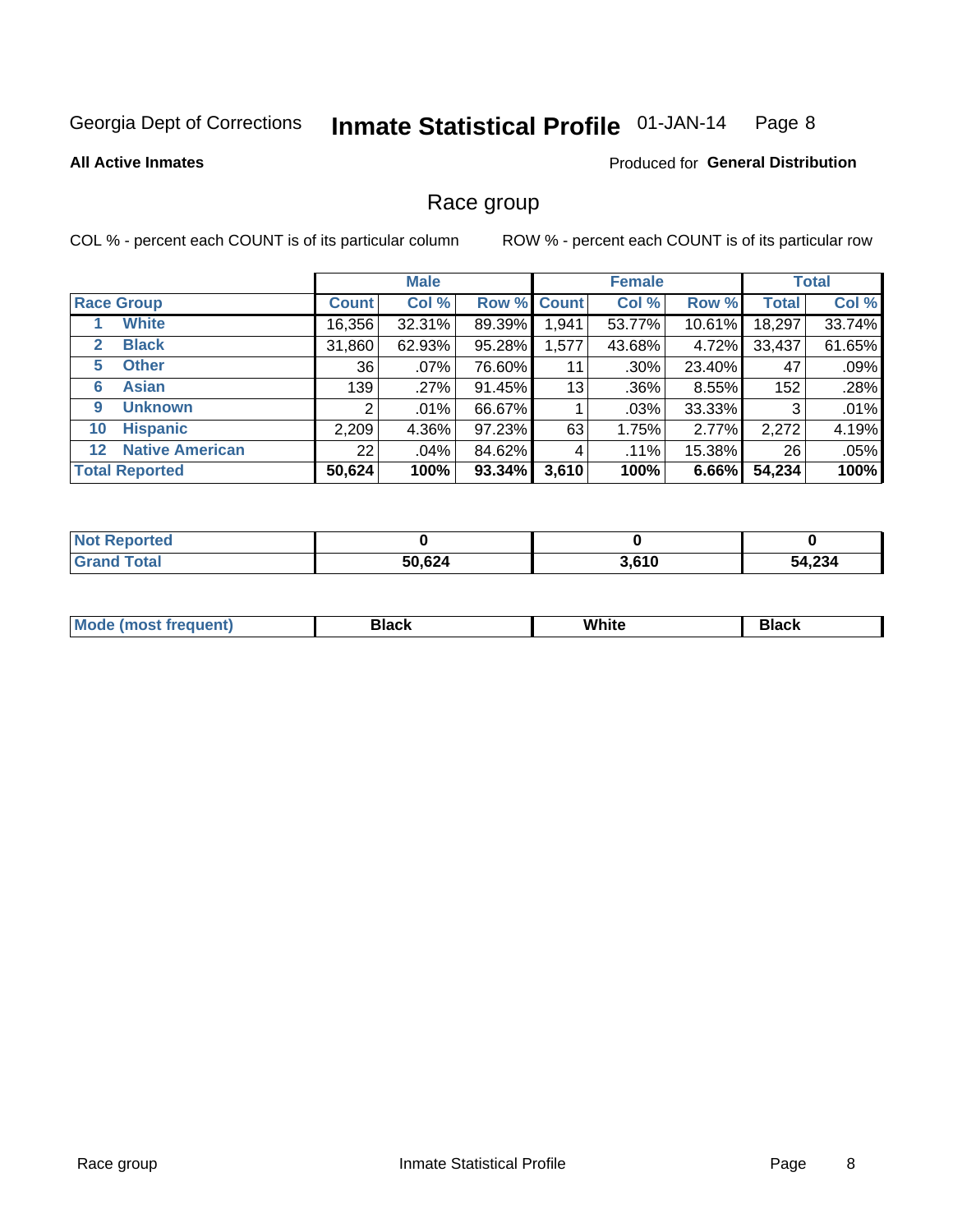#### Inmate Statistical Profile 01-JAN-14 Page 7

**All Active Inmates** 

#### Produced for General Distribution

## Marital status, self-reported at entry to prison

COL % - percent each COUNT is of its particular column

|                            |              | <b>Male</b> |        |              | <b>Female</b> |        |              | <b>Total</b> |
|----------------------------|--------------|-------------|--------|--------------|---------------|--------|--------------|--------------|
| <b>Marital Status</b>      | <b>Count</b> | Col %       | Row %  | <b>Count</b> | Col %         | Row %  | <b>Total</b> | Col %        |
| <b>Unknown</b><br>$\bf{0}$ | 405          | .80%        | 90.81% | 41           | 1.14%         | 9.19%  | 446          | .82%         |
| <b>Divorced</b><br>D       | 4,578        | 9.04%       | 88.57% | 591          | 16.37%        | 11.43% | 5,169        | 9.53%        |
| <b>Married</b><br>М        | 6,876        | 13.58%      | 91.48% | 640          | 17.73%        | 8.52%  | 7,516        | 13.86%       |
| <b>Separated</b><br>S.     | 1,664        | 3.29%       | 85.38% | 285          | 7.89%         | 14.62% | 1,949        | 3.59%        |
| <b>Unmarried</b><br>U      | 36,672       | 72.44%      | 95.10% | 1,890        | 52.35%        | 4.90%  | 38,562       | 71.10%       |
| <b>Widow</b><br>W          | 429          | .85%        | 72.47% | 163          | 4.52%         | 27.53% | 592          | 1.09%        |
| <b>Total Reported</b>      | 50,624       | 100%        | 93.34% | 3,610        | 100%          | 6.66%  | 54,234       | 100%         |

| <b>Not Reported</b> |      |                  |            |
|---------------------|------|------------------|------------|
| Total               | ,624 | C <sub>4</sub> O | 4,234<br>א |

|--|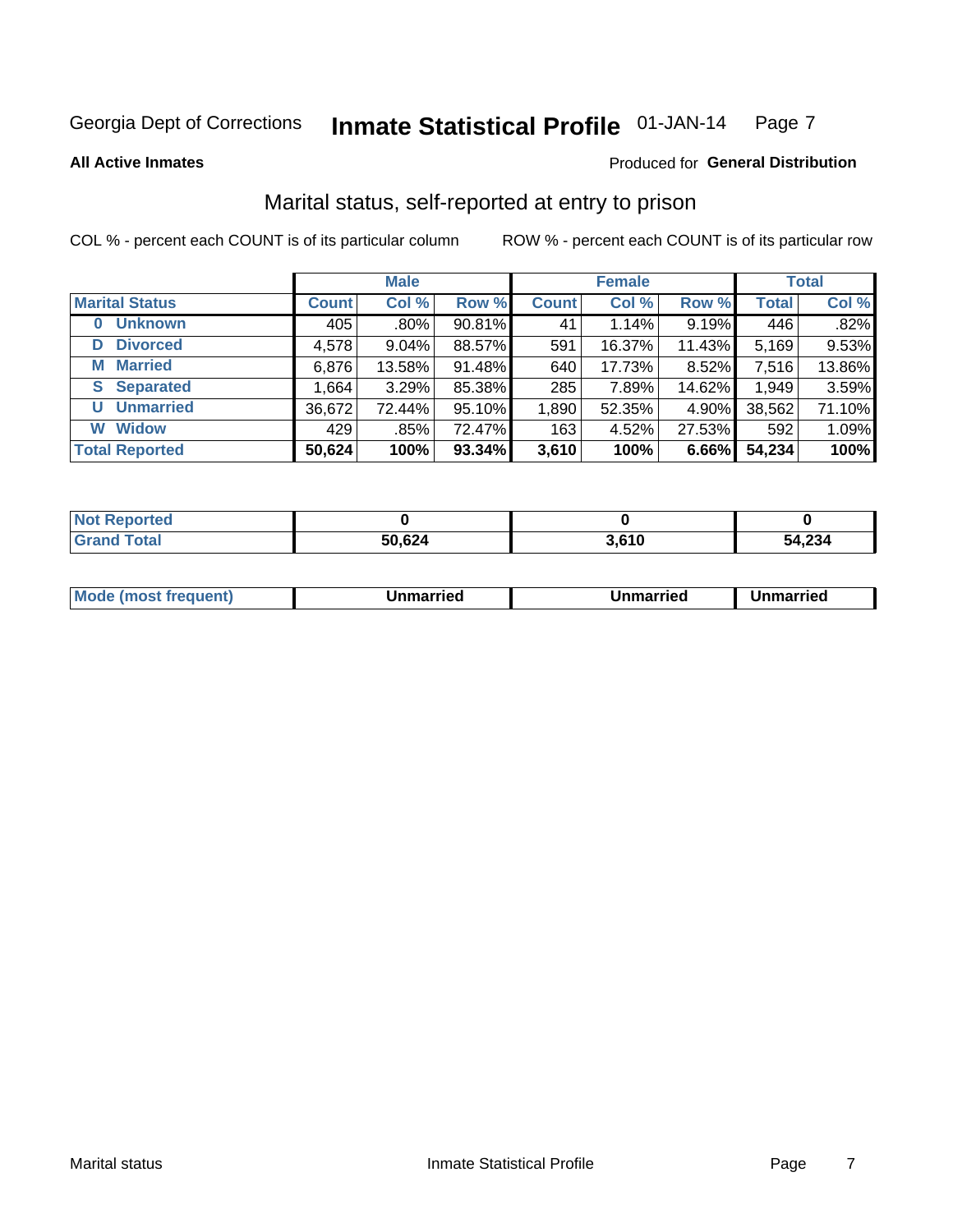#### Inmate Statistical Profile 01-JAN-14 Page 8

**All Active Inmates** 

#### **Produced for General Distribution**

## Number of children, self reported at entry to prison

COL % - percent each COUNT is of its particular column

|                           |              | <b>Male</b> |        |              | <b>Female</b> |        | <b>Total</b> |        |
|---------------------------|--------------|-------------|--------|--------------|---------------|--------|--------------|--------|
| <b>Number of Children</b> | <b>Count</b> | Col %       | Row %  | <b>Count</b> | Col %         | Row %  | <b>Total</b> | Col %  |
| $\bf{0}$                  | 20,585       | 41.09%      | 94.86% | 1,115        | 30.92%        | 5.14%  | 21,700       | 40.41% |
|                           | 11,286       | 22.53%      | 94.25% | 689          | 19.11%        | 5.75%  | 11,975       | 22.30% |
| $\overline{2}$            | 8,252        | 16.47%      | 91.08% | 808          | 22.41%        | 8.92%  | 9,060        | 16.87% |
| 3                         | 4,880        | 9.74%       | 89.97% | 544          | 15.09%        | 10.03% | 5,424        | 10.10% |
| 4                         | 2,516        | 5.02%       | 91.09% | 246          | 6.82%         | 8.91%  | 2,762        | 5.14%  |
| 5                         | 1,226        | 2.45%       | 91.49% | 114          | 3.16%         | 8.51%  | 1,340        | 2.50%  |
| 6                         | 662          | 1.32%       | 91.69% | 60           | 1.66%         | 8.31%  | 722          | 1.34%  |
|                           | 292          | 0.58%       | 95.42% | 14           | 0.39%         | 4.58%  | 306          | 0.57%  |
| 8                         | 153          | 0.31%       | 95.03% | 8            | 0.22%         | 4.97%  | 161          | 0.30%  |
| $\boldsymbol{9}$          | 97           | 0.19%       | 96.04% | 4            | 0.11%         | 3.96%  | 101          | 0.19%  |
| 10                        | 64           | 0.13%       | 98.46% |              | 0.03%         | 1.54%  | 65           | 0.12%  |
| Over 10                   | 86           | 0.17%       | 96.63% | 3            | 0.08%         | 3.37%  | 89           | 0.17%  |
| <b>Total Reported</b>     | 50,099       | 100%        | 93.29% | 3,606        | 100%          | 6.71%  | 53,705       | 100.0% |

| よつよ<br>ວ∠ວ |      | 529    |
|------------|------|--------|
| FO COA     | 0.40 | 54,234 |

| <b>Mean</b><br>(average)       | - 27<br>I J J | 1.69 | 1.39 |
|--------------------------------|---------------|------|------|
| <b>Median (middle)</b>         |               |      |      |
| <b>Mode</b><br>(most frequent) |               |      |      |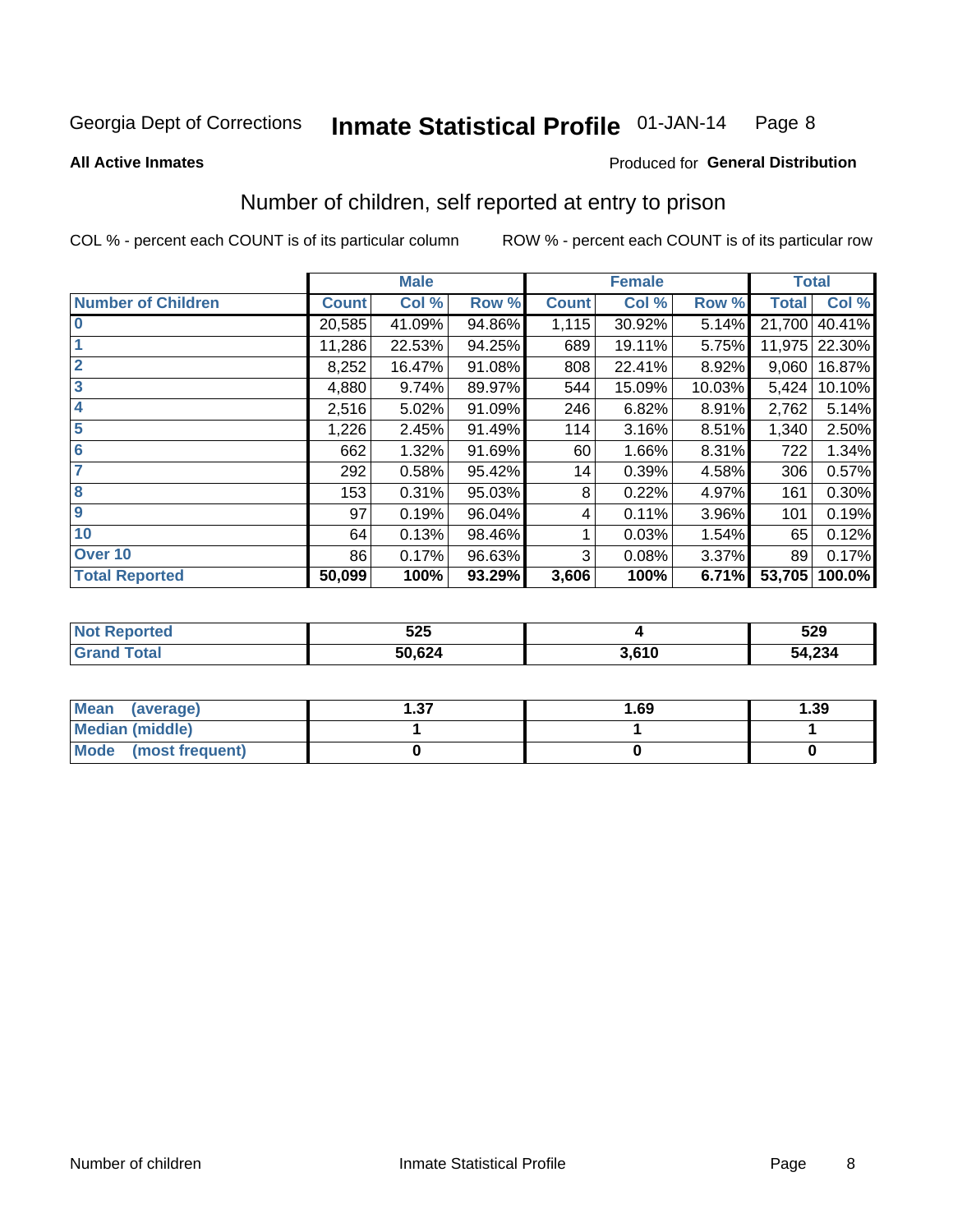#### **Inmate Statistical Profile 01-JAN-14** Page 9

#### **All Active Inmates**

#### Produced for General Distribution

## Religious affiliation, self-reported at entry to prison

COL % - percent each COUNT is of its particular column

|                |                              |              | <b>Male</b> |         |                | <b>Female</b> |        |              | <b>Total</b> |
|----------------|------------------------------|--------------|-------------|---------|----------------|---------------|--------|--------------|--------------|
|                | <b>Religious Affiliation</b> | <b>Count</b> | Col %       | Row %   | <b>Count</b>   | Col %         | Row %  | <b>Total</b> | Col %        |
| 1              | <b>Islam</b>                 | 903          | 4.38%       | 96.47%  | 33             | 1.25%         | 3.53%  | 936          | 4.02%        |
| 2              | <b>Catholic</b>              | 1,043        | 5.06%       | 87.28%  | 152            | 5.76%         | 12.72% | 1,195        | 5.14%        |
| 3              | <b>Baptist</b>               | 10,413       | 50.48%      | 84.89%  | 1,853          | 70.19%        | 15.11% | 12,266       | 52.71%       |
| 4              | <b>Methodist</b>             | 445          | 2.16%       | 85.91%  | 73             | 2.77%         | 14.09% | 518          | 2.23%        |
| 5              | <b>EpiscopIn</b>             | 40           | .19%        | 88.89%  | 5              | .19%          | 11.11% | 45           | .19%         |
| $6\phantom{a}$ | <b>Presbytrn</b>             | 62           | .30%        | 91.18%  | 6              | .23%          | 8.82%  | 68           | .29%         |
| 7              | <b>Chc Of God</b>            | 371          | 1.80%       | 85.09%  | 65             | 2.46%         | 14.91% | 436          | 1.87%        |
| 8              | <b>Holiness</b>              | 713          | 3.46%       | 80.56%  | 172            | 6.52%         | 19.44% | 885          | 3.80%        |
| $\overline{9}$ | <b>Jewish</b>                | 31           | .15%        | 86.11%  | 5              | .19%          | 13.89% | 36           | .15%         |
| 10             | <b>Anglican</b>              | 15           | .07%        | 93.75%  |                | .04%          | 6.25%  | 16           | .07%         |
| 11             | <b>Grk Orthdx</b>            | 4            | .02%        | 80.00%  | 1              | .04%          | 20.00% | 5            | .02%         |
| 12             | <b>Hindu</b>                 | 5            | .02%        | 100.00% |                |               |        | 5            | .02%         |
| 13             | <b>Buddhist</b>              | 33           | .16%        | 84.62%  | 6              | .23%          | 15.38% | 39           | .17%         |
| 14             | <b>Taoist</b>                | 4            | .02%        | 80.00%  | 1              | .04%          | 20.00% | 5            | .02%         |
| 15             | <b>Shintoist</b>             | 3            | .01%        | 100.00% |                |               |        | 3            | .01%         |
| 16             | <b>Seven D Ad</b>            | 71           | .34%        | 91.03%  | $\overline{7}$ | .27%          | 8.97%  | 78           | .34%         |
| 17             | <b>Jehovah Wt</b>            | 258          | 1.25%       | 88.66%  | 33             | 1.25%         | 11.34% | 291          | 1.25%        |
| 18             | <b>Latr Day S</b>            | 30           | .15%        | 90.91%  | 3              | .11%          | 9.09%  | 33           | .14%         |
| 20             | <b>Other Prot</b>            | 3,181        | 15.42%      | 94.34%  | 191            | 7.23%         | 5.66%  | 3,372        | 14.49%       |
| 96             | <b>None</b>                  | 3,005        | 14.57%      | 98.91%  | 33             | 1.25%         | 1.09%  | 3,038        | 13.06%       |
|                | <b>Total Reported</b>        | 20,630       | 100%        | 88.65%  | 2,640          | 100%          | 11.35% | 23,270       | 100%         |

|                 | 29,994    | חדה   | 30.964 |
|-----------------|-----------|-------|--------|
| $\sim$ 4 $\sim$ | 624<br>50 | 3,610 | 54,234 |

|  | Mode (most frequent) | 3aptist | 3aptist | Baptist |
|--|----------------------|---------|---------|---------|
|--|----------------------|---------|---------|---------|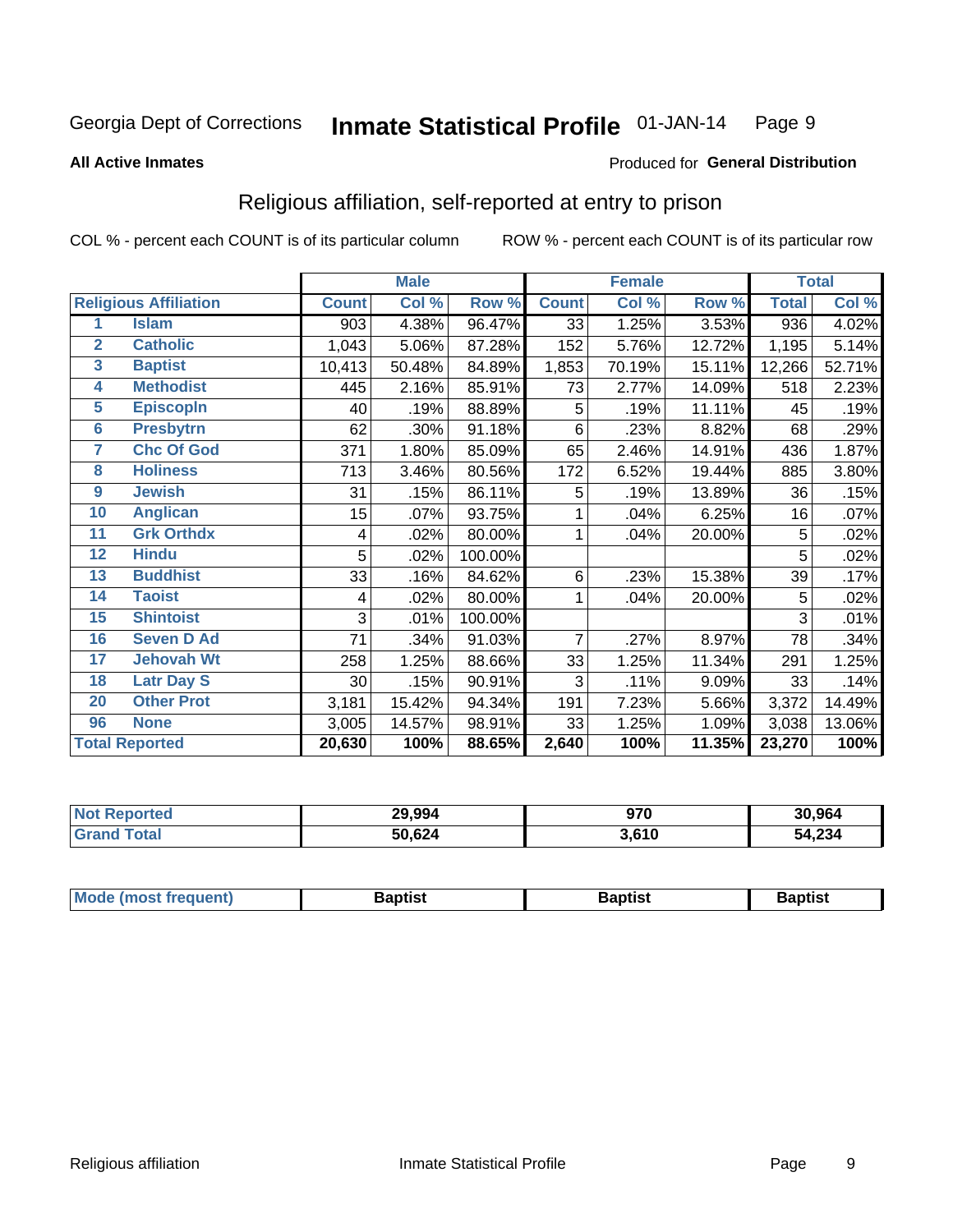#### Inmate Statistical Profile 01-JAN-14 Page 10

#### **All Active Inmates**

### Produced for General Distribution

## Home county, self-reported at entry to prison

COL % - percent each COUNT is of its particular column

|     |                             |              | <b>Male</b> |                  |                         | <b>Female</b> |        | <b>Total</b> |        |
|-----|-----------------------------|--------------|-------------|------------------|-------------------------|---------------|--------|--------------|--------|
|     | <b>Home County</b>          | <b>Count</b> | Col %       | Row <sup>%</sup> | <b>Count</b>            | Col %         | Row %  | <b>Total</b> | Col %  |
| 000 | <b>Unknown</b>              | 5,625        | 11.11%      | 93.50%           | 391                     | 10.83%        | 6.50%  | 6,016        | 11.09% |
| 001 | <b>Appling County</b>       | 102          | .20%        | 94.44%           | $\,6$                   | .17%          | 5.56%  | 108          | .20%   |
| 002 | <b>Atkinson County</b>      | 40           | .08%        | 97.56%           | 1                       | .03%          | 2.44%  | 41           | .08%   |
| 003 | <b>Bacon County</b>         | 70           | .14%        | 93.33%           | 5                       | .14%          | 6.67%  | 75           | .14%   |
| 004 | <b>Baker County</b>         | 19           | .04%        | 100.00%          |                         |               |        | 19           | .04%   |
| 005 | <b>Baldwin County</b>       | 256          | .51%        | 93.43%           | 18                      | .50%          | 6.57%  | 274          | .51%   |
| 006 | <b>Banks County</b>         | 60           | .12%        | 95.24%           | $\mathbf{3}$            | .08%          | 4.76%  | 63           | .12%   |
| 007 | <b>Barrow County</b>        | 261          | .52%        | 89.08%           | 32                      | .89%          | 10.92% | 293          | .54%   |
| 008 | <b>Bartow County</b>        | 511          | 1.01%       | 87.20%           | 75                      | 2.08%         | 12.80% | 586          | 1.08%  |
| 009 | <b>Ben Hill County</b>      | 203          | .40%        | 93.55%           | 14                      | .39%          | 6.45%  | 217          | .40%   |
| 010 | <b>Berrien County</b>       | 87           | .17%        | 94.57%           | 5                       | .14%          | 5.43%  | 92           | .17%   |
| 011 | <b>Bibb County</b>          | 1,146        | 2.26%       | 95.58%           | 53                      | 1.47%         | 4.42%  | 1,199        | 2.21%  |
| 012 | <b>Bleckley County</b>      | 58           | .11%        | 95.08%           | 3                       | .08%          | 4.92%  | 61           | .11%   |
| 013 | <b>Brantley County</b>      | 53           | .10%        | 88.33%           | $\overline{7}$          | .19%          | 11.67% | 60           | .11%   |
| 014 | <b>Brooks County</b>        | 151          | .30%        | 96.79%           | 5                       | .14%          | 3.21%  | 156          | .29%   |
| 015 | <b>Bryan County</b>         | 113          | .22%        | 95.76%           | 5                       | .14%          | 4.24%  | 118          | .22%   |
| 016 | <b>Bulloch County</b>       | 341          | .67%        | 92.41%           | 28                      | .78%          | 7.59%  | 369          | .68%   |
| 017 | <b>Burke County</b>         | 201          | .40%        | 97.10%           | $\,6$                   | .17%          | 2.90%  | 207          | .38%   |
| 018 | <b>Butts County</b>         | 134          | .26%        | 93.71%           | $\boldsymbol{9}$        | .25%          | 6.29%  | 143          | .26%   |
| 019 | <b>Calhoun County</b>       | 75           | .15%        | 97.40%           | $\overline{2}$          | .06%          | 2.60%  | 77           | .14%   |
| 020 | <b>Camden County</b>        | 129          | .25%        | 92.14%           | 11                      | .30%          | 7.86%  | 140          | .26%   |
| 021 | <b>Candler County</b>       | 107          | .21%        | 88.43%           | 14                      | .39%          | 11.57% | 121          | .22%   |
| 022 | <b>Carroll County</b>       | 539          | 1.06%       | 90.89%           | 54                      | 1.50%         | 9.11%  | 593          | 1.09%  |
| 023 | <b>Catoosa County</b>       | 222          | .44%        | 91.36%           | 21                      | .58%          | 8.64%  | 243          | .45%   |
| 024 | <b>Charlton County</b>      | 50           | .10%        | 96.15%           | 2                       | .06%          | 3.85%  | 52           | .10%   |
| 025 | <b>Chatham County</b>       | 1,928        | 3.81%       | 96.74%           | 65                      | 1.80%         | 3.26%  | 1,993        | 3.67%  |
| 026 | <b>Chattahoochee County</b> | 26           | .05%        | 96.30%           | 1                       | .03%          | 3.70%  | 27           | .05%   |
| 027 | <b>Chattooga County</b>     | 235          | .46%        | 89.02%           | 29                      | .80%          | 10.98% | 264          | .49%   |
| 028 | <b>Cherokee County</b>      | 383          | .76%        | 91.19%           | 37                      | 1.02%         | 8.81%  | 420          | .77%   |
| 029 | <b>Clarke County</b>        | 453          | .89%        | 94.77%           | 25                      | .69%          | 5.23%  | 478          | .88%   |
| 030 | <b>Clay County</b>          | 41           | .08%        | 95.35%           | $\overline{2}$          | .06%          | 4.65%  | 43           | .08%   |
| 031 | <b>Clayton County</b>       | 1,478        | 2.92%       | 93.19%           | 108                     | 2.99%         | 6.81%  | 1,586        | 2.92%  |
| 032 | <b>Clinch County</b>        | 40           | .08%        | 95.24%           | $\overline{2}$          | .06%          | 4.76%  | 42           | .08%   |
| 033 | <b>Cobb County</b>          | 1,997        | 3.94%       | 91.35%           | 189                     | 5.24%         | 8.65%  | 2,186        | 4.03%  |
| 034 | <b>Coffee County</b>        | 250          | .49%        | 94.34%           | 15                      | .42%          | 5.66%  | 265          | .49%   |
| 035 | <b>Colquitt County</b>      | 241          | .48%        | 94.88%           | 13                      | .36%          | 5.12%  | 254          | .47%   |
| 036 | <b>Columbia County</b>      | 272          | .54%        | 91.89%           | 24                      | .66%          | 8.11%  | 296          | .55%   |
| 037 | <b>Cook County</b>          | 128          | .25%        | 96.97%           | $\overline{\mathbf{4}}$ | .11%          | 3.03%  | 132          | .24%   |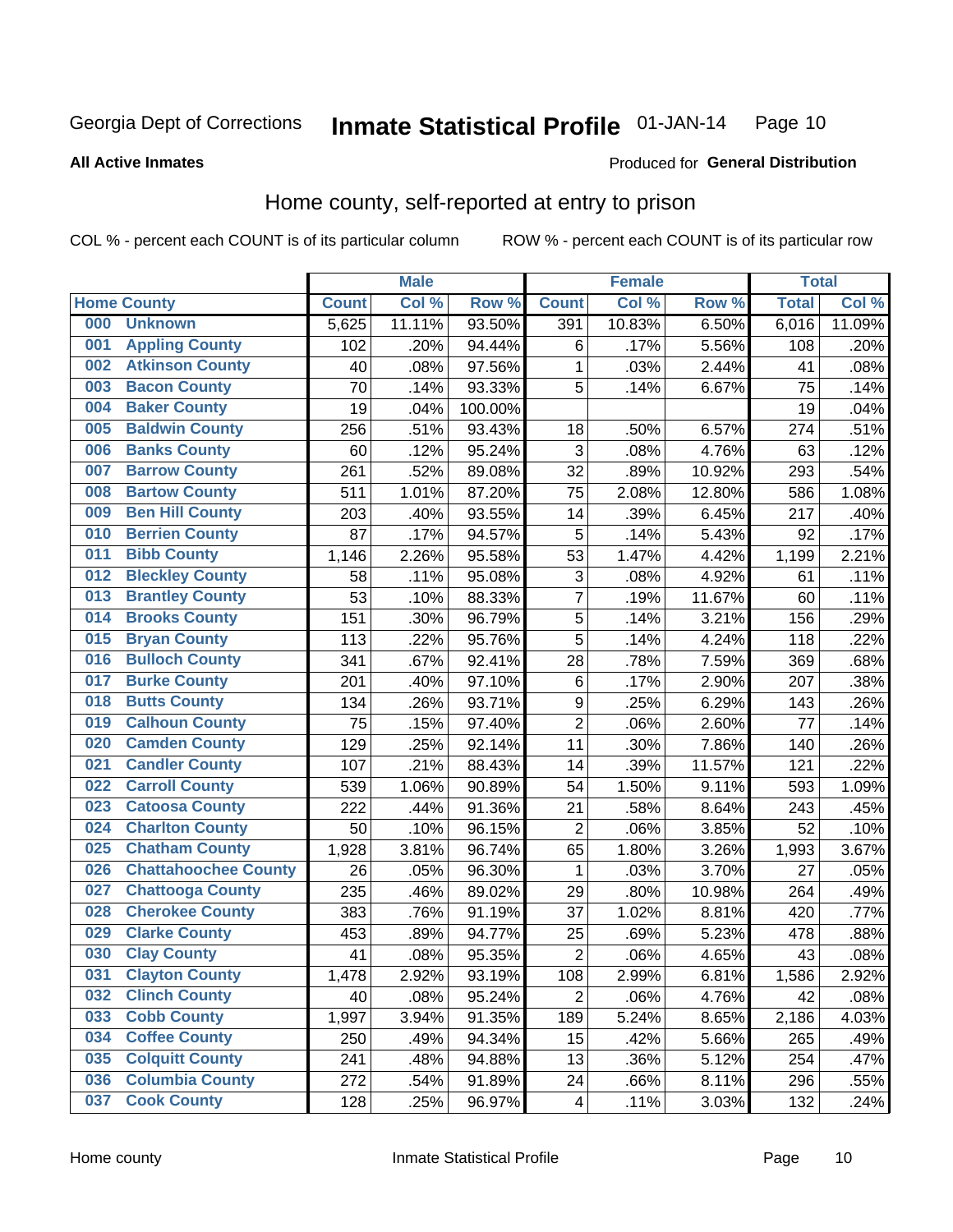#### **Inmate Statistical Profile 01-JAN-14** Page 11

**All Active Inmates** 

#### Produced for General Distribution

## Home county, self-reported at entry to prison

COL % - percent each COUNT is of its particular column

|     |                         |              | <b>Male</b> |                  |                         | <b>Female</b> |        | <b>Total</b> |        |
|-----|-------------------------|--------------|-------------|------------------|-------------------------|---------------|--------|--------------|--------|
|     | <b>Home County</b>      | <b>Count</b> | Col%        | Row <sup>%</sup> | <b>Count</b>            | Col %         | Row %  | <b>Total</b> | Col %  |
| 038 | <b>Coweta County</b>    | 423          | .84%        | 94.21%           | 26                      | .72%          | 5.79%  | 449          | .83%   |
| 039 | <b>Crawford County</b>  | 42           | .08%        | 93.33%           | 3                       | .08%          | 6.67%  | 45           | .08%   |
| 040 | <b>Crisp County</b>     | 197          | .39%        | 96.10%           | $\bf 8$                 | .22%          | 3.90%  | 205          | .38%   |
| 041 | <b>Dade County</b>      | 60           | .12%        | 88.24%           | 8                       | .22%          | 11.76% | 68           | .13%   |
| 042 | <b>Dawson County</b>    | 83           | .16%        | 91.21%           | 8                       | 22%           | 8.79%  | 91           | .17%   |
| 043 | <b>Decatur County</b>   | 281          | .56%        | 93.67%           | 19                      | .53%          | 6.33%  | 300          | .55%   |
| 044 | <b>Dekalb County</b>    | 3,059        | 6.04%       | 94.18%           | 189                     | 5.24%         | 5.82%  | 3,248        | 5.99%  |
| 045 | <b>Dodge County</b>     | 139          | .27%        | 87.42%           | 20                      | .55%          | 12.58% | 159          | .29%   |
| 046 | <b>Dooly County</b>     | 83           | .16%        | 92.22%           | 7                       | .19%          | 7.78%  | 90           | .17%   |
| 047 | <b>Dougherty County</b> | 916          | 1.81%       | 94.24%           | 56                      | 1.55%         | 5.76%  | 972          | 1.79%  |
| 048 | <b>Douglas County</b>   | 644          | 1.27%       | 92.93%           | 49                      | 1.36%         | 7.07%  | 693          | 1.28%  |
| 049 | <b>Early County</b>     | 83           | .16%        | 94.32%           | 5                       | .14%          | 5.68%  | 88           | .16%   |
| 050 | <b>Echols County</b>    | 12           | .02%        | 100.00%          |                         |               |        | 12           | .02%   |
| 051 | <b>Effingham County</b> | 194          | .38%        | 94.17%           | 12                      | .33%          | 5.83%  | 206          | .38%   |
| 052 | <b>Elbert County</b>    | 142          | .28%        | 94.67%           | 8                       | .22%          | 5.33%  | 150          | .28%   |
| 053 | <b>Emanuel County</b>   | 166          | .33%        | 93.79%           | 11                      | .30%          | 6.21%  | 177          | .33%   |
| 054 | <b>Evans County</b>     | 77           | .15%        | 92.77%           | 6                       | .17%          | 7.23%  | 83           | .15%   |
| 055 | <b>Fannin County</b>    | 86           | .17%        | 86.87%           | 13                      | .36%          | 13.13% | 99           | .18%   |
| 056 | <b>Fayette County</b>   | 168          | .33%        | 88.42%           | 22                      | .61%          | 11.58% | 190          | .35%   |
| 057 | <b>Floyd County</b>     | 712          | 1.41%       | 88.89%           | 89                      | 2.47%         | 11.11% | 801          | 1.48%  |
| 058 | <b>Forsyth County</b>   | 186          | .37%        | 86.92%           | 28                      | .78%          | 13.08% | 214          | .39%   |
| 059 | <b>Franklin County</b>  | 121          | .24%        | 90.30%           | 13                      | .36%          | 9.70%  | 134          | .25%   |
| 060 | <b>Fulton County</b>    | 5,218        | 10.31%      | 95.05%           | 272                     | 7.53%         | 4.95%  | 5,490        | 10.12% |
| 061 | <b>Gilmer County</b>    | 108          | .21%        | 92.31%           | 9                       | .25%          | 7.69%  | 117          | .22%   |
| 062 | <b>Glascock County</b>  | 8            | .02%        | 100.00%          |                         |               |        | 8            | .01%   |
| 063 | <b>Glynn County</b>     | 408          | .81%        | 94.88%           | 22                      | .61%          | 5.12%  | 430          | .79%   |
| 064 | <b>Gordon County</b>    | 279          | .55%        | 84.80%           | 50                      | 1.39%         | 15.20% | 329          | .61%   |
| 065 | <b>Grady County</b>     | 178          | .35%        | 96.74%           | 6                       | .17%          | 3.26%  | 184          | .34%   |
| 066 | <b>Greene County</b>    | 107          | .21%        | 92.24%           | 9                       | .25%          | 7.76%  | 116          | .21%   |
| 067 | <b>Gwinnett County</b>  | 1,699        | 3.36%       | 92.74%           | 133                     | 3.68%         | 7.26%  | 1,832        | 3.38%  |
| 068 | <b>Habersham County</b> | 99           | .20%        | 95.19%           | 5                       | .14%          | 4.81%  | 104          | .19%   |
| 069 | <b>Hall County</b>      | 597          | 1.18%       | 91.15%           | 58                      | 1.61%         | 8.85%  | 655          | 1.21%  |
| 070 | <b>Hancock County</b>   | 58           | .11%        | 95.08%           | 3                       | .08%          | 4.92%  | 61           | .11%   |
| 071 | <b>Haralson County</b>  | 143          | .28%        | 91.08%           | 14                      | .39%          | 8.92%  | 157          | .29%   |
| 072 | <b>Harris County</b>    | 93           | .18%        | 90.29%           | 10                      | .28%          | 9.71%  | 103          | .19%   |
| 073 | <b>Hart County</b>      | 138          | .27%        | 95.83%           | 6                       | .17%          | 4.17%  | 144          | .27%   |
| 074 | <b>Heard County</b>     | 52           | .10%        | 92.86%           | $\overline{\mathbf{4}}$ | .11%          | 7.14%  | 56           | .10%   |
| 075 | <b>Henry County</b>     | 561          | 1.11%       | 93.50%           | 39                      | 1.08%         | 6.50%  | 600          | 1.11%  |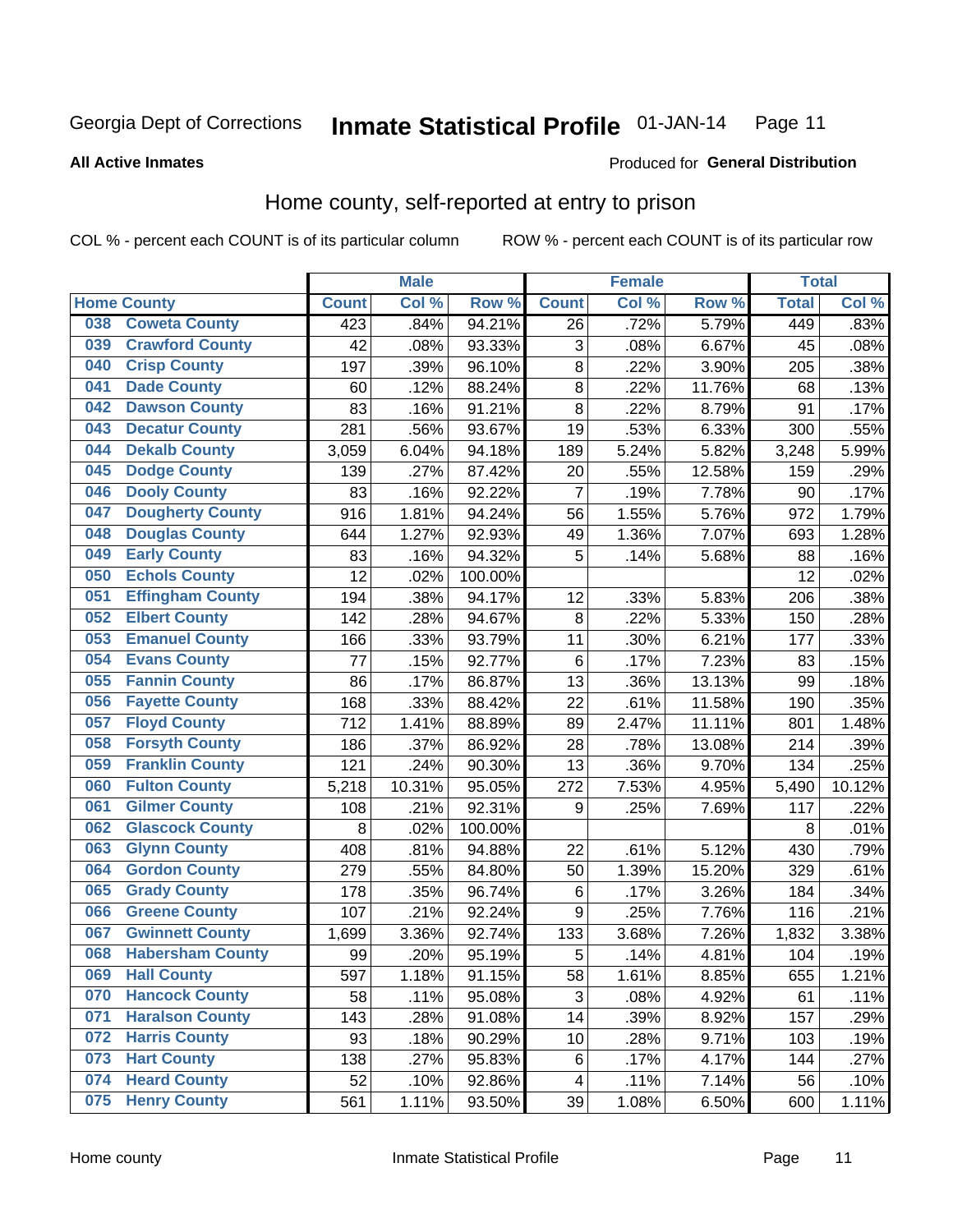#### Inmate Statistical Profile 01-JAN-14 Page 12

**All Active Inmates** 

#### Produced for General Distribution

## Home county, self-reported at entry to prison

COL % - percent each COUNT is of its particular column

|     |                          |              | <b>Male</b> |                  |                         | <b>Female</b>      |        | <b>Total</b> |       |
|-----|--------------------------|--------------|-------------|------------------|-------------------------|--------------------|--------|--------------|-------|
|     | <b>Home County</b>       | <b>Count</b> | Col %       | Row <sup>%</sup> | <b>Count</b>            | Col %              | Row %  | <b>Total</b> | Col % |
|     | 076 Houston County       | 544          | 1.07%       | 93.47%           | 38                      | 1.05%              | 6.53%  | 582          | 1.07% |
| 077 | <b>Irwin County</b>      | 77           | .15%        | 95.06%           | $\overline{\mathbf{4}}$ | .11%               | 4.94%  | 81           | .15%  |
| 078 | <b>Jackson County</b>    | 229          | .45%        | 91.60%           | 21                      | .58%               | 8.40%  | 250          | .46%  |
| 079 | <b>Jasper County</b>     | 61           | .12%        | 89.71%           | $\overline{7}$          | .19%               | 10.29% | 68           | .13%  |
| 080 | <b>Jeff Davis County</b> | 84           | .17%        | 92.31%           | $\overline{7}$          | .19%               | 7.69%  | 91           | .17%  |
| 081 | <b>Jefferson County</b>  | 196          | .39%        | 95.15%           | 10                      | .28%               | 4.85%  | 206          | .38%  |
| 082 | <b>Jenkins County</b>    | 62           | .12%        | 93.94%           | 4                       | .11%               | 6.06%  | 66           | .12%  |
| 083 | <b>Johnson County</b>    | 40           | .08%        | 90.91%           | $\overline{\mathbf{4}}$ | .11%               | 9.09%  | 44           | .08%  |
| 084 | <b>Jones County</b>      | 121          | .24%        | 90.98%           | 12                      | .33%               | 9.02%  | 133          | .25%  |
| 085 | <b>Lamar County</b>      | 60           | .12%        | 93.75%           | $\overline{4}$          | .11%               | 6.25%  | 64           | .12%  |
| 086 | <b>Lanier County</b>     | 44           | .09%        | 100.00%          |                         |                    |        | 44           | .08%  |
| 087 | <b>Laurens County</b>    | 282          | .56%        | 93.38%           | 20                      | .55%               | 6.62%  | 302          | .56%  |
| 088 | <b>Lee County</b>        | 84           | .17%        | 91.30%           | 8                       | .22%               | 8.70%  | 92           | .17%  |
| 089 | <b>Liberty County</b>    | 253          | .50%        | 95.83%           | 11                      | .30%               | 4.17%  | 264          | .49%  |
| 090 | <b>Lincoln County</b>    | 30           | .06%        | 93.75%           | $\overline{2}$          | .06%               | 6.25%  | 32           | .06%  |
| 091 | <b>Long County</b>       | 51           | .10%        | 92.73%           | 4                       | .11%               | 7.27%  | 55           | .10%  |
| 092 | <b>Lowndes County</b>    | 512          | 1.01%       | 94.29%           | 31                      | .86%               | 5.71%  | 543          | 1.00% |
| 093 | <b>Lumpkin County</b>    | 79           | .16%        | 90.80%           | $\bf 8$                 | .22%               | 9.20%  | 87           | .16%  |
| 094 | <b>Macon County</b>      | 75           | .15%        | 96.15%           | 3                       | .08%               | 3.85%  | 78           | .14%  |
| 095 | <b>Madison County</b>    | 133          | .26%        | 93.01%           | 10                      | .28%               | 6.99%  | 143          | .26%  |
| 096 | <b>Marion County</b>     | 44           | .09%        | 91.67%           | 4                       | .11%               | 8.33%  | 48           | .09%  |
| 097 | <b>Mcduffie County</b>   | 153          | .30%        | 95.63%           | $\overline{7}$          | .19%               | 4.38%  | 160          | .30%  |
| 098 | <b>Mcintosh County</b>   | 78           | .15%        | 93.98%           | 5                       | .14%               | 6.02%  | 83           | .15%  |
| 099 | <b>Meriwether County</b> | 159          | .31%        | 95.21%           | 8                       | .22%               | 4.79%  | 167          | .31%  |
| 100 | <b>Miller County</b>     | 40           | .08%        | 95.24%           | $\overline{2}$          | .06%               | 4.76%  | 42           | .08%  |
| 101 | <b>Mitchell County</b>   | 198          | .39%        | 93.40%           | 14                      | .39%               | 6.60%  | 212          | .39%  |
| 102 | <b>Monroe County</b>     | 138          | .27%        | 93.88%           | $\boldsymbol{9}$        | .25%               | 6.12%  | 147          | .27%  |
| 103 | <b>Montgomery County</b> | 64           | .13%        | 91.43%           | $\,6$                   | .17%               | 8.57%  | 70           | .13%  |
| 104 | <b>Morgan County</b>     | 110          | .22%        | 93.22%           | 8                       | $\overline{.}22\%$ | 6.78%  | 118          | .22%  |
| 105 | <b>Murray County</b>     | 164          | .32%        | 88.17%           | 22                      | .61%               | 11.83% | 186          | .34%  |
| 106 | <b>Muscogee County</b>   | 1,125        | 2.22%       | 95.10%           | 58                      | 1.61%              | 4.90%  | 1,183        | 2.18% |
| 107 | <b>Newton County</b>     | 553          | 1.09%       | 91.56%           | 51                      | 1.41%              | 8.44%  | 604          | 1.11% |
| 108 | <b>Oconee County</b>     | 40           | .08%        | 90.91%           | 4                       | .11%               | 9.09%  | 44           | .08%  |
| 109 | <b>Oglethorpe County</b> | 61           | .12%        | 92.42%           | 5                       | .14%               | 7.58%  | 66           | .12%  |
| 110 | <b>Paulding County</b>   | 311          | .61%        | 93.11%           | 23                      | .64%               | 6.89%  | 334          | .62%  |
| 111 | <b>Peach County</b>      | 116          | .23%        | 94.31%           | $\overline{7}$          | .19%               | 5.69%  | 123          | .23%  |
| 112 | <b>Pickens County</b>    | 105          | .21%        | 92.92%           | $\bf 8$                 | .22%               | 7.08%  | 113          | .21%  |
| 113 | <b>Pierce County</b>     | 80           | .16%        | 91.95%           | $\overline{\mathbf{7}}$ | .19%               | 8.05%  | 87           | .16%  |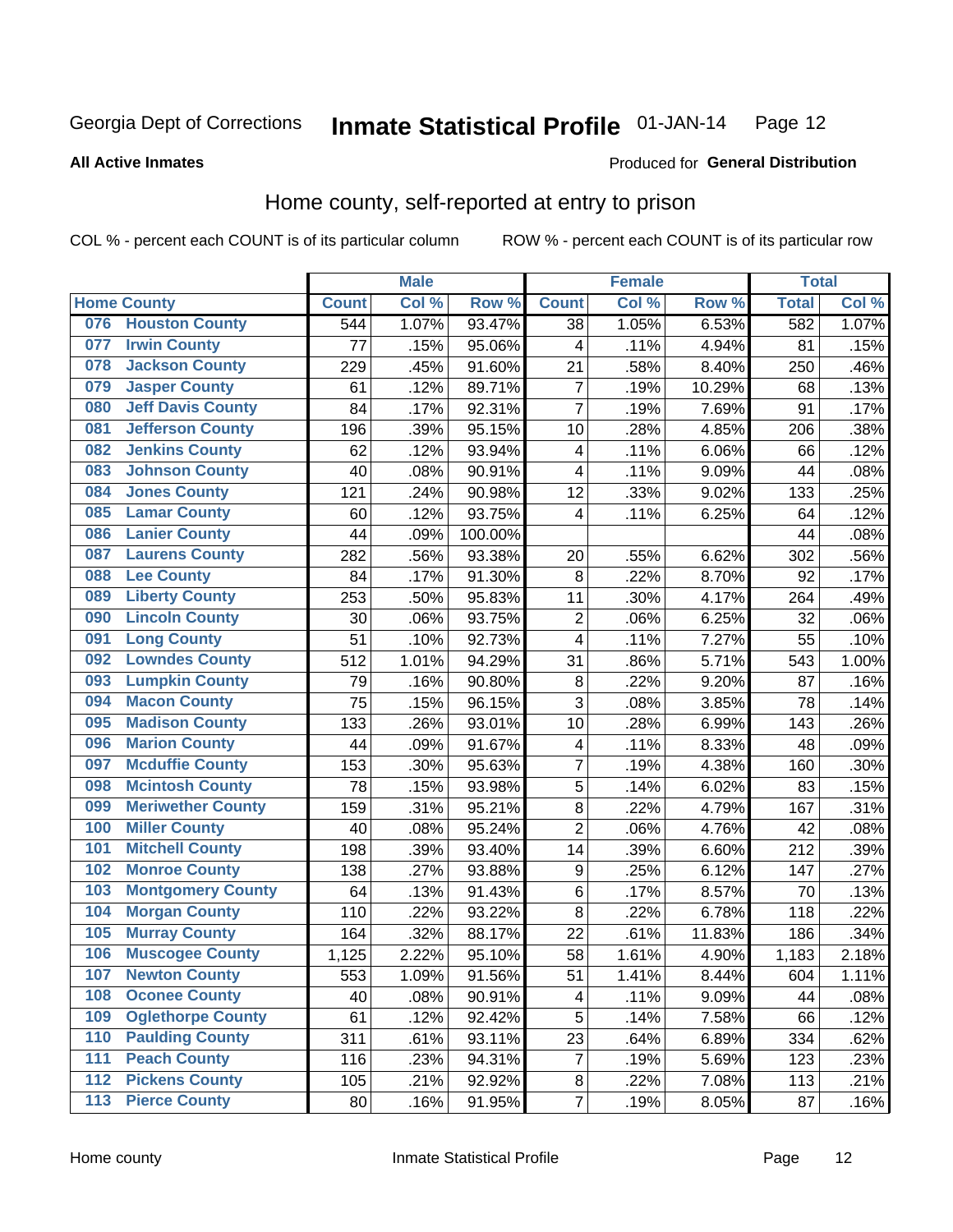#### Inmate Statistical Profile 01-JAN-14 Page 13

**All Active Inmates** 

#### Produced for General Distribution

## Home county, self-reported at entry to prison

COL % - percent each COUNT is of its particular column

|     |                          |              | <b>Male</b> |         |                         | <b>Female</b> |        | <b>Total</b>    |         |
|-----|--------------------------|--------------|-------------|---------|-------------------------|---------------|--------|-----------------|---------|
|     | <b>Home County</b>       | <b>Count</b> | Col %       | Row %   | <b>Count</b>            | Col %         | Row %  | <b>Total</b>    | Col %   |
| 114 | <b>Pike County</b>       | 51           | .10%        | 91.07%  | 5                       | .14%          | 8.93%  | $\overline{56}$ | .10%    |
| 115 | <b>Polk County</b>       | 247          | .49%        | 92.86%  | 19                      | .53%          | 7.14%  | 266             | .49%    |
| 116 | <b>Pulaski County</b>    | 70           | .14%        | 93.33%  | 5                       | .14%          | 6.67%  | 75              | .14%    |
| 117 | <b>Putnam County</b>     | 176          | .35%        | 91.67%  | 16                      | .44%          | 8.33%  | 192             | .35%    |
| 118 | <b>Quitman County</b>    | 20           | .04%        | 95.24%  | 1                       | .03%          | 4.76%  | 21              | .04%    |
| 119 | <b>Rabun County</b>      | 50           | .10%        | 90.91%  | 5                       | .14%          | 9.09%  | 55              | .10%    |
| 120 | <b>Randolph County</b>   | 80           | .16%        | 95.24%  | $\overline{\mathbf{4}}$ | .11%          | 4.76%  | 84              | .15%    |
| 121 | <b>Richmond County</b>   | 1,709        | 3.38%       | 94.89%  | 92                      | 2.55%         | 5.11%  | 1,801           | 3.32%   |
| 122 | <b>Rockdale County</b>   | 343          | .68%        | 92.95%  | 26                      | .72%          | 7.05%  | 369             | .68%    |
| 123 | <b>Schley County</b>     | 20           | .04%        | 100.00% |                         |               |        | 20              | .04%    |
| 124 | <b>Screven County</b>    | 130          | .26%        | 94.89%  | $\boldsymbol{7}$        | .19%          | 5.11%  | 137             | .25%    |
| 125 | <b>Seminole County</b>   | 52           | .10%        | 88.14%  | $\overline{7}$          | .19%          | 11.86% | 59              | .11%    |
| 126 | <b>Spalding County</b>   | 453          | .89%        | 93.79%  | 30                      | .83%          | 6.21%  | 483             | .89%    |
| 127 | <b>Stephens County</b>   | 151          | .30%        | 91.52%  | 14                      | .39%          | 8.48%  | 165             | .30%    |
| 128 | <b>Stewart County</b>    | 27           | .05%        | 100.00% |                         |               |        | 27              | .05%    |
| 129 | <b>Sumter County</b>     | 203          | .40%        | 92.27%  | 17                      | .47%          | 7.73%  | 220             | .41%    |
| 130 | <b>Talbot County</b>     | 52           | .10%        | 94.55%  | $\sqrt{3}$              | .08%          | 5.45%  | 55              | .10%    |
| 131 | <b>Taliaferro County</b> | 13           | .03%        | 92.86%  | $\mathbf{1}$            | .03%          | 7.14%  | 14              | .03%    |
| 132 | <b>Tattnall County</b>   | 156          | .31%        | 94.55%  | $\overline{9}$          | .25%          | 5.45%  | 165             | .30%    |
| 133 | <b>Taylor County</b>     | 71           | .14%        | 92.21%  | $\,6$                   | .17%          | 7.79%  | 77              | .14%    |
| 134 | <b>Telfair County</b>    | 99           | .20%        | 95.19%  | 5                       | .14%          | 4.81%  | 104             | .19%    |
| 135 | <b>Terrell County</b>    | 79           | .16%        | 94.05%  | 5                       | .14%          | 5.95%  | 84              | .15%    |
| 136 | <b>Thomas County</b>     | 209          | .41%        | 91.67%  | 19                      | .53%          | 8.33%  | 228             | .42%    |
| 137 | <b>Tift County</b>       | 271          | .54%        | 95.09%  | 14                      | .39%          | 4.91%  | 285             | .53%    |
| 138 | <b>Toombs County</b>     | 301          | .59%        | 92.05%  | 26                      | .72%          | 7.95%  | 327             | .60%    |
| 139 | <b>Towns County</b>      | 19           | .04%        | 100.00% |                         |               |        | 19              | .04%    |
| 140 | <b>Treutlen County</b>   | 69           | .14%        | 92.00%  | $\,6$                   | .17%          | 8.00%  | 75              | .14%    |
| 141 | <b>Troup County</b>      | 475          | .94%        | 94.43%  | 28                      | .78%          | 5.57%  | 503             | .93%    |
| 142 | <b>Turner County</b>     | 61           | .12%        | 89.71%  | $\overline{7}$          | .19%          | 10.29% | 68              | .13%    |
| 143 | <b>Twiggs County</b>     | 64           | .13%        | 94.12%  | $\overline{\mathbf{4}}$ | .11%          | 5.88%  | 68              | .13%    |
| 144 | <b>Union County</b>      | 46           | .09%        | 80.70%  | 11                      | .30%          | 19.30% | 57              | .11%    |
| 145 | <b>Upson County</b>      | 158          | .31%        | 94.61%  | 9                       | .25%          | 5.39%  | 167             | .31%    |
| 146 | <b>Walker County</b>     | 341          | .67%        | 91.42%  | 32                      | .89%          | 8.58%  | 373             | .69%    |
| 147 | <b>Walton County</b>     | 423          | .84%        | 90.77%  | 43                      | 1.19%         | 9.23%  | 466             | .86%    |
| 148 | <b>Ware County</b>       | 285          | .56%        | 95.64%  | 13                      | .36%          | 4.36%  | 298             | .55%    |
| 149 | <b>Warren County</b>     | 33           | .07%        | 91.67%  | 3                       | .08%          | 8.33%  | 36              | .07%    |
| 150 | <b>Washington County</b> | 187          | .37%        | 89.90%  | 21                      | .58%          | 10.10% | 208             | .38%    |
| 151 | <b>Wayne County</b>      | 178          | .35%        | 90.36%  | 19                      | .53%          | 9.64%  | 197             | $.36\%$ |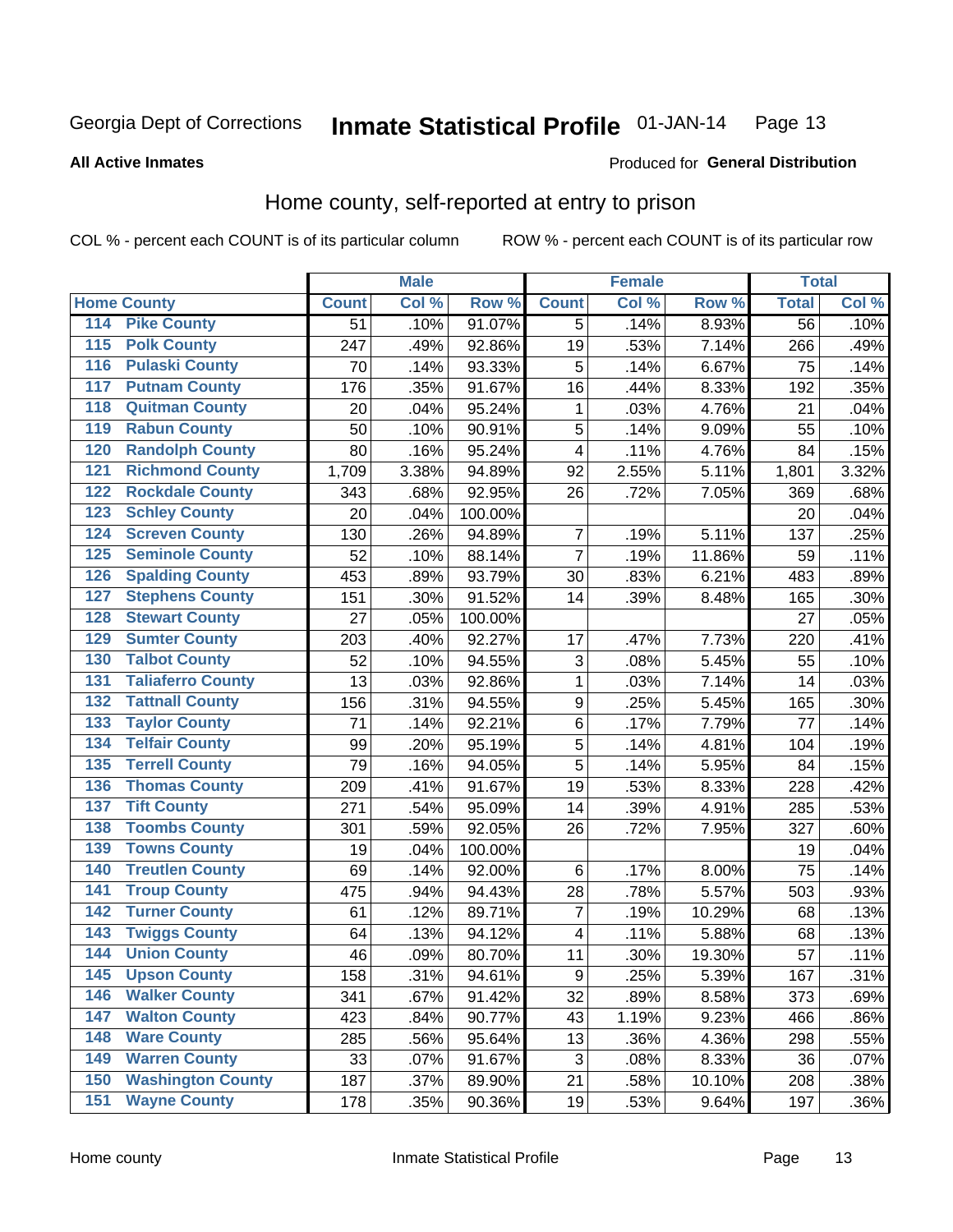#### Inmate Statistical Profile 01-JAN-14 Page 14

**All Active Inmates** 

#### Produced for General Distribution

## Home county, self-reported at entry to prison

COL % - percent each COUNT is of its particular column

|     |                             |              | <b>Male</b> |        |              | <b>Female</b> |          | <b>Total</b> |       |
|-----|-----------------------------|--------------|-------------|--------|--------------|---------------|----------|--------------|-------|
|     | <b>Home County</b>          | <b>Count</b> | Col %       | Row %  | <b>Count</b> | Col %         | Row %    | <b>Total</b> | Col % |
| 152 | <b>Webster County</b>       | 11           | .02%        | 91.67% |              | .03%          | 8.33%    | 12           | .02%  |
| 153 | <b>Wheeler County</b>       | 24           | .05%        | 96.00% |              | .03%          | 4.00%    | 25           | .05%  |
| 154 | <b>White County</b>         | 77           | .15%        | 81.91% | 17           | .47%          | 18.09%   | 94           | .17%  |
| 155 | <b>Whitfield County</b>     | 455          | .90%        | 91.18% | 44           | 1.22%         | 8.82%    | 499          | .92%  |
| 156 | <b>Wilcox County</b>        | 46           | .09%        | 90.20% | 5            | .14%          | 9.80%    | 51           | .09%  |
| 157 | <b>Wilkes County</b>        | 57           | .11%        | 91.94% | 5            | .14%          | $8.06\%$ | 62           | .11%  |
| 158 | <b>Wilkinson County</b>     | 47           | .09%        | 97.92% |              | .03%          | 2.08%    | 48           | .09%  |
| 159 | <b>Worth County</b>         | 108          | .21%        | 94.74% | 6            | .17%          | 5.26%    | 114          | .21%  |
| 999 | <b>Other Custody/Out Of</b> | 226          | .45%        | 92.62% | 18           | .50%          | 7.38%    | 244          | .45%  |
|     | <b>State</b>                |              |             |        |              |               |          |              |       |
|     | <b>Total Rported</b>        | 50,624       | 100%        | 93.34% | 3,610        | 100%          | 6.66%    | 54,234       | 100%  |

| <b>Not</b><br>Reported |        |       |        |
|------------------------|--------|-------|--------|
| <b>Total</b>           | 50,624 | 3,610 | 54,234 |

| Mode<br>nowr<br>.<br>nown<br>·wг. |
|-----------------------------------|
|-----------------------------------|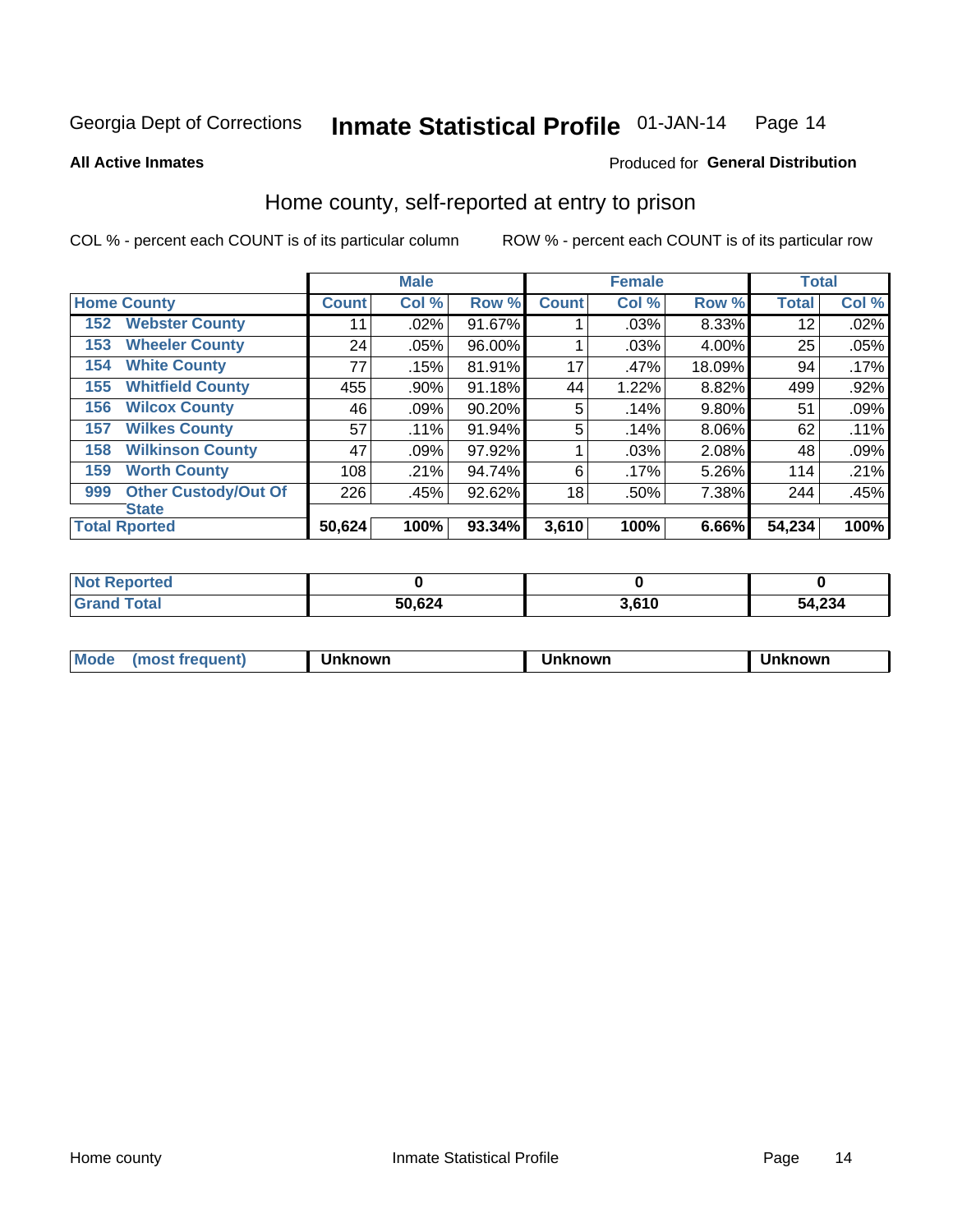#### Inmate Statistical Profile 01-JAN-14 Page 15

**All Active Inmates** 

#### **Produced for General Distribution**

## Socioeconomic class, self-reported at entry to prison

COL % - percent each COUNT is of its particular column

|                       |                | <b>Male</b> |        |              | <b>Female</b> |          |        | <b>Total</b> |
|-----------------------|----------------|-------------|--------|--------------|---------------|----------|--------|--------------|
| Socioeconomic Class   | <b>Count</b> l | Col %       | Row %  | <b>Count</b> | Col %         | Row %    | Total  | Col %        |
| <b>Welfare</b>        | .666           | 9.85%       | 95.80% | 73           | 10.96%        | 4.20%    | 1,739  | $9.89\%$     |
| <b>Occ Employ</b>     | 708            | 4.18%       | 99.44% |              | $.60\%$       | .56%     | 712    | 4.05%        |
| <b>Minimum Std</b>    | 7.037          | 41.58%      | 97.00% | 218          | 32.73%        | $3.00\%$ | 7,255  | 41.25%       |
| <b>Middle</b><br>4    | 7.511          | 44.39%      | 95.29% | 371          | 55.71%        | 4.71%    | 7,882  | 44.81%       |
| <b>Total Reported</b> | 16,922         | 100%        | 96.21% | 666          | 100%          | 3.79%    | 17,588 | 100%         |

| <b>Not Reported</b> | 33,702 | 2,944 | 36,646 |
|---------------------|--------|-------|--------|
|                     | 50,624 | 3.610 | 54,234 |

| ____<br>____ |
|--------------|
|--------------|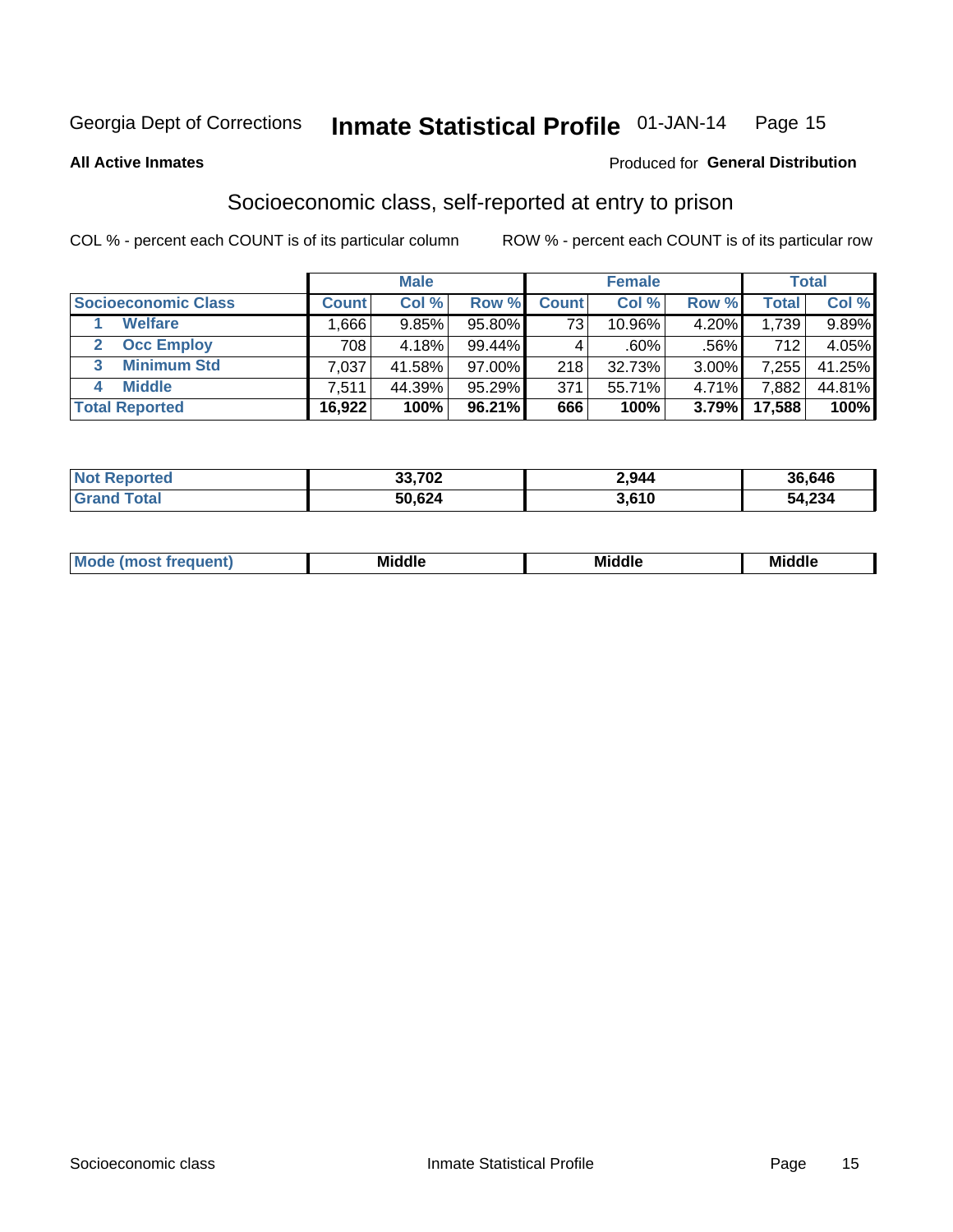#### Inmate Statistical Profile 01-JAN-14 Page 16

**All Active Inmates** 

#### Produced for General Distribution

## Environment to age 16, self-reported at entry to prison

COL % - percent each COUNT is of its particular column

|                                    |              | <b>Male</b> |        |                 | <b>Female</b> |          |              | <b>Total</b> |
|------------------------------------|--------------|-------------|--------|-----------------|---------------|----------|--------------|--------------|
| <b>Environment to age 16</b>       | <b>Count</b> | Col %       | Row %  | <b>Count</b>    | Col %         | Row %    | <b>Total</b> | Col %        |
| <b>Rural/Farm</b>                  | 604          | 3.54%       | 96.79% | 20 <sub>1</sub> | 2.98%         | 3.21%    | 624          | 3.51%        |
| <b>Rural/Nfarm</b><br>$\mathbf{2}$ | 920          | 5.39%       | 92.00% | 80              | 11.92%        | 8.00%    | 1,000        | 5.63%        |
| 3 S.M.S.A                          | 6,326        | 37.03%      | 97.97% | 131             | 19.52%        | $2.03\%$ | 6,457        | 36.37%       |
| <b>Urban</b><br>4                  | 3,805        | 22.27%      | 94.16% | 236             | 35.17%        | 5.84%    | 4,041        | 22.76%       |
| <b>Small Town</b><br>5.            | 5,428        | 31.77%      | 96.38% | 204             | 30.40%        | 3.62%    | 5,632        | 31.72%       |
| <b>Total Reported</b>              | 17,083       | 100%        | 96.22% | 671             | 100%          | 3.78%    | 17,754       | 100%         |

| <b>Not Reported</b> | 33,541 | 2,939 | 36,480 |
|---------------------|--------|-------|--------|
| Total<br>Grand      | 50,624 | 3.610 | 54,234 |

| Mo | M | Irhan<br>rva<br>______ | M<br>______ |
|----|---|------------------------|-------------|
|    |   |                        |             |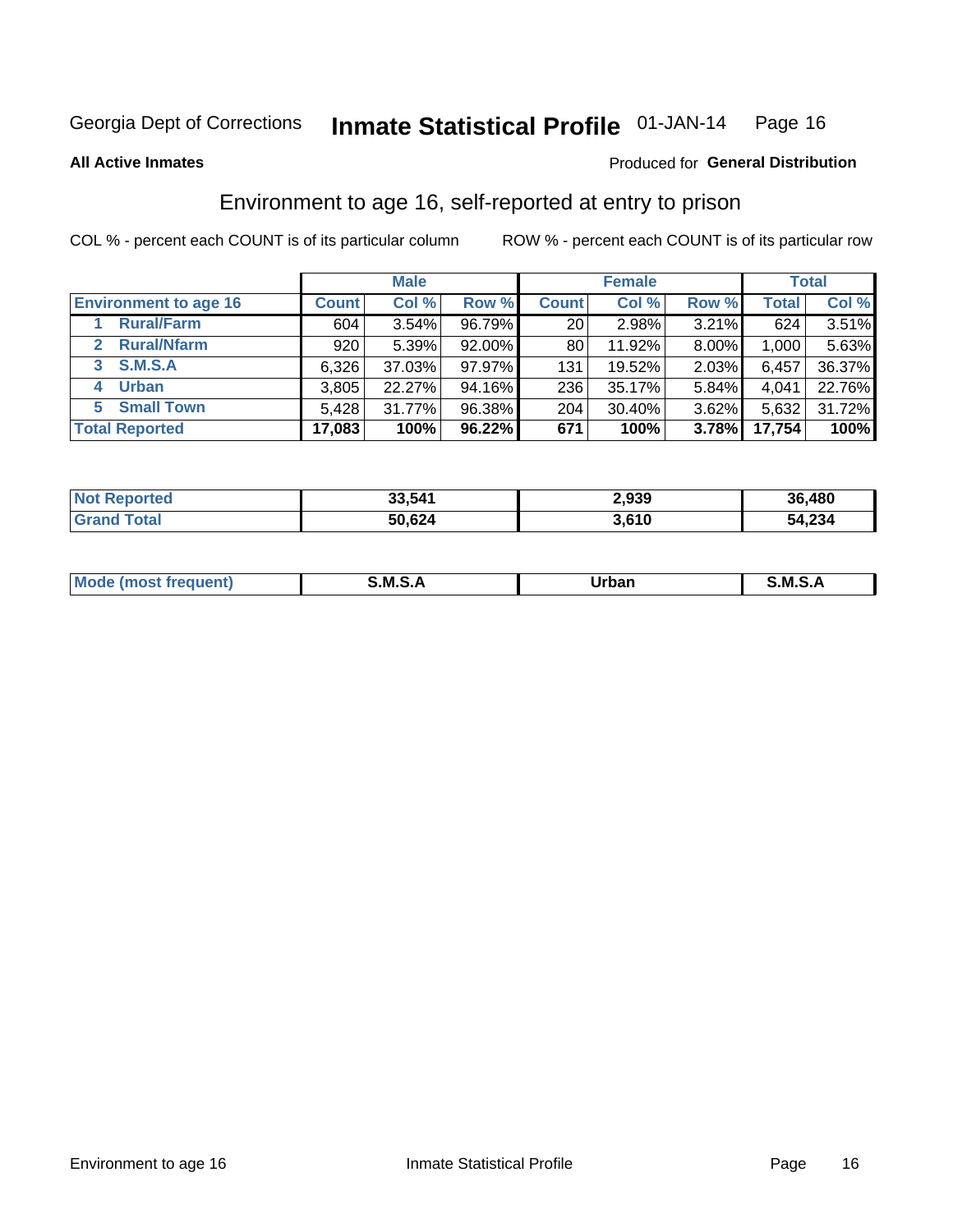#### Inmate Statistical Profile 01-JAN-14 Page 17

**All Active Inmates** 

#### Produced for General Distribution

## Guardian status to age 16, self-reported at entry to prison

COL % - percent each COUNT is of its particular column

|                                  |              | <b>Male</b> |         |              | <b>Female</b> |       |        | <b>Total</b> |
|----------------------------------|--------------|-------------|---------|--------------|---------------|-------|--------|--------------|
| <b>Guardian Status To Age 16</b> | <b>Count</b> | Col %       | Row %   | <b>Count</b> | Col %         | Row % | Total  | Col %        |
| 1 Orphanage                      | 11           | $.07\%$     | 100.00% |              |               |       | 11     | .07%         |
| 2 Father Only                    | 525          | 3.24%       | 97.95%  | 11           | 2.88%         | 2.05% | 536    | 3.24%        |
| <b>3 Both Parents</b>            | 6,165        | 38.09%      | 97.56%  | 154          | 40.31%        | 2.44% | 6,319  | 38.14%       |
| <b>4 Mother Only</b>             | 7,107        | 43.91%      | 98.24%  | 127          | 33.25%        | 1.76% | 7,234  | 43.67%       |
| <b>6 Oth Female</b>              | 422          | 2.61%       | 97.91%  | 9            | 2.36%         | 2.09% | 431    | 2.60%        |
| <b>7 Oth Male</b>                | 80           | .49%        | 98.77%  |              | .26%          | 1.23% | 81     | .49%         |
| 8 Step-Parents                   | 156          | .96%        | 99.36%  |              | $.26\%$       | .64%  | 157    | .95%         |
| 9 Foster Home                    | 264          | 1.63%       | 97.42%  | ⇁            | 1.83%         | 2.58% | 271    | 1.64%        |
| <b>10 Grand Parents</b>          | 1,454        | 8.98%       | 95.28%  | 72           | 18.85%        | 4.72% | 1,526  | 9.21%        |
| <b>Total Reported</b>            | 16,184       | 100%        | 97.69%  | 382          | 100%          | 2.31% | 16,566 | 100%         |

| <b>Not</b><br><b>Reported</b> | 34,440 | 3,228 | 37,668 |
|-------------------------------|--------|-------|--------|
| ™otaì                         | 50,624 | 3,610 | 54,234 |

| Mode | วทIv<br>Mot | <b>Both Parents</b><br>Parents | lM.<br>Only<br>. |
|------|-------------|--------------------------------|------------------|
|      |             |                                |                  |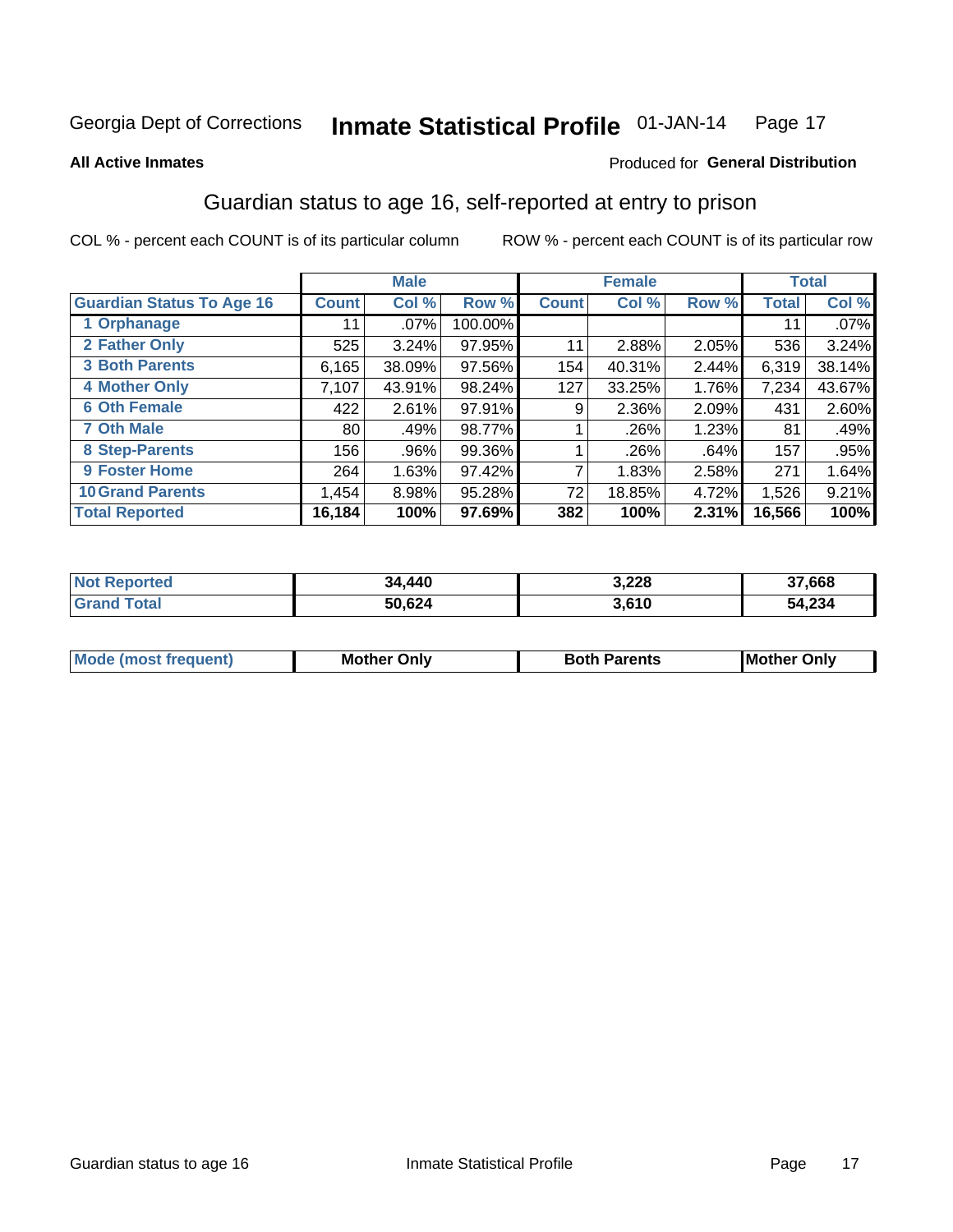#### Inmate Statistical Profile 01-JAN-14 Page 18

#### **All Active Inmates**

#### Produced for General Distribution

## Employment status before prison, self-reported at entry to prison

COL % - percent each COUNT is of its particular column

|                                  |              | <b>Male</b> |        |                 | <b>Female</b> |          |              | <b>Total</b> |
|----------------------------------|--------------|-------------|--------|-----------------|---------------|----------|--------------|--------------|
| <b>Employment Status</b>         | <b>Count</b> | Col %       | Row %  | <b>Count</b>    | Col %         | Row %    | <b>Total</b> | Col %        |
| <b>Full Time</b>                 | 19,678       | 46.43%      | 96.79% | 652             | 21.05%        | 3.21%    | 20,330       | 44.70%       |
| <b>Part Time</b><br>$\mathbf{2}$ | 4,004        | 9.45%       | 96.27% | 155             | 5.00%         | $3.73\%$ | 4,159        | 9.14%        |
| Unempl $<$ 6m<br>3               | 2,968        | 7.00%       | 97.38% | 80 <sub>1</sub> | 2.58%         | 2.62%    | 3,048        | 6.70%        |
| Unempl > 6m<br>4                 | 8,280        | 19.53%      | 83.65% | 1,618           | 52.23%        | 16.35%   | 9,898        | 21.76%       |
| <b>Never Workd</b><br>5          | 4,384        | 10.34%      | 96.25% | 171             | 5.52%         | 3.75%    | 4,555        | 10.01%       |
| <b>Student</b><br>6              | .148         | 2.71%       | 94.88% | 62              | 2.00%         | 5.12%    | 1,210        | 2.66%        |
| <b>Incapable</b><br>7            | 1,924        | 4.54%       | 84.24% | 360             | 11.62%        | 15.76%   | 2,284        | 5.02%        |
| <b>Total Reported</b>            | 42,386       | 100%        | 93.19% | 3,098           | 100%          | 6.81%    | 45,484       | 100%         |

| тес<br>NO | 8,238  | 512<br><b>UIL</b><br>- - - | 3,750  |
|-----------|--------|----------------------------|--------|
| int       | 50,624 | 3,610                      | 54,234 |

| <b>Moo.</b><br><b>THOST</b> | the contract of the contract of the contract of the contract of the contract of the contract of the contract of the contract of the contract of the contract of the contract of the contract of the contract of the contract o | 6m | ıme |
|-----------------------------|--------------------------------------------------------------------------------------------------------------------------------------------------------------------------------------------------------------------------------|----|-----|
|                             |                                                                                                                                                                                                                                |    |     |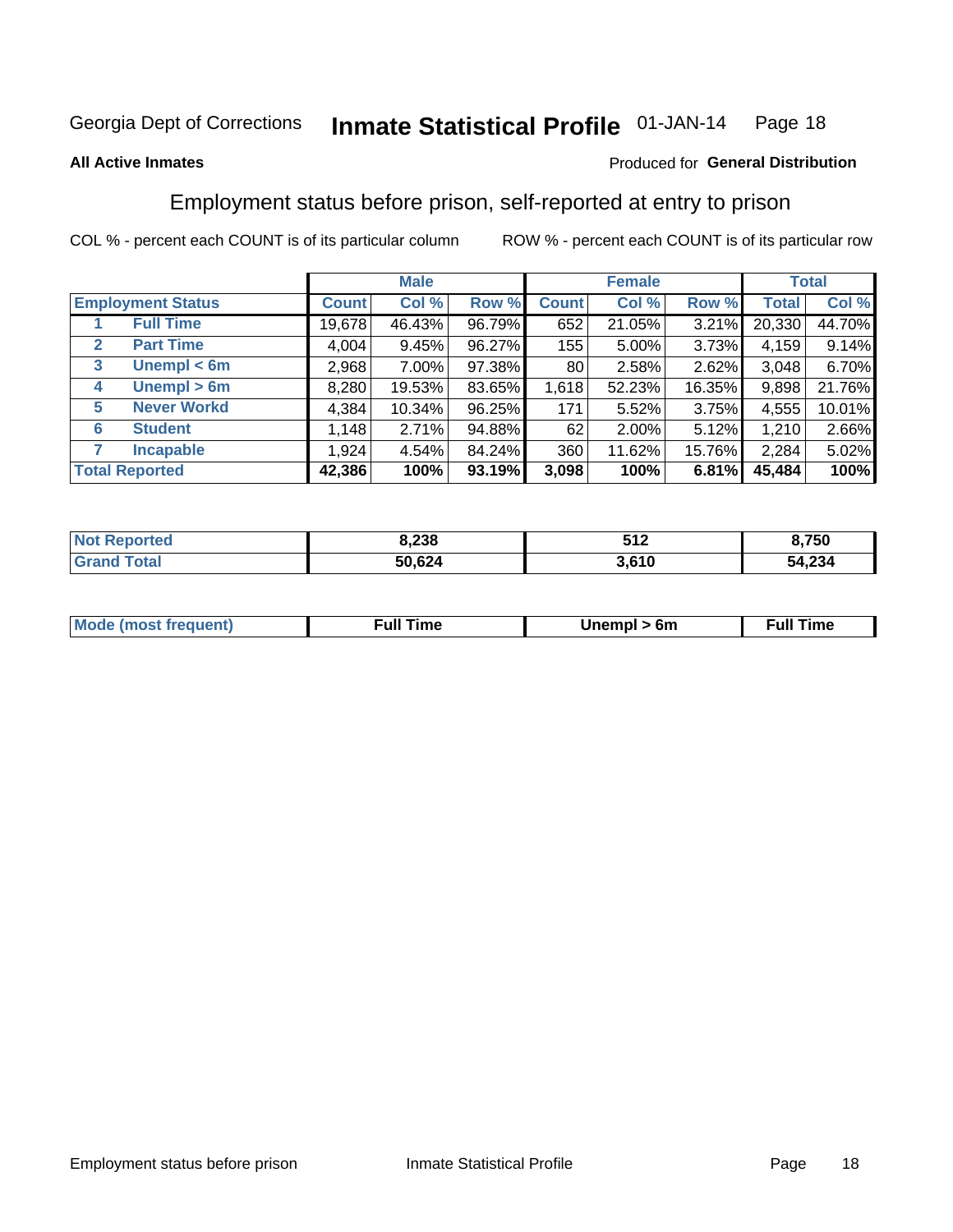#### **All Active Inmates**

Produced for General Distribution

## Age at admission

COL % - percent each COUNT is of its particular column

|                         |              | <b>Male</b> |        |              | <b>Female</b> |       |              | <b>Total</b> |
|-------------------------|--------------|-------------|--------|--------------|---------------|-------|--------------|--------------|
| <b>Age At Admission</b> | <b>Count</b> | Col %       | Row %  | <b>Count</b> | Col %         | Row % | <b>Total</b> | Col %        |
| 14                      | 19           | 0.04%       | 95.00% | 1            | 0.03%         | 5.00% | 20           | 0.04%        |
| 15                      | 61           | 0.12%       | 98.39% | 1            | 0.03%         | 1.61% | 62           | 0.11%        |
| 16                      | 188          | 0.37%       | 95.92% | 8            | 0.22%         | 4.08% | 196          | 0.36%        |
| $\overline{17}$         | 696          | 1.37%       | 96.80% | 23           | 0.64%         | 3.20% | 719          | 1.33%        |
| 18                      | 1,464        | 2.89%       | 97.08% | 44           | 1.22%         | 2.92% | 1,508        | 2.78%        |
| 19                      | 2,079        | 4.11%       | 96.52% | 75           | 2.08%         | 3.48% | 2,154        | 3.97%        |
| 20                      | 2,344        | 4.63%       | 95.60% | 108          | 2.99%         | 4.40% | 2,452        | 4.52%        |
| $\overline{21}$         | 2,262        | 4.47%       | 95.12% | 116          | 3.21%         | 4.88% | 2,378        | 4.38%        |
| $\overline{22}$         | 2,389        | 4.72%       | 95.37% | 116          | 3.21%         | 4.63% | 2,505        | 4.62%        |
| 23                      | 2,132        | 4.21%       | 93.47% | 149          | 4.13%         | 6.53% | 2,281        | 4.21%        |
| $\overline{24}$         | 2,050        | 4.05%       | 93.82% | 135          | 3.74%         | 6.18% | 2,185        | 4.03%        |
| $\overline{25}$         | 1,925        | 3.80%       | 93.90% | 125          | 3.46%         | 6.10% | 2,050        | 3.78%        |
| 26                      | 1,781        | 3.52%       | 94.18% | 110          | 3.05%         | 5.82% | 1,891        | 3.49%        |
| $\overline{27}$         | 1,809        | 3.57%       | 92.11% | 155          | 4.29%         | 7.89% | 1,964        | 3.62%        |
| 28                      | 1,729        | 3.42%       | 93.36% | 123          | 3.41%         | 6.64% | 1,852        | 3.41%        |
| 29                      | 1,680        | 3.32%       | 92.82% | 130          | 3.60%         | 7.18% | 1,810        | 3.34%        |
| 30                      | 1,641        | 3.24%       | 93.40% | 116          | 3.21%         | 6.60% | 1,757        | 3.24%        |
| 31                      | 1,562        | 3.09%       | 92.48% | 127          | 3.52%         | 7.52% | 1,689        | 3.11%        |
| 32                      | 1,498        | 2.96%       | 92.13% | 128          | 3.55%         | 7.87% | 1,626        | 3.00%        |
| 33                      | 1,435        | 2.83%       | 91.93% | 126          | 3.49%         | 8.07% | 1,561        | 2.88%        |
| 34                      | 1,393        | 2.75%       | 92.01% | 121          | 3.35%         | 7.99% | 1,514        | 2.79%        |
| 35                      | 1,291        | 2.55%       | 92.88% | 99           | 2.74%         | 7.12% | 1,390        | 2.56%        |
| 36                      | 1,252        | 2.47%       | 92.26% | 105          | 2.91%         | 7.74% | 1,357        | 2.50%        |
| $\overline{37}$         | 1,147        | 2.27%       | 92.35% | 95           | 2.63%         | 7.65% | 1,242        | 2.29%        |
| 38                      | 1,107        | 2.19%       | 92.56% | 89           | 2.47%         | 7.44% | 1,196        | 2.21%        |
| 39                      | 1,027        | 2.03%       | 91.21% | 99           | 2.74%         | 8.79% | 1,126        | 2.08%        |
| 40                      | 1,046        | 2.07%       | 91.43% | 98           | 2.72%         | 8.57% | 1,144        | 2.11%        |
| 41                      | 994          | 1.96%       | 92.55% | 80           | 2.22%         | 7.45% | 1,074        | 1.98%        |
| 42                      | 938          | 1.85%       | 91.51% | 87           | 2.41%         | 8.49% | 1,025        | 1.89%        |
| 43                      | 884          | 1.75%       | 90.95% | 88           | 2.44%         | 9.05% | 972          | 1.79%        |
| 44                      | 819          | 1.62%       | 91.51% | 76           | 2.11%         | 8.49% | 895          | 1.65%        |
| 45                      | 793          | 1.57%       | 90.53% | 83           | 2.30%         | 9.47% | 876          | 1.62%        |
| 46                      | 764          | 1.51%       | 92.27% | 64           | 1.77%         | 7.73% | 828          | 1.53%        |
| 47                      | 756          | 1.49%       | 91.19% | 73           | 2.02%         | 8.81% | 829          | 1.53%        |
| 48                      | 724          | 1.43%       | 91.53% | 67           | 1.86%         | 8.47% | 791          | 1.46%        |
| 49                      | 652          | 1.29%       | 90.81% | 66           | 1.83%         | 9.19% | 718          | 1.32%        |
| 50                      | 561          | 1.11%       | 92.88% | 43           | 1.19%         | 7.12% | 604          | 1.11%        |
| 51                      | 501          | 0.99%       | 92.78% | 39           | 1.08%         | 7.22% | 540          | 1.00%        |
| 52                      | 488          | 0.96%       | 92.60% | 39           | 1.08%         | 7.40% | 527          | 0.97%        |
| 53                      | 431          | 0.85%       | 91.12% | 42           | 1.16%         | 8.88% | 473          | 0.87%        |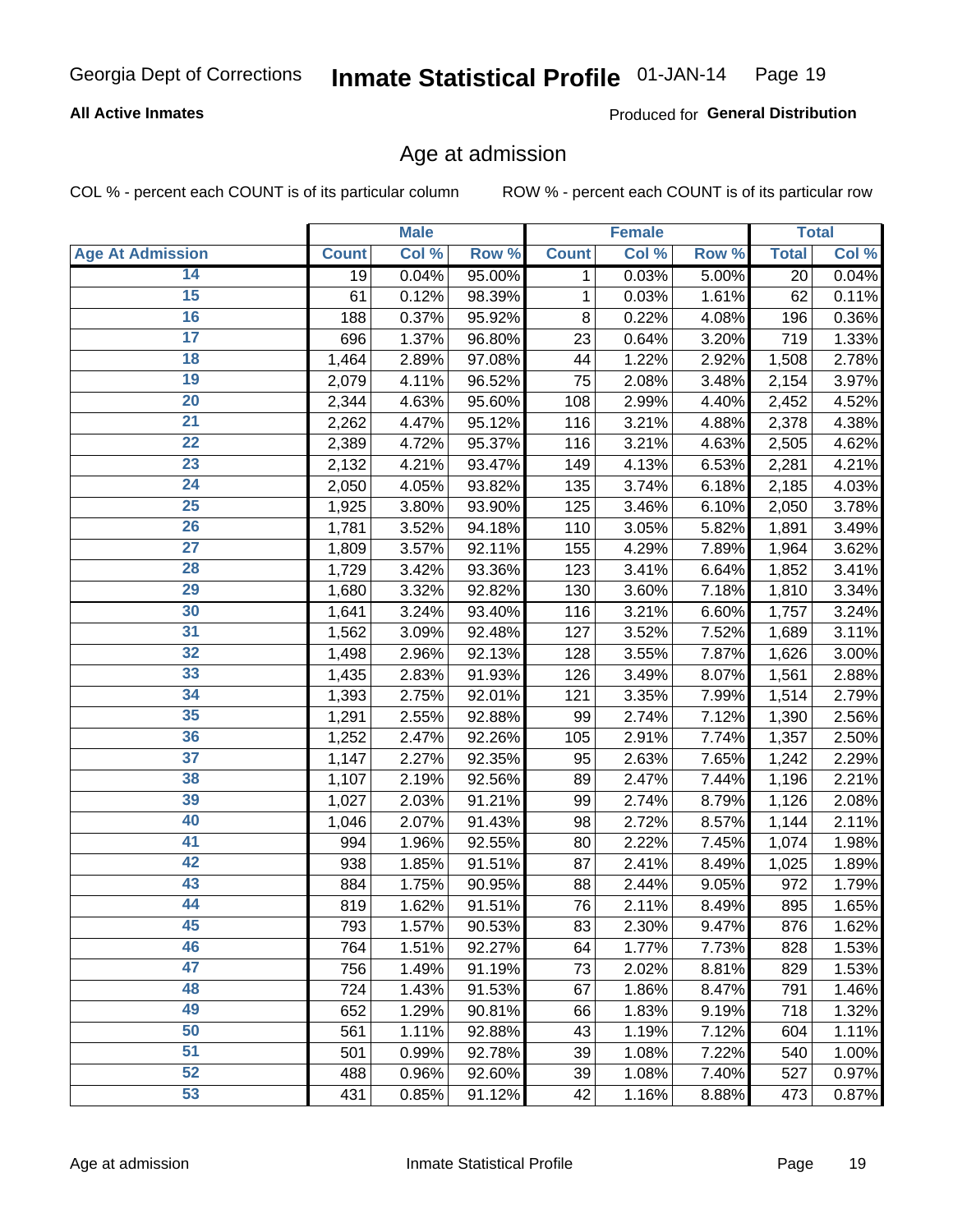#### **All Active Inmates**

Produced for General Distribution

## Age at admission

COL % - percent each COUNT is of its particular column

|                         | <b>Male</b>    |       | <b>Female</b> |                 |       | <b>Total</b> |                 |       |
|-------------------------|----------------|-------|---------------|-----------------|-------|--------------|-----------------|-------|
| <b>Age At Admission</b> | <b>Count</b>   | Col % | Row %         | <b>Count</b>    | Col % | Row %        | <b>Total</b>    | Col % |
| 54                      | 356            | 0.70% | 92.47%        | 29              | 0.80% | 7.53%        | 385             | 0.71% |
| 55                      | 312            | 0.62% | 93.13%        | 23              | 0.64% | 6.87%        | 335             | 0.62% |
| 56                      | 287            | 0.57% | 93.18%        | $\overline{21}$ | 0.58% | 6.82%        | 308             | 0.57% |
| 57                      | 235            | 0.46% | 96.31%        | 9               | 0.25% | 3.69%        | 244             | 0.45% |
| 58                      | 181            | 0.36% | 94.76%        | 10              | 0.28% | 5.24%        | 191             | 0.35% |
| 59                      | 155            | 0.31% | 94.51%        | 9               | 0.25% | 5.49%        | 164             | 0.30% |
| 60                      | 129            | 0.25% | 95.56%        | 6               | 0.17% | 4.44%        | 135             | 0.25% |
| 61                      | 124            | 0.24% | 93.94%        | 8               | 0.22% | 6.06%        | 132             | 0.24% |
| 62                      | 102            | 0.20% | 95.33%        | 5               | 0.14% | 4.67%        | 107             | 0.20% |
| 63                      | 73             | 0.14% | 97.33%        | $\overline{2}$  | 0.06% | 2.67%        | 75              | 0.14% |
| 64                      | 74             | 0.15% | 94.87%        | 4               | 0.11% | 5.13%        | 78              | 0.14% |
| 65                      | 44             | 0.09% | 93.62%        | 3               | 0.08% | 6.38%        | 47              | 0.09% |
| 66                      | 43             | 0.08% | 97.73%        | 1               | 0.03% | 2.27%        | 44              | 0.08% |
| 67                      | 34             | 0.07% | 94.44%        | $\overline{2}$  | 0.06% | 5.56%        | 36              | 0.07% |
| 68                      | 31             | 0.06% | 93.94%        | $\overline{2}$  | 0.06% | 6.06%        | 33              | 0.06% |
| 69                      | 29             | 0.06% | 100.00%       |                 |       |              | $\overline{29}$ | 0.05% |
| 70                      | 21             | 0.04% | 87.50%        | 3               | 0.08% | 12.50%       | 24              | 0.04% |
| $\overline{71}$         | 16             | 0.03% | 100.00%       |                 |       |              | 16              | 0.03% |
| $\overline{72}$         | 18             | 0.04% | 94.74%        | 1               | 0.03% | 5.26%        | 19              | 0.04% |
| $\overline{73}$         | 10             | 0.02% | 90.91%        | 1               | 0.03% | 9.09%        | 11              | 0.02% |
| $\overline{74}$         | 9              | 0.02% | 100.00%       |                 |       |              | $\mathsf g$     | 0.02% |
| 75                      | 8              | 0.02% | 100.00%       |                 |       |              | 8               | 0.01% |
| 76                      | 6              | 0.01% | 100.00%       |                 |       |              | 6               | 0.01% |
| $\overline{77}$         | $\overline{5}$ | 0.01% | 100.00%       |                 |       |              | 5               | 0.01% |
| 78                      | $\overline{3}$ | 0.01% | 100.00%       |                 |       |              | $\overline{3}$  | 0.01% |
| 79                      | $\overline{c}$ | 0.01% | 66.67%        | 1               | 0.03% | 33.33%       | 3               | 0.01% |
| 82                      | $\overline{2}$ | 0.01% | 100.00%       |                 |       |              | $\overline{2}$  | 0.01% |
| 84                      | $\overline{2}$ | 0.01% | 100.00%       |                 |       |              | $\overline{2}$  | 0.01% |
| <b>Total Reported</b>   | 50,623         | 100%  | 93.35%        | 3,609           | 100%  | 6.65%        | 54,232          | 100%  |

| <b>\rten</b><br>NI ( |        |       |        |
|----------------------|--------|-------|--------|
| <b>cotal</b>         | 50,624 | 3,610 | 54,234 |

| Mean (average)       | 32.19 | 34.03   | 32.31     |
|----------------------|-------|---------|-----------|
| Median (middle)      | 30    | ົ<br>აა | 30        |
| Mode (most frequent) | ∸∸    |         | ne.<br>LL |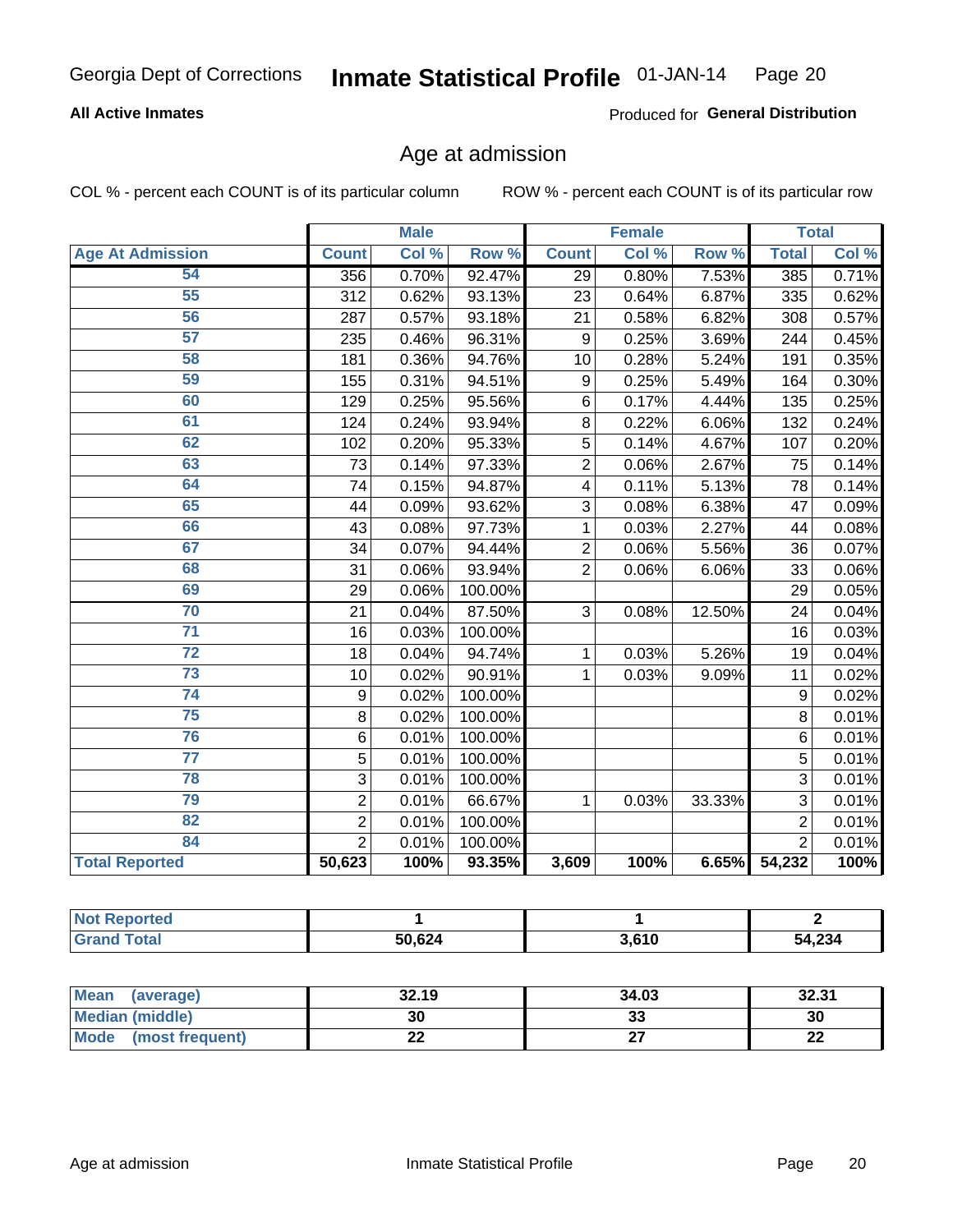#### **All Active Inmates**

#### Produced for General Distribution

## Height, measured at entry to prison

COL % - percent each COUNT is of its particular column

|                       |                  | <b>Male</b> |         |                  | <b>Female</b> |        | <b>Total</b>    |        |
|-----------------------|------------------|-------------|---------|------------------|---------------|--------|-----------------|--------|
| <b>Height</b>         | <b>Count</b>     | Col %       | Row %   | <b>Count</b>     | Col %         | Row %  | <b>Total</b>    | Col %  |
| 4'10''                | $\overline{c}$   | 0.02%       | 12.50%  | 14               | 6.67%         | 87.50% | $\overline{16}$ | 0.13%  |
| 4'11''                | $\boldsymbol{9}$ | 0.08%       | 11.54%  | 69               | 32.86%        | 88.46% | 78              | 0.65%  |
| 5'02''                | $\overline{c}$   | 0.02%       | 66.67%  | 1                | 0.48%         | 33.33% | 3               | 0.03%  |
| 5'03''                | 1                | 0.01%       | 100.00% |                  |               |        | 1               | 0.01%  |
| 5'05''                | 6                | 0.05%       | 100.00% |                  |               |        | 6               | 0.05%  |
| 5'06''                | 9                | 0.08%       | 100.00% |                  |               |        | 9               | 0.08%  |
| 5'07''                | 10               | 0.09%       | 100.00% |                  |               |        | 10              | 0.08%  |
| 5'08''                | 9                | 0.08%       | 100.00% |                  |               |        | 9               | 0.08%  |
| 5'09''                | 12               | 0.10%       | 100.00% |                  |               |        | 12              | 0.10%  |
| 5'10''                | 5,641            | 48.10%      | 98.64%  | 78               | 37.14%        | 1.36%  | 5,719           | 47.91% |
| 5'11''                | 5,981            | 51.00%      | 99.20%  | 48               | 22.86%        | 0.80%  | 6,029           | 50.50% |
| 6'00''                | 12               | 0.10%       | 100.00% |                  |               |        | 12              | 0.10%  |
| 6'01''                | 6                | 0.05%       | 100.00% |                  |               |        | 6               | 0.05%  |
| 6'02''                | 6                | 0.05%       | 100.00% |                  |               |        | 6               | 0.05%  |
| 6'03''                | 1                | 0.01%       | 100.00% |                  |               |        | 1               | 0.01%  |
| 6'04''                | $\overline{c}$   | 0.02%       | 100.00% |                  |               |        | $\overline{2}$  | 0.02%  |
| 6'05''                | 1                | 0.01%       | 100.00% |                  |               |        | 1               | 0.01%  |
| 6'10''                | 6                | 0.05%       | 100.00% |                  |               |        | 6               | 0.05%  |
| 6'11''                | 11               | 0.09%       | 100.00% |                  |               |        | 11              | 0.09%  |
| Seven feet +          | 1                | 0.01%       | 100.00% |                  |               |        | 1               | 0.01%  |
| <b>Total Reported</b> | 11,728           | 100%        | 98.24%  | $\overline{210}$ | 100%          | 1.76%  | 11,938          | 100%   |

| <b>Not Reported</b> | 38.896 | 3,400 | 42,296 |
|---------------------|--------|-------|--------|
| l Grand<br>Total    | 50,624 | 3,610 | 54,234 |

| <b>Mean</b><br>(average)       | <b>5'11"</b> | 5'06"  | 5'10" |
|--------------------------------|--------------|--------|-------|
| Median (middle)                | 544"         | 5'10'' | 5'11" |
| <b>Mode</b><br>(most frequent) | 544 "        | 5'10"  | 544"  |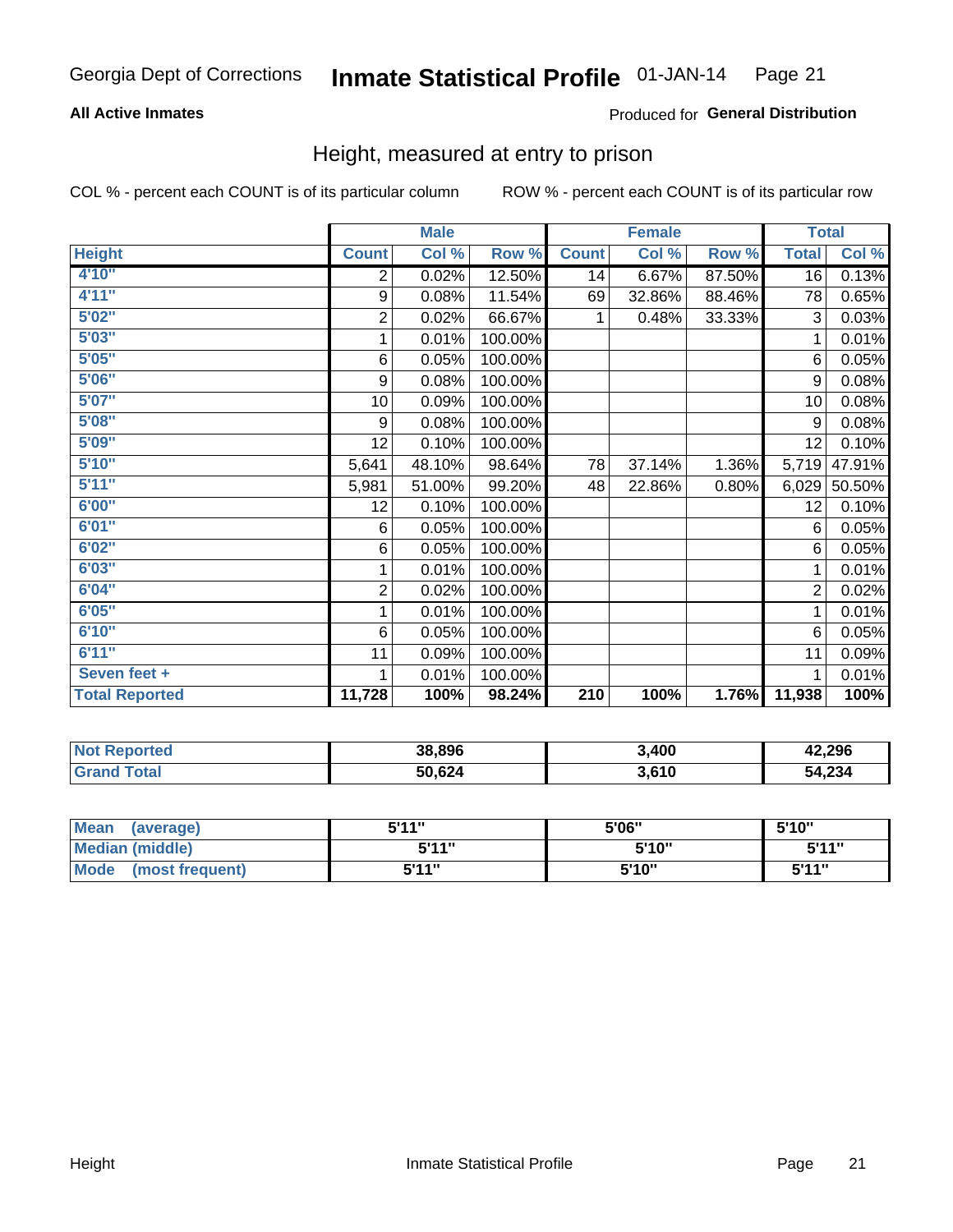#### **All Active Inmates**

#### Produced for General Distribution

## Weight, measured at entry to prison

COL % - percent each COUNT is of its particular column

|                        |                         | <b>Male</b> |                  |                         | <b>Female</b> |        | <b>Total</b>    |        |
|------------------------|-------------------------|-------------|------------------|-------------------------|---------------|--------|-----------------|--------|
| Weight                 | <b>Count</b>            | Col %       | Row <sup>%</sup> | <b>Count</b>            | Col %         | Row %  | <b>Total</b>    | Col %  |
| <b>Under 80 pounds</b> | $\overline{15}$         | 0.03%       | 100.00%          |                         |               |        | 15              | 0.03%  |
| 80 - 89 pounds         | $\overline{5}$          | 0.01%       | 83.33%           | 1                       | 0.03%         | 16.67% | $6\phantom{1}6$ | 0.01%  |
| 90 - 99 pounds         | $\overline{3}$          | 0.01%       | 30.00%           | $\overline{7}$          | 0.19%         | 70.00% | 10              | 0.02%  |
| 100 - 109 pounds       | 27                      | 0.05%       | 50.00%           | 27                      | 0.75%         | 50.00% | 54              | 0.10%  |
| 110 - 119 pounds       | 88                      | 0.18%       | 46.07%           | 103                     | 2.86%         | 53.93% | 191             | 0.36%  |
| 120 - 129 pounds       | 419                     | 0.84%       | 65.88%           | 217                     | 6.03%         | 34.12% | 636             | 1.19%  |
| 130 - 139 pounds       | 1,416                   | 2.83%       | 80.59%           | 341                     | 9.48%         | 19.41% | 1,757           | 3.27%  |
| 140 - 149 pounds       | 3,113                   | 6.22%       | 89.04%           | 383                     | 10.65%        | 10.96% | 3,496           | 6.52%  |
| 150 - 159 pounds       | 4,974                   | 9.94%       | 92.37%           | 411                     | 11.43%        | 7.63%  | 5,385           | 10.04% |
| 160 - 169 pounds       | 6,639                   | 13.26%      | 93.96%           | 427                     | 11.87%        | 6.04%  | 7,066           | 13.17% |
| 170 - 179 pounds       | 6,466                   | 12.92%      | 94.87%           | 350                     | 9.73%         | 5.13%  | 6,816           | 12.70% |
| 180 - 189 pounds       | 6,586                   | 13.16%      | 95.12%           | 338                     | 9.40%         | 4.88%  | 6,924           | 12.91% |
| 190 - 199 pounds       | 4,640                   | 9.27%       | 95.38%           | 225                     | 6.26%         | 4.62%  | 4,865           | 9.07%  |
| 200 - 209 pounds       | 4,066                   | 8.12%       | 95.51%           | 191                     | 5.31%         | 4.49%  | 4,257           | 7.93%  |
| 210 - 219 pounds       | 3,073                   | 6.14%       | 96.09%           | 125                     | 3.48%         | 3.91%  | 3,198           | 5.96%  |
| 220 - 229 pounds       | 2,517                   | 5.03%       | 96.03%           | 104                     | 2.89%         | 3.97%  | 2,621           | 4.89%  |
| 230 - 239 pounds       | 1,732                   | 3.46%       | 95.32%           | 85                      | 2.36%         | 4.68%  | 1,817           | 3.39%  |
| 240 - 249 pounds       | 1,298                   | 2.59%       | 94.61%           | 74                      | 2.06%         | 5.39%  | 1,372           | 2.56%  |
| 250 - 259 pounds       | 880                     | 1.76%       | 94.73%           | 49                      | 1.36%         | 5.27%  | 929             | 1.73%  |
| 260 - 269 pounds       | 644                     | 1.29%       | 94.15%           | 40                      | 1.11%         | 5.85%  | 684             | 1.27%  |
| 270 - 279 pounds       | 423                     | 0.85%       | 93.79%           | 28                      | 0.78%         | 6.21%  | 451             | 0.84%  |
| 280 - 289 pounds       | 338                     | 0.68%       | 93.37%           | 24                      | 0.67%         | 6.63%  | 362             | 0.67%  |
| 290 - 299 pounds       | 187                     | 0.37%       | 95.41%           | 9                       | 0.25%         | 4.59%  | 196             | 0.37%  |
| 300 - 309 pounds       | 157                     | 0.31%       | 88.20%           | 21                      | 0.58%         | 11.80% | 178             | 0.33%  |
| 310 - 319 pounds       | 91                      | 0.18%       | 97.85%           | 2                       | 0.06%         | 2.15%  | 93              | 0.17%  |
| 320 - 329 pounds       | 87                      | 0.17%       | 96.67%           | 3                       | 0.08%         | 3.33%  | 90              | 0.17%  |
| 330 - 339 pounds       | 49                      | 0.10%       | 94.23%           | 3                       | 0.08%         | 5.77%  | 52              | 0.10%  |
| 340 - 349 pounds       | 33                      | 0.07%       | 94.29%           | $\overline{2}$          | 0.06%         | 5.71%  | 35              | 0.07%  |
| 350 - 359 pounds       | 32                      | 0.06%       | 96.97%           | $\mathbf 1$             | 0.03%         | 3.03%  | 33              | 0.06%  |
| 360 - 369 pounds       | 15                      | 0.03%       | 78.95%           | $\overline{\mathbf{4}}$ | 0.11%         | 21.05% | 19              | 0.04%  |
| 370 - 379 pounds       | 12                      | 0.02%       | 100.00%          |                         |               |        | 12              | 0.02%  |
| 380 - 389 pounds       | $\overline{\mathbf{4}}$ | 0.01%       | 100.00%          |                         |               |        | $\overline{4}$  | 0.01%  |
| 390 - 399 pounds       | 5                       | 0.01%       | 83.33%           | $\mathbf 1$             | 0.03%         | 16.67% | $6\phantom{1}6$ | 0.01%  |
| 400 pounds and over    | 21                      | 0.04%       | 95.45%           | $\mathbf{1}$            | 0.03%         | 4.55%  | 22              | 0.04%  |
| <b>Total Reported</b>  | 50,055                  | 100%        | 93.30%           | 3,597                   | 100%          | 6.70%  | 53,652          | 100.0% |

| <b>Not</b><br>oorted | 569    |       | 582    |
|----------------------|--------|-------|--------|
|                      | 50,624 | 3,610 | 54,234 |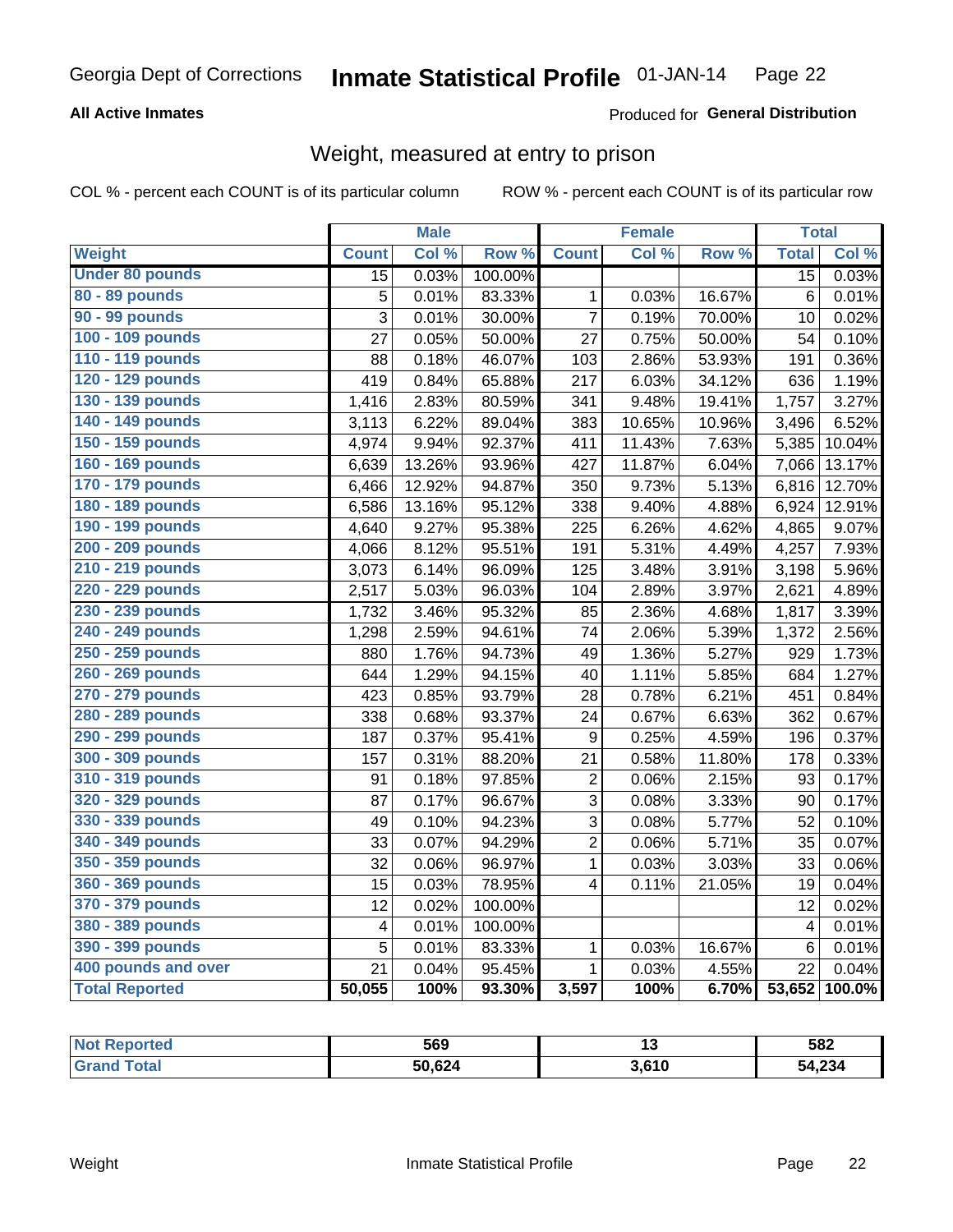#### **All Active Inmates**

#### Produced for General Distribution

## Weight, measured at entry to prison

COL % - percent each COUNT is of its particular column

|                          | <b>Male</b> | <b>Female</b> | Total |
|--------------------------|-------------|---------------|-------|
| <b>Mean</b><br>(average) | 186         | 172           | 185   |
| <b>Median (middle)</b>   | 180         | 165           | 180   |
| Mode<br>(most frequent)  | 180         | 150           | 180   |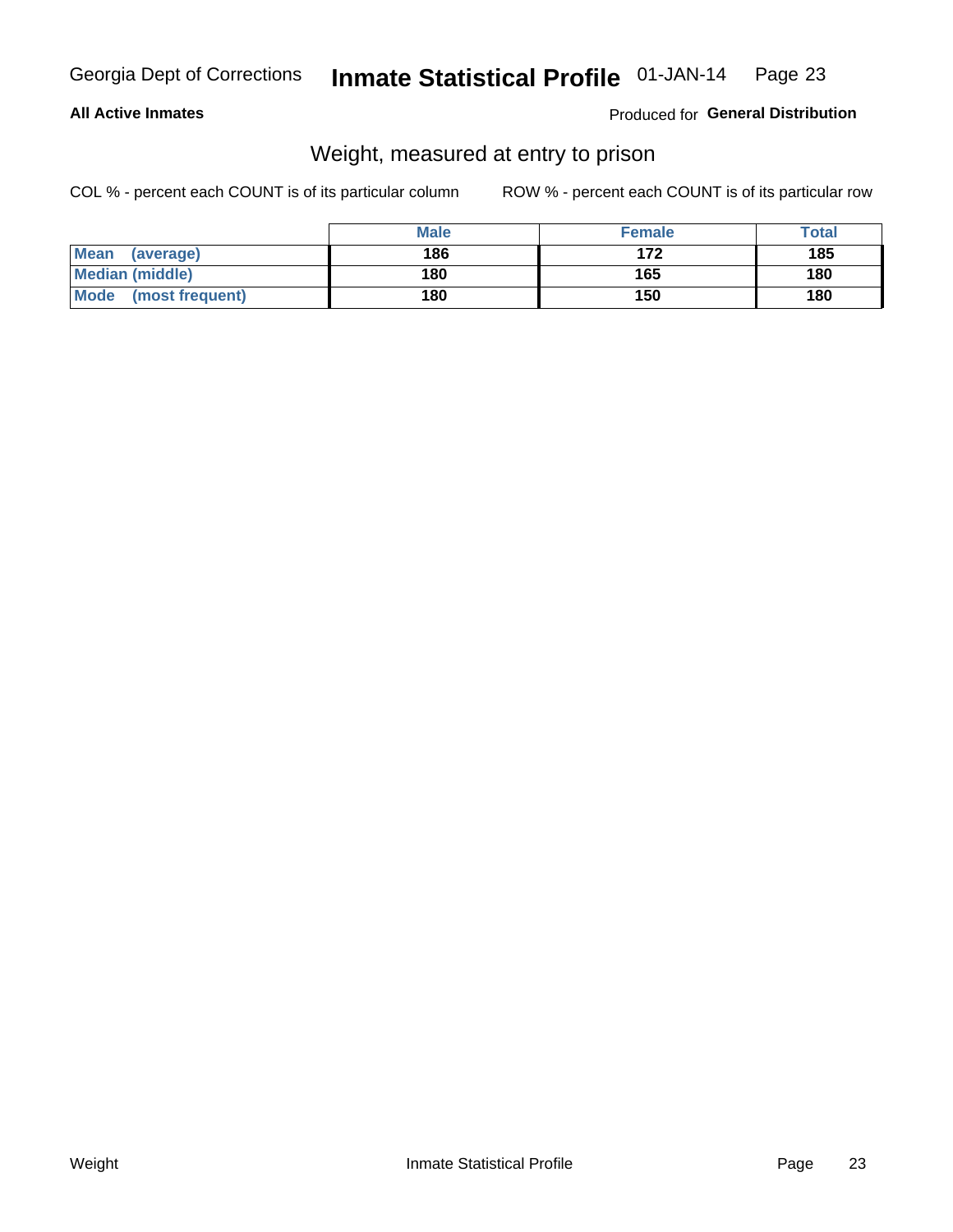#### Inmate Statistical Profile 01-JAN-14 Page 24

**All Active Inmates** 

#### Produced for General Distribution

## Veterans validated by Veteran's Administration

COL % - percent each COUNT is of its particular column

|                             | <b>Male</b>     |        |                    | <b>Female</b> |        |       | <b>Total</b> |        |
|-----------------------------|-----------------|--------|--------------------|---------------|--------|-------|--------------|--------|
| <b>Military service</b>     | <b>Count</b>    | Col %  | <b>Row % Count</b> |               | Col %  | Row % | <b>Total</b> | Col %  |
| <b>Others</b><br>0          | .484            | 42.41% | 97.50%             | 38            | 54.29% | 2.50% | 1,522        | 42.64% |
| <b>Air Force</b>            | 1,199           | 34.27% | 98.20%             | 22            | 31.43% | 1.80% | 1,221        | 34.21% |
| <b>Army</b><br>$\mathbf{2}$ | 159             | 4.54%  | 97.55%             | 4             | 5.71%  | 2.45% | 163          | 4.57%  |
| <b>Navy</b><br>3            | 369             | 10.55% | 98.93%             | 4             | 5.71%  | 1.07% | 373          | 10.45% |
| <b>Marines</b><br>4         | 10 <sup>1</sup> | .29%   | 100.00%            |               |        |       | 10           | .28%   |
| <b>Coast Guard</b><br>5     | 278             | 7.95%  | 99.29%             | 2             | 2.86%  | .71%  | 280          | 7.85%  |
| <b>Total Reported</b>       | 3,499           | 100%   | 98.04%             | 70            | 100%   | 1.96% | 3,569        | 100%   |

| <b>ported</b><br><b>Not</b> | ,125<br>47 | 3,540 | 50,665 |
|-----------------------------|------------|-------|--------|
| <b>otal</b>                 | 50,624     | 3,610 | 54,234 |

|  |  | <b>Mode</b><br>quent)<br>most trea | <b>Dthers</b> | Others | Others |
|--|--|------------------------------------|---------------|--------|--------|
|--|--|------------------------------------|---------------|--------|--------|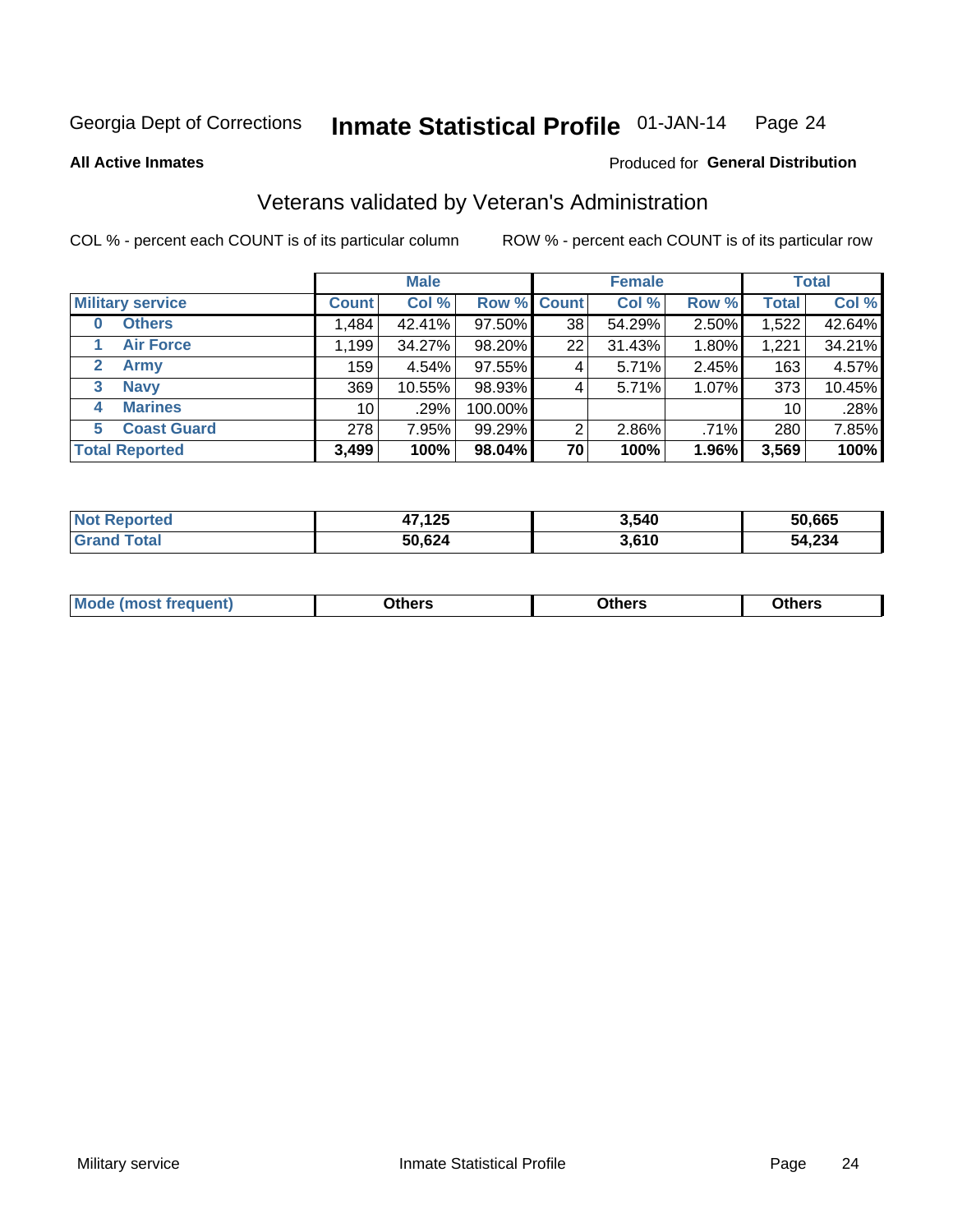#### Inmate Statistical Profile 01-JAN-14 Page 25

**All Active Inmates** 

#### **Produced for General Distribution**

## Type of admission to prison

COL % - percent each COUNT is of its particular column

|    |                                |                  | <b>Male</b> |                    |     | <b>Female</b> |        |                | <b>Total</b> |
|----|--------------------------------|------------------|-------------|--------------------|-----|---------------|--------|----------------|--------------|
|    | <b>Type of Admission</b>       | <b>Count</b>     | Col %       | <b>Row % Count</b> |     | Col %         | Row %  | Total          | Col %        |
| 52 | <b>New Sentence</b>            | 41,086           | 81.20%      | 93.56% 2,826       |     | 78.30%        | 6.44%  | 43,912         | 81.01%       |
| 53 | <b>Probation Rev Partial</b>   | 2,194            | 4.34%       | 89.33%             | 262 | 7.26%         | 10.67% | 2,456          | 4.53%        |
| 54 | <b>Probation Rev Remainder</b> | 3,103            | 6.13%       | 89.84%             | 351 | 9.73%         | 10.16% | 3,454          | 6.37%        |
| 55 | <b>Parole Rev New Sentence</b> | 2,814            | 5.56%       | 96.01%             | 117 | 3.24%         | 3.99%  | 2,931          | 5.41%        |
| 56 | <b>Parole Rev No New</b>       | 1,318            | 2.60%       | 96.13%             | 53  | 1.47%         | 3.87%  | 1,371          | 2.53%        |
|    | <b>Sentence</b>                |                  |             |                    |     |               |        |                |              |
| 57 | <b>Released In Error</b>       | 14               | .03%        | 100.00%            |     |               |        | 14             | .03%         |
| 65 | <b>Return Appeal/Bond</b>      | 2                | .01%        | 100.00%            |     |               |        | 2              | .01%         |
| 66 | <b>Prob Viol/Total Rev</b>     |                  | .01%        | 100.00%            |     |               |        |                | .01%         |
| 67 | <b>Admit Fm Other Cust</b>     | 7                | .01%        | 100.00%            |     |               |        | ⇁              | .01%         |
| 69 | <b>New Sent/Par Rev Pnd</b>    | 6                | .01%        | 100.00%            |     |               |        | 6              | .01%         |
| 70 | <b>Life W/O Parole</b>         | 15 <sub>15</sub> | .03%        | 100.00%            |     |               |        | 15             | .03%         |
| 72 | <b>Par Rev/Rsn Unknown</b>     | 32               | .06%        | 100.00%            |     |               |        | 32             | .06%         |
| 74 | <b>Pb Parole Rescinded</b>     | $\overline{2}$   | .01%        | 100.00%            |     |               |        | 2              | .01%         |
| 76 | <b>Par Rev/Revoc Center</b>    | 2                | .01%        | 100.00%            |     |               |        | $\overline{2}$ | .01%         |
|    | <b>Total Reported</b>          | 50,596           | 100%        | 93.34% 3,609       |     | 100%          | 6.66%  | 54,205         | 100%         |

| <b>Not</b><br>neo | ົ<br>Zυ |      | 29             |
|-------------------|---------|------|----------------|
|                   | 50,624  | .610 | 54,234<br>-54. |

| Mode (most frequent) | <b>New Sentence</b> | <b>New Sentence</b> | <b>New Sentence</b> |
|----------------------|---------------------|---------------------|---------------------|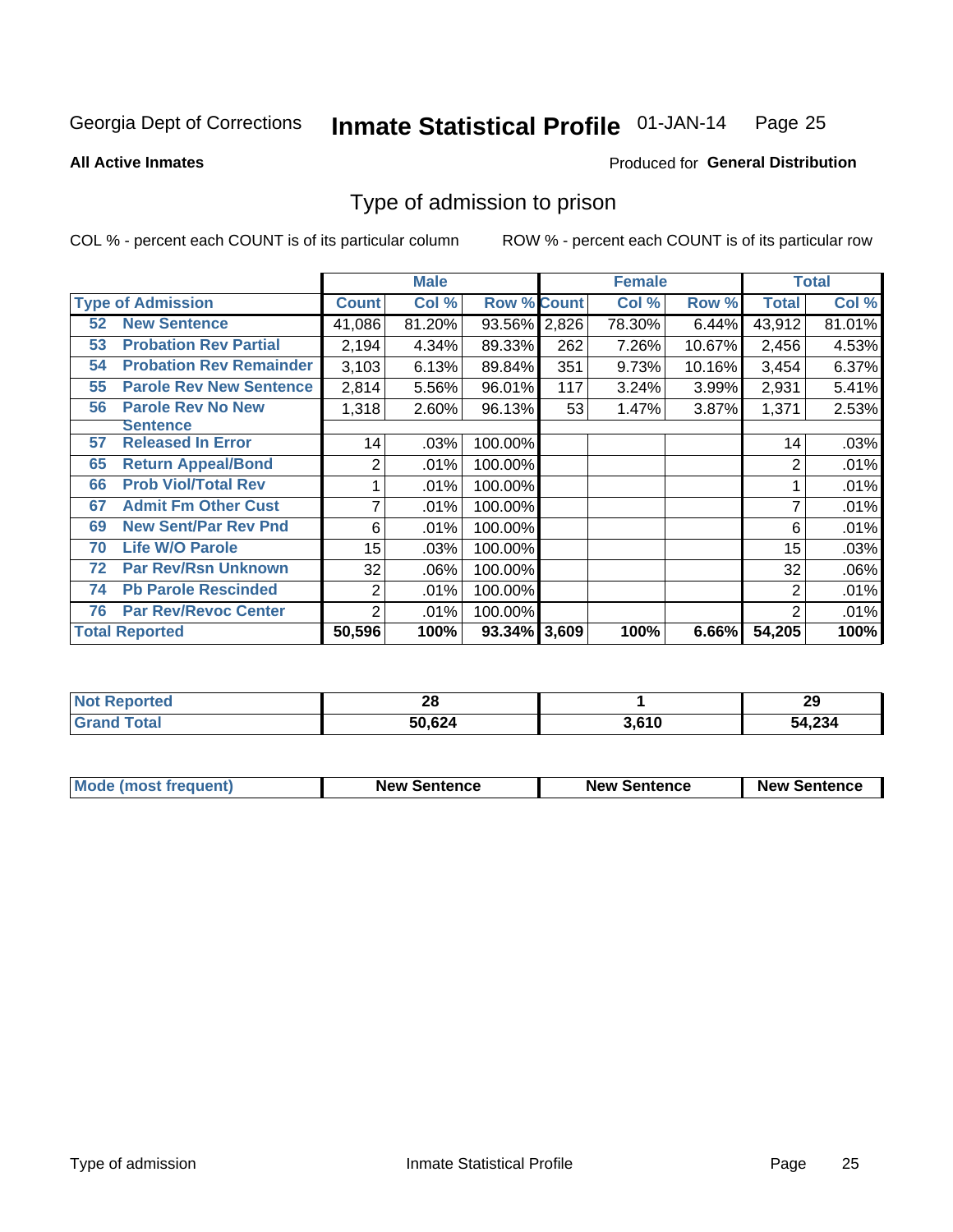#### Inmate Statistical Profile 01-JAN-14 Page 26

**All Active Inmates** 

#### **Produced for General Distribution**

## Current / last security status

COL % - percent each COUNT is of its particular column

|                        |              | <b>Male</b> |             |       | <b>Female</b> |          |              | <b>Total</b> |
|------------------------|--------------|-------------|-------------|-------|---------------|----------|--------------|--------------|
| <b>Security Status</b> | <b>Count</b> | Col %       | Row % Count |       | Col %         | Row %    | <b>Total</b> | Col %        |
| 1 Wrk Releas           | 2            | $.01\%$     | 66.67%      |       | $.03\%$       | 33.33%   | 3            | .01%         |
| 2 Trusty               |              | .01%        | 100.00%     |       | $.00\%$       |          |              | .01%         |
| 3 Minimum              | 9,213        | 18.83%      | 86.56%      | 1,431 | 43.64%        | 13.44%   | 10,644       | 20.39%       |
| 4 Medium               | 30,449       | 62.24%      | 94.90%      | 1,637 | 49.92%        | $5.10\%$ | 32,086       | 61.47%       |
| 5 Close                | 9,170        | 18.75%      | 97.76%      | 210   | 6.40%         | 2.24%    | 9,380        | 17.97%       |
| <b>6 Maximum</b>       | 81           | .17%        | 100.00%     |       | $.00\%$       |          | 81           | .16%         |
| <b>Total Reported</b>  | 48,919       | 100%        | 93.72%      | 3,279 | 100%          | 6.28%    | 52,198       | 100%         |

| <b>Still being diagnosed</b> |        |       |        |
|------------------------------|--------|-------|--------|
| <b>Not Reported</b>          | .705،  | 331   | 2,036  |
| <b>Grand Total</b>           | 50,624 | 3.610 | 54,234 |

| <b>Mo</b><br>ети | M<br>. .<br>dium | M٢<br>. | <br><b>Medium</b> |
|------------------|------------------|---------|-------------------|
|                  |                  |         |                   |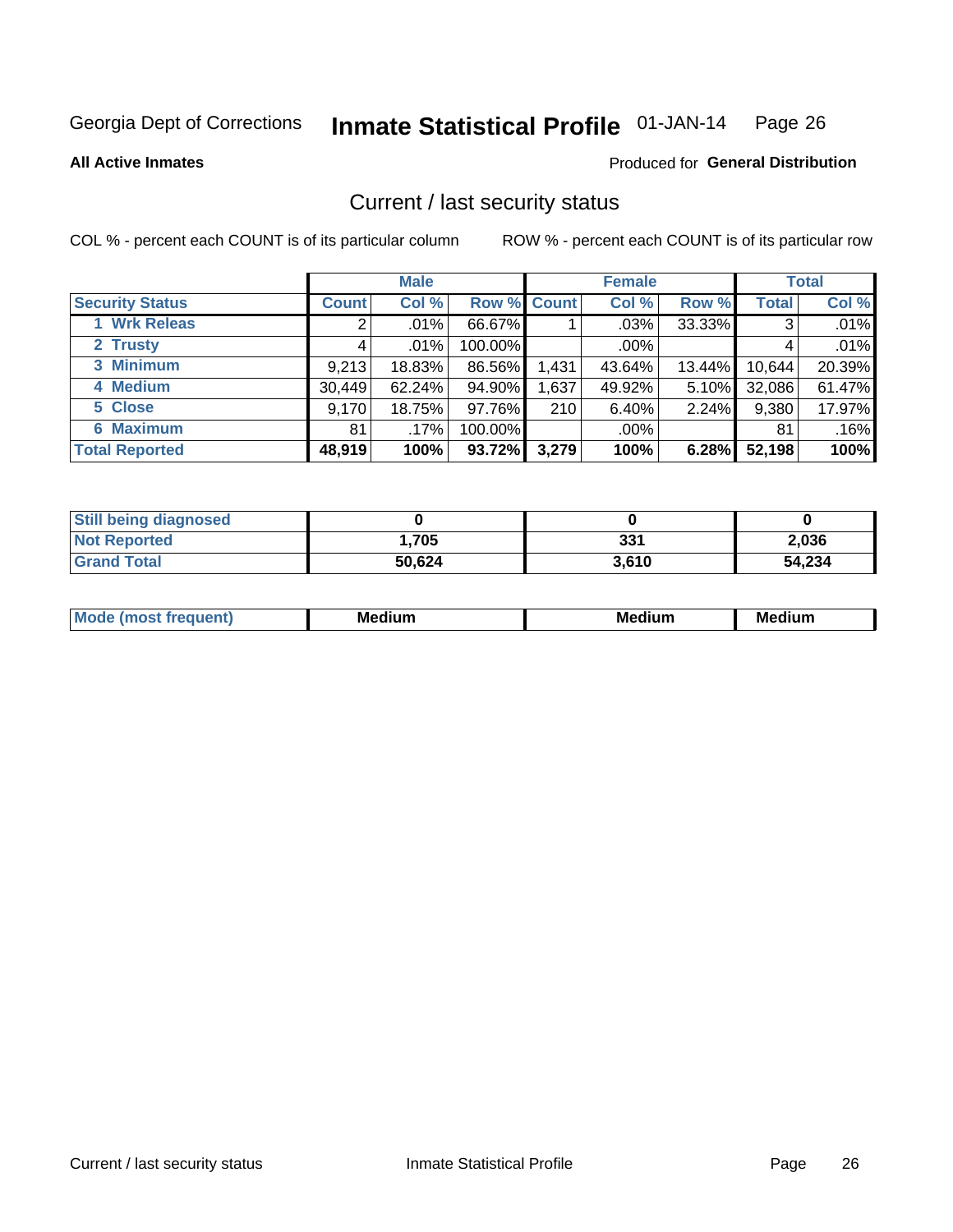#### Inmate Statistical Profile 01-JAN-14 Page 27

**All Active Inmates** 

### **Produced for General Distribution**

## Current / last type of institution

COL % - percent each COUNT is of its particular column

|                                   |                | <b>Male</b> |         |             | <b>Female</b> |          |              | <b>Total</b> |
|-----------------------------------|----------------|-------------|---------|-------------|---------------|----------|--------------|--------------|
| <b>Type of Institution</b>        | <b>Count</b>   | Col %       |         | Row % Count | Col %         | Row %    | <b>Total</b> | Col %        |
| <b>County Ci</b>                  | 5,034          | 9.98%       | 99.98%  |             | $.03\%$       | .02%     | 5,035        | 9.32%        |
| <b>Probation Detention Center</b> |                | .01%        | 50.00%  |             | .03%          | 50.00%   |              | .01%         |
| <b>State Prison</b>               | 35,335         | 70.07%      | 91.30%  | 3,366       | 93.24%        | $8.70\%$ | 38,701       | 71.62%       |
| <b>Transitional Center</b>        | 2,032          | 4.03%       | 89.91%  | 228         | 6.32%         | 10.09%   | 2,260        | 4.18%        |
| <b>Private Prison</b>             | 8,008          | 15.88%      | 100.00% |             |               |          | 8,008        | 14.82%       |
| <b>County Jail</b>                | 14             | .03%        | 93.33%  |             | $.03\%$       | $6.67\%$ | 15           | .03%         |
| <b>Rsat - Center</b>              |                |             |         | 12          | .33%          | 100.00%  | 12           | .02%         |
| <b>State Hospital</b>             | 3 <sub>l</sub> | .01%        | 75.00%  |             | .03%          | 25.00%   | 4            | .01%         |
| <b>Total Reported</b>             | 50,427         | 100%        | 93.32%  | 3,610       | 100%          | 6.68%    | 54,037       | 100%         |

| <b>Not Reported</b> |        |       |        |
|---------------------|--------|-------|--------|
| <b>Grand Total</b>  | 50,427 | 3,610 | 54,037 |

| Mode (most frequent) | <b>State Prison</b> | <b>State Prison</b> | <b>State Prison</b> |
|----------------------|---------------------|---------------------|---------------------|
|                      |                     |                     |                     |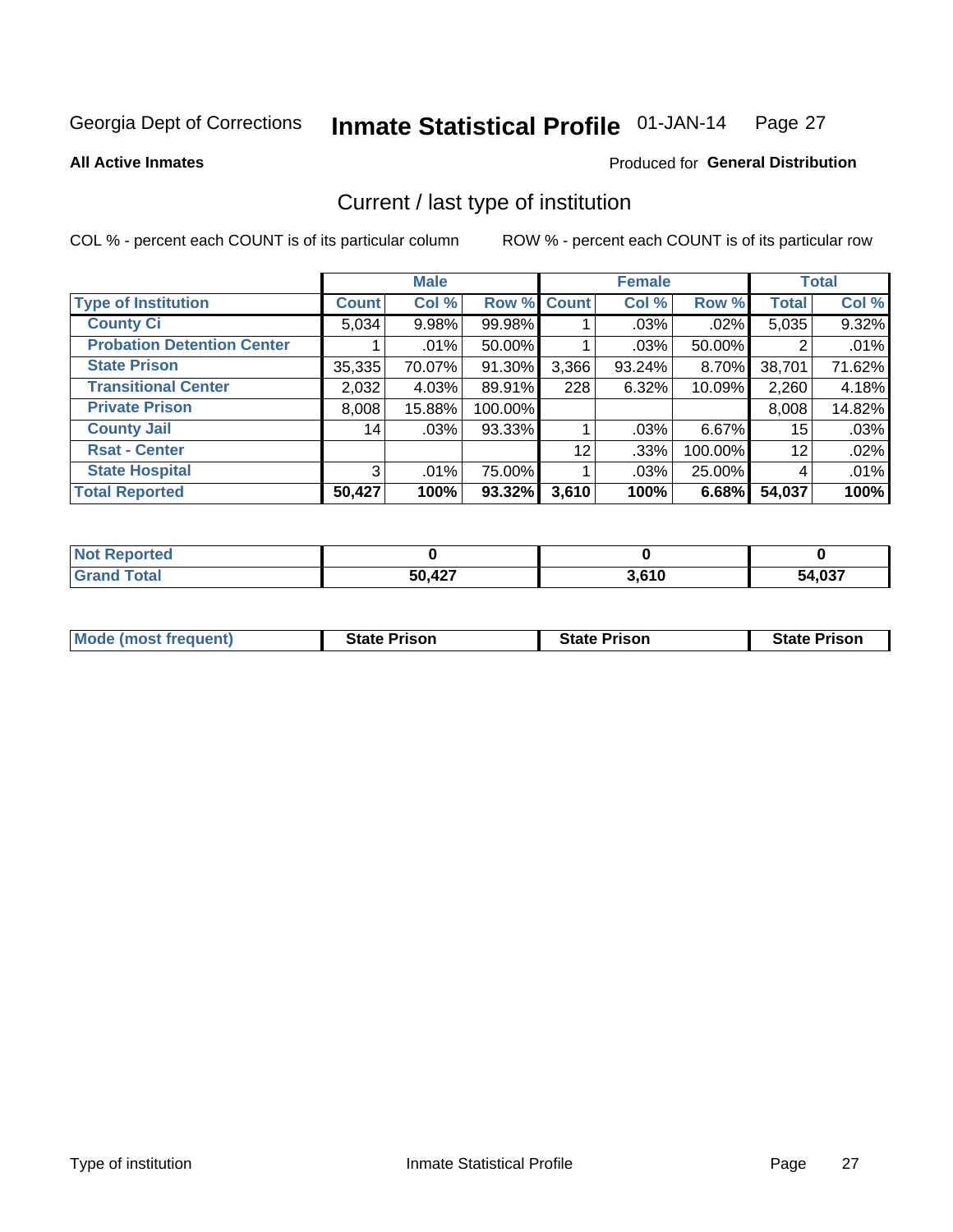#### Inmate Statistical Profile 01-JAN-14 Page 28

**All Active Inmates** 

#### Produced for General Distribution

## Institution type - transitional centers

COL % - percent each COUNT is of its particular column

|                                          |              | <b>Male</b> |         |              | <b>Female</b> |         |              | <b>Total</b> |
|------------------------------------------|--------------|-------------|---------|--------------|---------------|---------|--------------|--------------|
| <b>Institution Type - Trans. Centers</b> | <b>Count</b> | Col %       | Row %   | <b>Count</b> | Col %         | Row %   | <b>Total</b> | Col %        |
| <b>Albany Transitional Ct</b>            | 155          | 6.66%       | 100.00% |              |               |         | 155          | 5.84%        |
| <b>Arrendale State Prison</b>            |              |             |         | 101          | 30.70%        | 100.00% | 101          | 3.80%        |
| <b>Arrendale T.C</b>                     |              |             |         |              | .30%          | 100.00% |              | .04%         |
| <b>Atl. Transitional Ctr (M)</b>         | 258          | 11.09%      | 100.00% |              |               |         | 258          | 9.71%        |
| <b>Augusta Tc</b>                        | 200          | 8.59%       | 100.00% |              |               |         | 200          | 7.53%        |
| <b>Clayton Tc</b>                        | 342          | 14.70%      | 100.00% |              |               |         | 342          | 12.88%       |
| <b>Coastal Tc</b>                        | 261          | 11.22%      | 100.00% |              |               |         | 261          | 9.83%        |
| <b>Columbus Tc</b>                       | 141          | 6.06%       | 100.00% |              |               |         | 141          | 5.31%        |
| <b>Lagrange Tc</b>                       | 155          | 6.66%       | 100.00% |              |               |         | 155          | 5.84%        |
| <b>Macon Transitional Ctr (M)</b>        | 153          | 6.57%       | 100.00% |              |               |         | 153          | 5.76%        |
| <b>Macon Womens Transit Ctr</b>          |              |             |         | 3            | .91%          | 100.00% | 3            | .11%         |
| <b>Metro Transitional Ctr</b>            |              |             |         | 224          | 68.09%        | 100.00% | 224          | 8.43%        |
| <b>Phillips State Prison</b>             | 295          | 12.68%      | 100.00% |              |               |         | 295          | 11.11%       |
| <b>Smith T.C</b>                         | 211          | 9.07%       | 100.00% |              |               |         | 211          | 7.94%        |
| <b>Valdosta Tc</b>                       | 156          | 6.70%       | 100.00% |              |               |         | 156          | 5.87%        |
| <b>Total Reported</b>                    | 2,327        | 100%        | 87.61%  | 329          | 100%          | 12.39%  | 2,656        | 100%         |

| --<br>τeα |              |           |      |
|-----------|--------------|-----------|------|
| _____     | 227<br>2,JZ1 | ה פ<br>ᇰᄼ | ,656 |

| Mode (most frequent) | <b>Phillips State Prison</b> | I Arrendale State Prison | <b>Phillips State</b><br><b>Prison</b> |
|----------------------|------------------------------|--------------------------|----------------------------------------|
|----------------------|------------------------------|--------------------------|----------------------------------------|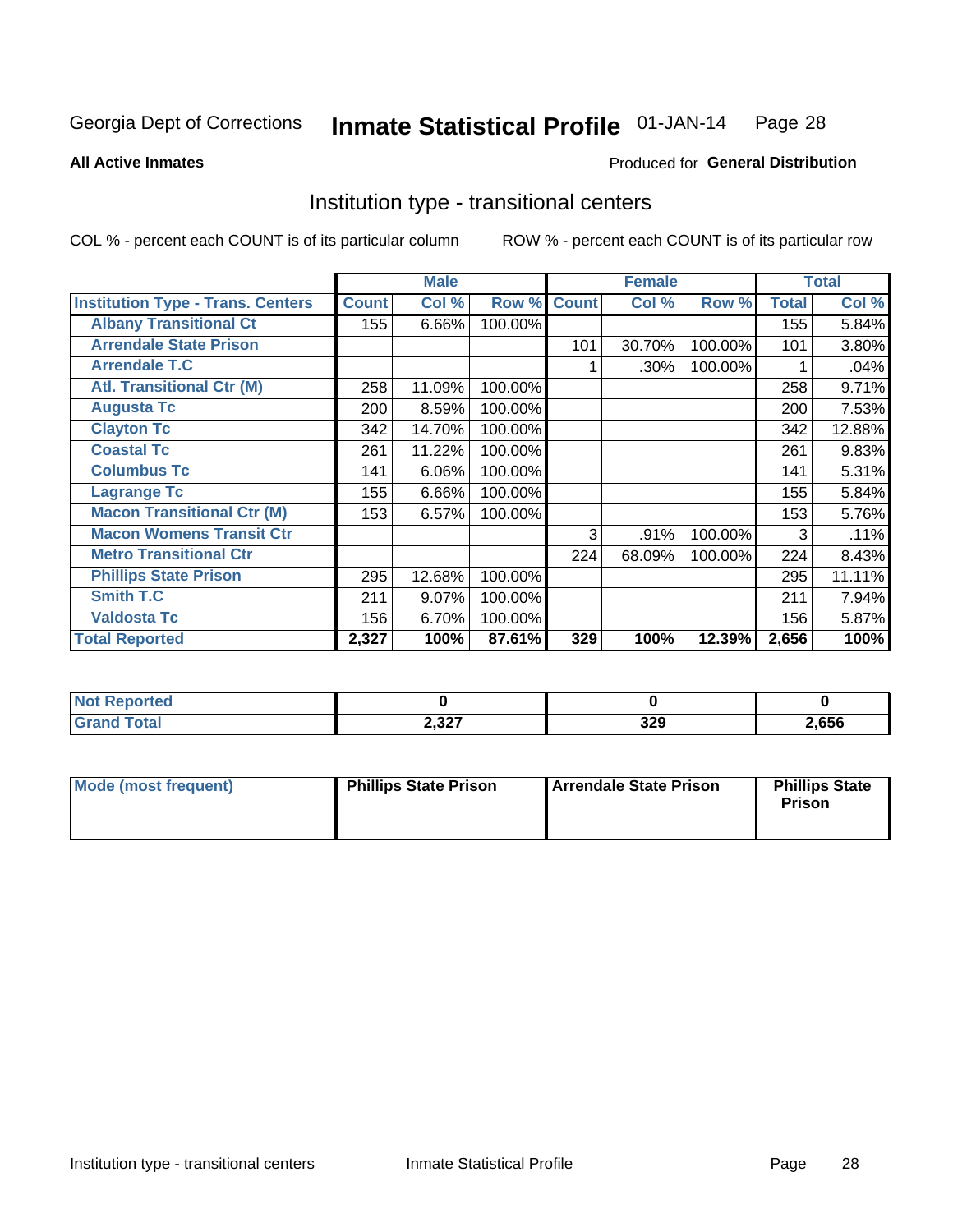#### Inmate Statistical Profile 01-JAN-14 Page 29

#### **All Active Inmates**

#### Produced for General Distribution

#### Institution type - county prisons

COL % - percent each COUNT is of its particular column

|                                          |                | <b>Male</b> |         |              | <b>Female</b> |       |                | <b>Total</b> |
|------------------------------------------|----------------|-------------|---------|--------------|---------------|-------|----------------|--------------|
| <b>Institution Type - County Prisons</b> | <b>Count</b>   | Col %       | Row %   | <b>Count</b> | Col %         | Row % | <b>Total</b>   | Col %        |
| <b>Baldwin County Ci</b>                 | $\overline{2}$ | .04%        | 100.00% |              |               |       | $\overline{2}$ | .04%         |
| <b>Bulloch County Ci</b>                 | 140            | 2.78%       | 100.00% |              |               |       | 140            | 2.78%        |
| <b>Carroll County Ci</b>                 | 241            | 4.79%       | 100.00% |              |               |       | 241            | 4.79%        |
| <b>Clarke County Ci</b>                  | 103            | 2.05%       | 100.00% |              |               |       | 103            | 2.05%        |
| <b>Clayton County Ci</b>                 | 232            | 4.61%       | 100.00% |              |               |       | 232            | 4.61%        |
| <b>Colquitt County Ci</b>                | 181            | 3.60%       | 100.00% |              |               |       | 181            | 3.59%        |
| <b>Cook County Ci</b>                    | 1              | .02%        | 100.00% |              |               |       | 1              | .02%         |
| <b>Coweta County Ci</b>                  | 200            | 3.97%       | 100.00% |              |               |       | 200            | 3.97%        |
| <b>Decatur County Ci</b>                 | 215            | 4.27%       | 100.00% |              |               |       | 215            | 4.27%        |
| <b>Dougherty County Ci</b>               | 1              | .02%        | 100.00% |              |               |       | 1              | .02%         |
| <b>Effingham County Ci</b>               | 186            | 3.69%       | 100.00% |              |               |       | 186            | 3.69%        |
| <b>Floyd County Ci</b>                   | 422            | 8.38%       | 100.00% |              |               |       | 422            | 8.38%        |
| <b>Fulton County Ci</b>                  | 9              | .18%        | 100.00% |              |               |       | 9              | .18%         |
| <b>Gilmer County Ci</b>                  | 5              | .10%        | 100.00% |              |               |       | 5              | .10%         |
| <b>Grady County Ci</b>                   | $\overline{2}$ | .04%        | 100.00% |              |               |       | $\overline{2}$ | .04%         |
| <b>Gwinnett County Ci</b>                | 121            | 2.40%       | 100.00% |              |               |       | 121            | 2.40%        |
| <b>Hall County Ci</b>                    | 204            | 4.05%       | 100.00% |              |               |       | 204            | 4.05%        |
| <b>Hancock County Ci</b>                 | 1              | .02%        | 100.00% |              |               |       | 1              | .02%         |
| <b>Harris County Ci</b>                  | 119            | 2.36%       | 100.00% |              |               |       | 119            | 2.36%        |
| <b>Hart County Ci</b>                    | 5              | .10%        | 100.00% |              |               |       | 5              | .10%         |
| <b>Henry County Ci</b>                   | 1              | .02%        | 100.00% |              |               |       | $\mathbf{1}$   | .02%         |
| <b>Jackson County Ci</b>                 | 145            | 2.88%       | 100.00% |              |               |       | 145            | 2.88%        |
| <b>Jefferson County Ci</b>               | 191            | 3.79%       | 100.00% |              |               |       | 191            | 3.79%        |
| <b>Meriwether County Ci</b>              | 3              | .06%        | 100.00% |              |               |       | 3              | .06%         |
| <b>Miller County Ci</b>                  | $\overline{2}$ | .04%        | 100.00% |              |               |       | $\overline{2}$ | .04%         |
| <b>Mitchell County Ci</b>                | 96             | 1.91%       | 100.00% |              |               |       | 96             | 1.91%        |
| <b>Morgan County Ci</b>                  | 1              | .02%        | 100.00% |              |               |       | 1              | .02%         |
| <b>Muscogee County Ci</b>                | 522            | 10.37%      | 100.00% |              |               |       | 522            | 10.37%       |
| <b>Richmond County Ci</b>                | 208            | 4.13%       | 100.00% |              |               |       | 208            | 4.13%        |
| <b>Screven County Ci</b>                 | 144            | 2.86%       | 100.00% |              |               |       | 144            | 2.86%        |
| <b>Spalding County Ci</b>                | 386            | 7.67%       | 100.00% |              |               |       | 386            | 7.67%        |
| <b>Stewart County Ci</b>                 | $\overline{2}$ | .04%        | 100.00% |              |               |       | $\overline{2}$ | .04%         |
| <b>Sumter County Ci</b>                  | 363            | 7.21%       | 100.00% |              |               |       | 363            | 7.21%        |
| <b>Terrell County Ci</b>                 | 134            | 2.66%       | 100.00% |              |               |       | 134            | 2.66%        |
| <b>Thomas County Ci</b>                  | 171            | 3.40%       | 100.00% |              |               |       | 171            | 3.40%        |
| <b>Tift County Ci</b>                    | 1.             | .02%        | 100.00% |              |               |       | 1              | .02%         |
| <b>Troup County Ci</b>                   | 263            | 5.22%       | 100.00% |              |               |       | 263            | 5.22%        |
| <b>Turner County Ci</b>                  | $\mathbf 1$    | .02%        | 100.00% |              |               |       | 1              | .02%         |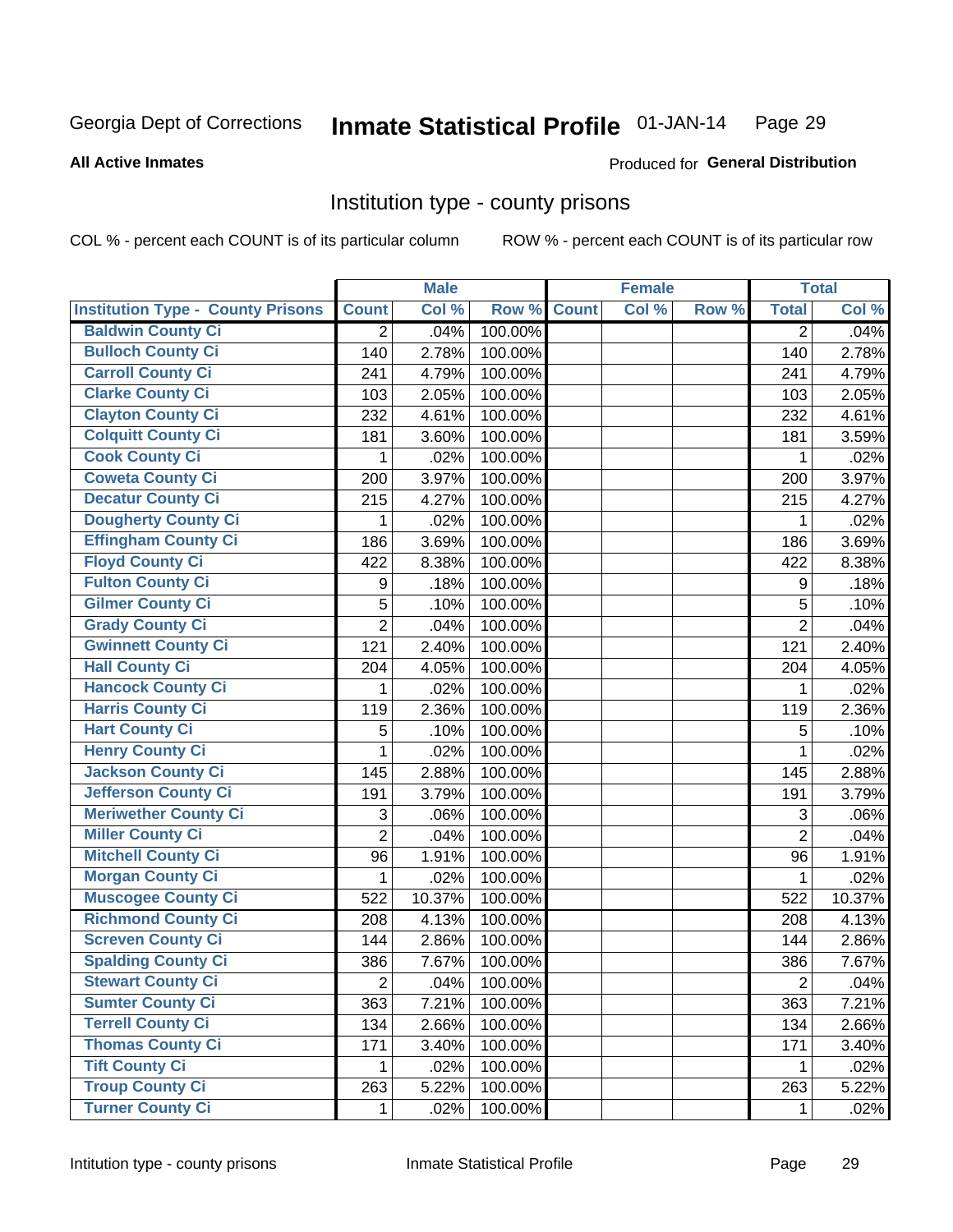#### Inmate Statistical Profile 01-JAN-14 Page 30

#### **All Active Inmates**

#### Produced for General Distribution

### Institution type - county prisons

COL % - percent each COUNT is of its particular column

|                                          |              | <b>Male</b> |             | <b>Female</b> |         |              | <b>Total</b> |
|------------------------------------------|--------------|-------------|-------------|---------------|---------|--------------|--------------|
| <b>Institution Type - County Prisons</b> | <b>Count</b> | Col %       | Row % Count | Col %         | Row %   | <b>Total</b> | Col %        |
| <b>Upson County Ci</b>                   | 2            | $.04\%$     | 100.00%     |               |         | 2            | .04%         |
| <b>Walker County Ci</b>                  | 3            | $.06\%$     | 100.00%     |               |         | 3            | .06%         |
| <b>Walton County Ci</b>                  | 3            | $.06\%$     | 100.00%     |               |         | 3            | .06%         |
| <b>Wilkes County Ci</b>                  |              | $.02\%$     | 100.00%     |               |         |              | .02%         |
| <b>Womens Ci</b>                         |              |             |             | $ 100.00\% $  | 100.00% |              | .02%         |
| <b>Worth County Ci</b>                   |              | .02%        | 100.00%     |               |         |              | .02%         |
| <b>Total Reported</b>                    | 5,034        | 100%        | 99.98%      | 100%          | .02%    | 5,035        | 100%         |

| Reported<br><b>NOT</b>            |       |       |
|-----------------------------------|-------|-------|
| <b><sup>r</sup>otal</b><br>. Gren | 5,034 | 5,035 |

| Mode (most frequent) | Muscogee County Ci | <b>Womens Ci</b> | Muscogee County |
|----------------------|--------------------|------------------|-----------------|
|----------------------|--------------------|------------------|-----------------|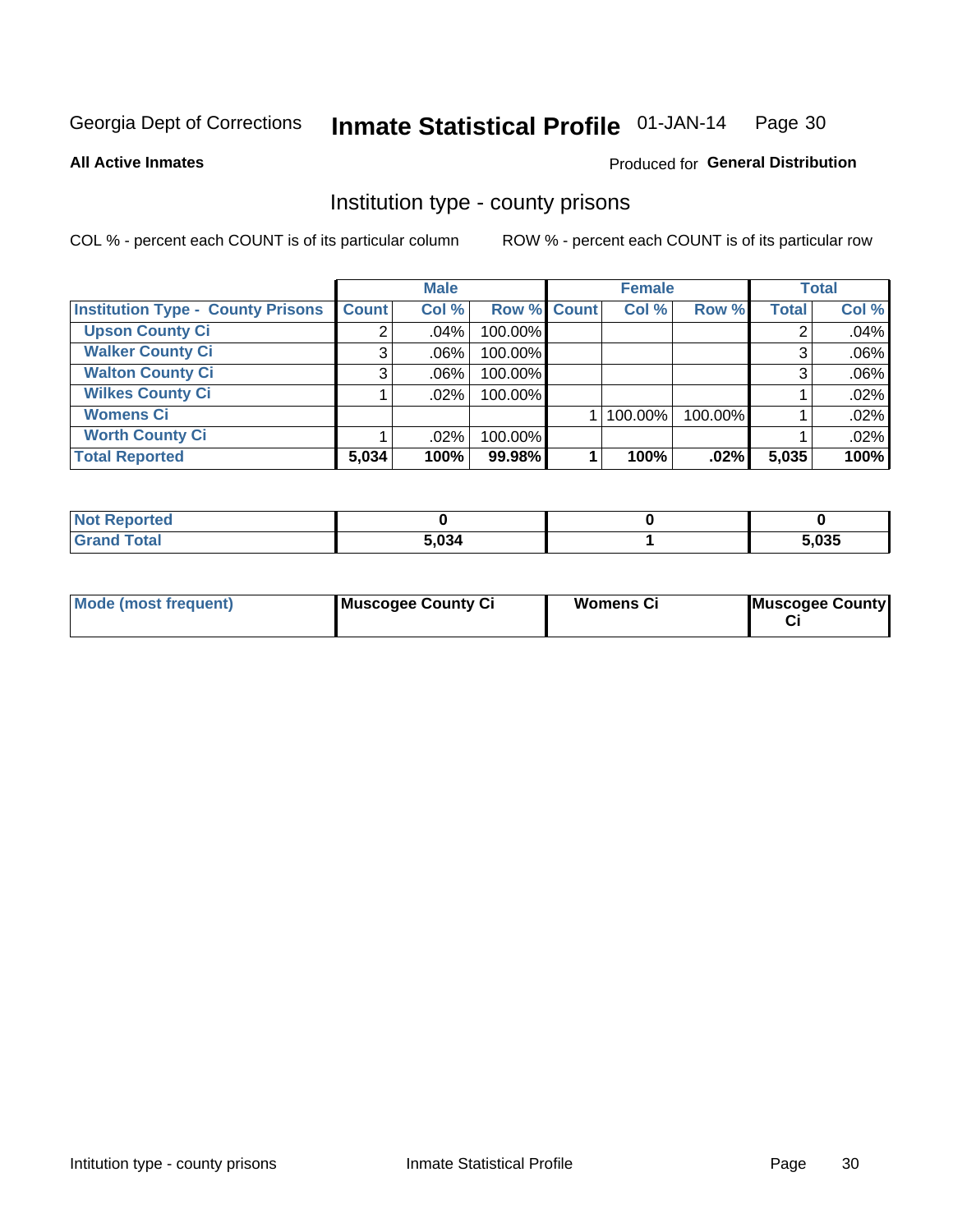#### Inmate Statistical Profile 01-JAN-14 Page 31

#### **All Active Inmates**

#### Produced for General Distribution

### Institution type - state prisons

COL % - percent each COUNT is of its particular column

|                                         |                | <b>Male</b> |         |              | <b>Female</b> |         | <b>Total</b>   |       |
|-----------------------------------------|----------------|-------------|---------|--------------|---------------|---------|----------------|-------|
| <b>Institution Type - State Prisons</b> | <b>Count</b>   | Col %       | Row %   | <b>Count</b> | Col %         | Row %   | <b>Total</b>   | Col % |
| <b>Arrendale State Prison</b>           |                |             |         | 1,493        | 44.36%        | 100.00% | 1,493          | 3.86% |
| <b>Augusta State Med. Prison</b>        | 1,256          | 3.55%       | 99.68%  | 4            | .12%          | .32%    | 1,260          | 3.26% |
| <b>Autry State Prison</b>               | 1,690          | 4.78%       | 100.00% |              |               |         | 1,690          | 4.37% |
| <b>Baldwin State Prison</b>             | 970            | 2.75%       | 100.00% |              |               |         | 970            | 2.51% |
| <b>Bostick Unit</b>                     | 1              | .01%        | 100.00% |              |               |         | 1              | .01%  |
| <b>Burrus Corr Trn Cntr</b>             | 594            | 1.68%       | 100.00% |              |               |         | 594            | 1.53% |
| <b>Calhoun State Prison</b>             | 1,638          | 4.64%       | 100.00% |              |               |         | 1,638          | 4.23% |
| <b>Central State Prison</b>             | 1,117          | 3.16%       | 100.00% |              |               |         | 1,117          | 2.89% |
| <b>Chatham State Prison</b>             | 7              | .02%        | 100.00% |              |               |         | $\overline{7}$ | .02%  |
| <b>Coastal State Prison</b>             | 1,575          | 4.46%       | 100.00% |              |               |         | 1,575          | 4.07% |
| <b>Dodge State Prison</b>               | 1,220          | 3.45%       | 100.00% |              |               |         | 1,220          | 3.15% |
| <b>Dooly State Prison</b>               | 1,681          | 4.76%       | 100.00% |              |               |         | 1,681          | 4.34% |
| <b>Emanuel - Swainsboro</b>             |                |             |         | 282          | 8.38%         | 100.00% | 282            | .73%  |
| <b>Ga Diag Class Prison</b>             | 3,053          | 8.64%       | 100.00% |              |               |         | 3,053          | 7.89% |
| <b>Ga State Prison</b>                  | 1,491          | 4.22%       | 100.00% |              |               |         | 1,491          | 3.85% |
| <b>Hancock State Prison</b>             | 1,078          | 3.05%       | 100.00% |              |               |         | 1,078          | 2.79% |
| <b>Hays State Prison</b>                | 1,276          | 3.61%       | 100.00% |              |               |         | 1,276          | 3.30% |
| <b>Helms Facility</b>                   | 13             | .04%        | 37.14%  | 22           | .65%          | 62.86%  | 35             | .09%  |
| <b>Johnson State Prison</b>             | 1,549          | 4.38%       | 100.00% |              |               |         | 1,549          | 4.00% |
| <b>Lee State Prison</b>                 | 750            | 2.12%       | 100.00% |              |               |         | 750            | 1.94% |
| Long                                    | 223            | .63%        | 100.00% |              |               |         | 223            | .58%  |
| <b>Lowndes Unit</b>                     | 6              | .02%        | 100.00% |              |               |         | 6              | .02%  |
| <b>Macon State Prison</b>               | 1,638          | 4.64%       | 100.00% |              |               |         | 1,638          | 4.23% |
| <b>Metro State Prison (W)</b>           |                |             |         | $\mathbf 1$  | .03%          | 100.00% | 1              | .01%  |
| <b>Montgomery State Prison</b>          | 382            | 1.08%       | 100.00% |              |               |         | 382            | .99%  |
| <b>Phillips State Prison</b>            | 1,155          | 3.27%       | 100.00% |              |               |         | 1,155          | 2.98% |
| <b>Pulaski State Prison</b>             |                |             |         | 1,156        | 34.34%        | 100.00% | 1,156          | 2.99% |
| <b>Putnam State Prison</b>              | 3              | .01%        | 100.00% |              |               |         | 3              | .01%  |
| <b>Rivers State Prison</b>              | 1              | .01%        | 100.00% |              |               |         | $\mathbf{1}$   | .01%  |
| <b>Rogers State Prison</b>              | 1,400          | 3.96%       | 100.00% |              |               |         | 1,400          | 3.62% |
| <b>Rutledge State Prison</b>            | 609            | 1.72%       | 100.00% |              |               |         | 609            | 1.57% |
| <b>Smith State Prison</b>               | 1,547          | 4.38%       | 100.00% |              |               |         | 1,547          | 4.00% |
| <b>Telfair State Prison</b>             | 1,244          | 3.52%       | 100.00% |              |               |         | 1,244          | 3.21% |
| <b>Valdosta Sp</b>                      | 1,120          | 3.17%       | 100.00% |              |               |         | 1,120          | 2.89% |
| <b>Walker State Prison</b>              | 397            | 1.12%       | 100.00% |              |               |         | 397            | 1.03% |
| <b>Ware State Prison</b>                | 1,449          | 4.10%       | 100.00% |              |               |         | 1,449          | 3.74% |
| <b>Washington State Prison</b>          | 1,337          | 3.78%       | 100.00% |              |               |         | 1,337          | 3.45% |
| <b>Wayne State Prison</b>               | $\overline{2}$ | .01%        | 100.00% |              |               |         | $\overline{2}$ | .01%  |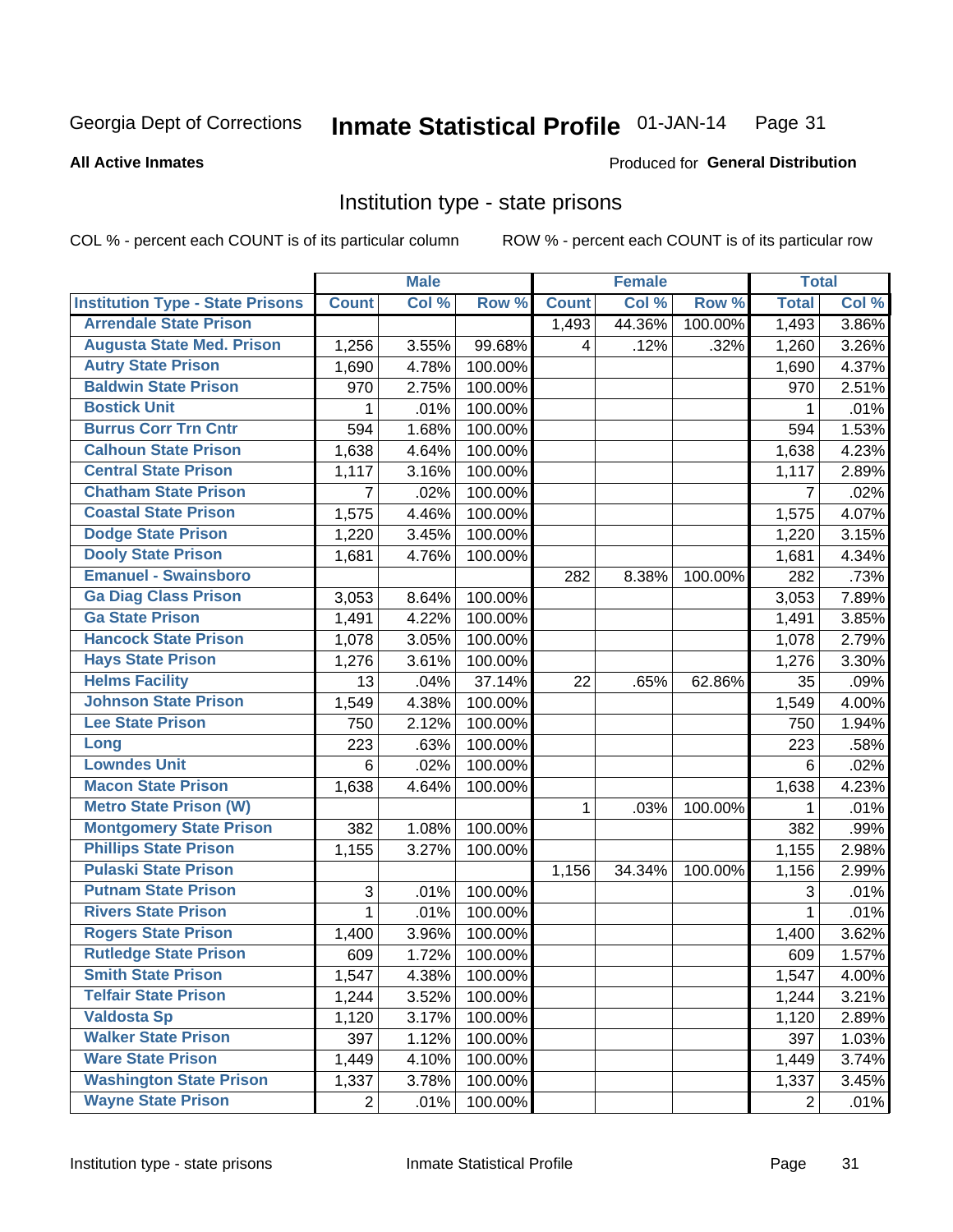#### Inmate Statistical Profile 01-JAN-14 Page 32

**All Active Inmates** 

Produced for General Distribution

## Institution type - state prisons

COL % - percent each COUNT is of its particular column

|                                         |                             | <b>Male</b> |                               |              | <b>Female</b> |                                       | <b>Total</b> |       |
|-----------------------------------------|-----------------------------|-------------|-------------------------------|--------------|---------------|---------------------------------------|--------------|-------|
| <b>Institution Type - State Prisons</b> | <b>Count</b>                | Col %       | Row %                         | <b>Count</b> | Col %         | Row %                                 | <b>Total</b> | Col % |
| <b>Whitworth Facility</b>               |                             |             |                               | 408          | $12.12\%$     | 100.00%                               | 408          | 1.05% |
| <b>Wilcox State Prison</b>              | .863                        | 5.27%       | 100.00%                       |              |               |                                       | 1,863        | 4.81% |
| <b>Total Reported</b>                   | 35,335                      | 100%        | 91.3%                         | 3,366        | 100%          | 8.7%                                  | 38,701       | 100%  |
|                                         |                             |             |                               |              |               |                                       |              |       |
| <b>Not Reported</b>                     |                             | 0           |                               |              | 0             |                                       | 0            |       |
| <b>Grand Total</b>                      |                             | 35,335      |                               |              | 3,366         |                                       | 38,701       |       |
| <b>Mode (most frequent)</b>             | <b>Ga Diag Class Prison</b> |             | <b>Arrendale State Prison</b> |              |               | <b>Ga Diag Class</b><br><b>Prison</b> |              |       |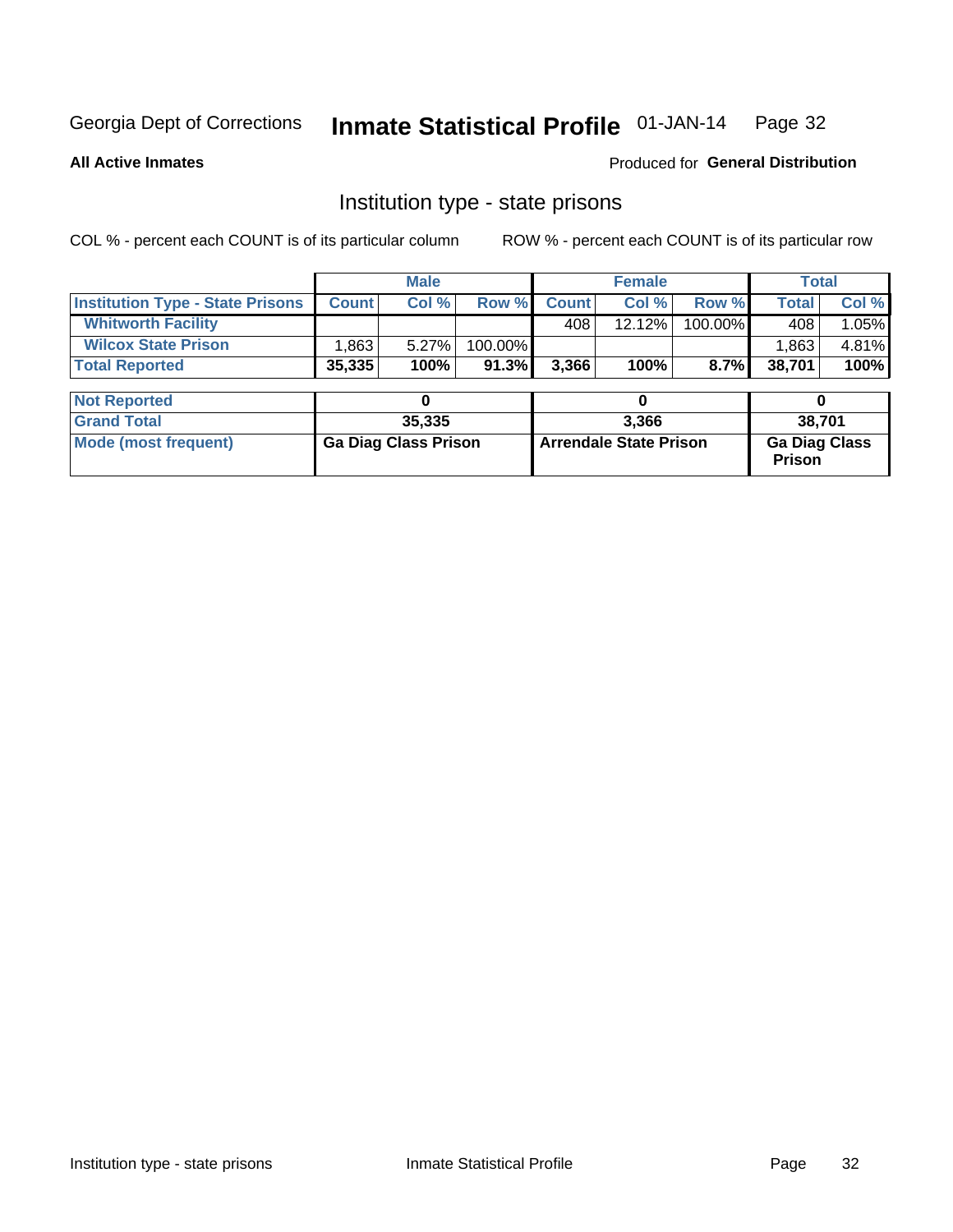#### Inmate Statistical Profile 01-JAN-14 Page 33

**All Active Inmates** 

#### Produced for General Distribution

## Institution type - private prisons

COL % - percent each COUNT is of its particular column

|                                           | <b>Male</b>          |        |                    | <b>Female</b> |       |       | <b>Total</b> |  |
|-------------------------------------------|----------------------|--------|--------------------|---------------|-------|-------|--------------|--|
| <b>Institution Type - Private Prisons</b> | <b>Count</b>         | Col %  | <b>Row % Count</b> | Col %         | Row % | Total | Col %        |  |
| <b>Coffee Corr Facility</b>               | 2.642                | 32.99% | 100.00%            |               |       | 2,642 | 32.99%       |  |
| <b>Jenkins Corr Facility</b>              | $1,164$ <sup>1</sup> | 14.54% | 100.00%            |               |       | 1,164 | 14.54%       |  |
| <b>Riverbend Corr Facility</b>            | .495                 | 18.67% | 100.00%            |               |       | 1,495 | 18.67%       |  |
| <b>Wheeler Corr Facility</b>              | 2.707                | 33.80% | 100.00%            |               |       | 2,707 | 33.80%       |  |
| <b>Total Reported</b>                     | 8,008                | 100%   | $100\%$            |               | %     | 8,008 | 100%         |  |

| Reported |       |       |
|----------|-------|-------|
| 'otal    | 8,008 | 3,008 |

| Mode (most frequent) | <b>Wheeler Corr Facility</b> | <b>Null</b> | <b>Wheeler Corr</b><br><b>Facility</b> |
|----------------------|------------------------------|-------------|----------------------------------------|
|----------------------|------------------------------|-------------|----------------------------------------|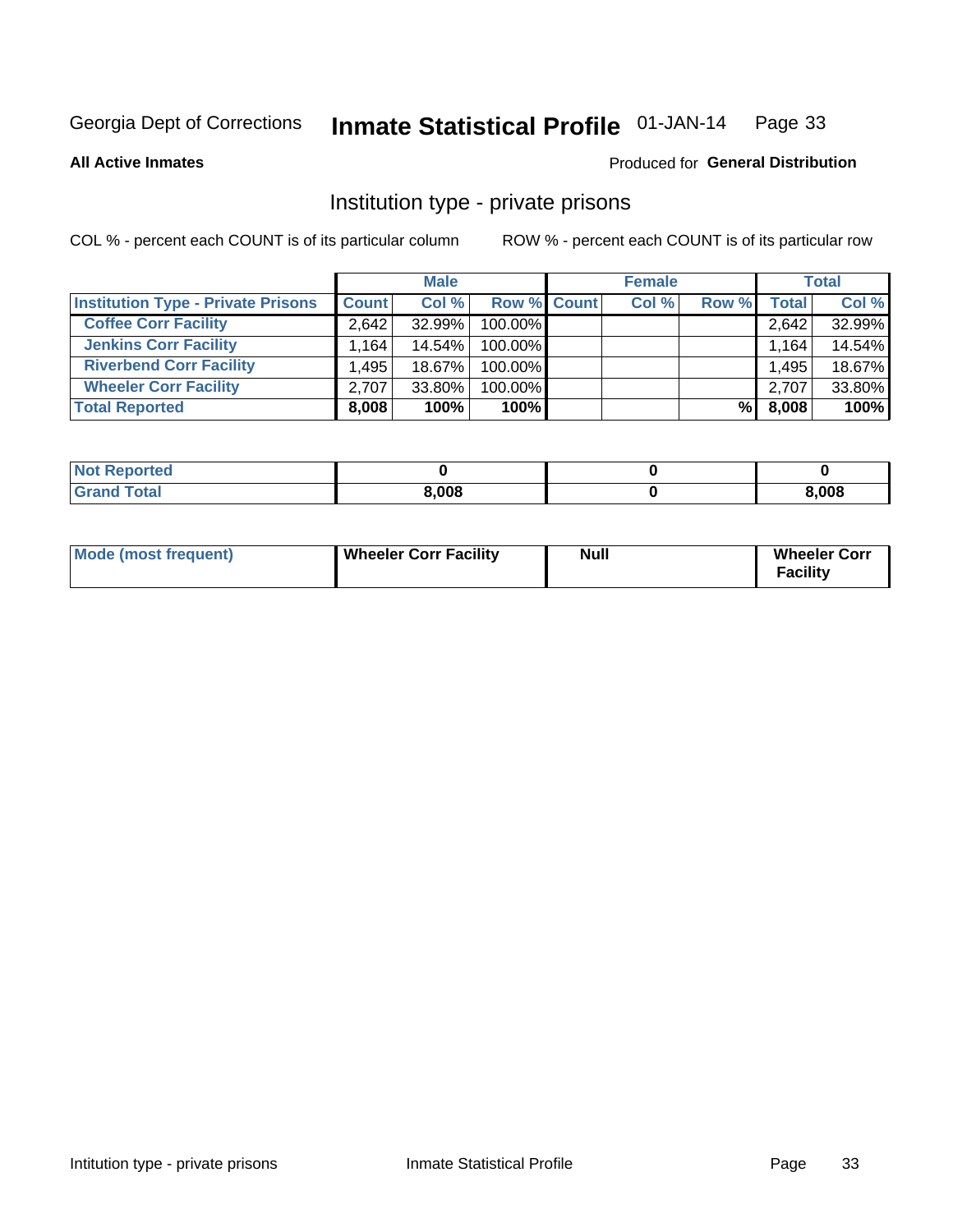#### Inmate Statistical Profile 01-JAN-14 Page 34

**All Active Inmates** 

Produced for General Distribution

## Institution type - pre-release centers

COL % - percent each COUNT is of its particular column

|                                                   | <b>Male</b> |             | <b>Female</b> |             | <b>Total</b> |
|---------------------------------------------------|-------------|-------------|---------------|-------------|--------------|
| <b>Institution Type - Prison Annexe   Count  </b> | Col %       | Row % Count | Col %         | Row % Total | Col %        |
| <b>Total Reported</b>                             |             |             |               |             |              |

| <b>Reported</b><br>I NOT |  |  |
|--------------------------|--|--|
| <b>Total</b><br>$C$ ren  |  |  |

| $^{\circ}$ Mo<br>frequent)<br>⊥(most | <b>Null</b> | Noll<br><b>vull</b> | <b>Null</b> |
|--------------------------------------|-------------|---------------------|-------------|
|                                      |             |                     |             |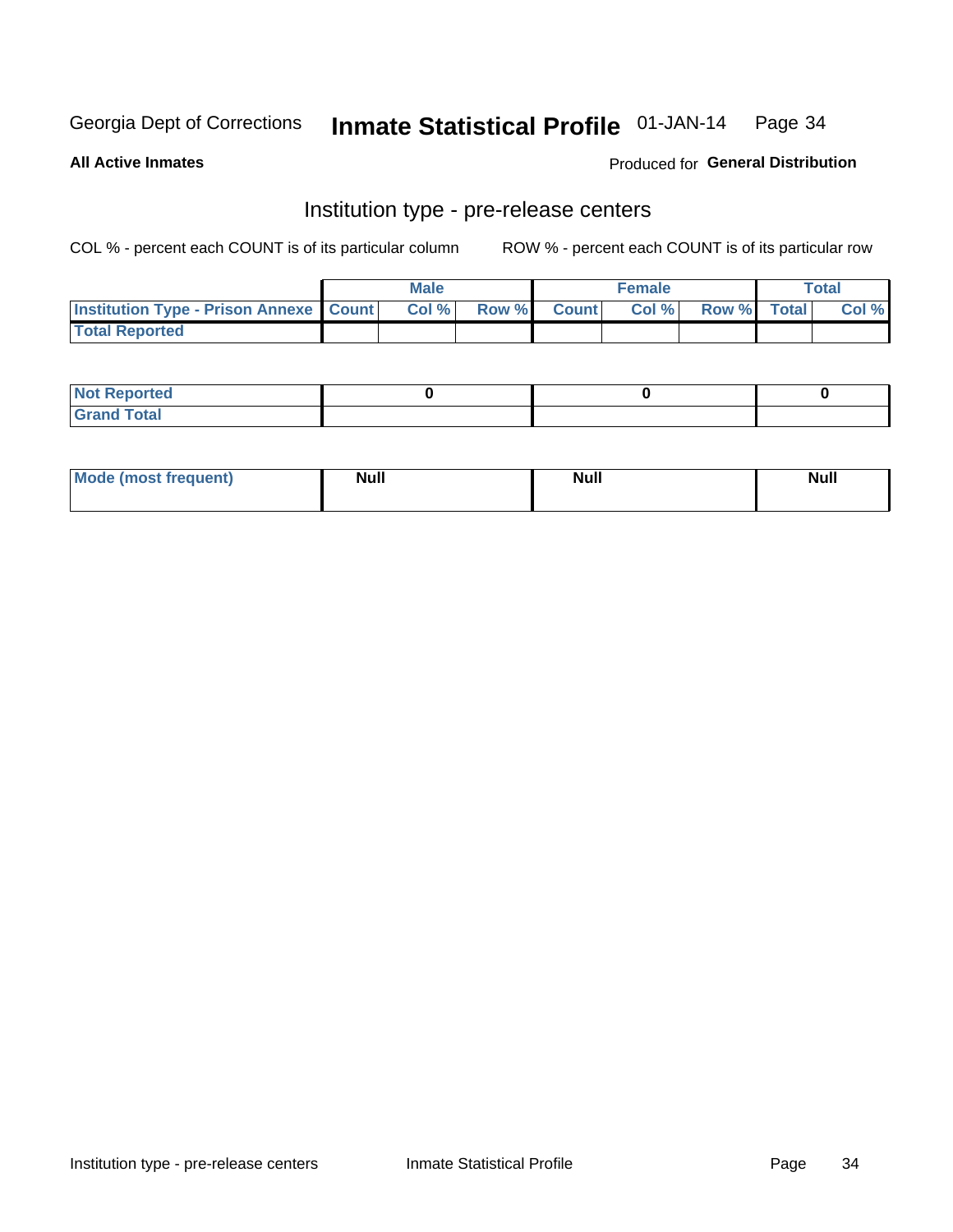#### Inmate Statistical Profile 01-JAN-14 Page 35

**All Active Inmates** 

#### Produced for General Distribution

## Institution type - inmate boot camp

COL % - percent each COUNT is of its particular column

|                                      |              | <b>Male</b> |       |        | <b>Female</b> |             | Total |
|--------------------------------------|--------------|-------------|-------|--------|---------------|-------------|-------|
| <b>Institution Type - Boot Camps</b> | <b>Count</b> | Col %       | Row % | Countl | Col %         | Row % Total | Col % |
| <b>Total Rported</b>                 |              |             |       |        |               |             |       |

| <b>Not Reported</b><br>.        |  |  |
|---------------------------------|--|--|
| Total<br><b>C</b> <sub>He</sub> |  |  |

| <b>AhoM</b>       | <b>Null</b> | <b>Null</b> | Ab d' |
|-------------------|-------------|-------------|-------|
| <b>"requent</b> ) |             |             |       |
|                   |             |             |       |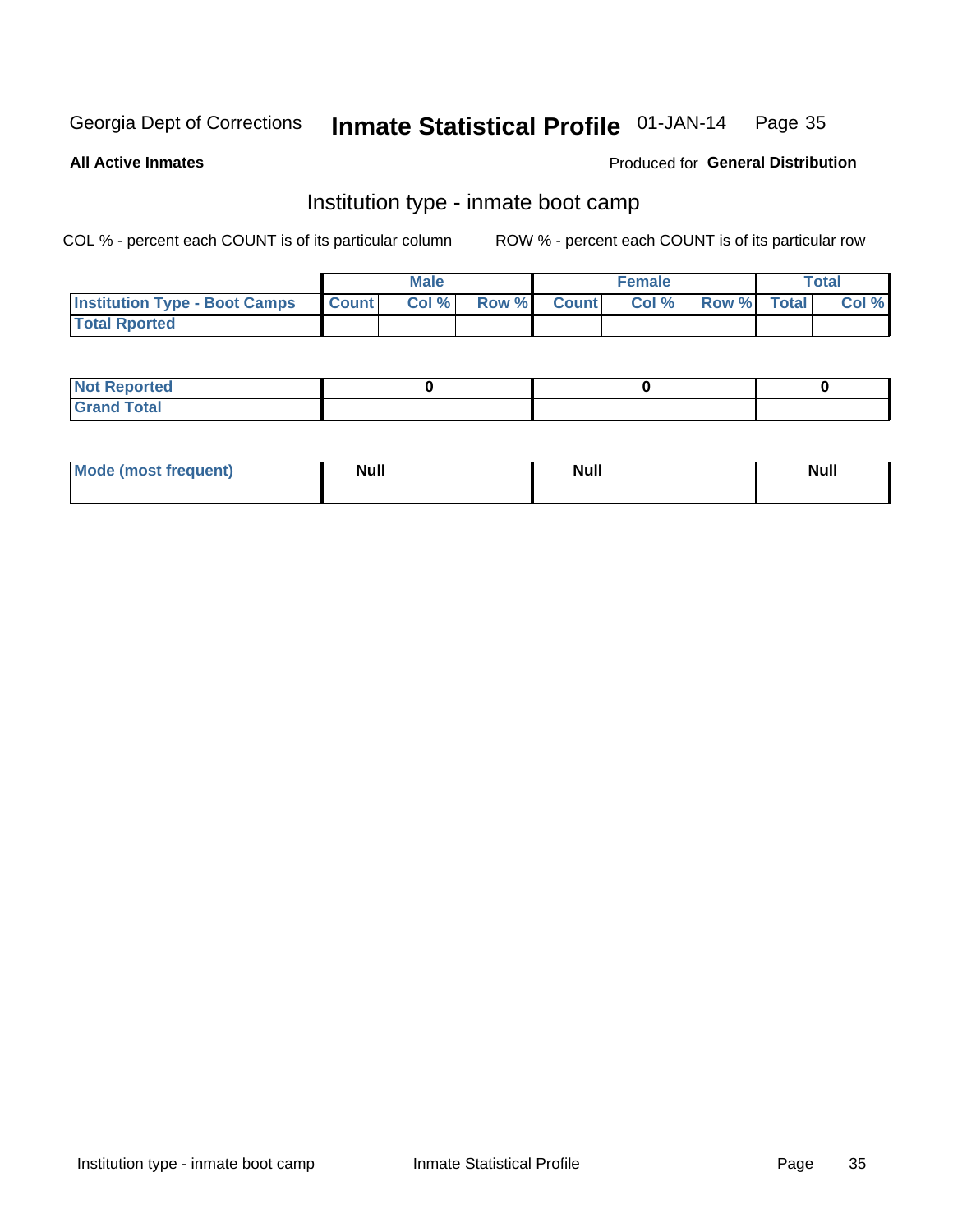#### Inmate Statistical Profile 01-JAN-14 Page 36

#### **All Active Inmates**

#### Produced for General Distribution

## Number of disciplinary reports

COL % - percent each COUNT is of its particular column

|                                       |              | <b>Male</b> |             |       | <b>Female</b> |          |              | <b>Total</b> |
|---------------------------------------|--------------|-------------|-------------|-------|---------------|----------|--------------|--------------|
| <b>Number of Disciplinary Reports</b> | <b>Count</b> | Col %       | Row % Count |       | Col %         | Row %    | <b>Total</b> | Col %        |
|                                       | 21,889       | 43.24%      | 91.57%      | 2,016 | 55.84%        | 8.43%    | 23,905       | 44.08%       |
|                                       | 6,568        | 12.97%      | 92.53%      | 530   | 14.68%        | $7.47\%$ | 7,098        | 13.09%       |
|                                       | 4,040        | 7.98%       | 94.15%      | 251   | 6.95%         | 5.85%    | 4,291        | 7.91%        |
| 3                                     | 2,629        | 5.19%       | 94.26%      | 160   | 4.43%         | $5.74\%$ | 2,789        | 5.14%        |
|                                       | 2,015        | 3.98%       | 94.87%      | 109   | 3.02%         | 5.13%    | 2,124        | 3.92%        |
| 5                                     | 1,630        | 3.22%       | 95.38%      | 79    | 2.19%         | 4.62%    | 1,709        | 3.15%        |
| <b>More Than 5</b>                    | 11,853       | 23.41%      | 96.23%      | 465   | 12.88%        | $3.77\%$ | 12,318       | 22.71%       |
| <b>Total Reported</b>                 | 50,624       | 100%        | 93.34%      | 3,610 | 100%          | 6.66%    | 54,234       | 100%         |

| <b>Not Reported</b> |        |                |        |
|---------------------|--------|----------------|--------|
| <b>Total</b>        | 50,624 | 2.610<br>טו ט. | 54,234 |

| Mean (average)       | 5.39 | 2.95 | 5.23 |
|----------------------|------|------|------|
| Median (middle)      |      |      |      |
| Mode (most frequent) |      |      |      |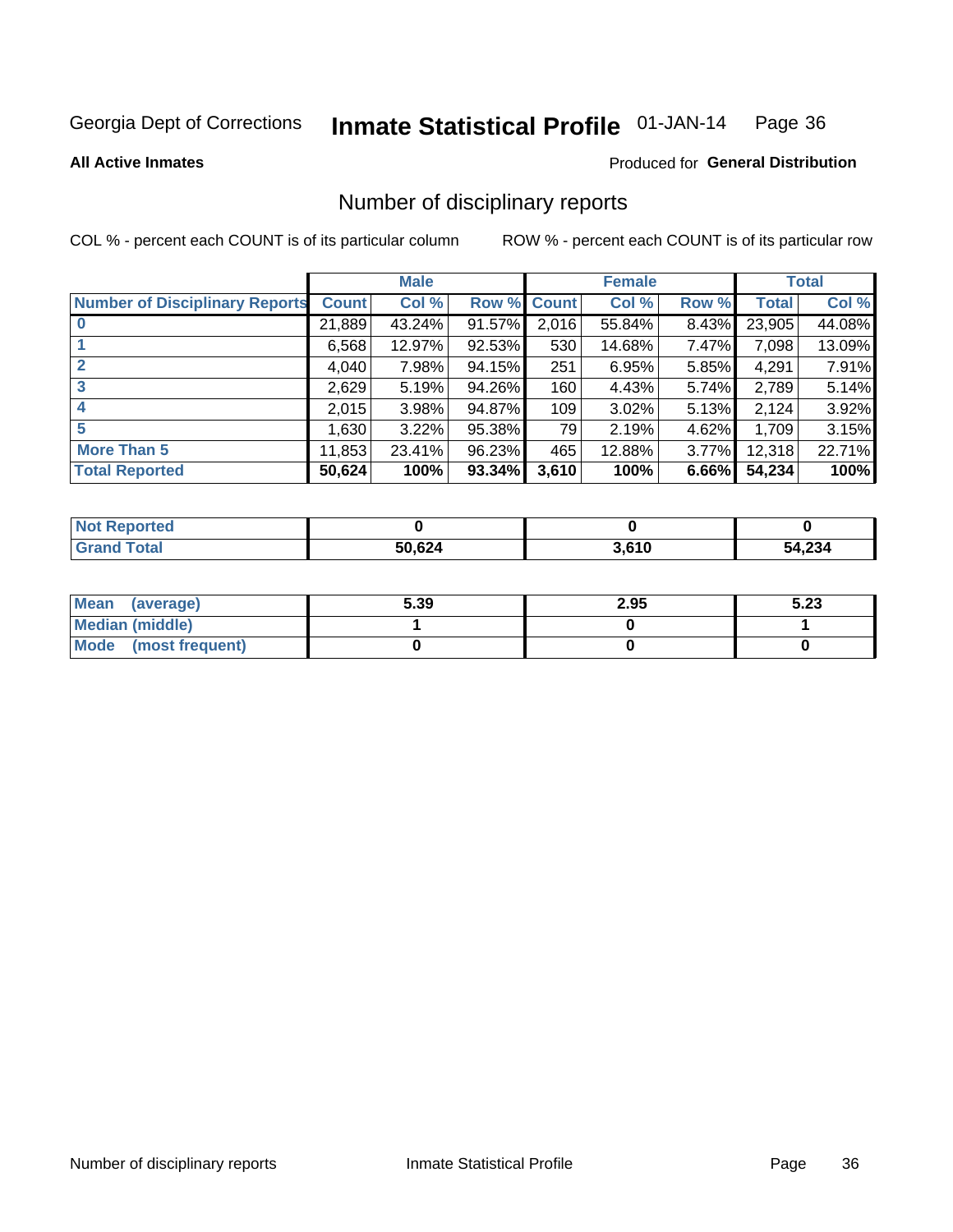#### Inmate Statistical Profile 01-JAN-14 Page 37

#### **All Active Inmates**

## **Produced for General Distribution**

## Number of transfers

COL % - percent each COUNT is of its particular column

|                            |         | <b>Male</b> |             |       | <b>Female</b> |          |              | <b>Total</b> |
|----------------------------|---------|-------------|-------------|-------|---------------|----------|--------------|--------------|
| <b>Number of Transfers</b> | Count l | Col %       | Row % Count |       | Col %         | Row %    | <b>Total</b> | Col %        |
|                            | 4,183   | $8.26\%$    | 83.66%      | 817   | 22.63%        | 16.34%   | 5,000        | 9.22%        |
|                            | 382     | 0.75%       | 84.33%      | 71    | 1.97%         | 15.67%   | 453          | 0.84%        |
| $\mathbf{2}$               | 15,697  | 31.01%      | 91.76%      | 1,409 | 39.03%        | 8.24%    | 17,106       | 31.54%       |
| 3                          | 1,977   | $3.91\%$    | 91.53%      | 183   | 5.07%         | $8.47\%$ | 2,160        | 3.98%        |
| 4                          | 6,934   | 13.70%      | 94.11%      | 434   | 12.02%        | 5.89%    | 7,368        | 13.59%       |
| 5                          | 2,317   | 4.58%       | 95.19%      | 117   | 3.24%         | 4.81%    | 2,434        | 4.49%        |
| <b>More Than 5</b>         | 19,134  | 37.80%      | 97.06%      | 579   | 16.04%        | $2.94\%$ | 19,713       | 36.35%       |
| <b>Total Reported</b>      | 50,624  | 100%        | 93.34%      | 3,610 | 100%          | 6.66%    | 54,234       | 100.0%       |

| <b>Not Reported</b> |        |                |        |
|---------------------|--------|----------------|--------|
| <b>Total</b>        | 50,624 | 2.610<br>טו ט. | 54,234 |

| Mean (average)       | 6.00 | 2.96 | 5.80 |
|----------------------|------|------|------|
| Median (middle)      |      |      |      |
| Mode (most frequent) |      |      |      |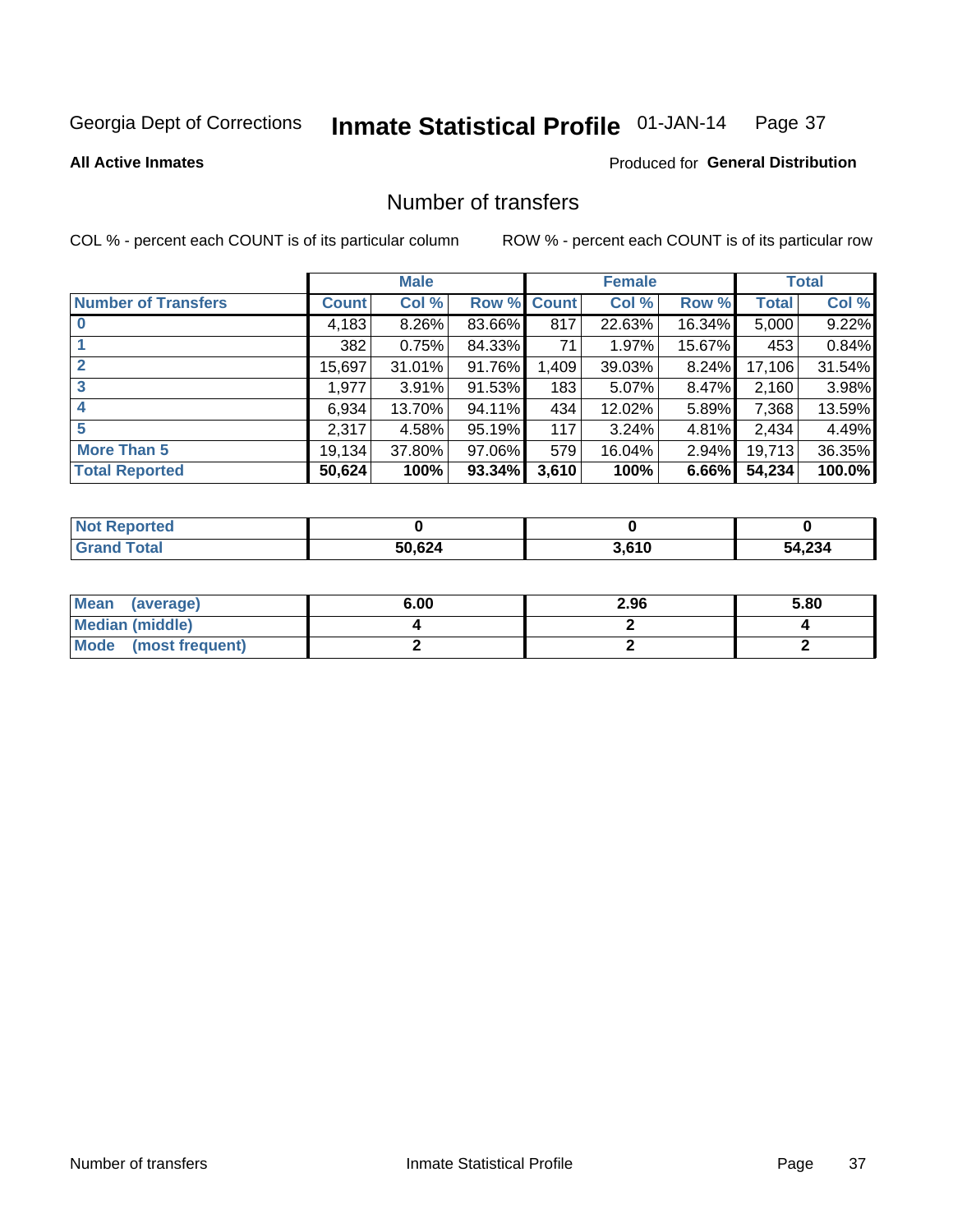#### Inmate Statistical Profile 01-JAN-14 Page 38

**All Active Inmates** 

Produced for General Distribution

## Number of escapes

COL % - percent each COUNT is of its particular column

|                          |                 | <b>Male</b> |                    |                 | <b>Female</b> |          |              | <b>Total</b> |
|--------------------------|-----------------|-------------|--------------------|-----------------|---------------|----------|--------------|--------------|
| <b>Number of Escapes</b> | <b>Count</b>    | Col %       | <b>Row % Count</b> |                 | Col %         | Row %    | <b>Total</b> | Col %        |
|                          | 50,041          | 98.85%      | 93.30%             | 3,596           | 99.61%        | 6.70%    | 53,637       | 98.90%       |
|                          | 526             | 1.04%       | $97.41\%$          | 14 <sub>1</sub> | 0.39%         | 2.59%    | 540          | 1.00%        |
|                          | 50 <sub>1</sub> | 0.10%       | 100.00%            |                 |               |          | 50           | 0.09%        |
|                          | 6               | 0.01%       | 100.00%            |                 |               |          | 6            | 0.01%        |
|                          |                 | 0.01%       | 100.00%            |                 |               |          |              | 0.01%        |
| <b>Total Reported</b>    | 50,624          | 100%        | 93.34%             | 3,610           | 100%          | $6.66\%$ | 54,234       | 100.0%       |

| <b>Not Reported</b> |        |       |        |
|---------------------|--------|-------|--------|
| <b>Grand Total</b>  | 50,624 | 3,610 | 54,234 |

| Mean (average)         |  | .ט |
|------------------------|--|----|
| <b>Median (middle)</b> |  |    |
| Mode (most frequent)   |  |    |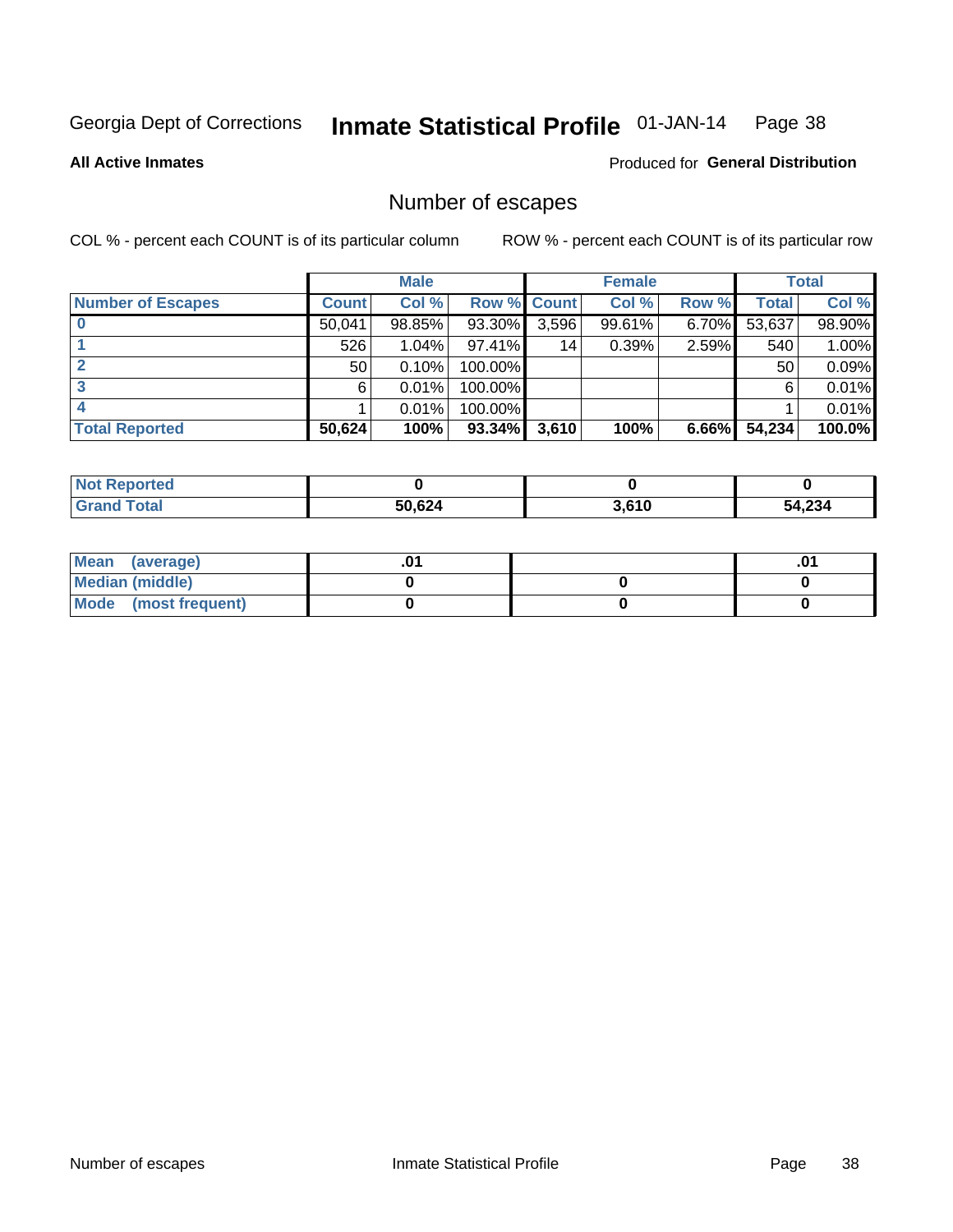#### Inmate Statistical Profile 01-JAN-14 Page 39

**All Active Inmates** 

#### Produced for General Distribution

## Split sentences - Probation to follow

COL % - percent each COUNT is of its particular column

|                            |              | <b>Male</b> |                   |     | <b>Female</b> |          |              | <b>Total</b> |
|----------------------------|--------------|-------------|-------------------|-----|---------------|----------|--------------|--------------|
| <b>Probation to follow</b> | <b>Count</b> | Col %       | Row % Count       |     | Col %         | Row %    | <b>Total</b> | Col %        |
| <b>Yes</b>                 | 33.493       | 66.16%      | $92.67\%$   2,648 |     | 73.35%        | $7.33\%$ | 36,141       | 66.64%       |
| <b>No</b>                  | 17.131       | 33.84%      | 94.68%            | 962 | 26.65%        | $5.32\%$ | 18,093       | 33.36%       |
| <b>Total Reported</b>      | 50,624       | 100%        | $93.34\%$ 3,610   |     | 100%          | $6.66\%$ | 54,234       | 100%         |

| <b>FO COA</b><br>50.624<br>__ | $\sim$<br>).O I U | 4,234<br>-54 |
|-------------------------------|-------------------|--------------|
|                               |                   |              |

| <b>Mode</b><br><b>auent</b> )<br>v<br>Yes<br>ه م<br>.<br>. ce<br>.<br>$\sim 100$ |
|----------------------------------------------------------------------------------|
|----------------------------------------------------------------------------------|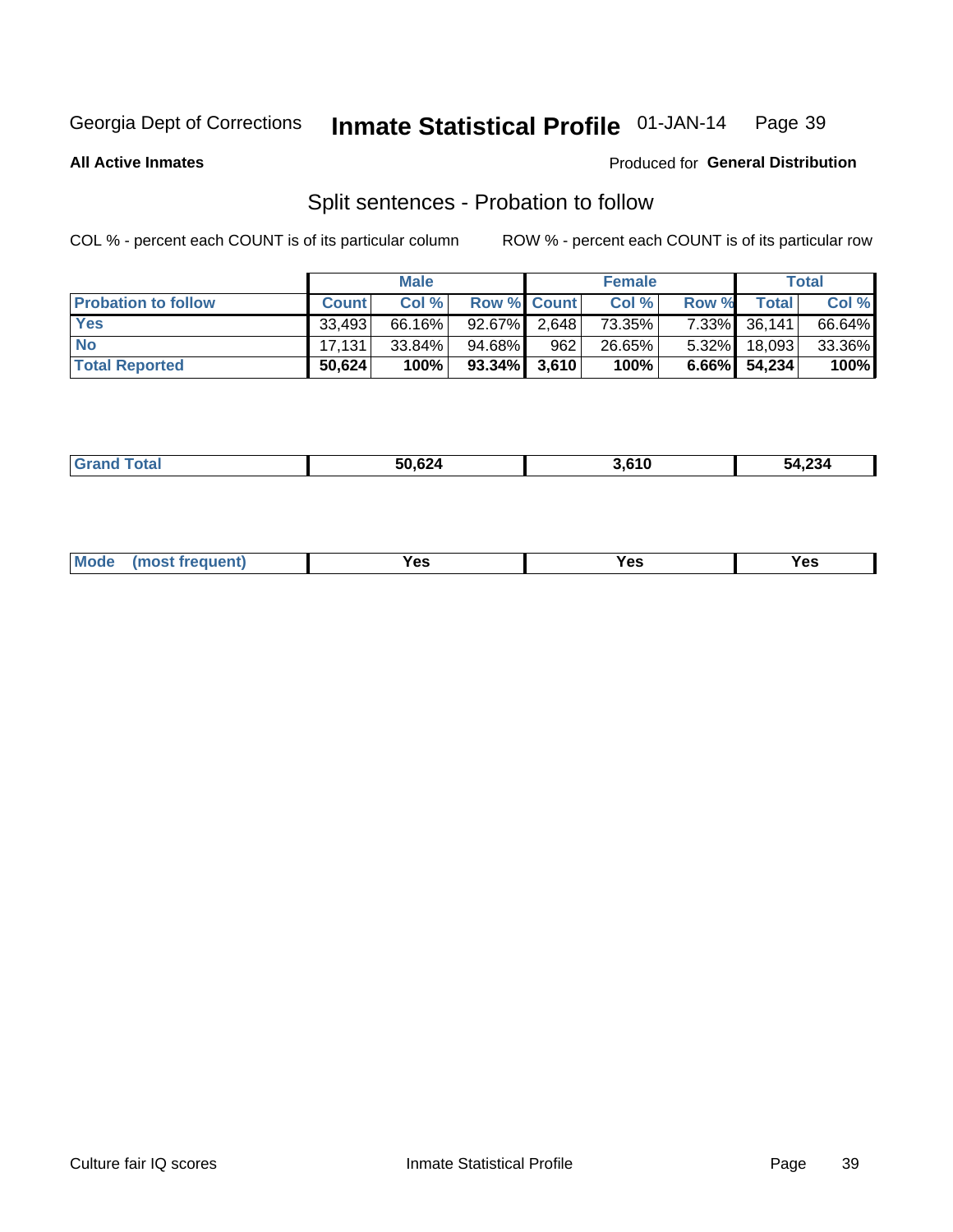#### Inmate Statistical Profile 01-JAN-14 Page 40

**All Active Inmates** 

#### Produced for General Distribution

## Probable future release type of still active inmates

COL % - percent each COUNT is of its particular column

|                                         |              | <b>Male</b> |                    |     | <b>Female</b> |          | <b>Total</b> |        |
|-----------------------------------------|--------------|-------------|--------------------|-----|---------------|----------|--------------|--------|
| <b>Probable Future Release Type</b>     | <b>Count</b> | Col %       | <b>Row % Count</b> |     | Col %         | Row %    | <b>Total</b> | Col %  |
| <b>Paroled with probation to follow</b> | 9,900        | 19.61%      | $92.03\%$          | 857 | 23.77%        | 7.97%    | 10,757       | 19.89% |
| Paroled w/o probation to follow         | 2.979        | $5.90\%$    | 93.47%             | 208 | 5.77%         | 6.53%    | 3,187        | 5.89%  |
| <b>Maxout with probation to follow</b>  | 22.504       | 44.57%      | 92.75% 1.760       |     | 48.82%        | 7.25%    | 24,264       | 44.86% |
| <b>Maxout w/o probation to follow</b>   | 7,187        | 14.23%      | 94.59%             | 411 | 11.40%        | $5.41\%$ | 7,598        | 14.05% |
| Life, LWOP or death sentence            | 7.919        | 15.68%      | 95.55%             | 369 | 10.24%        | 4.45%    | 8,288        | 15.32% |
| <b>Total Reported</b>                   | 50,489       | 100%        | $93.34\%$ 3,605    |     | 100%          | $6.66\%$ | 54,094       | 100%   |

| eleased     |        |       |            |
|-------------|--------|-------|------------|
| <b>otal</b> | 50,489 | 8.605 | ,094<br>54 |

| <b>Mode (most frequent)</b> | Maxout with PROB follow   Maxout with PROB follow   Maxout with PROB |        |
|-----------------------------|----------------------------------------------------------------------|--------|
|                             |                                                                      | follow |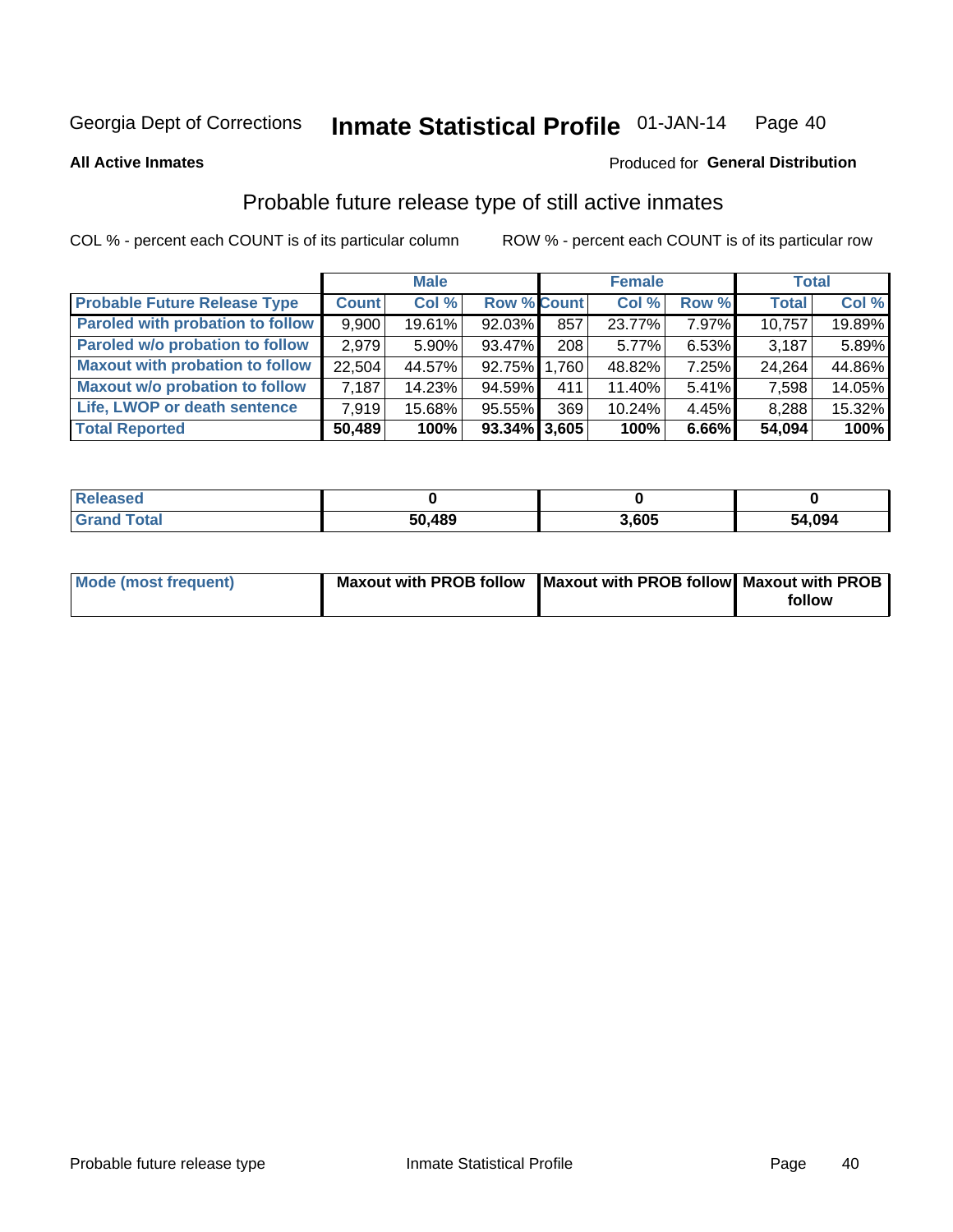### **All Active Inmates**

## **Produced for General Distribution**

# Time served in current (or last) institution

COL % - percent each COUNT is of its particular column

|                            |              | <b>Male</b> |        |              | <b>Female</b> |        |              | <b>Total</b> |
|----------------------------|--------------|-------------|--------|--------------|---------------|--------|--------------|--------------|
| <b>Time In Institution</b> | <b>Count</b> | Col %       | Row %  | <b>Count</b> | Col %         | Row %  | <b>Total</b> | Col %        |
| 0 to 3 months              | 11,518       | 22.75%      | 93.18% | 843          | 23.35%        | 6.82%  | 12,361       | 22.79%       |
| <b>3.01 to 6 months</b>    | 7,809        | 15.43%      | 93.42% | 550          | 15.24%        | 6.58%  | 8,359        | 15.41%       |
| 6.01 to 9 months           | 5,764        | 11.39%      | 92.67% | 456          | 12.63%        | 7.33%  | 6,220        | 11.47%       |
| 9.01 to 12 months          | 4,591        | 9.07%       | 89.79% | 522          | 14.46%        | 10.21% | 5,113        | 9.43%        |
| 12.01 to 18 months         | 5,714        | 11.29%      | 94.63% | 324          | 8.98%         | 5.37%  | 6,038        | 11.13%       |
| <b>18.01 to 24 months</b>  | 4,365        | 8.62%       | 95.79% | 192          | 5.32%         | 4.21%  | 4,557        | 8.40%        |
| $2.01$ to 3 years          | 4,420        | 8.73%       | 92.43% | 362          | 10.03%        | 7.57%  | 4,782        | 8.82%        |
| 3.01 to 4 years            | 2,387        | 4.72%       | 95.21% | 120          | 3.32%         | 4.79%  | 2,507        | 4.62%        |
| $4.01$ to 5 years          | 1,391        | 2.75%       | 94.69% | 78           | 2.16%         | 5.31%  | 1,469        | 2.71%        |
| 5.01 to 6 years            | 853          | 1.68%       | 94.67% | 48           | 1.33%         | 5.33%  | 901          | 1.66%        |
| $6.01$ to 7 years          | 397          | 0.78%       | 95.66% | 18           | 0.50%         | 4.34%  | 415          | 0.77%        |
| 7.01 to 8 years            | 284          | 0.56%       | 91.61% | 26           | 0.72%         | 8.39%  | 310          | 0.57%        |
| $8.01$ to 9 years          | 208          | 0.41%       | 86.67% | 32           | 0.89%         | 13.33% | 240          | 0.44%        |
| 9.01 to 10 years           | 131          | 0.26%       | 92.91% | 10           | 0.28%         | 7.09%  | 141          | 0.26%        |
| Over 10 years              | 792          | 1.56%       | 96.47% | 29           | 0.80%         | 3.53%  | 821          | 1.51%        |
| <b>Total Reported</b>      | 50,624       | 100%        | 93.34% | 3,610        | 100%          | 6.66%  | 54,234       | 100%         |

| Not R<br>Reported |        |       |        |
|-------------------|--------|-------|--------|
| d Total           | 50.624 | 3.610 | 54,234 |

| <b>Mean</b><br>(average) | 22 months | 16 months | 21 months |  |
|--------------------------|-----------|-----------|-----------|--|
| Median (middle)          | 9 months  | 9 months  | 9 months  |  |
| Mode (most frequent)     | 0 months  | l months  | ∣ months  |  |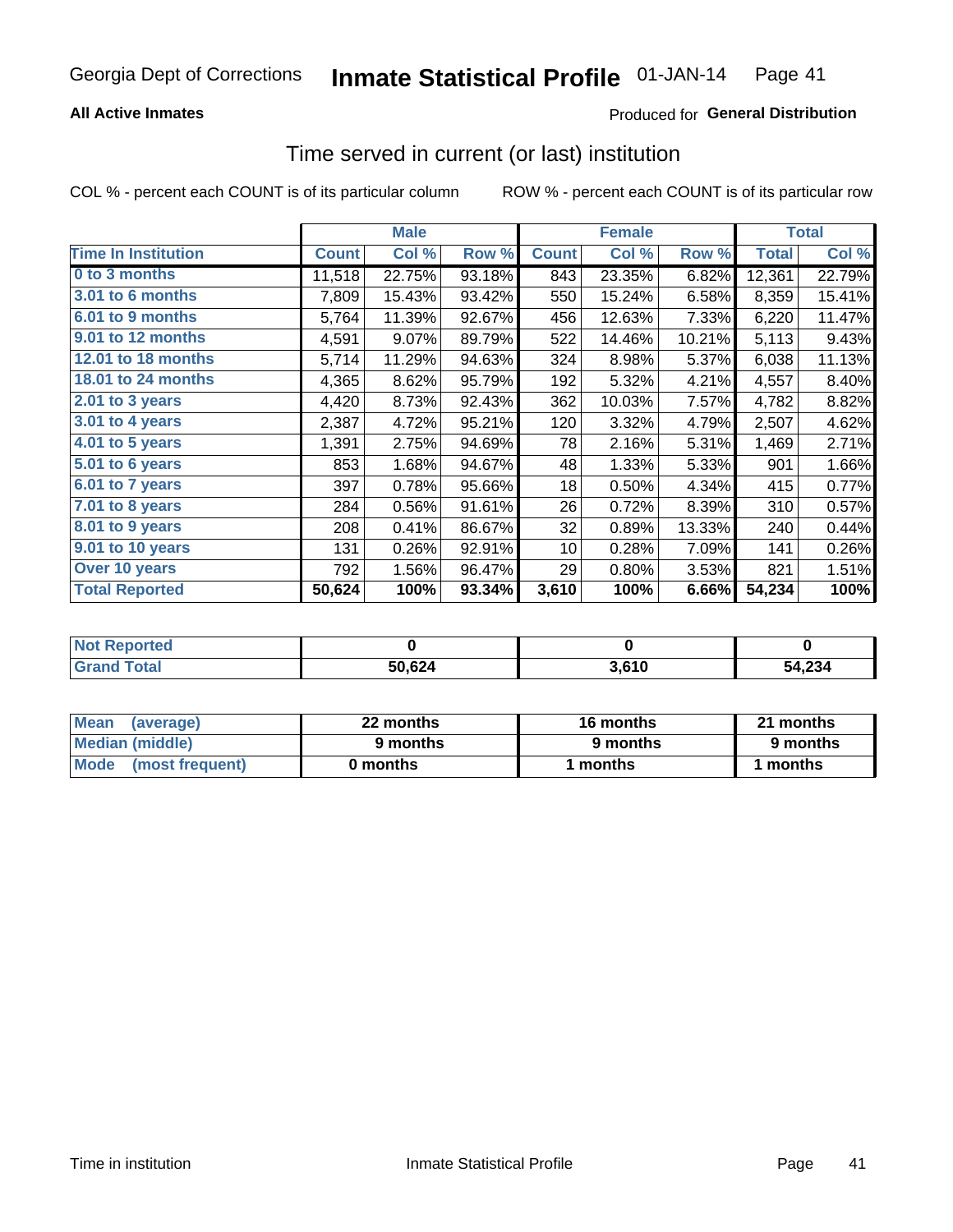#### Inmate Statistical Profile 01-JAN-14 Page 42

#### **All Active Inmates**

#### Produced for General Distribution

## Highest grade level attained

COL % - percent each COUNT is of its particular column

|                              |                | <b>Male</b> |         |                | <b>Female</b> |        |                | <b>Total</b> |
|------------------------------|----------------|-------------|---------|----------------|---------------|--------|----------------|--------------|
| <b>Grade Level</b>           | <b>Count</b>   | Col %       | Row %   | <b>Count</b>   | Col %         | Row %  | <b>Total</b>   | Col %        |
| No school at all             | 15             | 0.03%       | 93.75%  | 1              | 0.03%         | 6.25%  | 16             | 0.03%        |
| Grade 1                      | 34             | 0.07%       | 97.14%  | 1              | 0.03%         | 2.86%  | 35             | 0.07%        |
| <b>Grade 2</b>               | 75             | 0.16%       | 96.15%  | 3              | 0.09%         | 3.85%  | 78             | 0.15%        |
| <b>Grade 3</b>               | 113            | 0.24%       | 94.96%  | $\,6$          | 0.17%         | 5.04%  | 119            | 0.23%        |
| Grade 4                      | 126            | 0.26%       | 97.67%  | $\sqrt{3}$     | 0.09%         | 2.33%  | 129            | 0.25%        |
| Grade 5                      | 167            | 0.35%       | 95.43%  | 8              | 0.23%         | 4.57%  | 175            | 0.34%        |
| Grade 6                      | 617            | 1.29%       | 94.63%  | 35             | 1.00%         | 5.37%  | 652            | 1.27%        |
| <b>Grade 7</b>               | 860            | 1.80%       | 93.17%  | 63             | 1.81%         | 6.83%  | 923            | 1.80%        |
| <b>Grade 8</b>               | 3,218          | 6.72%       | 92.50%  | 261            | 7.48%         | 7.50%  | 3,479          | 6.77%        |
| Grade 9                      | 5,767          | 12.05%      | 94.68%  | 324            | 9.29%         | 5.32%  | 6,091          | 11.86%       |
| Grade 10                     | 7,715          | 16.11%      | 95.28%  | 382            | 10.95%        | 4.72%  | 8,097          | 15.76%       |
| Grade 11                     | 7,825          | 16.34%      | 95.59%  | 361            | 10.35%        | 4.41%  | 8,186          | 15.94%       |
| <b>Grade 12 or GED</b>       | 16,254         | 33.95%      | 93.32%  | 1,163          | 33.34%        | 6.68%  | 17,417         | 33.91%       |
| Some tech school             | 266            | 0.56%       | 72.28%  | 102            | 2.92%         | 27.72% | 368            | 0.72%        |
| <b>Completed tech school</b> | 287            | 0.60%       | 66.44%  | 145            | 4.16%         | 33.56% | 432            | 0.84%        |
| College, 1 year              | 1,424          | 2.97%       | 88.45%  | 186            | 5.33%         | 11.55% | 1,610          | 3.13%        |
| College, 2 year              | 1,877          | 3.92%       | 88.08%  | 254            | 7.28%         | 11.92% | 2,131          | 4.15%        |
| College, 3 year              | 469            | 0.98%       | 87.50%  | 67             | 1.92%         | 12.50% | 536            | 1.04%        |
| <b>Bachelor's degree</b>     | 599            | 1.25%       | 86.31%  | 95             | 2.72%         | 13.69% | 694            | 1.35%        |
| <b>Master's degree</b>       | 118            | 0.25%       | 85.51%  | 20             | 0.57%         | 14.49% | 138            | 0.27%        |
| Ph.D. degree                 | 20             | 0.04%       | 95.24%  | 1              | 0.03%         | 4.76%  | 21             | 0.04%        |
| Law degree                   | 20             | 0.04%       | 80.00%  | 5              | 0.14%         | 20.00% | 25             | 0.05%        |
| Some medical school          | $\overline{2}$ | 0.01%       | 100.00% |                |               |        | $\overline{2}$ | 0.01%        |
| <b>Medical degree</b>        | 10             | 0.02%       | 83.33%  | $\overline{2}$ | 0.06%         | 16.67% | 12             | 0.02%        |
| <b>Total Reported</b>        | 47,878         | 100%        | 93.21%  | 3,488          | 100%          | 6.79%  | 51,366         | 100%         |

| 0.746  | 1 つつ<br>14L | 2,868 |
|--------|-------------|-------|
| 50 624 | 3,610       | .234  |

| <b>Mean</b><br>(average)       | 10.85           | 11.43           | 10.89           |
|--------------------------------|-----------------|-----------------|-----------------|
| Median (middle)                | Grade 11        | Grade 12 or GED | Grade 11        |
| <b>Mode</b><br>(most frequent) | Grade 12 or GED | Grade 12 or GED | Grade 12 or GED |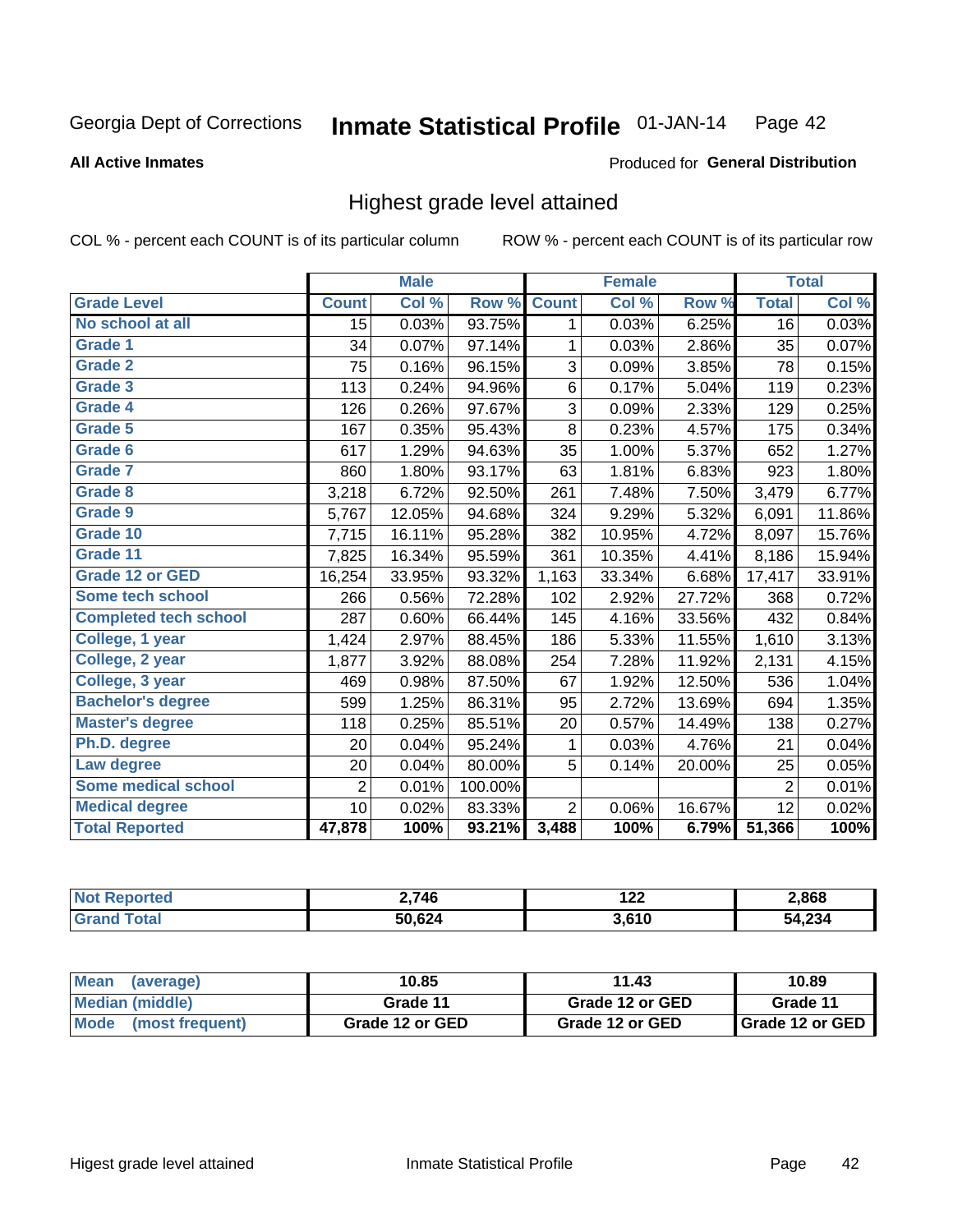#### Inmate Statistical Profile 01-JAN-14 Page 43

#### **All Active Inmates**

#### Produced for General Distribution

## Culture fair IQ scores

COL % - percent each COUNT is of its particular column

|                       |              | <b>Male</b> |             |       | <b>Female</b> |        |              | <b>Total</b> |
|-----------------------|--------------|-------------|-------------|-------|---------------|--------|--------------|--------------|
| <b>IQ Scores</b>      | <b>Count</b> | Col %       | Row % Count |       | Col %         | Row %  | <b>Total</b> | Col %        |
| $60 - 69$             | 1,164        | 2.54%       | 94.71%      | 65    | 2.08%         | 5.29%  | 1,229        | 2.51%        |
| $70 - 79$             | 3,367        | 7.36%       | 92.75%      | 263   | 8.41%         | 7.25%  | 3,630        | 7.42%        |
| $80 - 89$             | 6,994        | 15.28%      | 90.06%      | 772   | 24.68%        | 9.94%  | 7,766        | 15.88%       |
| $90 - 99$             | 12,826       | 28.03%      | 91.70%      | 1,161 | 37.12%        | 8.30%  | 13,987       | 28.61%       |
| $100 - 109$           | 12,274       | 26.82%      | 96.29%      | 473   | 15.12%        | 3.71%  | 12,747       | 26.07%       |
| $110 - 119$           | 7,692        | 16.81%      | 97.34%      | 210   | 6.71%         | 2.66%  | 7,902        | 16.16%       |
| $120 - 129$           | 1,379        | 3.01%       | 91.93%      | 121   | 3.87%         | 8.07%  | 1,500        | 3.07%        |
| $130 - 139$           | 57           | 0.12%       | 55.88%      | 45    | 1.44%         | 44.12% | 102          | 0.21%        |
| 140 & Up              | 11           | 0.02%       | 37.93%      | 18    | 0.58%         | 62.07% | 29           | 0.06%        |
| <b>Total Reported</b> | 45,764       | 100%        | 93.60%      | 3,128 | 100.0%        | 6.40%  | 48,892       | 100%         |

| <b>Not Reported</b>         | 3,977  | 304   | 4,281  |
|-----------------------------|--------|-------|--------|
| <b>Not Valid (under 60)</b> | 883    | 178   | 1,061  |
| <b>Grand Total</b>          | 50,624 | 3,610 | 54,234 |

| <b>Mean</b><br>(average) | 98 | 95 | 98 |
|--------------------------|----|----|----|
| <b>Median (middle)</b>   | 99 | 94 | 99 |
| Mode<br>(most frequent)  | 99 | 99 | 99 |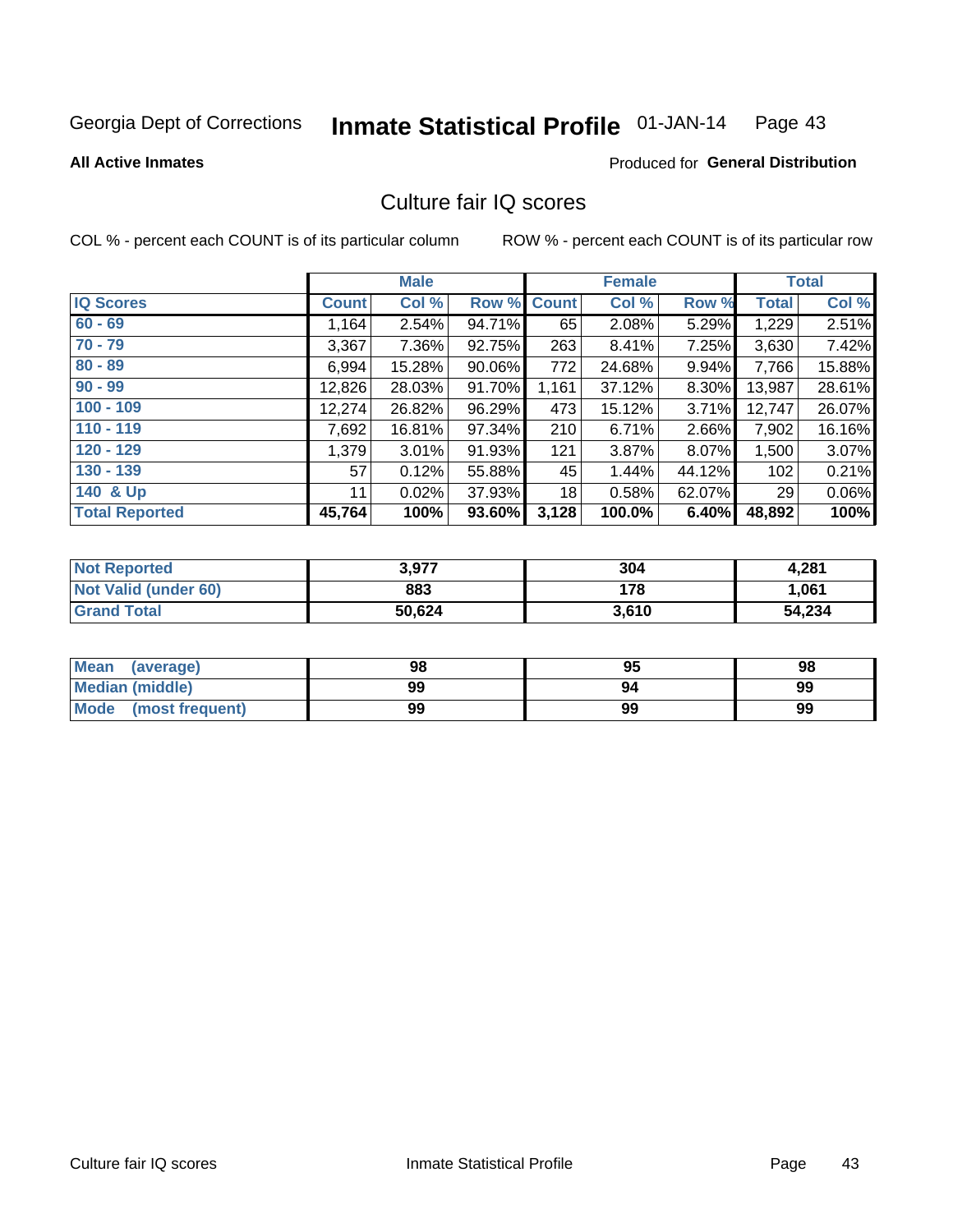#### Inmate Statistical Profile 01-JAN-14 Page 44

#### **All Active Inmates**

## Produced for General Distribution

## Wide Range Achievement Test (WRAT) reading score

COL % - percent each COUNT is of its particular column

|                           |              | <b>Male</b> |        |              | <b>Female</b> |       |              | <b>Total</b> |
|---------------------------|--------------|-------------|--------|--------------|---------------|-------|--------------|--------------|
| <b>WRAT Reading Score</b> | <b>Count</b> | Col %       | Row %  | <b>Count</b> | Col %         | Row % | <b>Total</b> | Col %        |
| $0.1$ to $0.9$            | 441          | 1.99%       | 98.66% | 6            | 0.69%         | 1.34% | 447          | 1.94%        |
| 1.0 to 1.9                | 519          | 2.34%       | 98.30% | 9            | 1.04%         | 1.70% | 528          | 2.29%        |
| 2.0 to 2.9                | 1,011        | 4.56%       | 97.78% | 23           | 2.65%         | 2.22% | 1,034        | 4.49%        |
| 3.0 to 3.9                | 1,871        | 8.45%       | 97.96% | 39           | 4.49%         | 2.04% | 1,910        | 8.30%        |
| 4.0 to 4.9                | 2,149        | 9.70%       | 96.98% | 67           | 7.72%         | 3.02% | 2,216        | 9.63%        |
| 5.0 to 5.9                | 1,888        | 8.52%       | 97.52% | 48           | 5.53%         | 2.48% | 1,936        | 8.41%        |
| 6.0 to 6.9                | 1,856        | 8.38%       | 96.62% | 65           | 7.49%         | 3.38% | 1,921        | 8.35%        |
| 7.0 to 7.9                | 924          | 4.17%       | 95.85% | 40           | 4.61%         | 4.15% | 964          | 4.19%        |
| 8.0 to 8.9                | 1,834        | 8.28%       | 96.42% | 68           | 7.83%         | 3.58% | 1,902        | 8.26%        |
| 9.0 to 9.9                | 1,486        | 6.71%       | 97.25% | 42           | 4.84%         | 2.75% | 1,528        | 6.64%        |
| 10.0 to 10.9              | 1,179        | 5.32%       | 95.78% | 52           | 5.99%         | 4.22% | 1,231        | 5.35%        |
| 11.0 to 11.9              | 1,478        | 6.67%       | 95.60% | 68           | 7.83%         | 4.40% | 1,546        | 6.72%        |
| 12.0 to 12.9              | 4,427        | 19.99%      | 95.22% | 222          | 25.58%        | 4.78% | 4,649        | 20.20%       |
| 13                        | 1,085        | 4.90%       | 90.12% | 119          | 13.71%        | 9.88% | 1,204        | 5.23%        |
| <b>Total Reported</b>     | 22,148       | 100%        | 96.23% | 868          | 100%          | 3.77% | 23,016       | 100%         |
|                           |              |             |        |              |               |       |              |              |

| <b>Not Reported</b> | 28,476 | 2,742 | 31,218 |
|---------------------|--------|-------|--------|
| <b>Grand Total</b>  | 50,624 | 3,610 | 54,234 |

| <b>Mean</b><br>(average) | 8.03       | 9.39 | 8.08 |
|--------------------------|------------|------|------|
| Median (middle)          | י ה<br>0.Z | 10.5 | 0.Z  |
| Mode<br>(most frequent)  | 12.8       | 12.9 | 12.8 |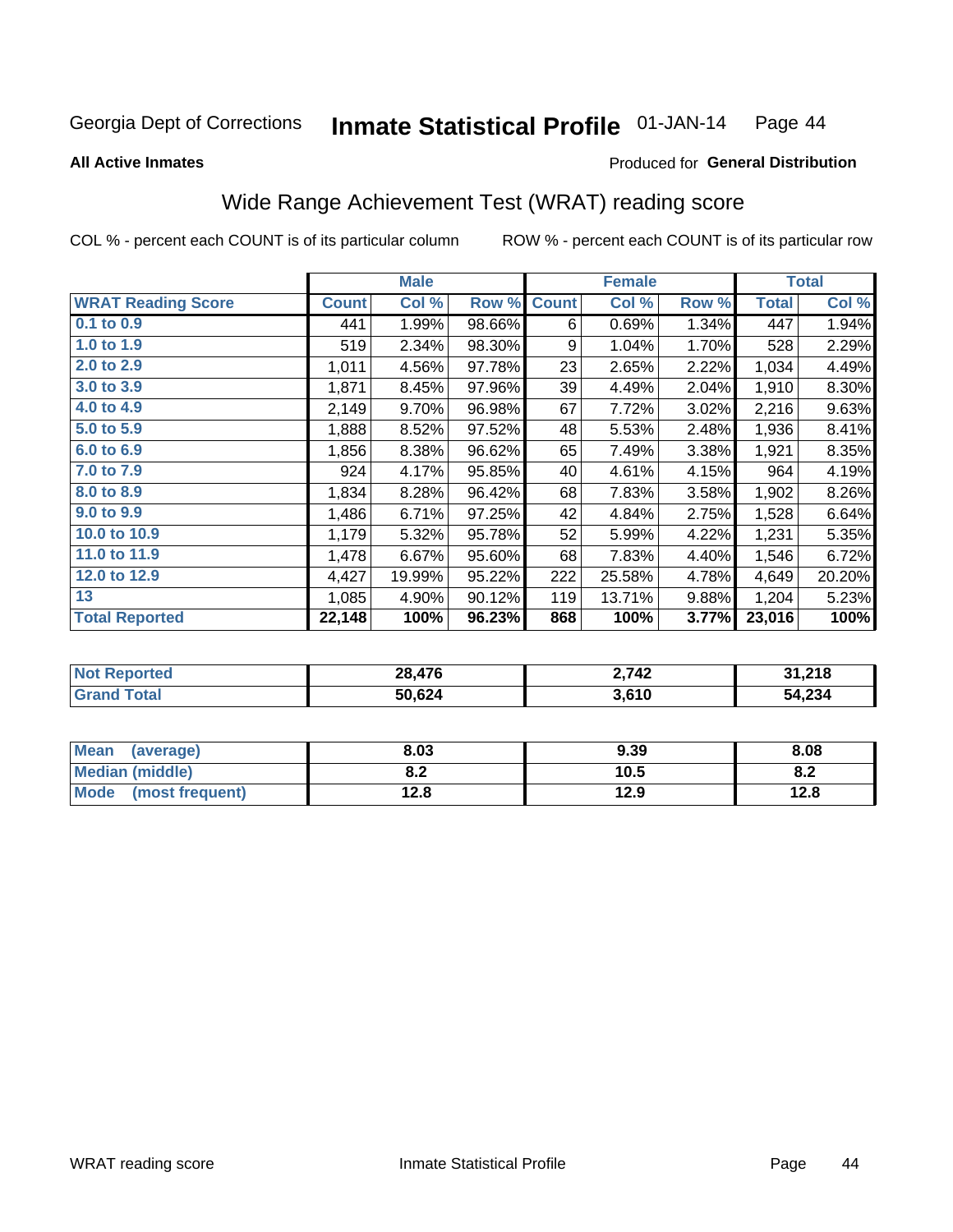#### Inmate Statistical Profile 01-JAN-14 Page 45

**All Active Inmates** 

#### Produced for General Distribution

## Wide Range Achievement Test (WRAT) math score

COL % - percent each COUNT is of its particular column

|                              |              | <b>Male</b> |         |              | <b>Female</b> |        |              | <b>Total</b> |
|------------------------------|--------------|-------------|---------|--------------|---------------|--------|--------------|--------------|
| <b>WRAT Mathematic Score</b> | <b>Count</b> | Col %       | Row %   | <b>Count</b> | Col %         | Row %  | <b>Total</b> | Col %        |
| $0.1$ to $0.9$               | 64           | 0.29%       | 100.00% |              |               |        | 64           | 0.28%        |
| 1.0 to 1.9                   | 144          | 0.65%       | 97.96%  | 3            | 0.35%         | 2.04%  | 147          | 0.64%        |
| 2.0 to 2.9                   | 527          | 2.38%       | 96.88%  | 17           | 1.97%         | 3.13%  | 544          | 2.37%        |
| 3.0 to 3.9                   | 1,351        | 6.11%       | 97.40%  | 36           | 4.18%         | 2.60%  | 1,387        | 6.04%        |
| 4.0 to 4.9                   | 2,573        | 11.64%      | 97.31%  | 71           | 8.25%         | 2.69%  | 2,644        | 11.51%       |
| 5.0 to 5.9                   | 3,224        | 14.58%      | 96.96%  | 101          | 11.73%        | 3.04%  | 3,325        | 14.48%       |
| 6.0 to 6.9                   | 5,041        | 22.80%      | 96.85%  | 164          | 19.05%        | 3.15%  | 5,205        | 22.66%       |
| 7.0 to 7.9                   | 2,601        | 11.77%      | 96.44%  | 96           | 11.15%        | 3.56%  | 2,697        | 11.74%       |
| 8.0 to 8.9                   | 1,854        | 8.39%       | 95.22%  | 93           | 10.80%        | 4.78%  | 1,947        | 8.48%        |
| 9.0 to 9.9                   | 1,532        | 6.93%       | 95.93%  | 65           | 7.55%         | 4.07%  | 1,597        | 6.95%        |
| 10.0 to 10.9                 | 750          | 3.39%       | 96.77%  | 25           | 2.90%         | 3.23%  | 775          | 3.37%        |
| 11.0 to 11.9                 | 775          | 3.51%       | 94.05%  | 49           | 5.69%         | 5.95%  | 824          | 3.59%        |
| 12.0 to 12.9                 | 1,531        | 6.93%       | 92.73%  | 120          | 13.94%        | 7.27%  | 1,651        | 7.19%        |
| 13                           | 138          | 0.62%       | 86.79%  | 21           | 2.44%         | 13.21% | 159          | 0.69%        |
| <b>Total Reported</b>        | 22,105       | 100%        | 96.25%  | 861          | 100%          | 3.75%  | 22,966       | 100%         |
|                              |              |             |         |              |               |        |              |              |

| <b>Not Reported</b>     | 28,519 | 2,749 | 31,268 |
|-------------------------|--------|-------|--------|
| Total<br><b>Grand 1</b> | 50,624 | 3,610 | 54,234 |

| <b>Mean</b><br>(average)       | 7.07 | 7.97 | 7.10    |
|--------------------------------|------|------|---------|
| Median (middle)                | o. J | .    | <b></b> |
| <b>Mode</b><br>(most frequent) | v. J | 12.9 | ს. თ    |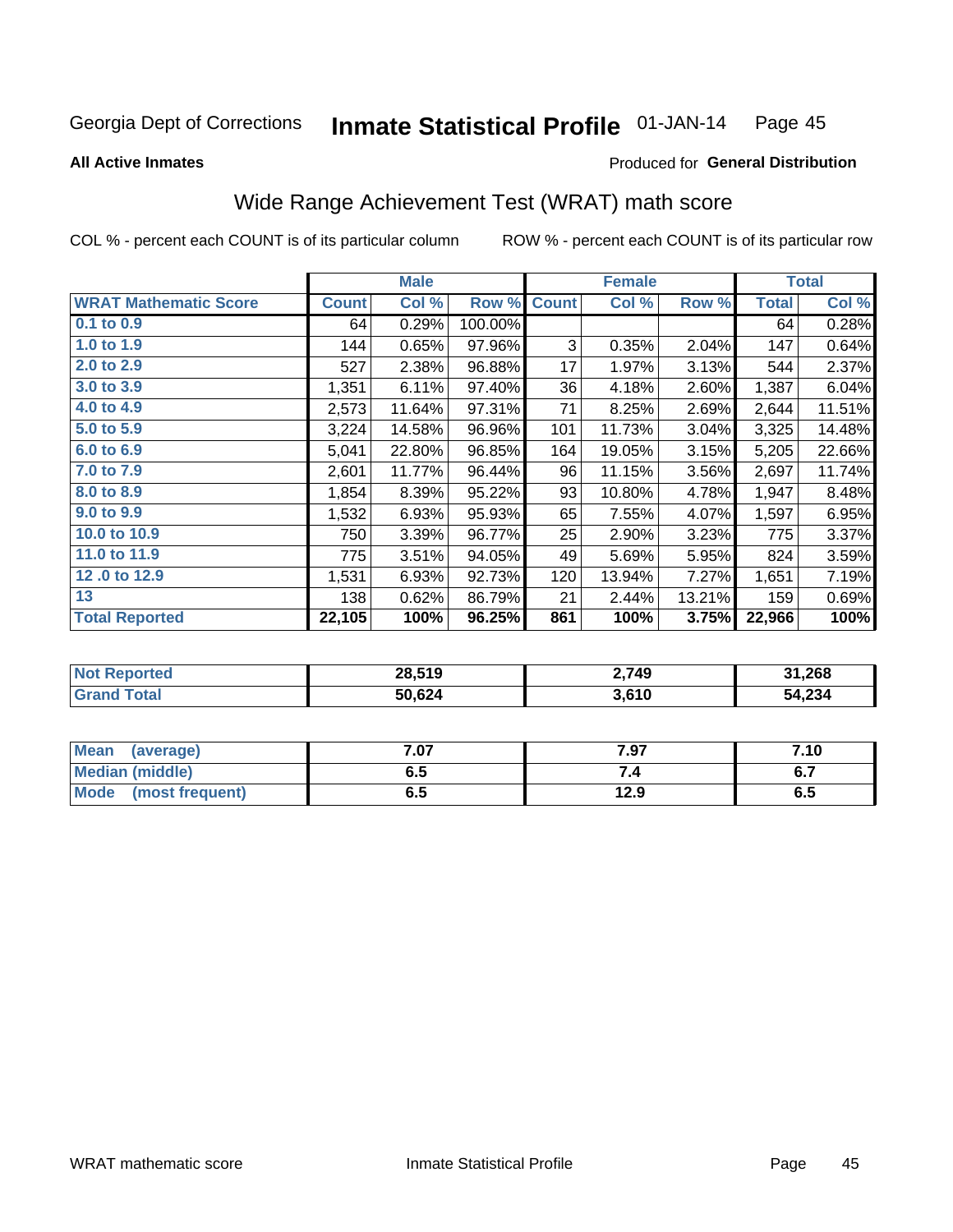#### Inmate Statistical Profile 01-JAN-14 Page 46

#### **All Active Inmates**

### Produced for General Distribution

## Wide Range Achievement Test (WRAT) spelling score

COL % - percent each COUNT is of its particular column

|                            |              | <b>Male</b> |        |              | <b>Female</b> |        |              | <b>Total</b> |
|----------------------------|--------------|-------------|--------|--------------|---------------|--------|--------------|--------------|
| <b>WRAT Spelling Score</b> | <b>Count</b> | Col %       | Row %  | <b>Count</b> | Col %         | Row %  | <b>Total</b> | Col %        |
| $0.1$ to $0.9$             | 456          | 2.05%       | 99.35% | 3            | 0.35%         | 0.65%  | 459          | 1.99%        |
| 1.0 to 1.9                 | 842          | 3.79%       | 98.71% | 11           | 1.27%         | 1.29%  | 853          | 3.70%        |
| 2.0 to 2.9                 | 1,431        | 6.44%       | 98.62% | 20           | 2.31%         | 1.38%  | 1,451        | 6.29%        |
| 3.0 to 3.9                 | 1,887        | 8.50%       | 98.54% | 28           | 3.23%         | 1.46%  | 1,915        | 8.30%        |
| 4.0 to 4.9                 | 1,930        | 8.69%       | 97.82% | 43           | 4.96%         | 2.18%  | 1,973        | 8.55%        |
| 5.0 to 5.9                 | 2,615        | 11.77%      | 97.28% | 73           | 8.42%         | 2.72%  | 2,688        | 11.65%       |
| 6.0 to 6.9                 | 2,390        | 10.76%      | 97.04% | 73           | 8.42%         | 2.96%  | 2,463        | 10.67%       |
| 7.0 to 7.9                 | 1,857        | 8.36%       | 96.42% | 69           | 7.96%         | 3.58%  | 1,926        | 8.34%        |
| 8.0 to 8.9                 | 1,708        | 7.69%       | 95.74% | 76           | 8.77%         | 4.26%  | 1,784        | 7.73%        |
| 9.0 to 9.9                 | 1,380        | 6.21%       | 96.10% | 56           | 6.46%         | 3.90%  | 1,436        | 6.22%        |
| 10.0 to 10.9               | 1,275        | 5.74%       | 95.72% | 57           | 6.57%         | 4.28%  | 1,332        | 5.77%        |
| 11.0 to 11.9               | 1,163        | 5.24%       | 95.25% | 58           | 6.69%         | 4.75%  | 1,221        | 5.29%        |
| 12.0 to 12.9               | 2,774        | 12.49%      | 92.22% | 234          | 26.99%        | 7.78%  | 3,008        | 13.03%       |
| 13                         | 505          | 2.27%       | 88.44% | 66           | 7.61%         | 11.56% | 571          | 2.47%        |
| <b>Total Reported</b>      | 22,213       | 100%        | 96.24% | 867          | 100.0%        | 3.76%  | 23,080       | 100%         |
|                            |              |             |        |              |               |        |              |              |
|                            |              |             |        |              |               |        |              |              |

| <b>Not Reported</b> | 28,411 | 2,743 | 31,154 |
|---------------------|--------|-------|--------|
| <b>Grand Total</b>  | 50,624 | 3,610 | 54,234 |

| <b>Mean</b><br>(average) | 7.20 | 9.25 | , מ<br>1 .ZI |
|--------------------------|------|------|--------------|
| Median (middle)          | ხ. J | ง.ง  | ס. ו         |
| Mode<br>(most frequent)  | 12.9 | 12.9 | 12.9         |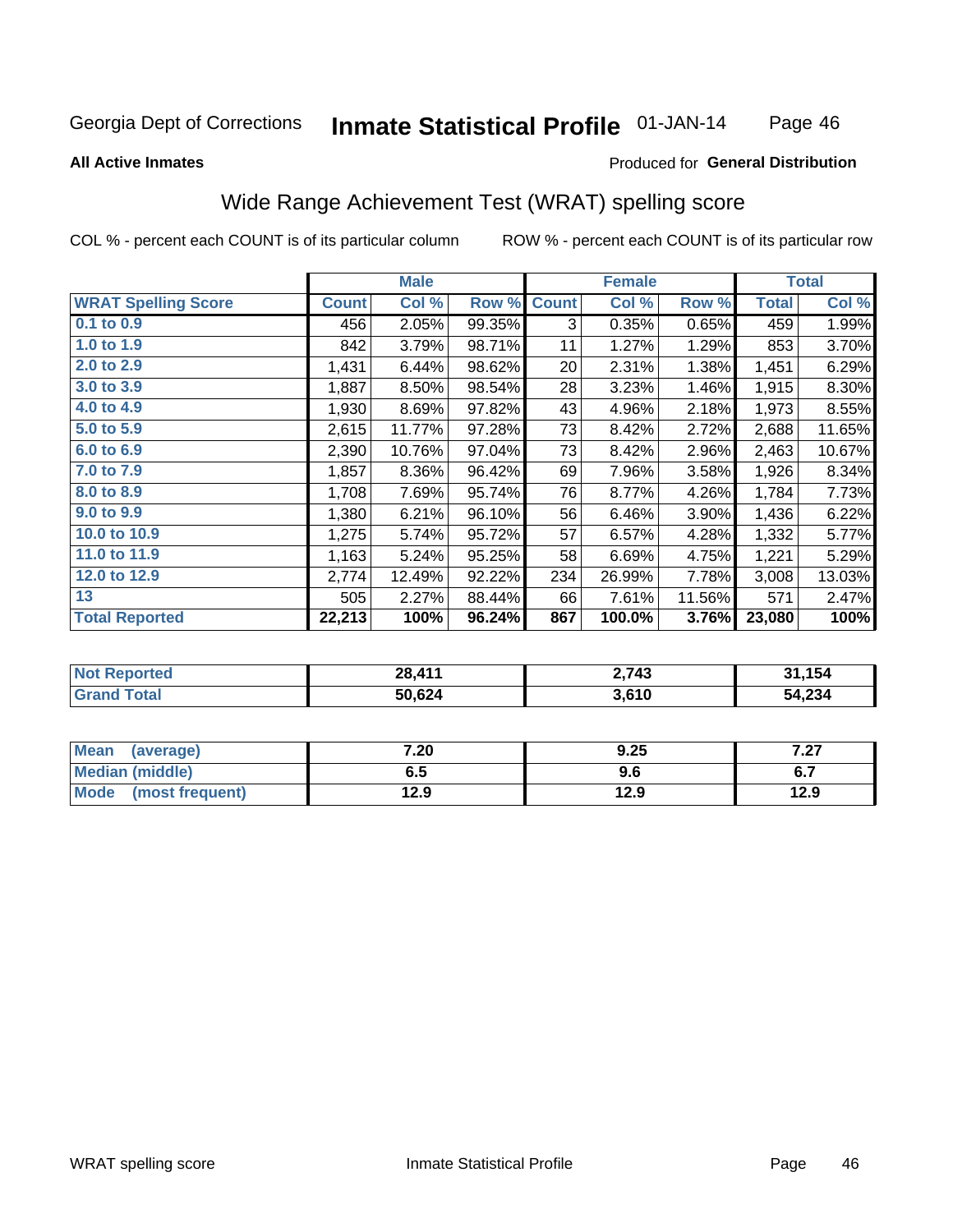### **All Active Inmates**

### Produced for General Distribution

# Scope of substance abuse - summary

COL % - percent each COUNT is of its particular column

|                        |              | <b>Male</b> |           |              | <b>Female</b> |          |              | <b>Total</b> |
|------------------------|--------------|-------------|-----------|--------------|---------------|----------|--------------|--------------|
| <b>Substance Abuse</b> | <b>Count</b> | Col %       | Row %     | <b>Count</b> | Col %         | Row %    | <b>Total</b> | Col %        |
| <b>None</b>            | 39,430       | 77.89%      | 92.45%    | 3,218        | $89.14\%$     | 7.55%    | 42,648       | 78.64%       |
| Drugs only             | 5.978        | 11.81%      | 95.42%    | 287          | 7.95%         | 4.58%    | 6,265        | 11.55%       |
| <b>Alcohol only</b>    | .306         | 2.58%       | $97.97\%$ | 27           | 0.75%         | 2.03%    | 1,333        | 2.46%        |
| Drugs and alcohol      | 3,910        | 7.72%       | 98.04%    | 78           | 2.16%         | $1.96\%$ | 3,988        | 7.35%        |
| <b>Total Reported</b>  | 50,624       | 100%        | 93.34%    | 3,610        | 100%          | $6.66\%$ | 54,234       | 100%         |

| <b>Not Reported</b> |        |       |        |
|---------------------|--------|-------|--------|
| <b>Grand Total</b>  | 50,624 | 3,610 | 54,234 |

| Mode<br>None<br><b>None</b><br>None<br>most<br>quenti<br>___ |
|--------------------------------------------------------------|
|--------------------------------------------------------------|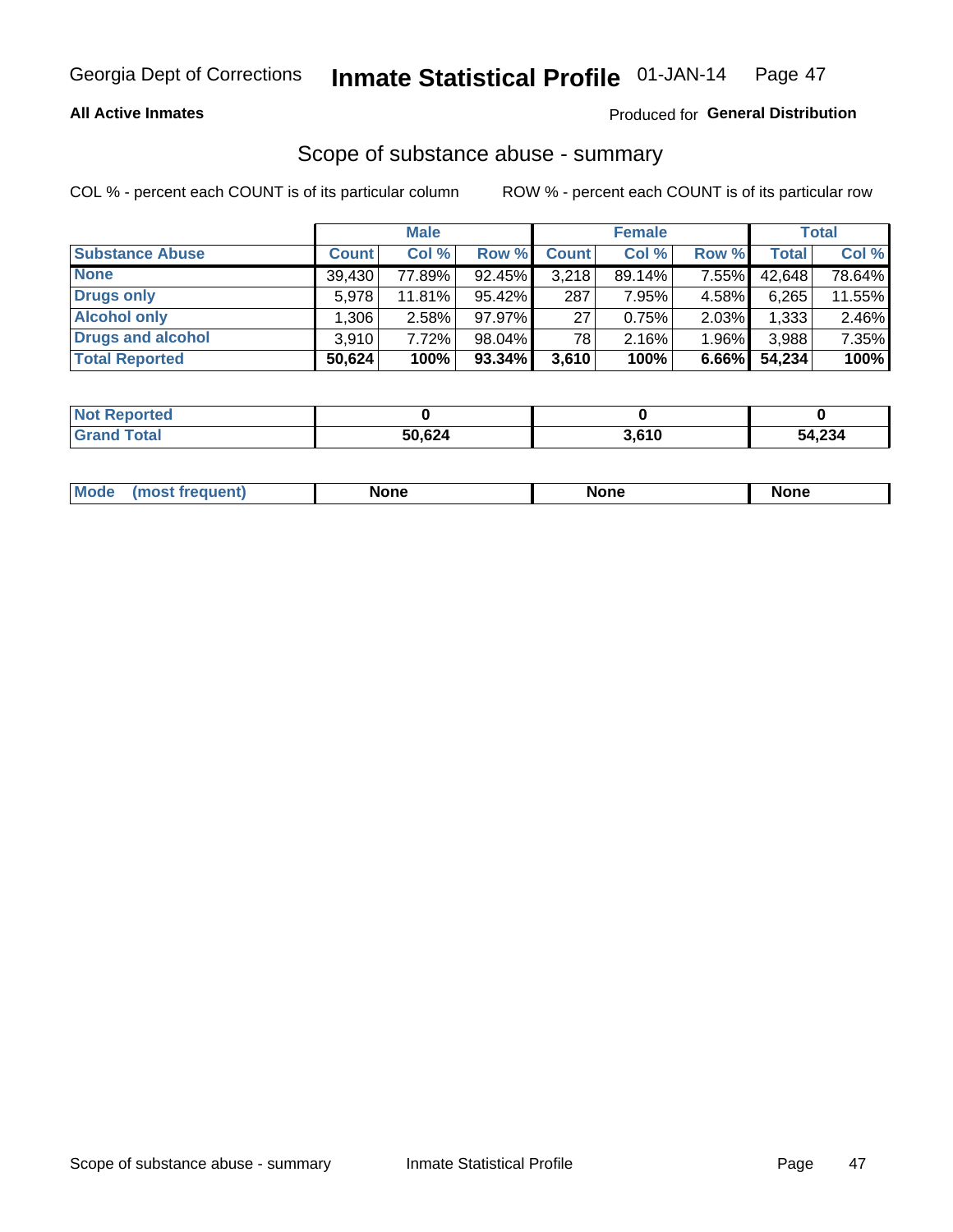### **All Active Inmates**

### Produced for General Distribution

## Scope of substance abuse - detail

COL % - percent each COUNT is of its particular column

|                                      |              | <b>Male</b> |         |              | <b>Female</b> |       |        | <b>Total</b> |
|--------------------------------------|--------------|-------------|---------|--------------|---------------|-------|--------|--------------|
| <b>Substance Abuse</b>               | <b>Count</b> | Col %       | Row %   | <b>Count</b> | Col %         | Row % | Total  | Col %        |
| No drug or alcohol problems          | 39,430       | 77.89%      | 92.45%  | 3,218        | 89.14%        | 7.55% | 42,648 | 78.64%       |
| Drug addiction but no alcohol        | 111          | 0.22%       | 92.50%  | 9            | 0.25%         | 7.50% | 120    | 0.22%        |
| <b>Drug addiction and alcohol</b>    | 62           | 0.12%       | 100.00% |              |               |       | 62     | 0.11%        |
| abuse                                |              |             |         |              |               |       |        |              |
| <b>Drug addiction and alcoholism</b> | 41           | 0.08%       | 100.00% |              |               |       | 41     | 0.08%        |
| No drug problem but alcohol          | 1,080        | 2.13%       | 99.08%  | 10           | 0.28%         | 0.92% | 1,090  | 2.01%        |
| abuse                                |              |             |         |              |               |       |        |              |
| No drug problem but alcoholism       | 226          | 0.45%       | 93.00%  | 17           | 0.47%         | 7.00% | 243    | 0.45%        |
| Drug experiment but no alcohol       | 3,108        | 6.14%       | 97.34%  | 85           | 2.35%         | 2.66% | 3,193  | 5.89%        |
| <b>Drug experiment &amp; alcohol</b> | 636          | 1.26%       | 98.60%  | 9            | 0.25%         | 1.40% | 645    | 1.19%        |
| <b>labuse</b>                        |              |             |         |              |               |       |        |              |
| Drug experiment & alcoholism         | 198          | 0.39%       | 95.65%  | 9            | 0.25%         | 4.35% | 207    | 0.38%        |
| Drug abuse but no alcohol            | 2,759        | 5.45%       | 93.46%  | 193          | 5.35%         | 6.54% | 2,952  | 5.44%        |
| Drug abuse and alcohol abuse         | 2,507        | 4.95%       | 98.78%  | 31           | 0.86%         | 1.22% | 2,538  | 4.68%        |
| <b>Drug abuse and alcoholism</b>     | 466          | 0.92%       | 94.14%  | 29           | 0.80%         | 5.86% | 495    | 0.91%        |
| <b>Total Reported</b>                | 50,624       | 100%        | 93.34%  | 3,610        | 100%          | 6.66% | 54,234 | 100%         |

| Reported<br><b>NOT</b> |        |       |        |
|------------------------|--------|-------|--------|
| <b>otal</b>            | 50,624 | 3,610 | 54,234 |

| Mode (most frequent) | No drug or alcohol problems No drug or alcohol problems No drug or alcohol |          |
|----------------------|----------------------------------------------------------------------------|----------|
|                      |                                                                            | problems |
|                      |                                                                            |          |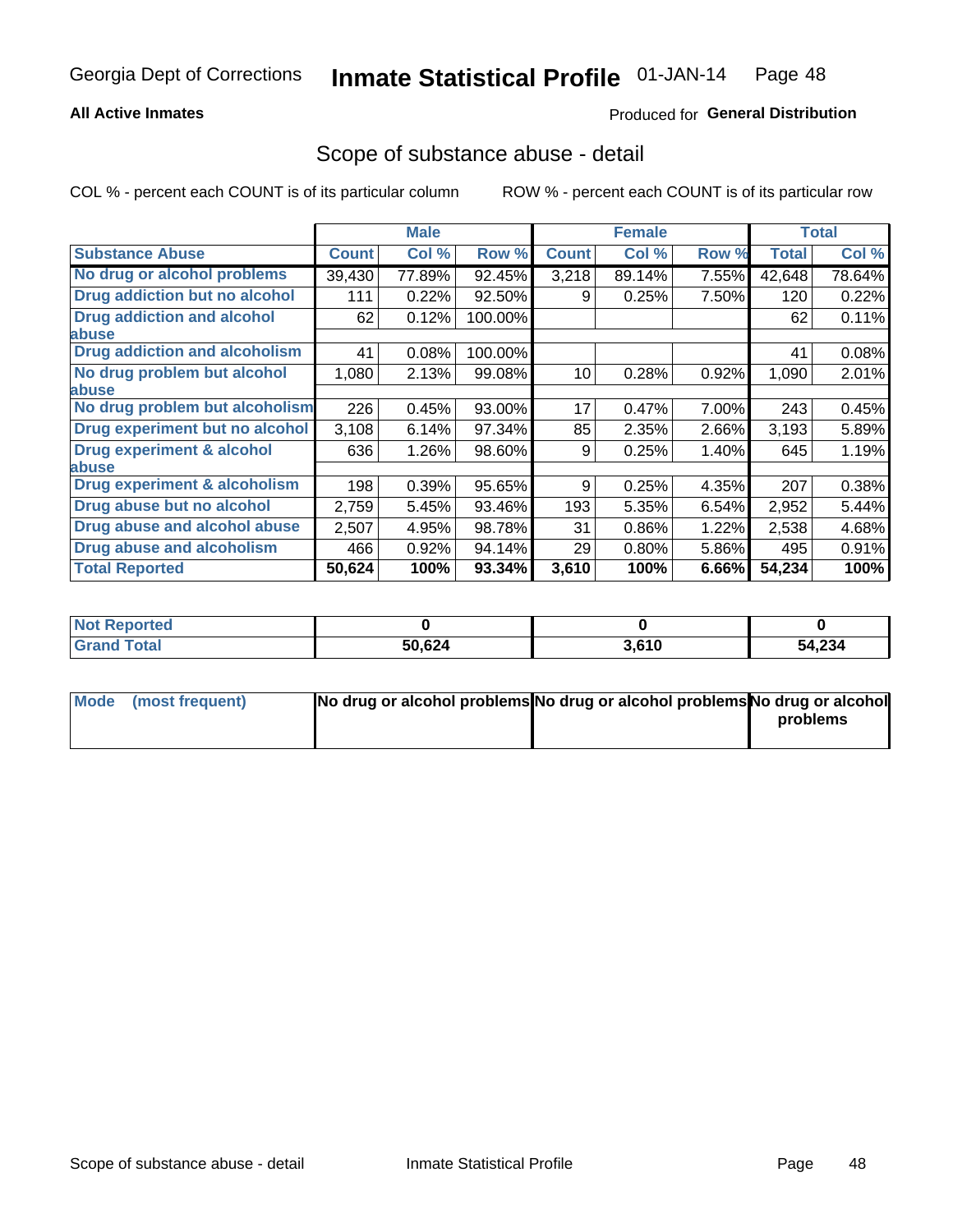#### Inmate Statistical Profile 01-JAN-14 Page 49

**All Active Inmates** 

### **Produced for General Distribution**

## Current / last mental health treatment level

COL % - percent each COUNT is of its particular column

|                                    |              | <b>Male</b> |         |              | <b>Female</b> |        |              | <b>Total</b> |
|------------------------------------|--------------|-------------|---------|--------------|---------------|--------|--------------|--------------|
| <b>Mental Health Treatment Lev</b> | <b>Count</b> | Col %       | Row %   | <b>Count</b> | Col %         | Row %  | <b>Total</b> | Col %        |
| 1 No problem at current time       | 7,868        | 51.76%      | 92.23%  | 663          | 27.28%        | 7.77%  | 8,531        | 48.39%       |
| 2 Receiving outpatient             | 5,369        | 35.32%      | 75.79%  | 1,715        | 70.58%        | 24.21% | 7,084        | 40.18%       |
| <b>Treatment</b>                   |              |             |         |              |               |        |              |              |
| 3 Inpatient, moderate              | 1,581        | 10.40%      | 97.65%  | 38           | 1.56%         | 2.35%  | 1,619        | 9.18%        |
| <b>Treatment</b>                   |              |             |         |              |               |        |              |              |
| 4 Inpatient, intensive             | 365          | 2.40%       | 96.31%  | 14           | 0.58%         | 3.69%  | 379          | 2.15%        |
| <b>Treatment</b>                   |              |             |         |              |               |        |              |              |
| <b>5 Undergoing crisis</b>         | 14           | 0.09%       | 100.00% |              |               |        | 14           | 0.08%        |
| <b>stabilization</b>               |              |             |         |              |               |        |              |              |
| <b>6 Hospital for criminally</b>   | 4            | 0.03%       | 100.00% |              |               |        | 4            | 0.02%        |
| <b>Tinsane</b>                     |              |             |         |              |               |        |              |              |
| <b>Total Evaluated</b>             | 15,201       | 100%        | 86.22%  | 2,430        | 100%          | 13.78% | 17,631       | 100%         |

| <b>Never had MH evaluation</b> | 35,423 | ,180  | 36,603 |
|--------------------------------|--------|-------|--------|
| <b>Total</b><br>'Grand .       | 50,624 | 3.610 | 54,234 |

| Median (middle) | No problem at current time | <b>Receiving outpatient</b><br>treatment | <b>Receiving</b><br>outpatient<br>treatment |
|-----------------|----------------------------|------------------------------------------|---------------------------------------------|
| <b>Mode</b>     | No problem at current time | <b>Receiving outpatient</b>              | No problem at                               |
| (most frequent) |                            | treatment                                | current time                                |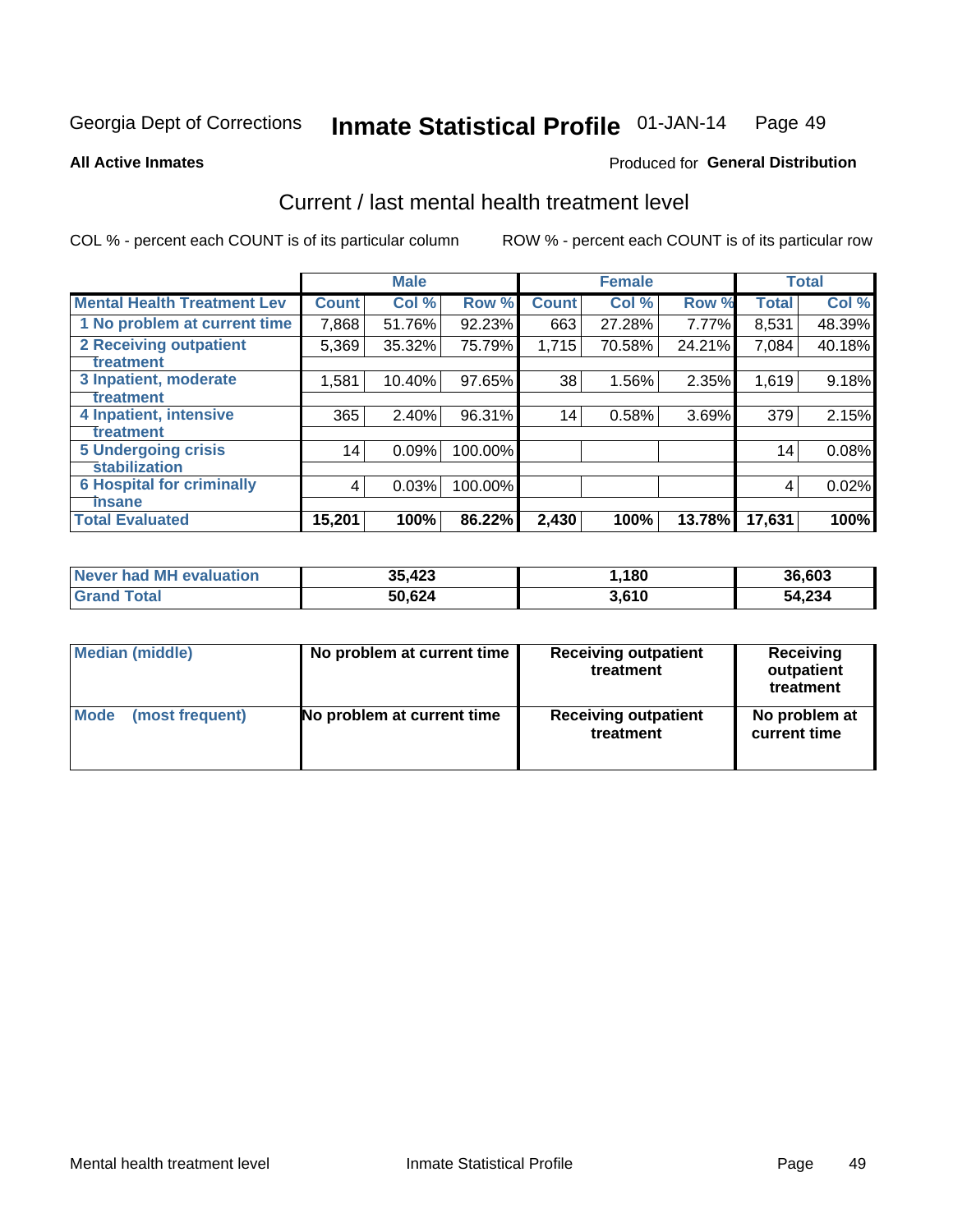### **All Active Inmates**

### Produced for General Distribution

## PULHESDWIT medical scale - 'P' overall condition ('P'hysical)

COL % - percent each COUNT is of its particular column

|                                  |              | <b>Male</b> |         |                 | <b>Female</b> |         |              | <b>Total</b> |
|----------------------------------|--------------|-------------|---------|-----------------|---------------|---------|--------------|--------------|
| 'P' Overall Condition            | <b>Count</b> | Col %       | Row %   | <b>Count</b>    | Col %         | Row %   | <b>Total</b> | Col %        |
| 1 No medical illness             | 34,346       | 73.75%      | 94.46%  | 2,013           | 60.74%        | 5.54%   | 36,359       | 72.88%       |
| 2 Well-controlled chronic        | 11.064       | 23.76%      | 90.49%  | 1,163           | 35.09%        | 9.51%   | 12,227       | 24.51%       |
| <b>illness</b>                   |              |             |         |                 |               |         |              |              |
| 3 Poorly-controlled chronic      | 1,066        | 2.29%       | 93.84%  | 70              | 2.11%         | 6.16%   | 1,136        | 2.28%        |
| <b>illness</b>                   |              |             |         |                 |               |         |              |              |
| 4 Significant problems requiring | 80           | 0.17%       | 88.89%  | 10 <sup>1</sup> | 0.30%         | 11.11%  | 90           | 0.18%        |
| special housing                  |              |             |         |                 |               |         |              |              |
| 5 Terminal illness, < 6 months   | 171          | 0.04%       | 100.00% |                 |               |         | 17           | 0.03%        |
| to live                          |              |             |         |                 |               |         |              |              |
| 6 Inmate is pregnant             |              |             |         | 58              | 1.75%         | 100.00% | 58           | 0.12%        |
| <b>Total Reported</b>            | 46,573       | 100%        | 93.36%  | 3,314           | 100%          | 6.64%   | 49,887       | 100%         |

| тео | 4,05 <sup>4</sup> | ንስድ<br>ZJU | ,347       |
|-----|-------------------|------------|------------|
|     | -0.00.<br>--      | .610       | .234<br>54 |

| Mode | (most frequent) | 1 No medical illness | 1 No medical illness | 1 No medical<br>illness |
|------|-----------------|----------------------|----------------------|-------------------------|
|------|-----------------|----------------------|----------------------|-------------------------|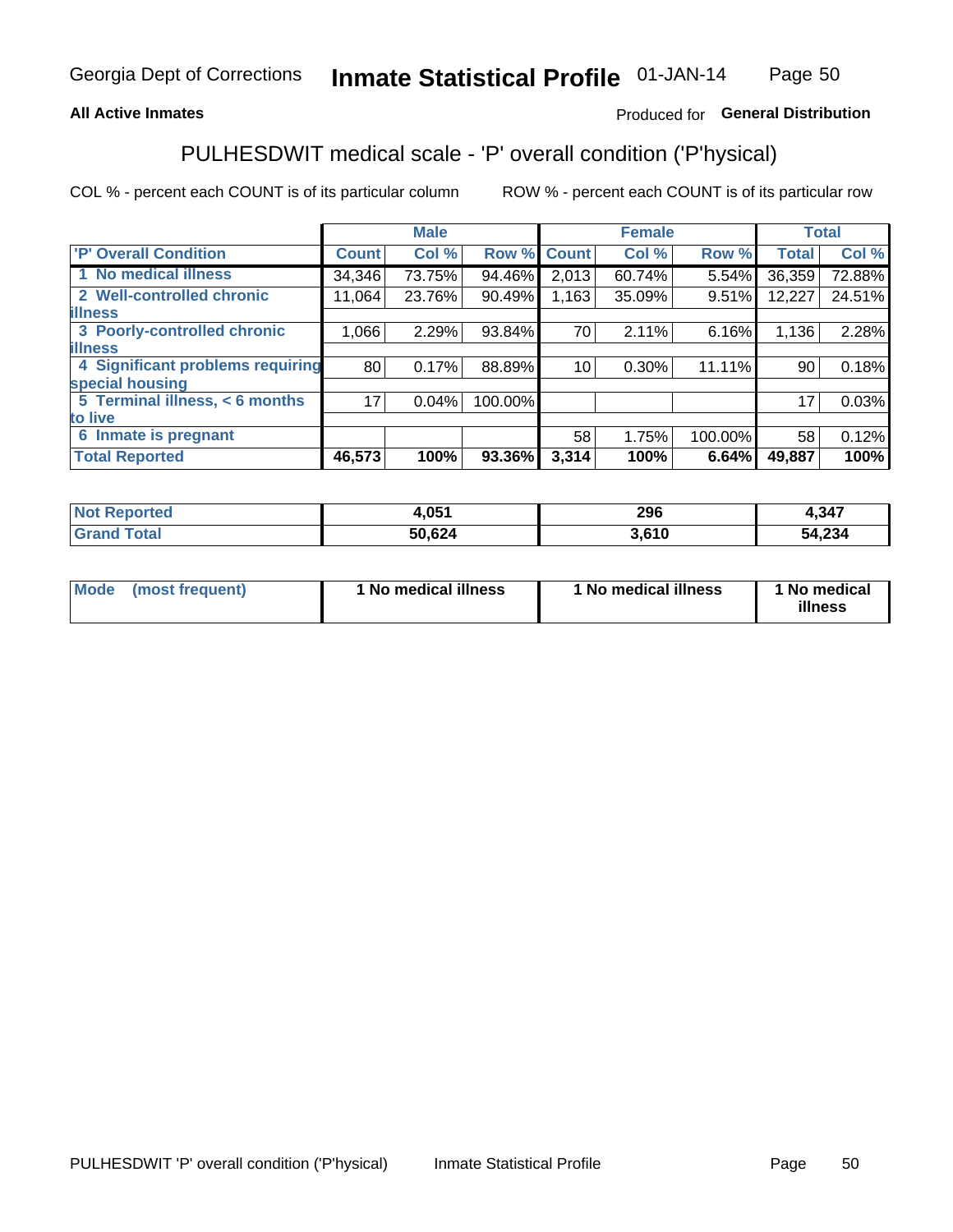#### **All Active Inmates**

### Produced for General Distribution

# PULHESDWIT medical scale - 'U' upper body

COL % - percent each COUNT is of its particular column

|                              |               | <b>Male</b> |         |              | <b>Female</b> |       |              | <b>Total</b> |
|------------------------------|---------------|-------------|---------|--------------|---------------|-------|--------------|--------------|
| <b>U' Upper Body</b>         | <b>Count!</b> | Col %       | Row %   | <b>Count</b> | Col %         | Row % | <b>Total</b> | Col %        |
| 1 Upper bones, joints,       | 44,305        | 95.33%      | 93.35%  | 3,155        | 95.23%        | 6.65% | 47,460       | 95.32%       |
| muscles all OK               |               |             |         |              |               |       |              |              |
| 2 One or both arms minimally | 1,865         | 4.01%       | 92.97%  | 141          | 4.26%         | 7.03% | 2,006        | 4.03%        |
| limited                      |               |             |         |              |               |       |              |              |
| 3 One or both arms           | 265           | 0.57%       | 94.31%  | 16           | 0.48%         | 5.69% | 281          | 0.56%        |
| moderately limited           |               |             |         |              |               |       |              |              |
| 4 One arm disabled,          | 38            | 0.08%       | 97.44%  |              | 0.03%         | 2.56% | 39           | 0.08%        |
| paralyzed, or amputated      |               |             |         |              |               |       |              |              |
| 5 Both arms disabled,        | 4             | 0.01%       | 100.00% |              |               |       | 4            | 0.01%        |
| paralyzed, or amputated      |               |             |         |              |               |       |              |              |
| <b>Total Reported</b>        | 46,477        | 100%        | 93.35%  | 3,313        | 100%          | 6.65% | 49,790       | 100%         |

| <b>Not Reported</b> | ,147   | 297   | .444   |
|---------------------|--------|-------|--------|
| <b>Total</b>        | 50,624 | 3,610 | 54,234 |

|  | Mode (most frequent) | 1 Upper bones, joints,<br>muscles all OK | 1 Upper bones, joints,<br>muscles all OK | 1 Upper bones,<br>ljoints, muscles all<br>ΟK |
|--|----------------------|------------------------------------------|------------------------------------------|----------------------------------------------|
|--|----------------------|------------------------------------------|------------------------------------------|----------------------------------------------|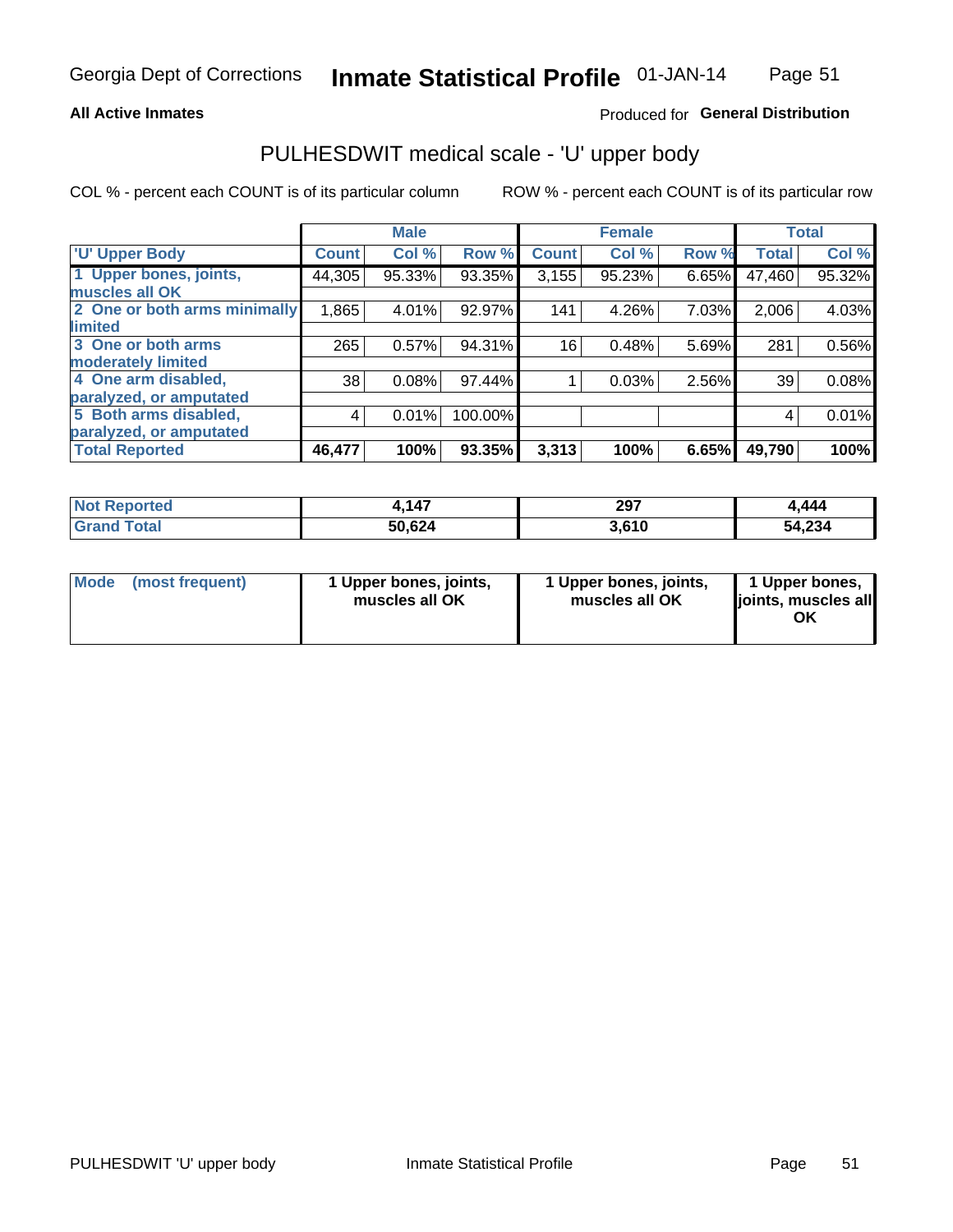#### **All Active Inmates**

### Produced for General Distribution

## PULHESDWIT medical scale - 'L' lower body

COL % - percent each COUNT is of its particular column

|                                |                 | <b>Male</b> |         |              | <b>Female</b> |       |                 | <b>Total</b> |
|--------------------------------|-----------------|-------------|---------|--------------|---------------|-------|-----------------|--------------|
| 'L' Lower Body                 | <b>Count</b>    | Col %       | Row %   | <b>Count</b> | Col %         | Row % | <b>Total</b>    | Col %        |
| 1 Lower bones, joints,         | 40,945          | 88.10%      | 93.20%  | 2,989        | 90.22%        | 6.80% | 43,934          | 88.24%       |
| muscles all OK                 |                 |             |         |              |               |       |                 |              |
| 2 One or both legs minimally   | 4,707           | 10.13%      | 94.12%  | 294          | 8.87%         | 5.88% | 5,001           | 10.04%       |
| limited                        |                 |             |         |              |               |       |                 |              |
| 3 One or both legs             | 696             | 1.50%       | 96.40%  | 26           | 0.78%         | 3.60% | 722             | 1.45%        |
| moderately limited             |                 |             |         |              |               |       |                 |              |
| 4 One leg disabled, paralyzed, | 116             | 0.25%       | 96.67%  | 4            | 0.12%         | 3.33% | 120             | 0.24%        |
| or amputated                   |                 |             |         |              |               |       |                 |              |
| 5 Both legs disabled,          | 10 <sup>1</sup> | 0.02%       | 100.00% |              |               |       | 10 <sub>1</sub> | 0.02%        |
| paralyzed, or amputated        |                 |             |         |              |               |       |                 |              |
| <b>Total Reported</b>          | 46,474          | 100%        | 93.35%  | 3,313        | 100%          | 6.65% | 49,787          | 100%         |

| <b>Not Reported</b> | 1,150  | 297   | .,447  |
|---------------------|--------|-------|--------|
| <b>Grand Total</b>  | 50,624 | 3,610 | 54,234 |

|  | Mode (most frequent) | 1 Lower bones, joints,<br>muscles all OK | 1 Lower bones, joints,<br>muscles all OK | 1 Lower bones,<br>joints, muscles all<br>ΟK |
|--|----------------------|------------------------------------------|------------------------------------------|---------------------------------------------|
|--|----------------------|------------------------------------------|------------------------------------------|---------------------------------------------|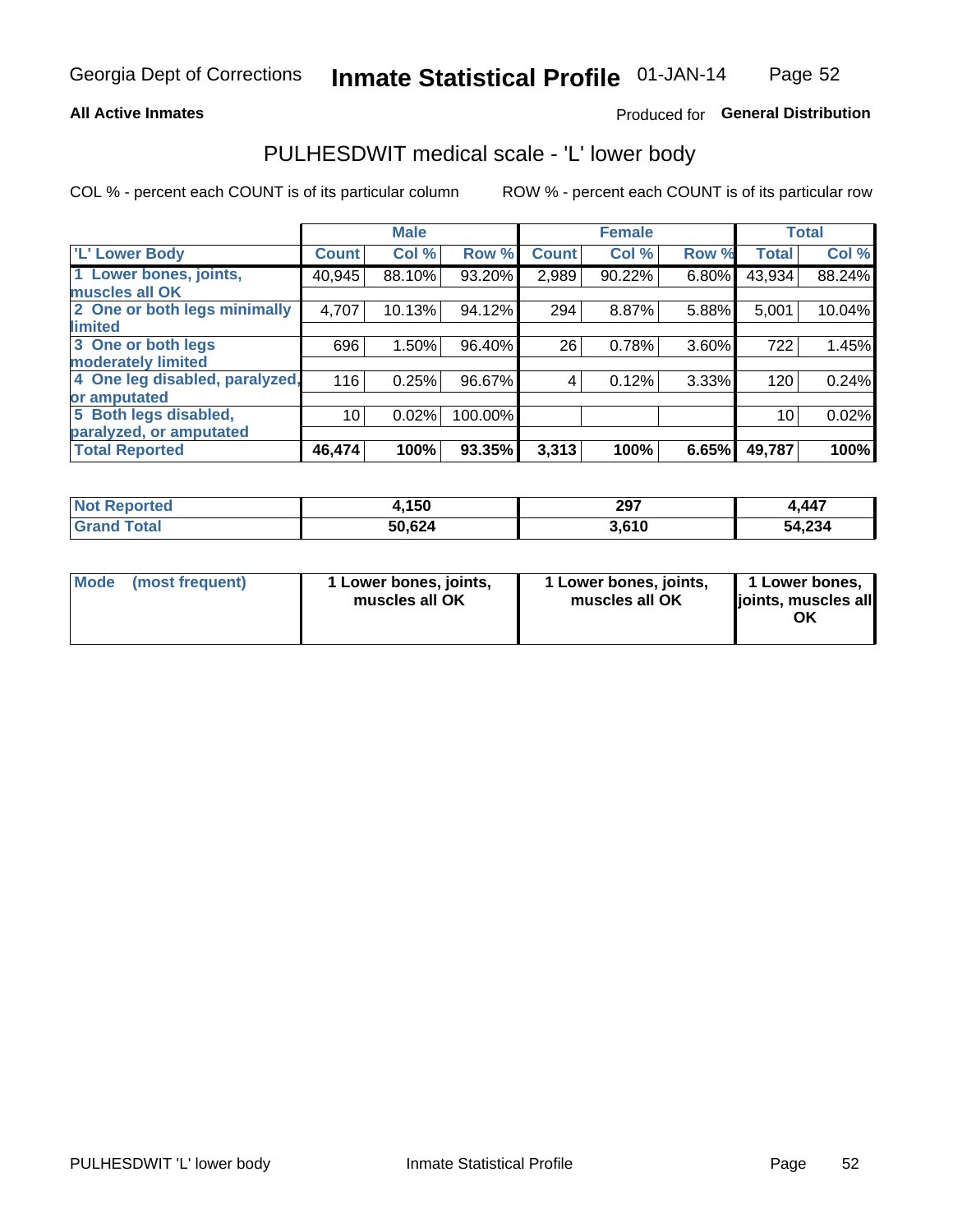#### **All Active Inmates**

## Produced for General Distribution

## PULHESDWIT medical scale - 'H' hearing

COL % - percent each COUNT is of its particular column

|                                |              | <b>Male</b> |        |             | <b>Female</b> |       | <b>Total</b> |        |
|--------------------------------|--------------|-------------|--------|-------------|---------------|-------|--------------|--------|
| <b>'H' Hearing</b>             | <b>Count</b> | Col %       |        | Row % Count | Col %         | Row % | <b>Total</b> | Col %  |
| 1 Normal hearing both ears     | 45,852       | 98.69%      | 93.34% | 3,272       | 98.91%        | 6.66% | 49,124       | 98.71% |
| 2 Some loss in one ear with    | 462          | 0.99%       | 93.33% | 33          | $1.00\%$      | 6.67% | 495          | 0.99%  |
| other OK, or mild loss in both |              |             |        |             |               |       |              |        |
| 3 Total loss in one ear with   | 107          | 0.23%       | 99.07% |             | 0.03%         | 0.93% | 108          | 0.22%  |
| mild loss in other             |              |             |        |             |               |       |              |        |
| 4 Severe loss in both ears     | 28           | 0.06%       | 96.55% |             | 0.03%         | 3.45% | 29           | 0.06%  |
| 5 Total loss in both ears,     | 11           | 0.02%       | 91.67% |             | 0.03%         | 8.33% | 12           | 0.02%  |
| requiring special housing      |              |             |        |             |               |       |              |        |
| <b>Total Reported</b>          | 46,460       | 100%        | 93.35% | 3,308       | 100%          | 6.65% | 49,768       | 100%   |

| rteo | .164   | 302          | l,466  |
|------|--------|--------------|--------|
|      | 50,624 | 2C1<br>, , , | 54,234 |

| Mode (most frequent) | 1 Normal hearing both ears 1 Normal hearing both ears 1 Normal hearing | both ears |
|----------------------|------------------------------------------------------------------------|-----------|
|                      |                                                                        |           |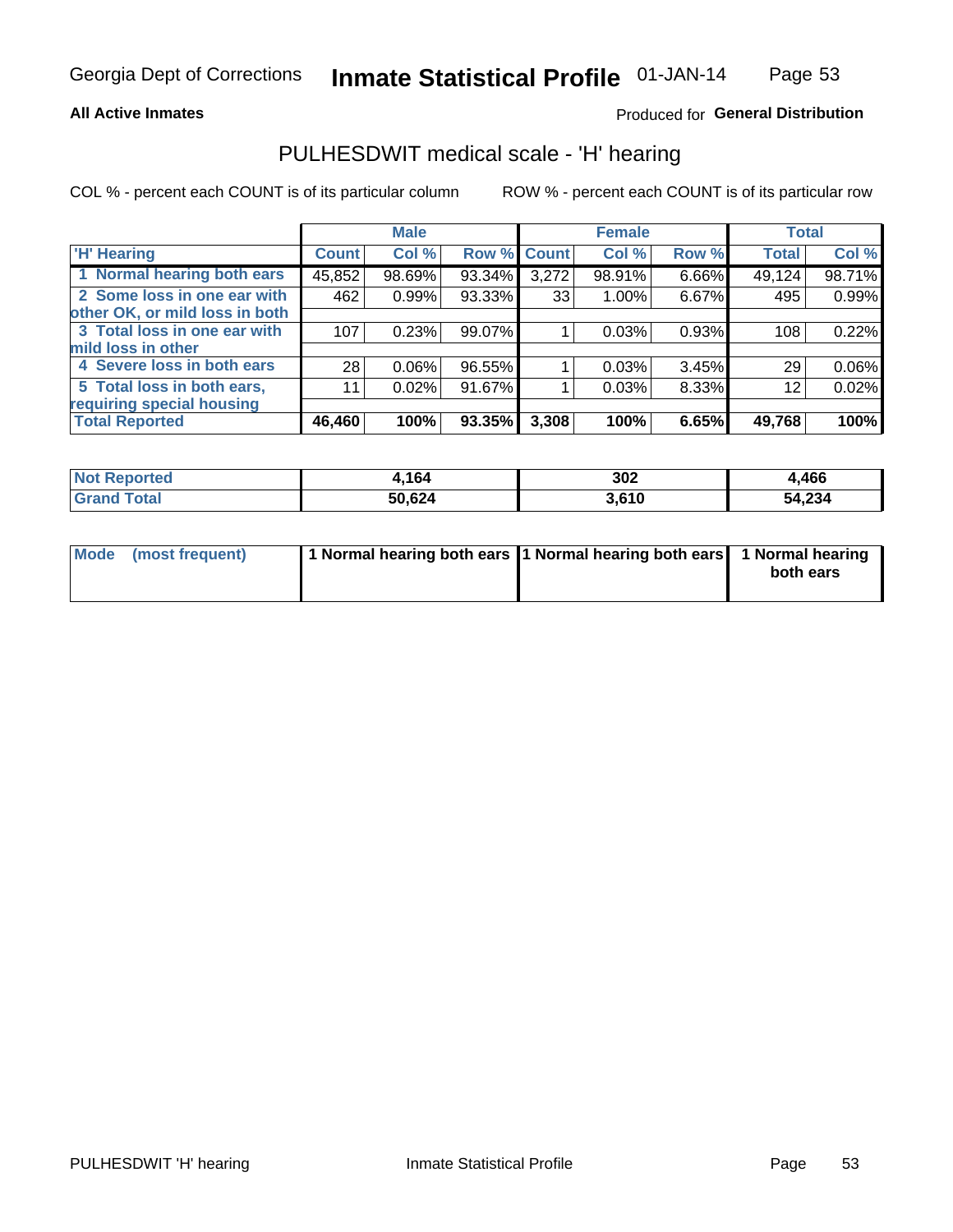#### **All Active Inmates**

### Produced for General Distribution

## PULHESDWIT medical scale - 'E' vision

COL % - percent each COUNT is of its particular column

|                                 |              | <b>Male</b> |        |              | <b>Female</b> |        |              | <b>Total</b> |
|---------------------------------|--------------|-------------|--------|--------------|---------------|--------|--------------|--------------|
| 'E' Vision                      | <b>Count</b> | Col %       | Row %  | <b>Count</b> | Col %         | Row %  | <b>Total</b> | Col %        |
| 1 Correctable to 20/40 in both  | 35,473       | 77.60%      | 95.99% | .483         | 44.97%        | 4.01%  | 36,956       | 75.40%       |
| eyes                            |              |             |        |              |               |        |              |              |
| 2 Correctable to 20/70 in one   | 9,251        | 20.24%      | 86.06% | 1,499        | 45.45%        | 13.94% | 10,750       | 21.93%       |
| eye, may be blind in other      |              |             |        |              |               |        |              |              |
| 3 Correctable to 20/200 in one  | 844          | 1.85%       | 75.90% | 268          | 8.13%         | 24.10% | 1,112        | 2.27%        |
| eye, may be blind in other      |              |             |        |              |               |        |              |              |
| 4 One eye not correctable to    | 131          | 0.29%       | 73.60% | 47           | 1.43%         | 26.40% | 178          | 0.36%        |
| 20/200, other may be blind      |              |             |        |              |               |        |              |              |
| 5 Blind in both eyes, requiring | 15           | 0.03%       | 93.75% |              | 0.03%         | 6.25%  | 16           | 0.03%        |
| special housing                 |              |             |        |              |               |        |              |              |
| <b>Total Reported</b>           | 45,714       | 100%        | 93.27% | 3,298        | 100%          | 6.73%  | 49,012       | 100%         |

| <b>Not Reported</b>  | 4,910  | 21c<br>JIL | 5,222  |
|----------------------|--------|------------|--------|
| <b>Total</b><br>Grar | 50,624 | 3,610      | 54,234 |

| Mode (most frequent) | <sup>1</sup> Correctable to 20/40 in both 2 Correctable to 20/70 in one 1 Correctable to |                                               |  |
|----------------------|------------------------------------------------------------------------------------------|-----------------------------------------------|--|
|                      | eves                                                                                     | eye, may be blind in other 20/40 in both eyes |  |
|                      |                                                                                          |                                               |  |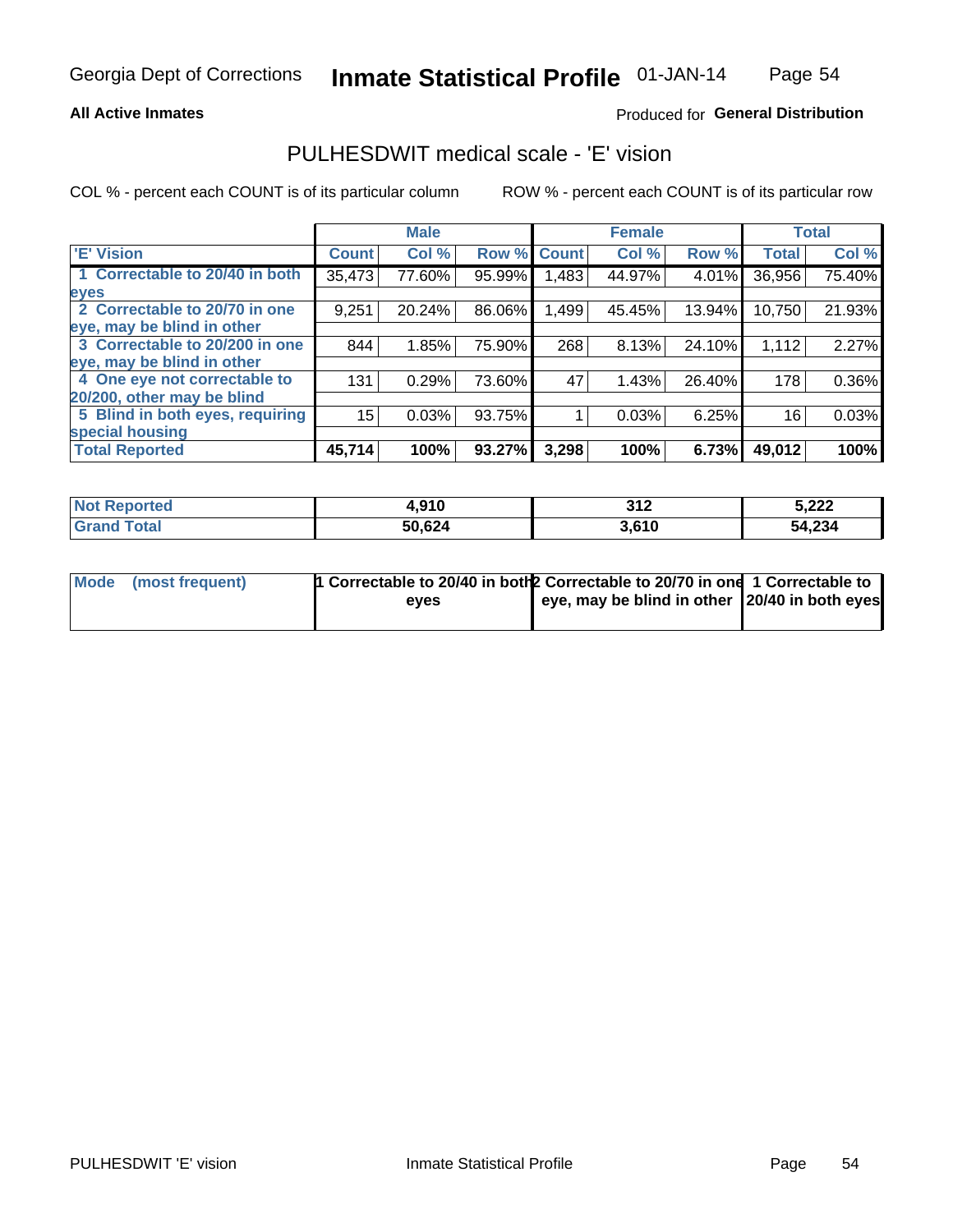#### **All Active Inmates**

### Produced for General Distribution

## PULHESDWIT medical scale - 'S' pSychiatric

COL % - percent each COUNT is of its particular column

|                                        |              | <b>Male</b> |        |              | <b>Female</b> |        |              | <b>Total</b> |
|----------------------------------------|--------------|-------------|--------|--------------|---------------|--------|--------------|--------------|
| 'S' pSychiatric                        | <b>Count</b> | Col %       | Row %  | <b>Count</b> | Col %         | Row %  | <b>Total</b> | Col %        |
| 1 No impairment or disorders           | 39,289       | 86.77%      | 95.90% | .678         | 54.29%        | 4.10%  | 40,967       | 84.70%       |
| 2 Stable, or in remission, or          | 4,716        | 10.42%      | 77.26% | 1,388        | 44.90%        | 22.74% | 6,104        | 12.62%       |
| mild impairment or retardation         |              |             |        |              |               |        |              |              |
| 3 Requires moderate inpatient          | 1,049        | 2.32%       | 98.41% | 17           | 0.55%         | 1.59%  | 1,066        | 2.20%        |
| treatment                              |              |             |        |              |               |        |              |              |
| 4 Requires intensive inpatient         | 202          | 0.45%       | 96.65% |              | 0.23%         | 3.35%  | 209          | 0.43%        |
| treatment                              |              |             |        |              |               |        |              |              |
| <b>5 Requires Crisis Stabilization</b> | 21           | 0.05%       | 95.45% |              | 0.03%         | 4.55%  | 22           | 0.05%        |
| Unit (CSU) inpatient care              |              |             |        |              |               |        |              |              |
| <b>Total Reported</b>                  | 45,277       | 100%        | 93.61% | 3,091        | 100%          | 6.39%  | 48,368       | 100%         |

| <b>Not Reported</b>   | 5,347  | 519   | 5,866  |
|-----------------------|--------|-------|--------|
| Total<br><b>Grand</b> | 50,624 | 3,610 | 54,234 |

| Mode | (most frequent) | 1 No impairment or disorders | 1 No impairment or<br>disorders | 11 No impairment or<br>disorders |
|------|-----------------|------------------------------|---------------------------------|----------------------------------|
|------|-----------------|------------------------------|---------------------------------|----------------------------------|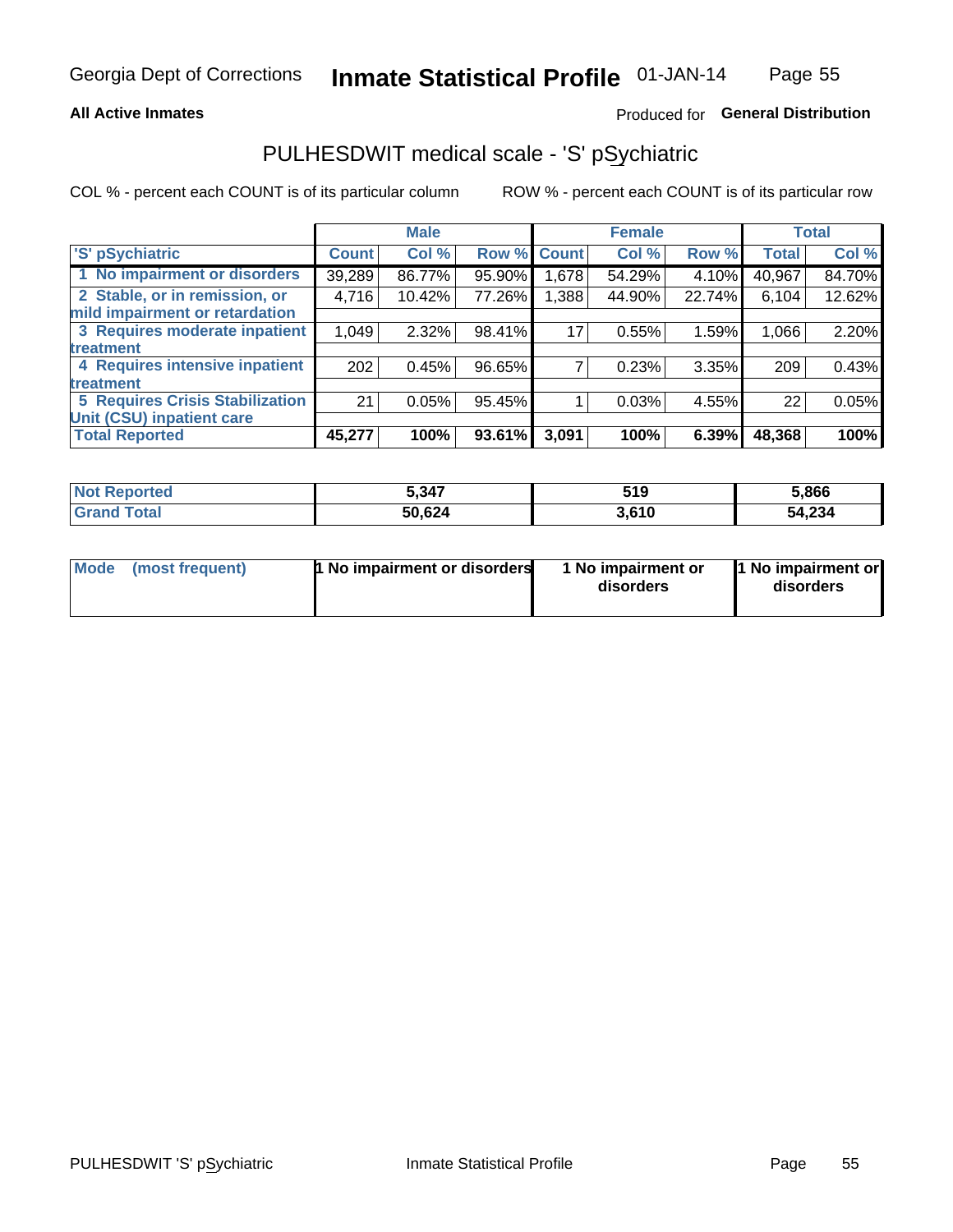#### **All Active Inmates**

### Produced for General Distribution

## PULHESDWIT medical scale - 'D' dental

COL % - percent each COUNT is of its particular column

|                                 |              | <b>Male</b> |         |              | <b>Female</b> |       |              | <b>Total</b> |
|---------------------------------|--------------|-------------|---------|--------------|---------------|-------|--------------|--------------|
| 'D' Dental                      | <b>Count</b> | Col %       | Row %   | <b>Count</b> | Col %         | Row % | <b>Total</b> | Col %        |
| 1 Minimal routine dental health | 24,427       | 56.43%      | 92.68%  | ,928         | 61.48%        | 7.32% | 26,355       | 56.78%       |
| <b>needs</b>                    |              |             |         |              |               |       |              |              |
| 2 Moderate cavities and/or gum  | 14,972       | 34.59%      | 93.72%  | 1,003        | 31.98%        | 6.28% | 15,975       | 34.41%       |
| disease                         |              |             |         |              |               |       |              |              |
| 3 Extensive gum disease         | 3,870        | 8.94%       | 94.99%  | 204          | 6.51%         | 5.01% | 4,074        | 8.78%        |
| and/or widespread decay         |              |             |         |              |               |       |              |              |
| 4 Urgent need for dental        | 14           | 0.03%       | 93.33%  |              | 0.03%         | 6.67% | 15           | 0.03%        |
| <b>Services</b>                 |              |             |         |              |               |       |              |              |
| 5 Life-threatening disease or   |              | 0.01%       | 100.00% |              |               |       |              | 0.01%        |
| extreme pain or infection       |              |             |         |              |               |       |              |              |
| <b>Total Reported</b>           | 43,284       | 100%        | 93.24%  | 3,136        | 100%          | 6.76% | 46,420       | 100.0%       |

| <b>Not Reported</b> | 7,340  | $\rightarrow$ | 7,814  |
|---------------------|--------|---------------|--------|
| <b>Grand Total</b>  | 50,624 | 3,610         | 54,234 |

| 1 Minimal routine dental<br>Mode<br>(most frequent)<br>health needs | 1 Minimal routine dental 1 Minimal routine<br>health needs | dental health<br>needs |
|---------------------------------------------------------------------|------------------------------------------------------------|------------------------|
|---------------------------------------------------------------------|------------------------------------------------------------|------------------------|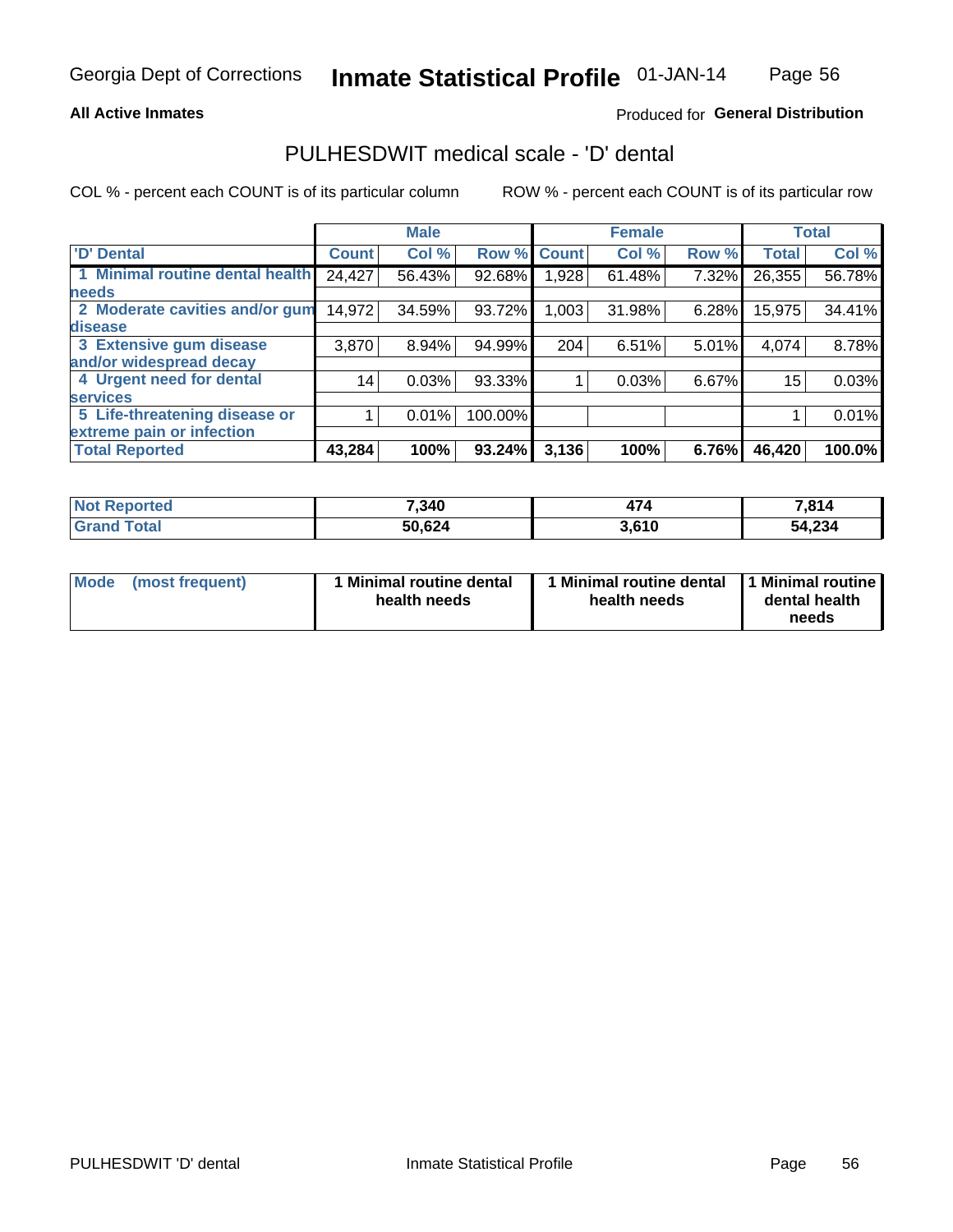### **All Active Inmates**

### Produced for General Distribution

## PULHESDWIT medical scale - 'W' work ability

COL % - percent each COUNT is of its particular column

|                                 |               | <b>Male</b> |        |              | <b>Female</b> |        |              | <b>Total</b> |
|---------------------------------|---------------|-------------|--------|--------------|---------------|--------|--------------|--------------|
| <b>W'</b> work ability          | <b>Count!</b> | Col %       | Row %  | <b>Count</b> | Col %         | Row %  | <b>Total</b> | Col %        |
| 1 Unrestricted work or activity | 38,585        | 83.01%      | 93.21% | 2,811        | 84.85%        | 6.79%  | 41,396       | 83.14%       |
| 2 Minor restrictions on type of | 6,259         | 13.47%      | 95.02% | 328          | 9.90%         | 4.98%  | 6,587        | 13.23%       |
| <b>work</b>                     |               |             |        |              |               |        |              |              |
| 3 Moderate restrictions on type | 1,096         | 2.36%       | 93.12% | 81           | 2.44%         | 6.88%  | 1,177        | 2.36%        |
| of work                         |               |             |        |              |               |        |              |              |
| 4 Major restrictions on type of | 401           | $0.86\%$    | 88.33% | 53           | 1.60%         | 11.67% | 454          | 0.91%        |
| <b>work</b>                     |               |             |        |              |               |        |              |              |
| 5 Cannot work under any         | 139           | 0.30%       | 77.65% | 40           | 1.21%         | 22.35% | 179          | 0.36%        |
| <b>circumstances</b>            |               |             |        |              |               |        |              |              |
| <b>Total Reported</b>           | 46,480        | 100%        | 93.35% | 3,313        | 100%          | 6.65%  | 49,793       | 100%         |

| <b>Not Reported</b>     | .144   | 297   | .441   |
|-------------------------|--------|-------|--------|
| <b>Total</b><br>' Grand | 50,624 | 3,610 | 54,234 |

| Mode            | 1 Unrestricted work or | 1 Unrestricted work or | 1 Unrestricted   |
|-----------------|------------------------|------------------------|------------------|
| (most frequent) | activity               | activity               | work or activity |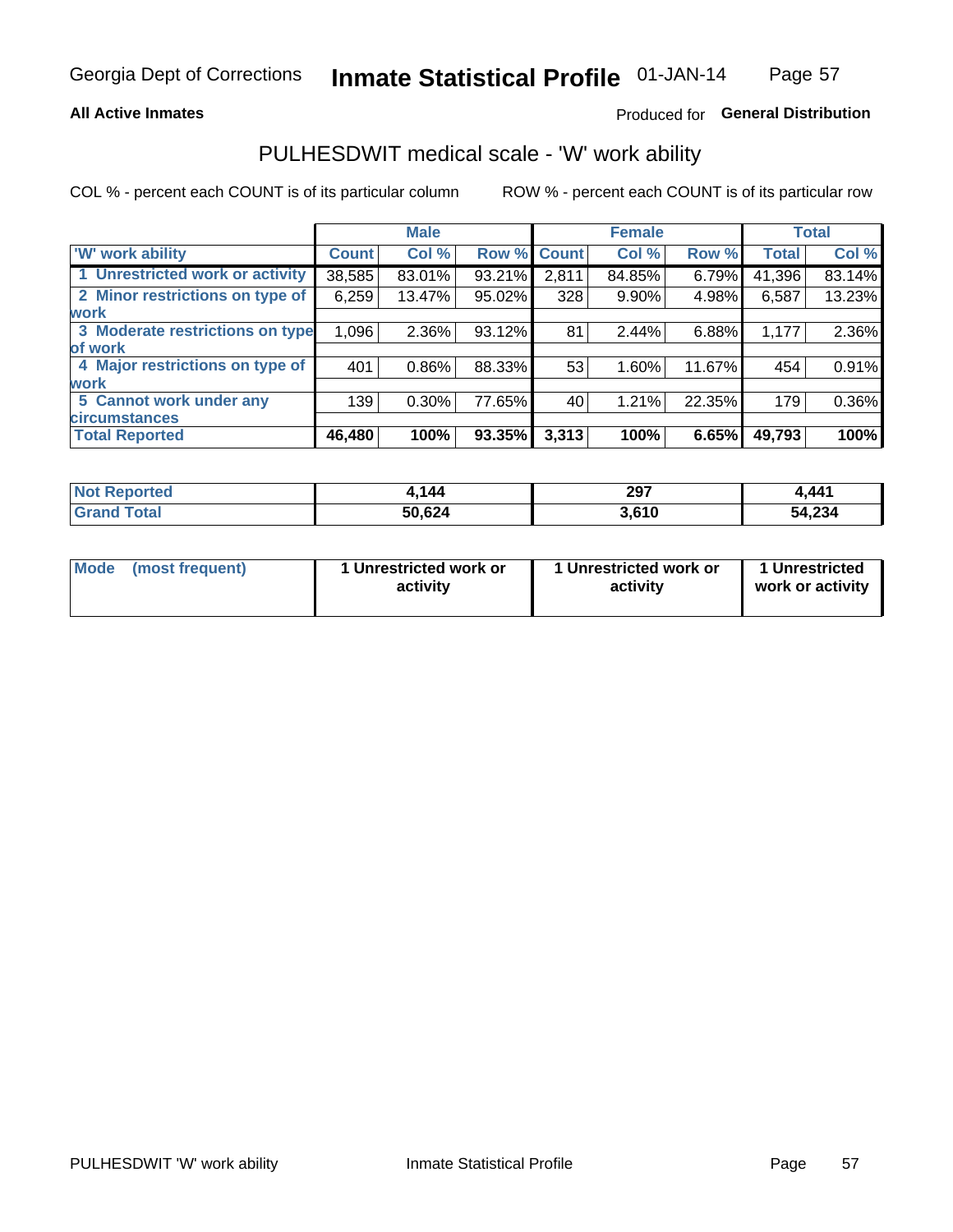#### **All Active Inmates**

### Produced for General Distribution

## PULHESDWIT medical scale - 'I' impairment

COL % - percent each COUNT is of its particular column

|                                                              |              | <b>Male</b> |        |             | <b>Female</b> |       |              | <b>Total</b> |
|--------------------------------------------------------------|--------------|-------------|--------|-------------|---------------|-------|--------------|--------------|
| <b>T' Impairment</b>                                         | <b>Count</b> | Col %       |        | Row % Count | Col %         | Row % | <b>Total</b> | Col %        |
| 1 No impairments or<br>disabilities                          | 46,111       | 99.24%      | 93.35% | 3,286       | 99.24%        | 6.65% | 49,397       | 99.24%       |
| 2 Wheelchair-bound but<br>otherwise OK                       | 238          | 0.51%       | 91.54% | 22          | 0.66%         | 8.46% | 260          | 0.52%        |
| <b>3 Needs low-level Assisted</b><br>Living (level I)        | 37           | 0.08%       | 97.37% |             | 0.03%         | 2.63% | 38           | 0.08%        |
| 4 Needs moderate Assisted<br><b>Living (level II)</b>        | $15\,$       | 0.03%       | 93.75% |             | 0.03%         | 6.25% | 16           | 0.03%        |
| <b>5 Needs maximal Assisted</b><br><b>Living (level III)</b> | 61           | 0.13%       | 98.39% |             | 0.03%         | 1.61% | 62           | 0.12%        |
| <b>Total Reported</b>                                        | 46,462       | 100%        | 93.35% | 3,311       | 100%          | 6.65% | 49,773       | 100%         |

| <b>Not Reported</b> | 1,162  | 299   | 4,461  |
|---------------------|--------|-------|--------|
| <b>Grand Total</b>  | 50,624 | 3.610 | 54,234 |

| Mode | (most frequent) | 1 No impairments or<br>disabilities | 1 No impairments or<br>disabilities | 1 No impairments<br>or disabilities |
|------|-----------------|-------------------------------------|-------------------------------------|-------------------------------------|
|------|-----------------|-------------------------------------|-------------------------------------|-------------------------------------|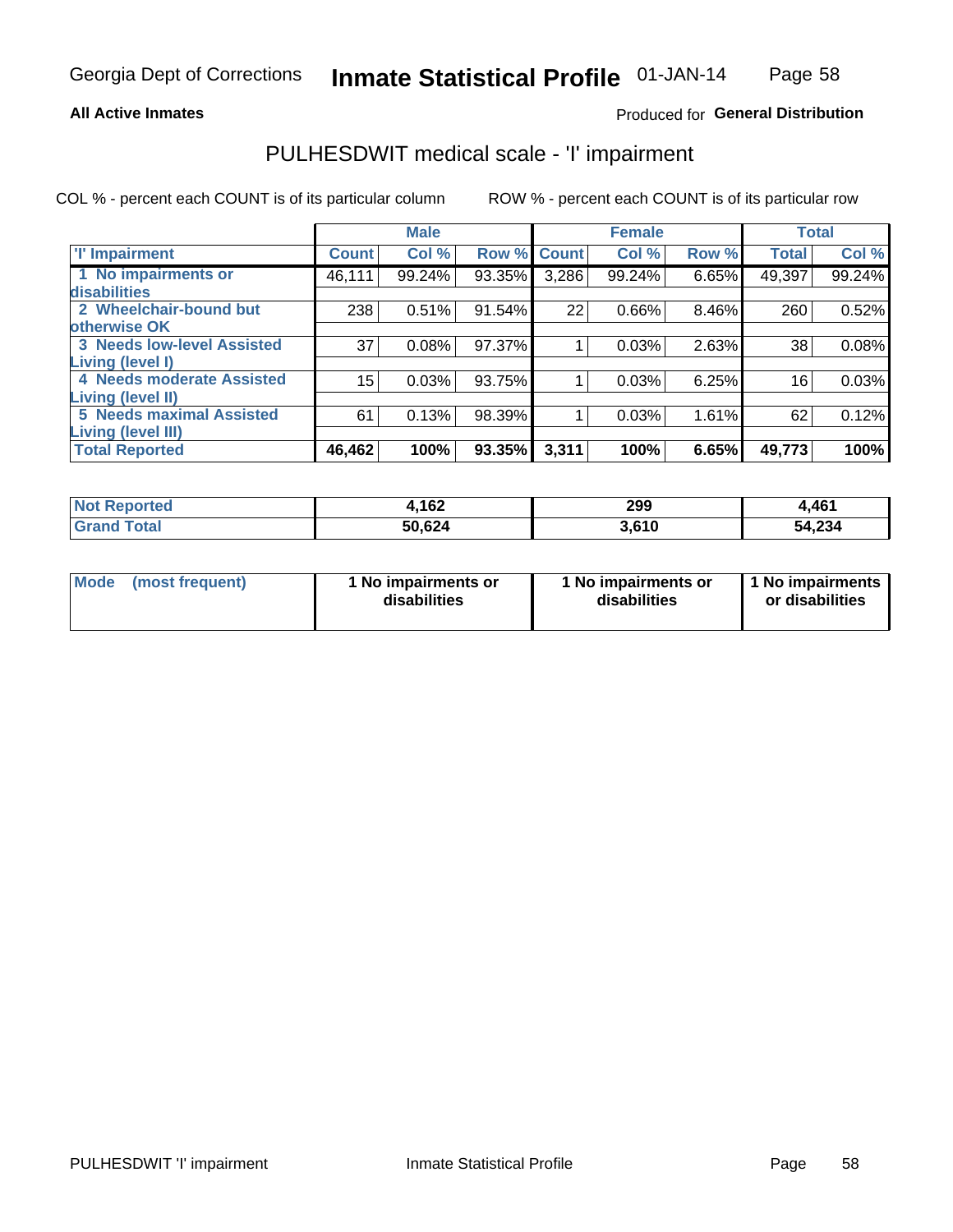### **All Active Inmates**

### Produced fo General Distribution

## PULHESDWIT medical scale - 'T' transportability

COL % - percent each COUNT is of its particular column

|                              |              | <b>Male</b> |         |              | <b>Female</b> |        |              | <b>Total</b> |
|------------------------------|--------------|-------------|---------|--------------|---------------|--------|--------------|--------------|
| <b>T' Transportability</b>   | <b>Count</b> | Col %       | Row %   | <b>Count</b> | Col %         | Row %  | <b>Total</b> | Col %        |
| 1 Can be transported in any  | 46,199       | 99.40%      | 93.36%  | 3,284        | 99.49%        | 6.64%  | 49,483       | 99.41%       |
| ordinary approved vehicle    |              |             |         |              |               |        |              |              |
| 2 Wheelchair-bound, not      | 75           | 0.16%       | 92.59%  | 6            | 0.18%         | 7.41%  | 81           | 0.16%        |
| needing special vehicle      |              |             |         |              |               |        |              |              |
| 3 Wheelchair-bound, requires | 12           | 0.03%       | 80.00%  | 3            | 0.09%         | 20.00% | 15           | 0.03%        |
| special vehicle              |              |             |         |              |               |        |              |              |
| 4 Needs specially-equipped   | 9            | 0.02%       | 100.00% |              |               |        | 9            | 0.02%        |
| medical vehicle              |              |             |         |              |               |        |              |              |
| <b>5 Requires ambulance</b>  | 181          | 0.39%       | 95.77%  | 8            | 0.24%         | 4.23%  | 189          | 0.38%        |
| transport                    |              |             |         |              |               |        |              |              |
| <b>Total Reported</b>        | 46,476       | 100%        | 93.37%  | 3,301        | 100%          | 6.63%  | 49,777       | 100%         |

| <b>Not</b><br>Reported | ,148   | 309   | 4,457  |
|------------------------|--------|-------|--------|
| 'otal                  | 50,624 | 610.د | 54,234 |

|  | Mode (most frequent) | 1 Can be transported in any 1 Can be transported in any<br>ordinary approved vehicle   ordinary approved vehicle   transported in any |  | 1 Can be<br>  ordinary approved  <br>vehicle |
|--|----------------------|---------------------------------------------------------------------------------------------------------------------------------------|--|----------------------------------------------|
|--|----------------------|---------------------------------------------------------------------------------------------------------------------------------------|--|----------------------------------------------|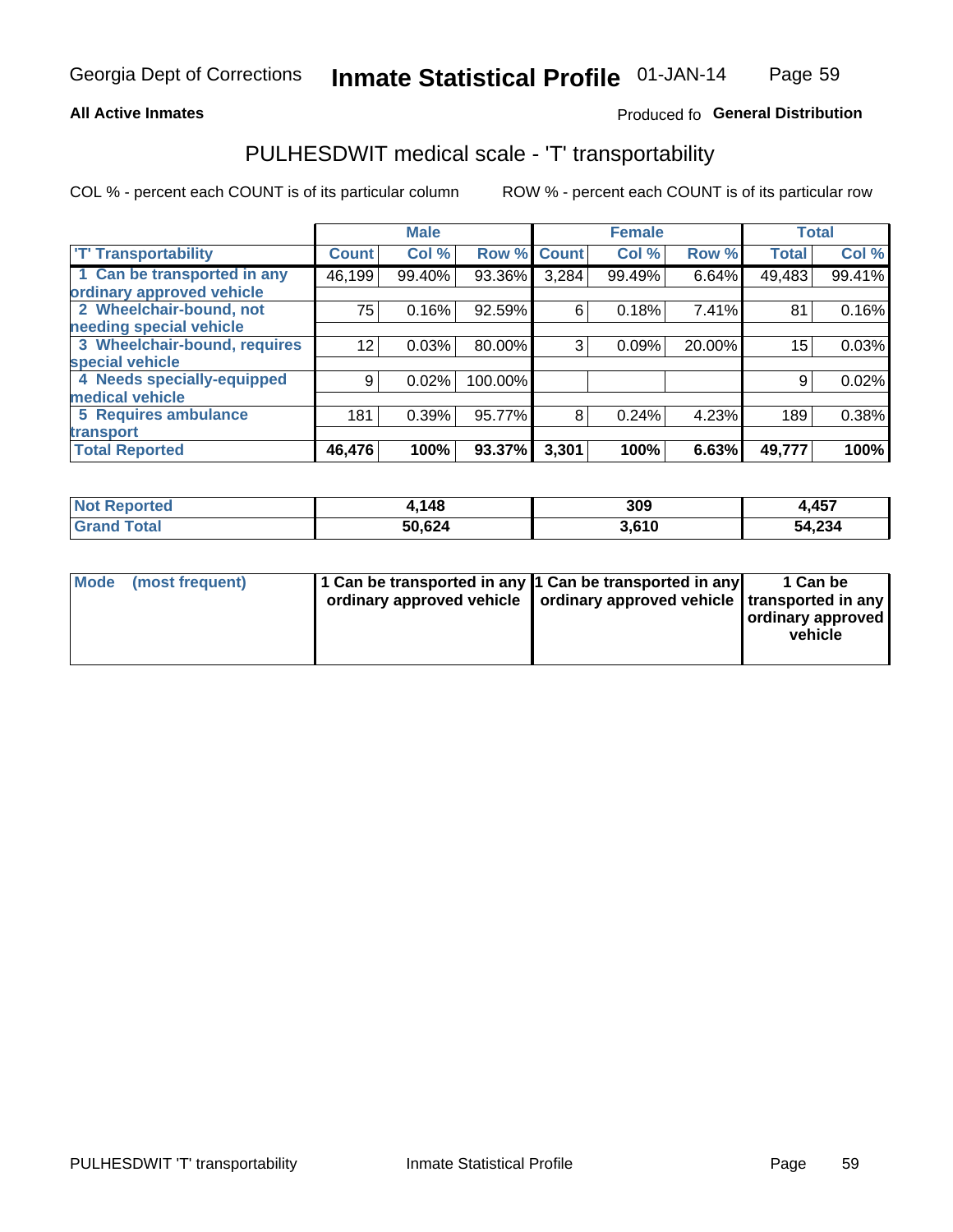### **All Active Inmates**

### Produced for General Distribution

## Criminality in family, self-reported

COL % - percent each COUNT is of its particular column

|                              |              | <b>Male</b> |           |              | <b>Female</b> |          |              | Total  |
|------------------------------|--------------|-------------|-----------|--------------|---------------|----------|--------------|--------|
| <b>Criminality In Family</b> | <b>Count</b> | Col%        | Row %     | <b>Count</b> | Col %         | Row %    | <b>Total</b> | Col %  |
| Yes, criminality in family   | 4,266        | $23.63\%$   | 94.09%    | 268          | 39.24%        | $5.91\%$ | 4.534        | 24.19% |
| No criminality in family     | 13.791       | 76.37%      | $97.08\%$ | 415          | 60.76%        | $2.92\%$ | 14,206       | 75.81% |
| <b>Total Reported</b>        | 18,057       | 100%        | 96.36%    | 683          | 100%          |          | 3.64% 18,740 | 100%   |

| <b>Not Reported</b> | 32,567 | 2,927 | 35.494 |
|---------------------|--------|-------|--------|
| <b>Total</b>        | 50,624 | 3,610 | 54,234 |

|  | Mode (most frequent) | No criminality in family | No criminality in family | No criminality in<br>family |
|--|----------------------|--------------------------|--------------------------|-----------------------------|
|--|----------------------|--------------------------|--------------------------|-----------------------------|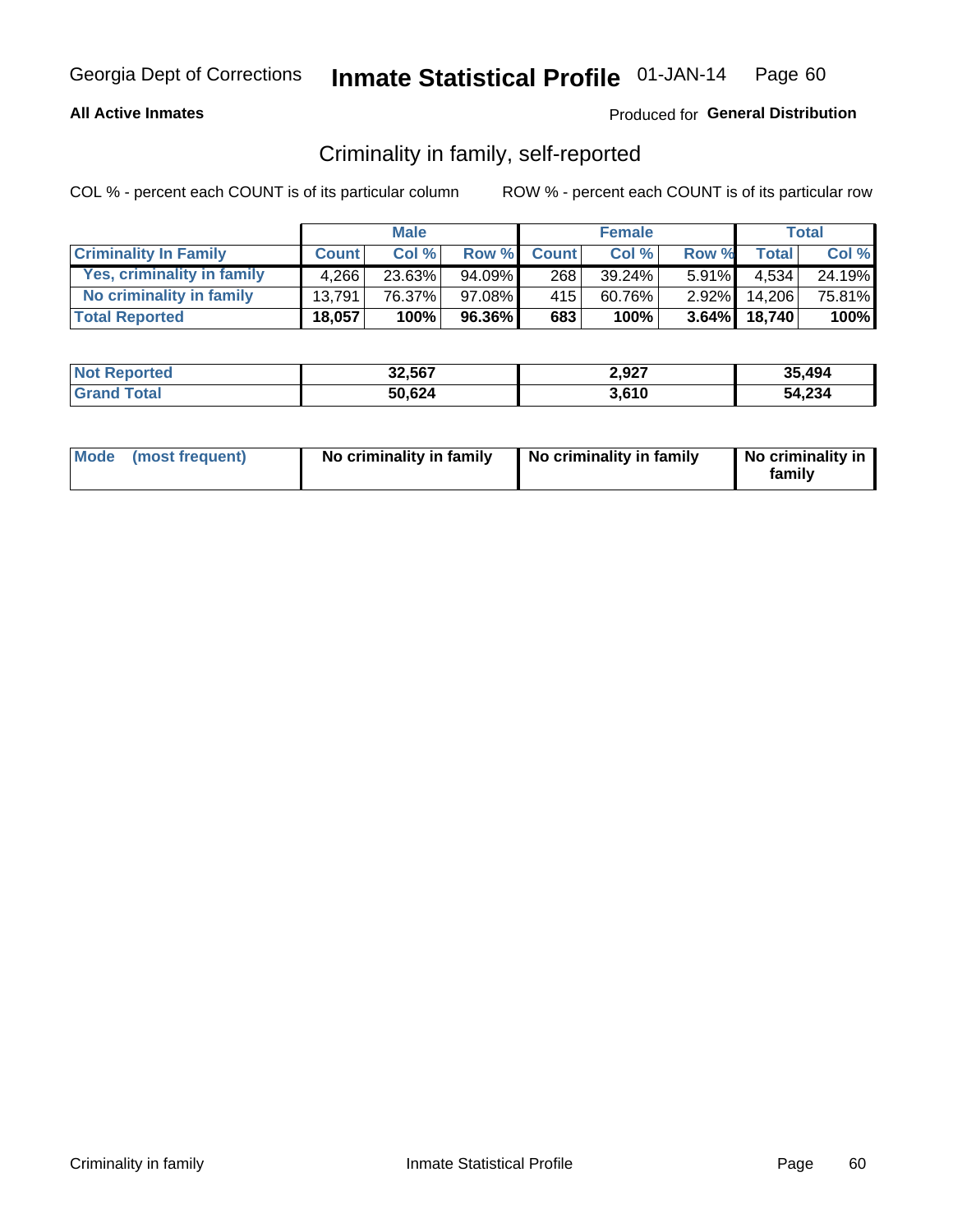### **All Active Inmates**

### Produced for General Distribution

## Alcoholism in family, self-reported

COL % - percent each COUNT is of its particular column

|                             |              | <b>Male</b> |              |                  | <b>Female</b> |          |              | Total  |
|-----------------------------|--------------|-------------|--------------|------------------|---------------|----------|--------------|--------|
| <b>Alcoholism In Family</b> | <b>Count</b> | Col %       | <b>Row %</b> | <b>Count</b>     | Col %         | Row %    | <b>Total</b> | Col %  |
| Yes, alcoholism in family   | 2.656        | $14.71\%$   | 93.88%       | 173 <sup>1</sup> | 25.33%        | $6.12\%$ | 2,829        | 15.10% |
| No alcoholism in family     | 15.401       | $85.29\%$   | 96.79%       | 510              | 74.67%        |          | 3.21% 15,911 | 84.90% |
| <b>Total Reported</b>       | 18,057       | 100%        | 96.36%       | 683              | 100%          |          | 3.64% 18,740 | 100%   |

| <b>Not Reported</b> | 32,567 | 2,927 | 35.494 |
|---------------------|--------|-------|--------|
| <b>Grand Total</b>  | 50,624 | 3.610 | 54,234 |

|  | Mode (most frequent) | No alcoholism in family | No alcoholism in family | No alcoholism in<br>family |
|--|----------------------|-------------------------|-------------------------|----------------------------|
|--|----------------------|-------------------------|-------------------------|----------------------------|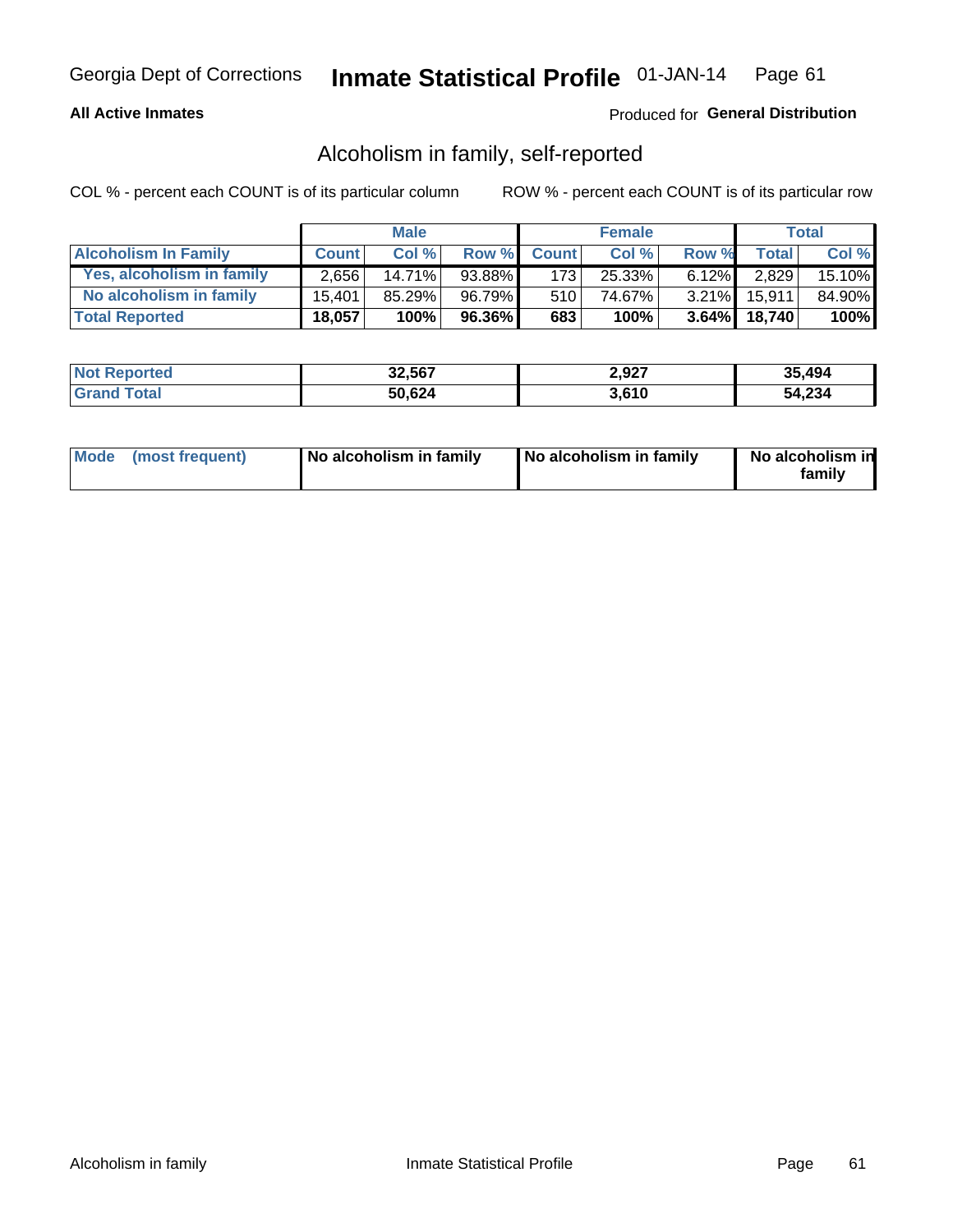### **All Active Inmates**

### Produced for General Distribution

## Drug abuse in family, self-reported

COL % - percent each COUNT is of its particular column

|                           |              | <b>Male</b> |           |              | <b>Female</b> |          |              | Total    |
|---------------------------|--------------|-------------|-----------|--------------|---------------|----------|--------------|----------|
| Drug Abuse In Family      | <b>Count</b> | Col%        | Row %     | <b>Count</b> | Col%          | Row %    | Total        | Col %    |
| Yes, drug abuse in family | 1.489        | 8.25%       | $90.96\%$ | 148          | 21.67%        | $9.04\%$ | 1,637        | $8.74\%$ |
| No drug abuse in family   | 16.568       | 91.75%      | 96.87%    | 535          | 78.33%        | $3.13\%$ | 17.103       | 91.26%   |
| <b>Total Reported</b>     | 18,057       | 100%        | 96.36%    | 683          | 100%          |          | 3.64% 18,740 | $100\%$  |

| <b>Not Reported</b> | 32,567 | 2,927 | 35.494 |
|---------------------|--------|-------|--------|
| <b>Total</b>        | 50,624 | 3,610 | 54,234 |

|  | Mode (most frequent) | No drug abuse in family | No drug abuse in family | No drug abuse in<br>familv |
|--|----------------------|-------------------------|-------------------------|----------------------------|
|--|----------------------|-------------------------|-------------------------|----------------------------|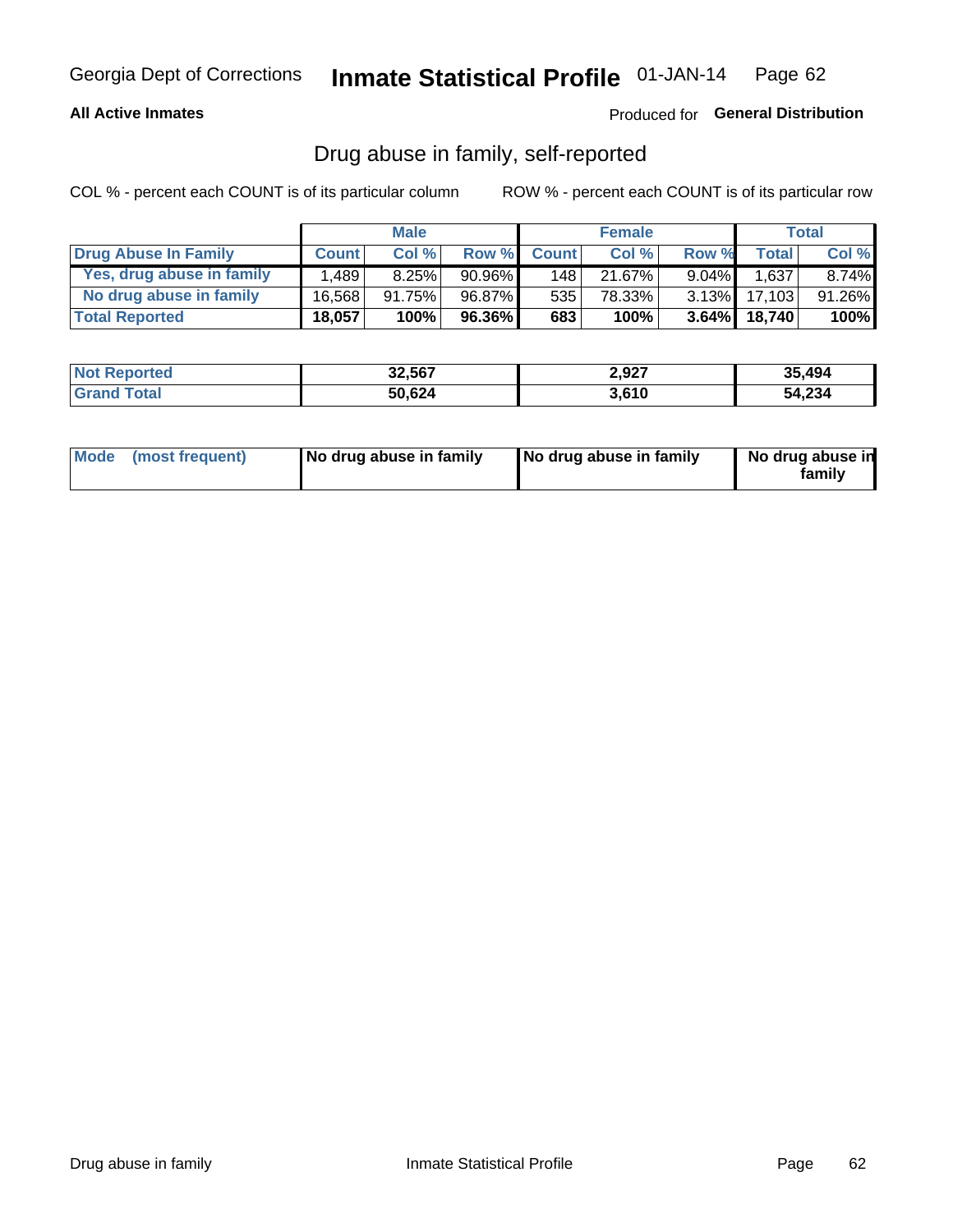#### **All Active Inmates**

### Produced for General Distribution

## Subjected to frequent beatings, self-reported

COL % - percent each COUNT is of its particular column

|                            |              | <b>Male</b> |        |              | <b>Female</b> |           |        | Total  |
|----------------------------|--------------|-------------|--------|--------------|---------------|-----------|--------|--------|
| <b>Frequent beatings</b>   | <b>Count</b> | Col %       | Row %  | <b>Count</b> | Col %         | Row %     | Total  | Col %  |
| Yes, subjected to frequent | 872          | 4.83%       | 87.73% | 122          | $17.86\%$     | $12.27\%$ | 994    | 5.30%  |
| beatings                   |              |             |        |              |               |           |        |        |
| Not subjected to frequent  | 17.185       | 95.17%      | 96.84% | 561          | $82.14\%$     | $3.16\%$  | 17.746 | 94.70% |
| beatings                   |              |             |        |              |               |           |        |        |
| <b>Total Reported</b>      | 18,057       | 100%        | 96.36% | 683          | 100%          | 3.64%     | 18,740 | 100%   |

| <b>Not Reported</b> | 32,567 | 2,927 | 35,494 |
|---------------------|--------|-------|--------|
| <b>'Grand Total</b> | 50,624 | 3,610 | 54,234 |

| Mode (most frequent) | Not subjected to frequent<br>beatings | Not subjected to frequent<br>beatings | Not subjected to<br><b>frequent beatings</b> |
|----------------------|---------------------------------------|---------------------------------------|----------------------------------------------|
|                      |                                       |                                       |                                              |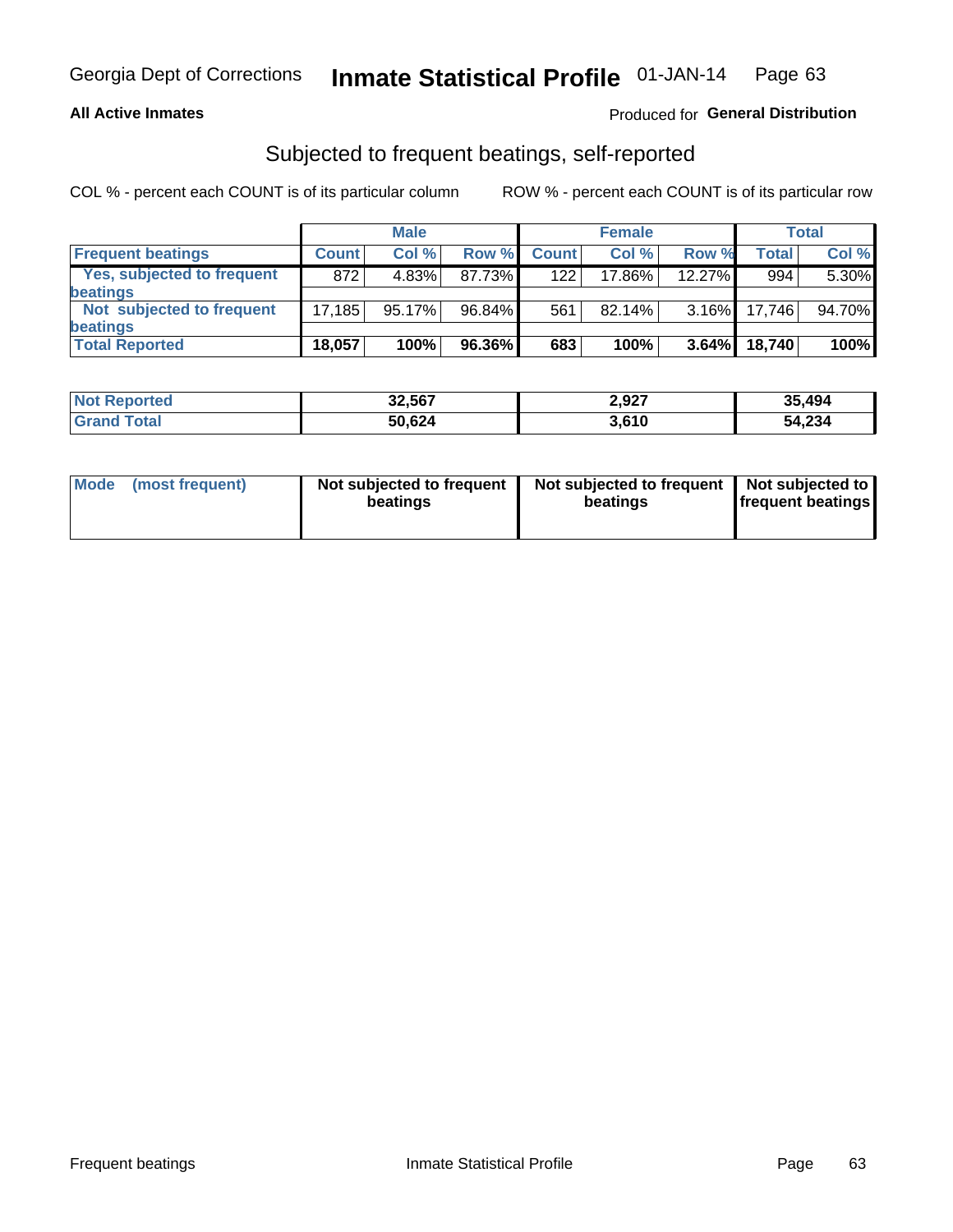#### **All Active Inmates**

### Produced for General Distribution

## Father absent during inmate's childhood

COL % - percent each COUNT is of its particular column

|                           |              | <b>Male</b> |           |              | <b>Female</b> |          |        | <b>Total</b> |
|---------------------------|--------------|-------------|-----------|--------------|---------------|----------|--------|--------------|
| <b>Father Absent</b>      | <b>Count</b> | Col%        | Row %     | <b>Count</b> | Col %         | Row %    | Total  | Col %        |
| Yes, father was absent    | 8.767        | 48.55%      | $97.10\%$ | 262          | 38.36%        | $2.90\%$ | 9.029  | 48.18%       |
| No, father was not absent | 9.290        | $51.45\%$   | 95.66%    | 421          | 61.64%        | $4.34\%$ | 9.711  | 51.82%       |
| <b>Total Reported</b>     | 18,057       | 100%        | $96.36\%$ | 683          | 100%          | $3.64\%$ | 18,740 | 100%         |

| <b>Not Reported</b> | 32,567 | 2,927 | 35,494 |
|---------------------|--------|-------|--------|
| <b>Grand Total</b>  | 50,624 | 3,610 | 54,234 |

|  | Mode (most frequent) | No, father was not absent No, father was not absent |  | No, father was not<br>absent |
|--|----------------------|-----------------------------------------------------|--|------------------------------|
|--|----------------------|-----------------------------------------------------|--|------------------------------|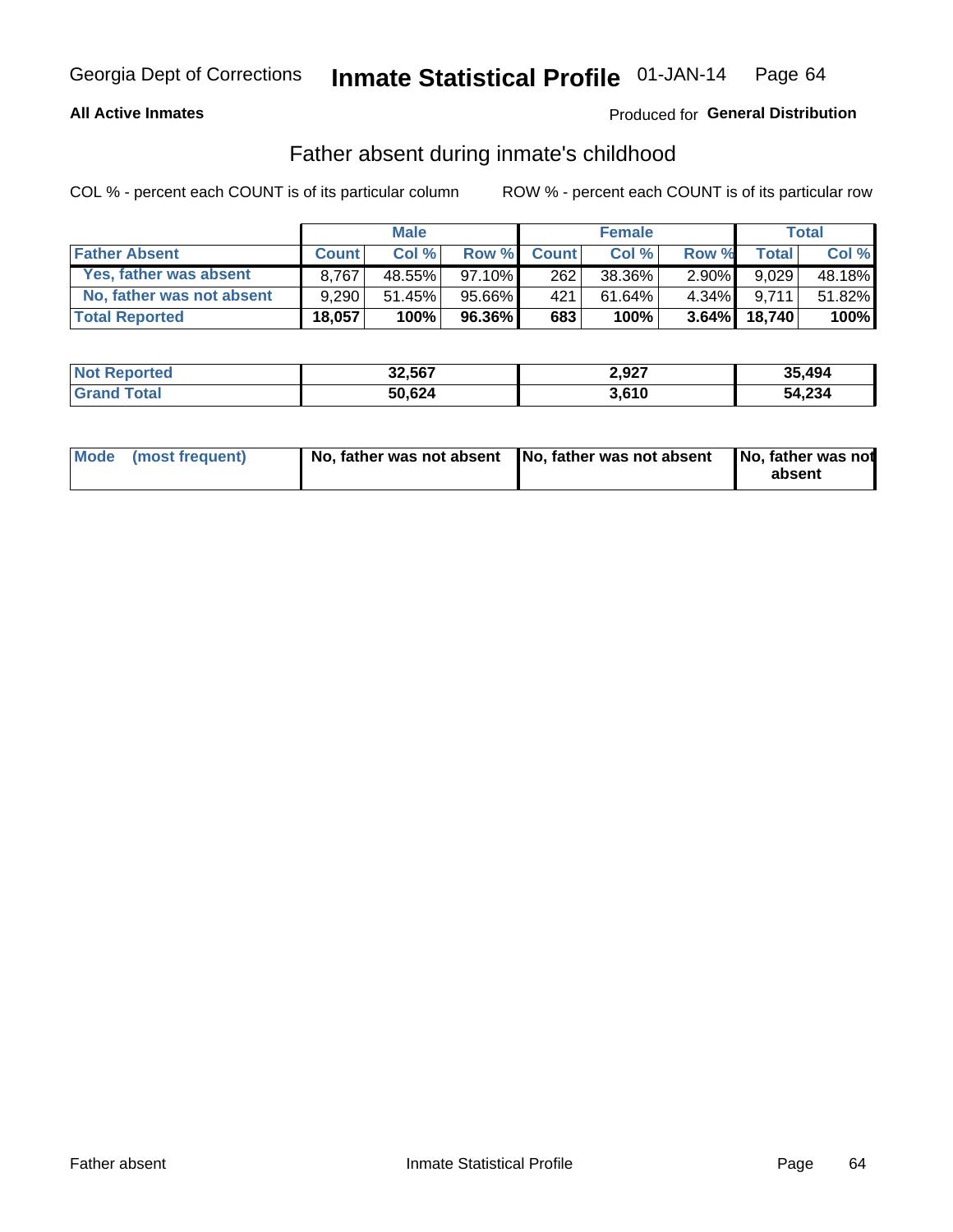### **All Active Inmates**

## Produced for General Distribution

## Mother absent during inmate's childhood

COL % - percent each COUNT is of its particular column

|                           | <b>Male</b>  |        |           | <b>Female</b> |        |          | Total        |        |
|---------------------------|--------------|--------|-----------|---------------|--------|----------|--------------|--------|
| <b>Mother Absent</b>      | <b>Count</b> | Col%   | Row %     | <b>Count</b>  | Col %  | Row %    | <b>Total</b> | Col %  |
| Yes, mother was absent    | 2.298        | 12.73% | $95.95\%$ | 97            | 14.20% | $4.05\%$ | 2,395        | 12.78% |
| No, mother was not absent | 15.759       | 87.27% | $96.41\%$ | 586           | 85.80% | $3.59\%$ | 16.345       | 87.22% |
| <b>Total Reported</b>     | 18,057       | 100%   | $96.36\%$ | 683           | 100%   | $3.64\%$ | 18.740       | 100%   |

| <b>Not Reported</b> | 32,567 | 2,927 | 35.494 |
|---------------------|--------|-------|--------|
| <b>Total</b>        | 50,624 | 3,610 | 54,234 |

| Mode (most frequent) | No, mother was not absent   No, mother was not absent   No, mother was | not absent |
|----------------------|------------------------------------------------------------------------|------------|
|                      |                                                                        |            |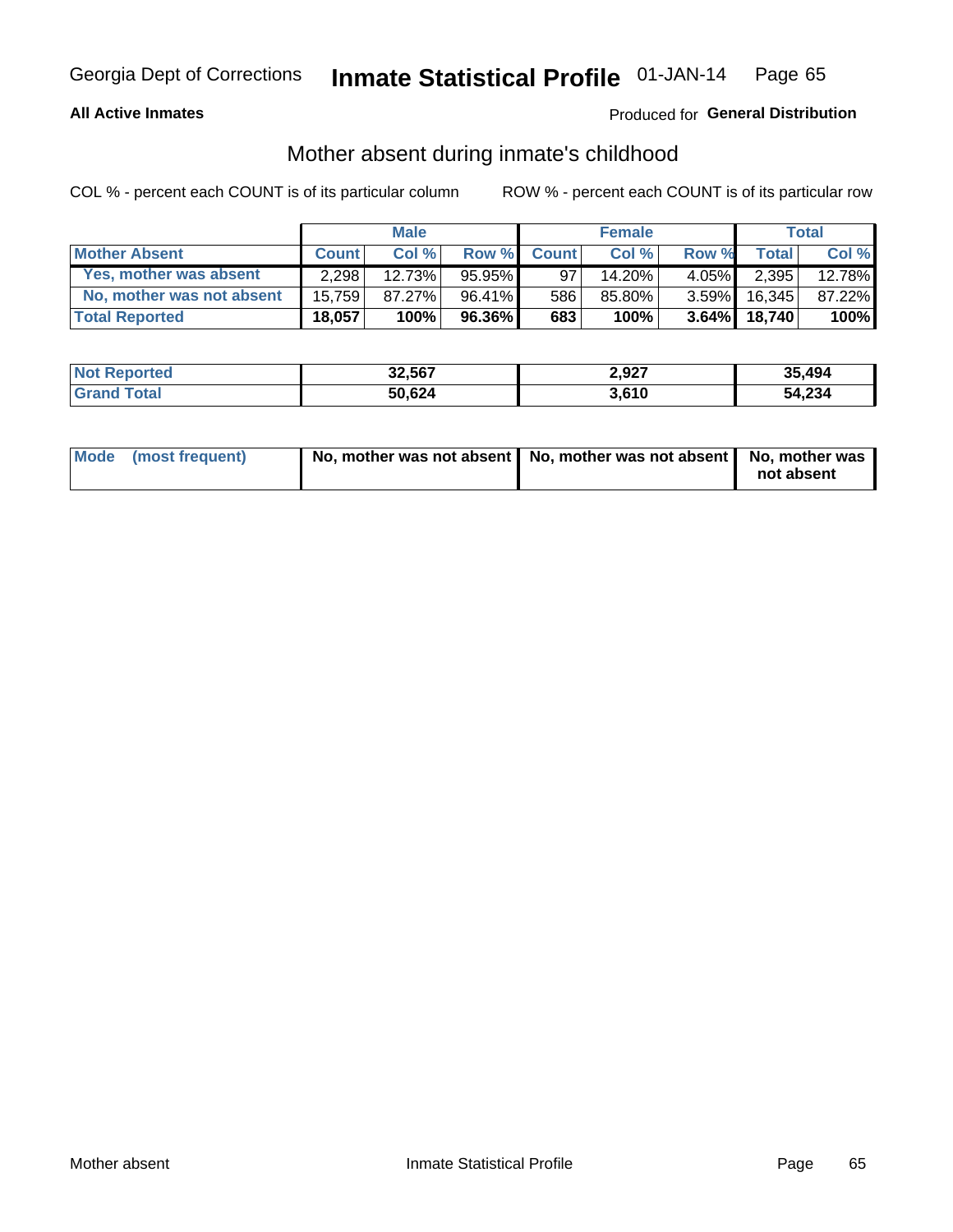### **All Active Inmates**

### Produced for General Distribution

## Inmate diagnosed as manipulative

COL % - percent each COUNT is of its particular column

|                       | <b>Male</b>  |        |        | <b>Female</b> |        |          | Total        |        |
|-----------------------|--------------|--------|--------|---------------|--------|----------|--------------|--------|
| <b>Manipulative</b>   | <b>Count</b> | Col %  | Row %  | <b>Count</b>  | Col%   | Row %    | <b>Total</b> | Col %  |
| Yes, manipulative     | 3.465        | 19.91% | 99.60% | 14            | 2.05%  | 0.40%    | 3.479        | 19.24% |
| No, not manipulative  | 13,935       | 80.09% | 95.43% | 668           | 97.95% | $4.57\%$ | 14.603       | 80.76% |
| <b>Total Reported</b> | 17,400       | 100%   | 96.23% | 682           | 100%   | 3.77%    | 18.082       | 100%   |

| <b>Not Reported</b> | 33,224 | 2,928 | 36,152 |
|---------------------|--------|-------|--------|
| l Grand T<br>Гоtаl  | 50,624 | 3,610 | 54,234 |

|  | Mode (most frequent) | No. not manipulative | No, not manipulative | No. not<br><b>I</b> manipulative |
|--|----------------------|----------------------|----------------------|----------------------------------|
|--|----------------------|----------------------|----------------------|----------------------------------|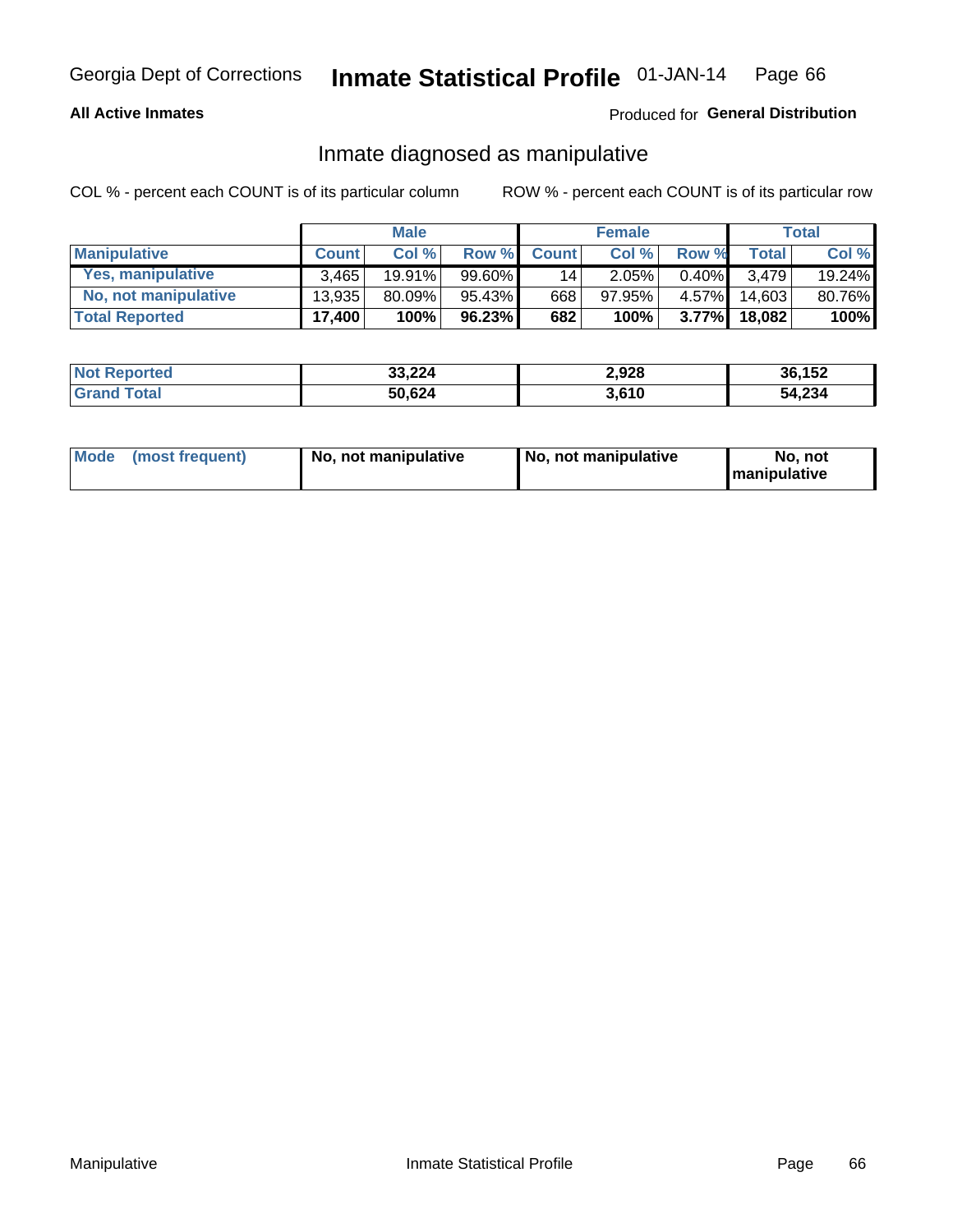### **All Active Inmates**

### Produced for General Distribution

## Inmate diagnosed as assaultive

COL % - percent each COUNT is of its particular column

|                       | <b>Male</b>  |           |           | <b>Female</b> |        |          | Total  |        |
|-----------------------|--------------|-----------|-----------|---------------|--------|----------|--------|--------|
| <b>Assaultive</b>     | <b>Count</b> | Col%      | Row %     | <b>Count</b>  | Col %  | Row %    | Total  | Col %  |
| Yes, assaultive       | 10.450       | $60.06\%$ | 95.91%    | 446           | 65.40% | 4.09%    | 10,896 | 60.26% |
| No, not assaultive    | 6.950        | $39.94\%$ | 96.72%    | 236           | 34.60% | $3.28\%$ | 7,186  | 39.74% |
| <b>Total Reported</b> | 17,400       | 100%      | $96.23\%$ | 682           | 100%   | $3.77\%$ | 18,082 | 100%   |

| <b>Not Reported</b> | 33,224 | 2,928 | 36,152 |
|---------------------|--------|-------|--------|
| <b>Grand Total</b>  | 50,624 | 3.610 | 54,234 |

| Mode (most frequent)<br>Yes, assaultive | Yes, assaultive | <b>Yes, assaultive</b> |
|-----------------------------------------|-----------------|------------------------|
|-----------------------------------------|-----------------|------------------------|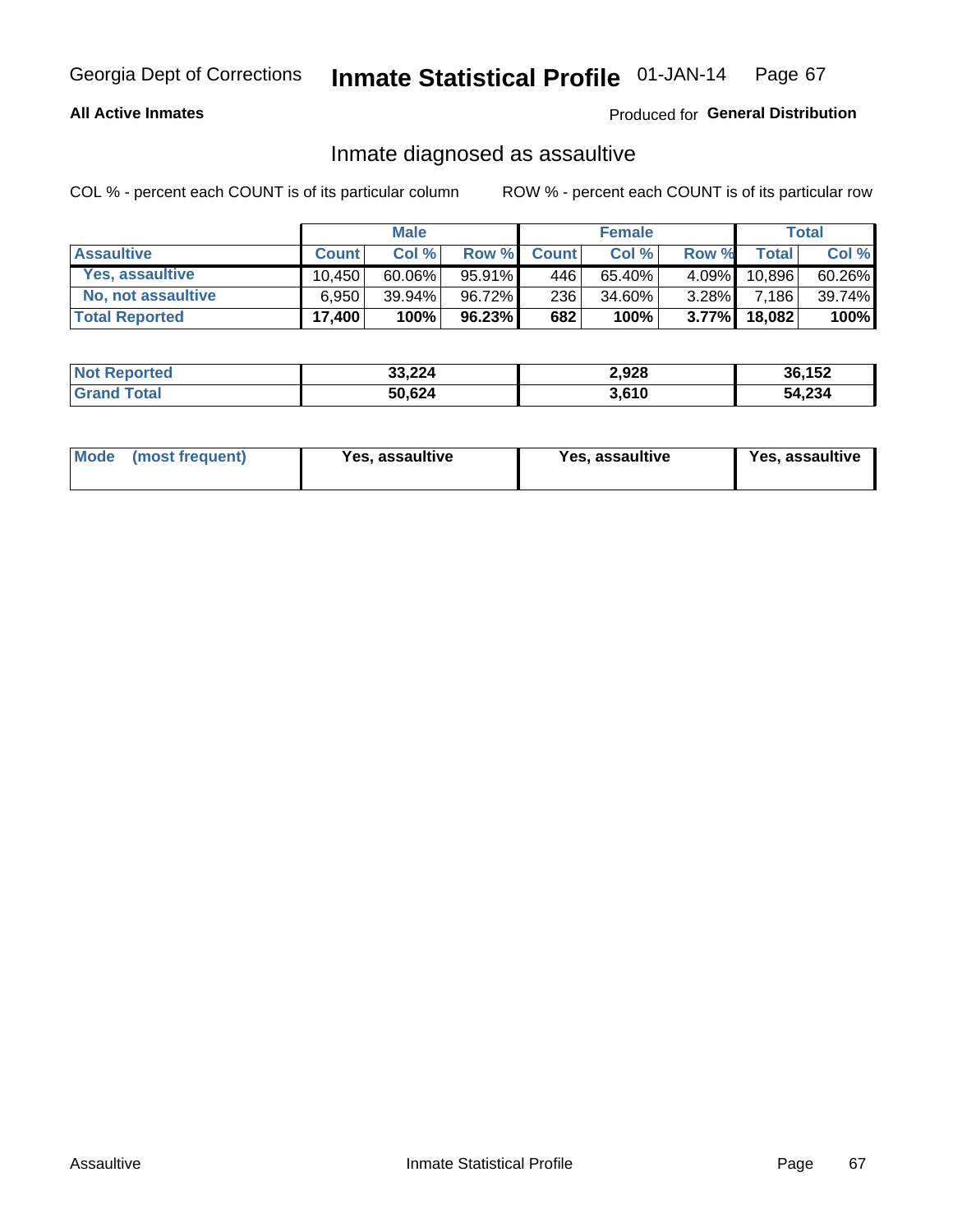#### Inmate Statistical Profile 01-JAN-14 Page 68

**All Active Inmates** 

### **Produced for General Distribution**

## Number of prior Georgia incarcerations

COL % - percent each COUNT is of its particular column

|                                       |              | <b>Male</b> |             |       | <b>Female</b> |          |        | <b>Total</b> |
|---------------------------------------|--------------|-------------|-------------|-------|---------------|----------|--------|--------------|
| <b>Num of Prior GA Incarcerations</b> | <b>Count</b> | Col %       | Row % Count |       | Col %         | Row %    | Total  | Col %        |
|                                       | 29,105       | 57.49%      | 91.60%      | 2,668 | 73.91%        | $8.40\%$ | 31,773 | 58.59%       |
|                                       | 9,060        | 17.90%      | 95.52%      | 425   | 11.77%        | 4.48%    | 9,485  | 17.49%       |
| $\overline{2}$                        | 5,118        | 10.11%      | 96.00%      | 213   | 5.90%         | 4.00%    | 5,331  | 9.83%        |
| 3                                     | 2,900        | 5.73%       | 95.24%      | 145   | 4.02%         | 4.76%    | 3,045  | 5.61%        |
| $\boldsymbol{4}$                      | 1,817        | 3.59%       | 96.65%      | 63    | 1.75%         | 3.35%    | 1,880  | 3.47%        |
| 5                                     | 1,074        | 2.12%       | 97.11%      | 32    | 0.89%         | 2.89%    | 1,106  | 2.04%        |
| <b>More Than 5</b>                    | ا 550.1      | $3.06\%$    | 96.03%      | 64    | 1.77%         | 3.97%    | 1.614  | 2.98%        |
| <b>Total Reported</b>                 | 50,624       | 100%        | 93.34%      | 3,610 | 100.0%        | 6.66%    | 54,234 | 100.0%       |

| <b>Not Reported</b> |        |       |        |
|---------------------|--------|-------|--------|
| <b>Grand Total</b>  | 50,624 | 3.610 | 54,234 |

| Mean (average)       | $\overline{.02}$ | .ou | .99 |
|----------------------|------------------|-----|-----|
| Median (middle)      |                  |     |     |
| Mode (most frequent) |                  |     |     |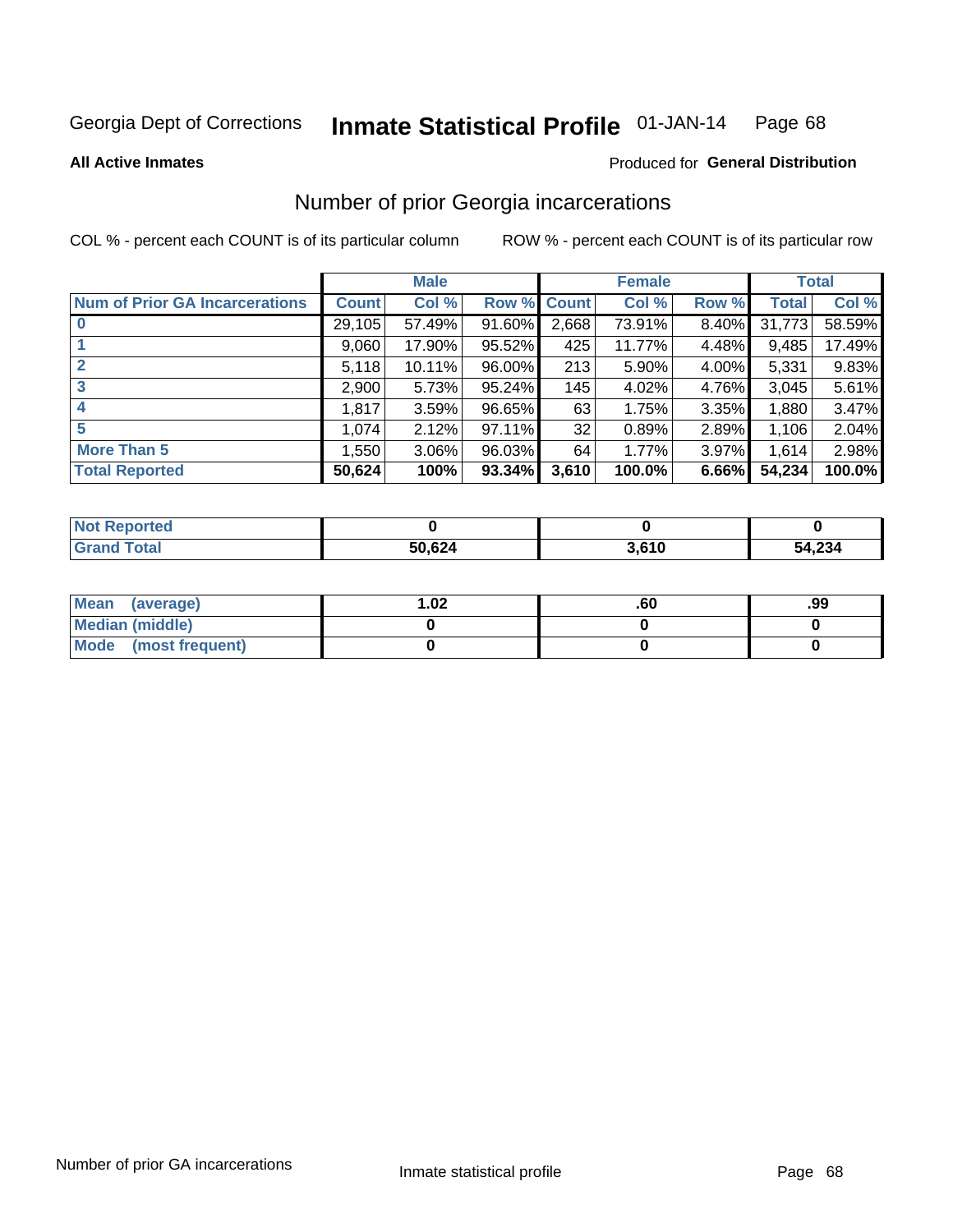#### Inmate Statistical Profile 01-JAN-14 Page 69

#### **All Active Inmates**

#### Produced for General Distribution

### Prison sentence in years

COL % - percent each COUNT is of its particular column

ROW % - percent each COUNT is of its particular row

|                                 | <b>Male</b>  |        |         | <b>Female</b> |        |        | <b>Total</b>   |        |
|---------------------------------|--------------|--------|---------|---------------|--------|--------|----------------|--------|
| <b>Prison Sentence In Years</b> | <b>Count</b> | Col %  | Row %   | <b>Count</b>  | Col %  | Row %  | <b>Total</b>   | Col %  |
| $0 - 1$                         | 489          | 0.97%  | 94.04%  | 31            | 0.86%  | 5.96%  | 520            | 0.96%  |
| $1.1 - 2$                       | 745          | 1.47%  | 91.08%  | 73            | 2.02%  | 8.92%  | 818            | 1.51%  |
| $2.1 - 3$                       | 929          | 1.84%  | 91.62%  | 85            | 2.35%  | 8.38%  | 1,014          | 1.87%  |
| $3.1 - 4$                       | 918          | 1.81%  | 92.45%  | 75            | 2.08%  | 7.55%  | 993            | 1.83%  |
| $4.1 - 5$                       | 2,189        | 4.32%  | 90.91%  | 219           | 6.07%  | 9.09%  | 2,408          | 4.44%  |
| $5.1 - 6$                       | 1,137        | 2.25%  | 89.81%  | 129           | 3.57%  | 10.19% | 1,266          | 2.33%  |
| $6.1 - 7$                       | 1,237        | 2.44%  | 91.83%  | 110           | 3.05%  | 8.17%  | 1,347          | 2.48%  |
| $7.1 - 8$                       | 1,245        | 2.46%  | 91.28%  | 119           | 3.30%  | 8.72%  | 1,364          | 2.52%  |
| $8.1 - 9$                       | 1,174        | 2.32%  | 91.86%  | 104           | 2.88%  | 8.14%  | 1,278          | 2.36%  |
| $9.1 - 10$                      | 5,624        | 11.11% | 90.75%  | 573           | 15.87% | 9.25%  | 6,197          | 11.43% |
| $10.1 - 12$                     | 2,838        | 5.61%  | 91.84%  | 252           | 6.98%  | 8.16%  | 3,090          | 5.70%  |
| $12.1 - 15$                     | 5,447        | 10.76% | 92.12%  | 466           | 12.91% | 7.88%  | 5,913          | 10.90% |
| $15.1 - 20$                     | 9,533        | 18.83% | 94.27%  | 579           | 16.04% | 5.73%  | 10,112         | 18.65% |
| 20.1 - Over                     | 9,154        | 18.08% | 95.58%  | 423           | 11.72% | 4.42%  | 9,577          | 17.66% |
| <b>Life</b>                     | 6,944        | 13.72% | 95.27%  | 345           | 9.56%  | 4.73%  | 7,289          | 13.44% |
| <b>Life Without Parole</b>      | 921          | 1.82%  | 97.25%  | 26            | 0.72%  | 2.75%  | 947            | 1.75%  |
| <b>Death</b>                    | 98           | 0.19%  | 98.99%  |               | 0.03%  | 1.01%  | 99             | 0.18%  |
| <b>Youthful Offenders</b>       | 2            | 0.01%  | 100.00% |               |        |        | $\overline{2}$ | 0.01%  |
| <b>Total Reported</b>           | 50,624       | 100%   | 93.34%  | 3,610         | 100.0% | 6.66%  | 54,234         | 100.0% |

| <b>Not Reported</b> |        |      |       |  |  |
|---------------------|--------|------|-------|--|--|
| 'otal               | 50 624 | 2001 | 1,234 |  |  |
| . Cir $\epsilon$    |        | .    | ٠л    |  |  |

#### **Determinate (numeric) sentences only**

| <b>Mean</b> | הה הו<br>19.8Z | --<br>18.10 | 10.7<br>' ז.י |
|-------------|----------------|-------------|---------------|
|             |                |             |               |

All sentences (including determinate), with life, life without parole, and death sentences figured at 45 years

| . .<br>M<br>$\overline{ }$<br>$\overline{ }$<br>ንՋ<br>28.4.<br>n.,<br>л'<br>28.42<br>--<br>_____<br>____ |  |  |  |
|----------------------------------------------------------------------------------------------------------|--|--|--|
|                                                                                                          |  |  |  |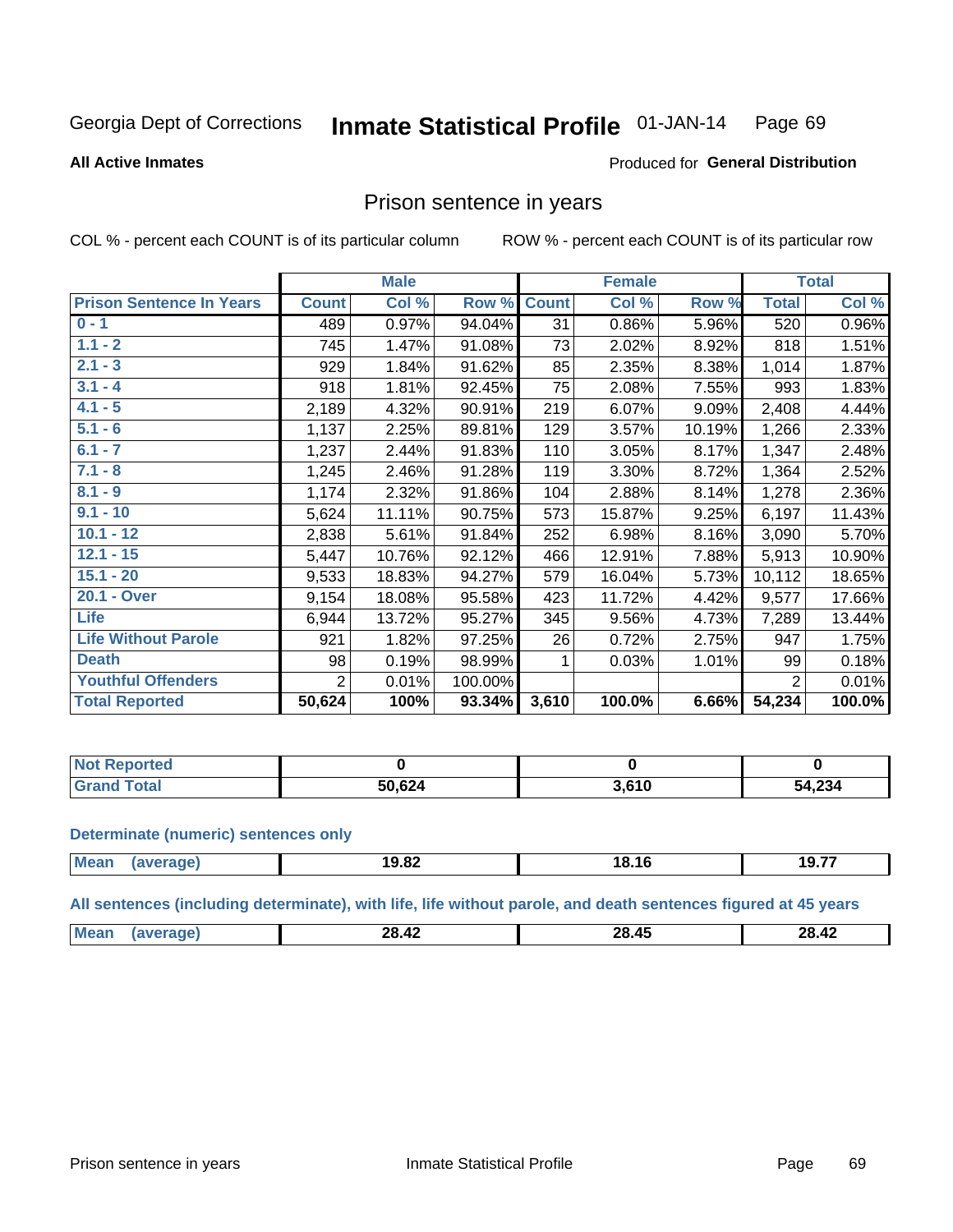#### Inmate Statistical Profile 01-JAN-14 Page 70

#### **All Active Inmates**

#### Produced for General Distribution

## Primary offense, broken out into felonies vs misdemeanors

COL % - percent each COUNT is of its particular column

|                                  | <b>Male</b>  |        |                 | <b>Female</b> |        |       | Total        |        |
|----------------------------------|--------------|--------|-----------------|---------------|--------|-------|--------------|--------|
| <b>Felonies and Misdemeanors</b> | <b>Count</b> | Col %  |                 | Row % Count   | Col %  | Row % | <b>Total</b> | Col %  |
| <b>Felonies</b>                  | 50.422       | 99.74% | 93.33%          | 3.602         | 99.78% | 6.67% | 54,024       | 99.75% |
| <b>Misdemeanors</b>              | 129          | .26%   | 94.16%          |               | .22%   | 5.84% | 137          | .25%   |
| <b>Total Reported</b>            | 50,551       | 100%   | $93.33\%$ 3,610 |               | 100%   | 6.67% | 54,161       | 100%   |

| <b>Not Reported</b> | -0     |           | --     |
|---------------------|--------|-----------|--------|
| <b>Grand Total</b>  | 50,624 | $50,55^*$ | 54,234 |

| Mo | ____ | 11 C.S<br>. | onies<br>. |
|----|------|-------------|------------|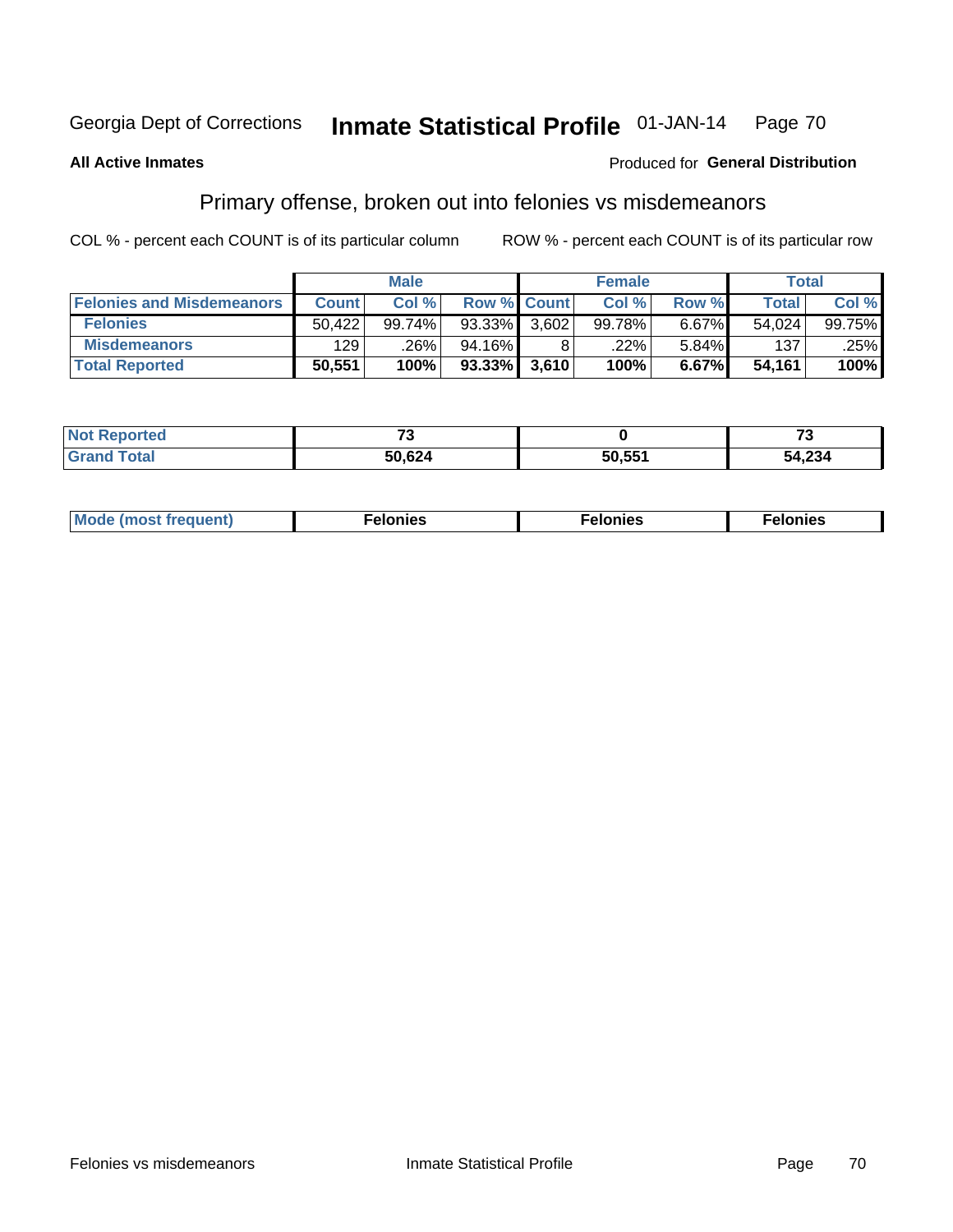## Georgia Dept of Corrections **Inmate Statistical Profile** 01-JAN-14 Page 71

#### **All Active Inmates**

#### Produced for **General Distribution**

## Primary offense, broken out into six broad crime categories

COL % - percent each COUNT is of its particular column ROW % - percent each COUNT is of its particular row

|                                 |              | <b>Male</b> |        |             | <b>Female</b> |        |              | <b>Total</b> |  |
|---------------------------------|--------------|-------------|--------|-------------|---------------|--------|--------------|--------------|--|
| <b>Crime Categories</b>         | <b>Count</b> | Col %       |        | Row % Count | Col %         | Row %  | <b>Total</b> | Col %        |  |
| <b>Violent</b>                  | 24,893       | 49.55%      | 94.13% | 1,552       | 43.28%        | 5.87%  | 26,445       | 49.13%       |  |
| <b>Sex Crime</b><br>2           | 8,205        | 16.33%      | 98.50% | 125         | 3.49%         | 1.50%  | 8,330        | 15.48%       |  |
| $\mathbf{3}$<br><b>Property</b> | 9,268        | 18.45%      | 89.48% | 1,090       | 30.40%        | 10.52% | 10,358       | 19.24%       |  |
| <b>Drug</b><br>4                | 5,779        | 11.50%      | 89.69% | 664         | 18.52%        | 10.31% | 6,443        | 11.97%       |  |
| <b>Habit/DUI</b><br>5           | 91           | .18%        | 83.49% | 18          | .50%          | 16.51% | 109          | .20%         |  |
| <b>Other</b><br>6               | 2,003        | 3.99%       | 93.60% | 137         | 3.82%         | 6.40%  | 2,140        | 3.98%        |  |
| <b>Total Reported</b>           | 50,239       | 100%        | 93.34% | 3,586       | 100%          | 6.66%  | 53,825       | 100%         |  |

| <b>Not Reported</b>    | 385    | ገለ    | 409    |
|------------------------|--------|-------|--------|
| <b>Total</b><br>'Grand | 50,624 | 3,610 | 54,234 |

| Mo<br>uent)<br>nos | .<br>/iolent | <br>Violent | - --<br><b>Tiolent</b> |
|--------------------|--------------|-------------|------------------------|
|                    |              |             |                        |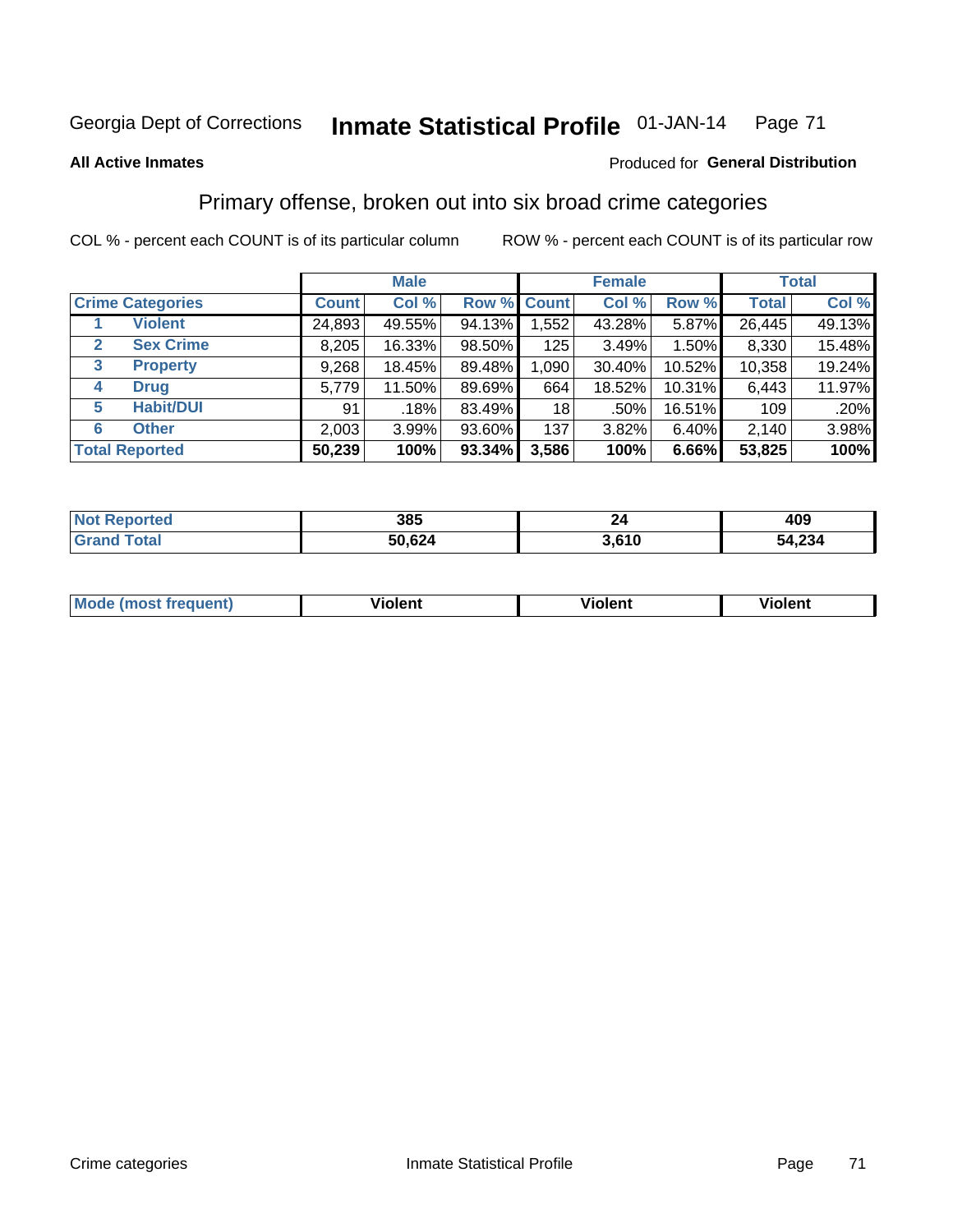## Georgia Dept of Corrections **Inmate Statistical Profile** 01-JAN-14 Page 72

#### **All Active Inmates**

# Produced for **General Distribution**

## Primary offense, detailed offense code

COL % - percent each COUNT is of its particular column ROW % - percent each COUNT is of its particular row

|   |                                            |                | <b>Male</b> |         |                | <b>Female</b> |         |                | <b>Total</b> |
|---|--------------------------------------------|----------------|-------------|---------|----------------|---------------|---------|----------------|--------------|
|   | <b>Primary Offense</b>                     | <b>Count</b>   | Col %       | Row %   | <b>Count</b>   | Col %         | Row %   | <b>Total</b>   | Col %        |
| F | <b>Abuse, Neglect</b>                      |                |             |         | 1              | .03%          | 100.00% | 1              | .01%         |
|   | <b>Elder/Disab</b>                         |                |             |         |                |               |         |                |              |
| F | <b>Agg Aslt W Intnt To Rape</b>            | 59             | .12%        | 100.00% |                |               |         | 59             | .11%         |
| F | <b>Agg Sex Battery Atmpt</b>               | 3              | .01%        | 100.00% |                |               |         | 3              | .01%         |
| F | <b>Aggrav Assault</b>                      | 4,920          | 9.73%       | 94.56%  | 283            | 7.84%         | 5.44%   | 5,203          | 9.61%        |
| F | <b>Aggrav Assault Peace</b><br><b>Ofcr</b> | 284            | .56%        | 96.27%  | 11             | .30%          | 3.73%   | 295            | .54%         |
| F | <b>Aggrav Battery</b>                      | 1,122          | 2.22%       | 94.13%  | 70             | 1.94%         | 5.87%   | 1,192          | 2.20%        |
| F | <b>Aggrav Battery Peace</b><br><b>Ofcr</b> | 16             | .03%        | 94.12%  | 1              | .03%          | 5.88%   | 17             | .03%         |
| F | <b>Aggrav Ch Molest, Atmpt</b>             | 4              | .01%        | 100.00% |                |               |         | 4              | .01%         |
| F | <b>Aggrav Child Molestation</b>            | 1,258          | 2.49%       | 98.28%  | 22             | .61%          | 1.72%   | 1,280          | 2.36%        |
| F | <b>Aggrav Cruelty To</b><br><b>Animals</b> | 9              | .02%        | 100.00% |                |               |         | 9              | .02%         |
| F | <b>Aggrav Sexual Battery</b>               | 185            | .37%        | 100.00% |                |               |         | 185            | .34%         |
| F | <b>Aggrav Sodomy</b>                       | 208            | .41%        | 99.05%  | 2              | .06%          | .95%    | 210            | .39%         |
| F | <b>Aggrav Stalking</b>                     | 287            | .57%        | 97.62%  | $\overline{7}$ | .19%          | 2.38%   | 294            | .54%         |
| F | <b>Aggravated Assault On</b><br>$65+$      | 5              | .01%        | 100.00% |                |               |         | 5              | .01%         |
| F | <b>Aiding Escape</b>                       | 1              | .01%        | 100.00% |                |               |         | 1              | .01%         |
| F | <b>Aircraft Hijacking</b>                  | 7              | .01%        | 100.00% |                |               |         | $\overline{7}$ | .01%         |
| F | <b>Alter Id</b>                            | 1              | .01%        | 100.00% |                |               |         | 1              | .01%         |
| F | <b>Armed Robbery</b>                       | 5,589          | 11.06%      | 96.71%  | 190            | 5.26%         | 3.29%   | 5,779          | 10.67%       |
| F | <b>Arson 1st Degree</b>                    | 72             | .14%        | 91.14%  | 7              | .19%          | 8.86%   | 79             | .15%         |
| F | <b>Arson 2nd Degree</b>                    | 7              | .01%        | 87.50%  | 1              | .03%          | 12.50%  | 8              | .01%         |
| F | <b>Arson 3rd Degree</b>                    | $\overline{2}$ | .01%        | 66.67%  | 1              | .03%          | 33.33%  | 3              | .01%         |
| F | <b>Atmpt Aggrav Assault</b>                | 10             | .02%        | 90.91%  | 1              | .03%          | 9.09%   | 11             | .02%         |
| F | <b>Atmpt Aggrav Sodomy</b>                 | 5              | .01%        | 100.00% |                |               |         | 5              | .01%         |
| F | <b>Atmpt Armed Robbery</b>                 | 107            | .21%        | 95.54%  | 5              | .14%          | 4.46%   | 112            | .21%         |
| F | <b>Atmpt Burglary</b>                      | 43             | .09%        | 95.56%  | $\overline{2}$ | .06%          | 4.44%   | 45             | .08%         |
| F | <b>Atmpt Child Molestation</b>             | 21             | .04%        | 100.00% |                |               |         | 21             | .04%         |
| F | <b>Atmpt Escape</b>                        | 1              | .01%        | 100.00% |                |               |         | 1              | .01%         |
| F | <b>Atmpt Kidnap</b>                        | 5              | .01%        | 100.00% |                |               |         | 5              | .01%         |
| F | <b>Atmpt Murder</b>                        | 50             | .10%        | 92.59%  | 4              | .11%          | 7.41%   | 54             | .10%         |
| F | <b>Atmpt Rape</b>                          | 41             | .08%        | 97.62%  | 1              | .03%          | 2.38%   | 42             | .08%         |
| F | <b>Atmpt Robbery</b>                       | 54             | .11%        | 93.10%  | 4              | .11%          | 6.90%   | 58             | .11%         |
| F | <b>Atmpt Sodomy</b>                        | 1              | .01%        | 100.00% |                |               |         | 1              | .01%         |
| F | <b>Atmpt Theft By Taking</b>               | $\overline{7}$ | .01%        | 100.00% |                |               |         | $\overline{7}$ | .01%         |
| F | <b>Atmpt Viol Substance</b>                | 21             | .04%        | 87.50%  | 3 <sup>1</sup> | .08%          | 12.50%  | 24             | .04%         |
|   | <b>Act</b>                                 |                |             |         |                |               |         |                |              |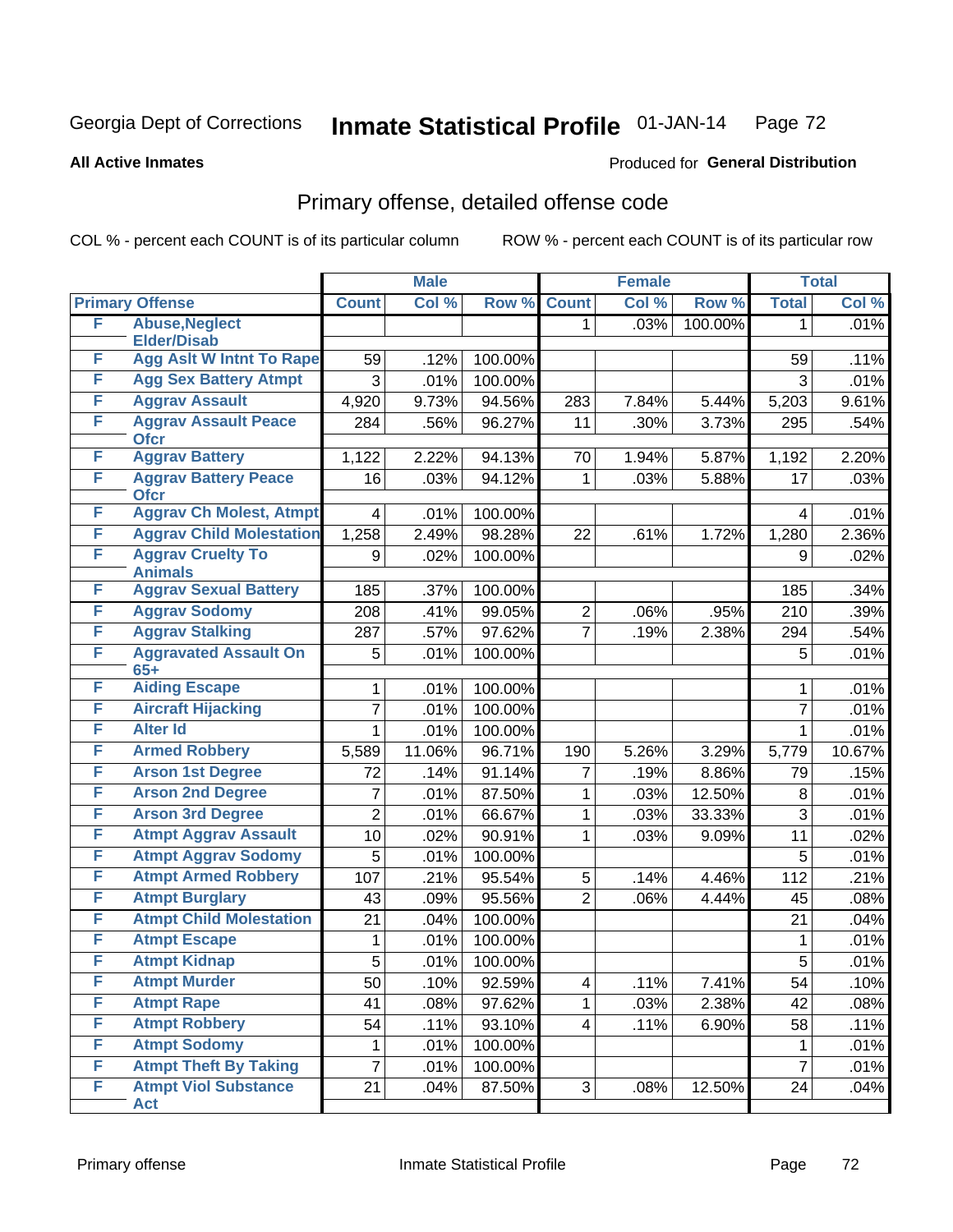**All Active Inmates**

#### Produced for **General Distribution**

### Primary offense, detailed offense code

|        |                                                           |                | <b>Male</b> |         |                         | <b>Female</b> |         |                         | <b>Total</b> |
|--------|-----------------------------------------------------------|----------------|-------------|---------|-------------------------|---------------|---------|-------------------------|--------------|
|        | <b>Primary Offense</b>                                    | <b>Count</b>   | Col %       | Row %   | <b>Count</b>            | Col %         | Row %   | <b>Total</b>            | Col %        |
| F      | <b>Att/Consprcy Commt</b>                                 | 48             | .09%        | 87.27%  | $\overline{7}$          | .19%          | 12.73%  | 55                      | .10%         |
| F      | C/S/Of<br><b>Bad Checks</b>                               |                |             |         |                         |               |         |                         |              |
| F      | <b>Bail Jumping</b>                                       | 6              | .01%        | 60.00%  | $\overline{\mathbf{4}}$ | .11%          | 40.00%  | 10                      | .02%         |
| F      |                                                           | 4              | .01%        | 50.00%  | 4                       | .11%          | 50.00%  | 8                       | .01%         |
|        | <b>Barratry</b>                                           | 1              | .01%        | 100.00% |                         |               |         | $\mathbf{1}$            | .01%         |
| F      | <b>Bestiality</b>                                         | 1              | .01%        | 50.00%  | 1                       | .03%          | 50.00%  | $\overline{c}$          | .01%         |
| F      | <b>Bribery Govt Officer</b>                               | 1              | .01%        | 100.00% |                         |               |         | 1                       | .01%         |
| F      | <b>Burg 1st Aft 6/30/12</b>                               | 123            | .24%        | 93.89%  | 8                       | .22%          | 6.11%   | 131                     | .24%         |
| F      | <b>Burg 2nd Aft 6/30/12</b>                               | 29             | .06%        | 90.63%  | $\overline{3}$          | .08%          | 9.38%   | 32                      | .06%         |
| F      | <b>Burg Bef 7/1/12</b>                                    | 5,591          | 11.06%      | 96.20%  | 221                     | 6.12%         | 3.80%   | 5,812                   | 10.73%       |
| F      | <b>Carry Concealed Weapon</b>                             | 2              | .01%        | 100.00% |                         |               |         | 2                       | .01%         |
| F      | <b>Carry Weapon At School</b>                             | 6              | .01%        | 100.00% |                         |               |         | 6                       | .01%         |
| F      | <b>Child Molestation</b>                                  | 2,641          | 5.22%       | 97.78%  | 60                      | 1.66%         | 2.22%   | 2,701                   | 4.99%        |
| F      | <b>Chop Shop Violation</b>                                | 2              | .01%        | 100.00% |                         |               |         | $\overline{2}$          | .01%         |
| F      | <b>Cnspire Traffic Cntrl Sub</b>                          | 10             | .02%        | 100.00% |                         |               |         | 10                      | .02%         |
| F      | <b>Cntrbtng Delingency</b>                                |                |             |         | $\mathbf{1}$            | .03%          | 100.00% | $\mathbf{1}$            | .01%         |
| F      | <b>Minor</b><br><b>Computer Pornography</b>               | 63             | .12%        | 100.00% |                         |               |         | 63                      | .12%         |
| F      | <b>Computer Theft</b>                                     | 10             | .02%        | 50.00%  | 10                      | .28%          | 50.00%  | 20                      | .04%         |
| F      | <b>Conceal Contraband</b>                                 | 1              | .01%        | 100.00% |                         |               |         | $\mathbf{1}$            | .01%         |
| F      | <b>Conceal Death Of</b>                                   | 10             |             |         | $\overline{\mathbf{4}}$ |               |         |                         | .03%         |
|        | <b>Another</b>                                            |                | .02%        | 71.43%  |                         | .11%          | 28.57%  | 14                      |              |
| F      | <b>Conspiracy</b>                                         | 33             | .07%        | 82.50%  | $\overline{7}$          | .19%          | 17.50%  | 40                      | .07%         |
| F      | <b>Convsn Paymnts Real</b>                                | 1              | .01%        | 100.00% |                         |               |         | 1                       | .01%         |
|        | <b>Propy</b>                                              |                |             |         |                         |               |         |                         |              |
| F      | <b>Crmnl Damage 1st</b><br><b>Degree</b>                  | 31             | .06%        | 93.94%  | $\overline{2}$          | .06%          | 6.06%   | 33                      | .06%         |
| F      | <b>Crmnl Damage 2nd</b>                                   | 103            | .20%        | 91.15%  | 10                      | .28%          | 8.85%   | 113                     | .21%         |
|        | <b>Degree</b>                                             |                |             |         |                         |               |         |                         |              |
| F      | <b>Crmnl Interfere Govt</b>                               | 26             | .05%        | 92.86%  | 2 <sup>1</sup>          | .06%          | 7.14%   | 28                      | .05%         |
|        | <b>Prop</b>                                               |                |             |         |                         |               |         |                         |              |
| F<br>F | <b>Crmnl Poss Explosives</b><br><b>Crmnl Solicitation</b> | 1              | .01%        | 100.00% |                         |               |         | 1                       | .01%         |
|        |                                                           |                |             |         | 1                       | .03%          | 100.00% | 1                       | .01%         |
| F      | <b>Crmnl Trespassing</b>                                  | 3              | .01%        | 100.00% |                         |               |         | $\overline{3}$          | .01%         |
| F      | <b>Cruelty To Animals</b>                                 | $\overline{4}$ | .01%        | 100.00% |                         |               |         | $\overline{\mathbf{4}}$ | .01%         |
| F      | <b>Cruelty To Children</b>                                | 295            | .58%        | 79.09%  | 78                      | 2.16%         | 20.91%  | 373                     | .69%         |
| F      | <b>Cruelty To Elder Person</b>                            | 16             | .03%        | 69.57%  | $\overline{7}$          | .19%          | 30.43%  | 23                      | .04%         |
| F      | <b>Defrauding State</b>                                   | $\overline{c}$ | .01%        | 50.00%  | $\overline{2}$          | .06%          | 50.00%  | $\overline{\mathbf{4}}$ | .01%         |
| F      | <b>Dogfighting</b>                                        | 1              | .01%        | 100.00% |                         |               |         | $\mathbf{1}$            | .01%         |
| F      | <b>Drvng Habtl Violator</b>                               | 6              | .01%        | 100.00% |                         |               |         | 6                       | .01%         |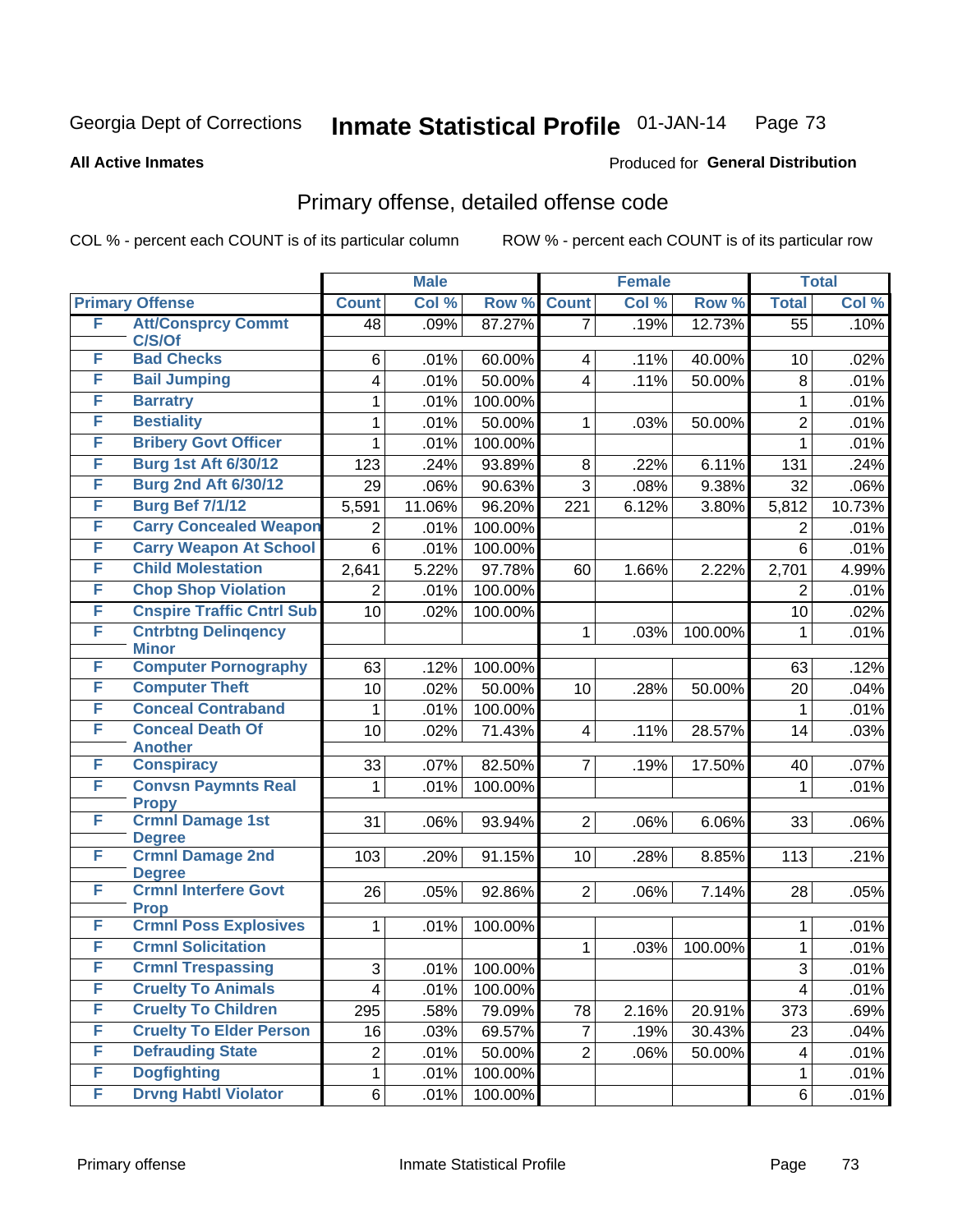Produced for **General Distribution**

#### **All Active Inmates**

### Primary offense, detailed offense code

|   |                                                          | <b>Male</b>             |       | <b>Female</b> |                |              | <b>Total</b>       |                |              |
|---|----------------------------------------------------------|-------------------------|-------|---------------|----------------|--------------|--------------------|----------------|--------------|
|   | <b>Primary Offense</b>                                   | <b>Count</b>            | Col % | Row %         | <b>Count</b>   | Col %        | Row %              | <b>Total</b>   | Col %        |
| F | <b>Eavesdrop &amp;</b>                                   | 4                       | .01%  | 100.00%       |                |              |                    | $\overline{4}$ | .01%         |
|   | <b>Surveillance</b>                                      |                         |       |               |                |              |                    |                |              |
| F | <b>Entering Vehicle</b>                                  | 110                     | .22%  | 97.35%        | 3              | .08%         | 2.65%              | 113            | .21%         |
| F | <b>Entice Child, Attempted</b>                           | 8                       | .02%  | 100.00%       |                |              |                    | 8              | .01%         |
| F | <b>Enticing Child-Indec</b>                              | 78                      | .15%  | 96.30%        | 3              | .08%         | 3.70%              | 81             | .15%         |
| F | <b>Purp</b><br><b>Escape</b>                             | 21                      | .04%  | 84.00%        | 4              | .11%         | 16.00%             | 25             | .05%         |
| F | <b>False Imprisonment</b>                                | 183                     | .36%  | 93.85%        | 12             | .33%         | 6.15%              | 195            | $.36\%$      |
| F | <b>False Public Alarm</b>                                | 1                       | .01%  | 100.00%       |                |              |                    | 1              | .01%         |
| F | <b>False Statements Govt</b>                             | 27                      | .05%  | 79.41%        | $\overline{7}$ | .19%         | 20.59%             | 34             | .06%         |
| F | <b>False Swearing</b>                                    | $\overline{2}$          | .01%  | 66.67%        | $\mathbf{1}$   | .03%         | 33.33%             | 3              | .01%         |
| F | <b>False Swearng Writtn</b>                              | 3                       | .01%  | 75.00%        | $\mathbf{1}$   | .03%         | 25.00%             | $\overline{4}$ | .01%         |
|   | <b>Stmt</b>                                              |                         |       |               |                |              |                    |                |              |
| F | <b>Family Violence Battery</b>                           | 121                     | .24%  | 97.58%        | 3              | .08%         | 2.42%              | 124            | .23%         |
| F | <b>Feticide</b>                                          | 1                       | .01%  | 50.00%        | $\mathbf{1}$   | .03%         | 50.00%             | $\overline{2}$ | .01%         |
| F | <b>Feticide By Vehicle</b>                               | 1                       | .01%  | 25.00%        | 3              | .08%         | 75.00%             | $\overline{4}$ | .01%         |
| F | <b>Financial Identity Fraud</b>                          | 46                      | .09%  | 65.71%        | 24             | .66%         | 34.29%             | 70             | .13%         |
| F | <b>Fleeing/Eluding Police</b>                            | 256                     | .51%  | 94.81%        | 14             | .39%         | $\frac{1}{5.19\%}$ | 270            | .50%         |
| F | Forg 1st Aft 6/30/12                                     | 3                       | .01%  | 100.00%       |                |              |                    | 3              | .01%         |
| F | <b>Forg 1st Bef 7/1/12</b>                               | 796                     | 1.57% | 71.13%        | 323            | 8.95%        | 28.87%             | 1,119          | 2.07%        |
| F | <b>Forg 2nd Bef 7/1/12</b>                               | 16                      | .03%  | 84.21%        | 3              | .08%         | 15.79%             | 19             | .04%         |
| F | <b>Forg 3rd Aft 6/30/12</b>                              | $\overline{\mathbf{4}}$ | .01%  | 80.00%        | $\mathbf{1}$   | .03%         | 20.00%             | 5              | .01%         |
| F | Forg 4th Aft 6/30/12                                     | $\mathbf{1}$            | .01%  | 100.00%       |                |              |                    | 1              | .01%         |
| F | <b>Fraudulent Access</b>                                 | 3                       | .01%  | 100.00%       |                |              |                    | 3              | .01%         |
|   | <b>Compute</b>                                           |                         |       |               |                |              |                    |                |              |
| F | <b>Fraudulent Checks</b>                                 | $\overline{2}$          | .01%  | 100.00%       |                |              |                    | $\overline{2}$ | .01%         |
| F | <b>Fraudulent Credit Card</b>                            | 70                      | .14%  | 67.96%        | 33             | .91%         | 32.04%             | 103            | .19%         |
| F | <b>Gang Participation</b>                                | 30                      | .06%  | 100.00%       |                |              |                    | 30             | .06%         |
| F | <b>Guard Line</b>                                        | 13                      | .03%  | 65.00%        | $\overline{7}$ | .19%         | 35.00%             | 20             | .04%         |
| F | <b>W/Weapon/Drugs</b><br><b>Habit Traf Viol/Impaired</b> | 21                      | .04%  | 91.30%        | $\overline{2}$ | .06%         | 8.70%              | 23             | .04%         |
| F | <b>Habit Traf Viol/Other</b>                             | 14                      | .03%  | 93.33%        | $\mathbf{1}$   | .03%         | 6.67%              | 15             | .03%         |
| F | <b>Hijacking Motor Vehicle</b>                           | 32                      | .06%  | 94.12%        | $\overline{2}$ | .06%         | 5.88%              | 34             | .06%         |
| F | <b>Hindering Appreh Or Pun</b>                           | 3                       | .01%  | 75.00%        | 1              | .03%         | 25.00%             | 4              | .01%         |
| F | <b>Hit-Run W/Injury/Fatality</b>                         | 15                      | .03%  | 75.00%        | 5              |              | 25.00%             | 20             |              |
| F | <b>Homicide By Vessel</b>                                | 24                      | .05%  | 85.71%        | $\overline{4}$ | .14%<br>.11% | 14.29%             |                | .04%<br>.05% |
| F | <b>Illegal Attm To Obt Drugs</b>                         |                         |       |               |                |              |                    | 28             |              |
| F | <b>Impersonating Officer</b>                             | $\overline{\mathbf{4}}$ | .01%  | 80.00%        | $\mathbf{1}$   | .03%         | 20.00%             | 5              | .01%         |
| F | <b>Impersonation</b>                                     | $\overline{\mathbf{4}}$ | .01%  | 100.00%       |                |              |                    | 4              | .01%         |
| F | <b>Incest</b>                                            | $\overline{2}$          | .01%  | 100.00%       |                |              |                    | $\overline{2}$ | .01%         |
|   |                                                          | 186                     | .37%  | 98.94%        | 2              | .06%         | 1.06%              | 188            | .35%         |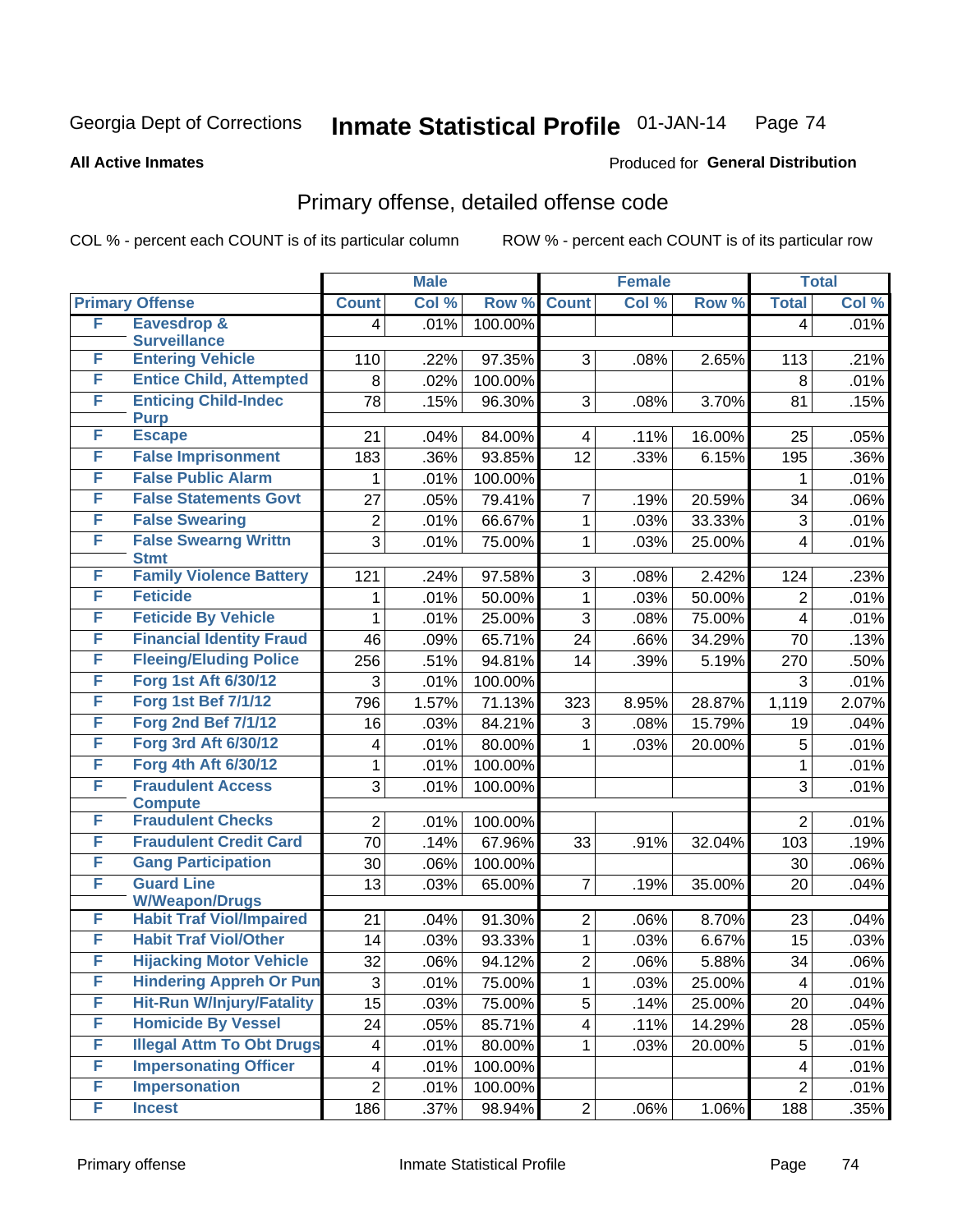#### **All Active Inmates**

#### Produced for **General Distribution**

### Primary offense, detailed offense code

|        |                                             |                | <b>Male</b> |         | <b>Female</b>  |       |        | <b>Total</b>   |        |
|--------|---------------------------------------------|----------------|-------------|---------|----------------|-------|--------|----------------|--------|
|        | <b>Primary Offense</b>                      | <b>Count</b>   | Col %       | Row %   | <b>Count</b>   | Col % | Row %  | <b>Total</b>   | Col %  |
| F      | <b>Incest, Atmpt</b>                        | 2              | .01%        | 100.00% |                |       |        | 2              | .01%   |
| F      | <b>Influencing Witness</b>                  | 3              | .01%        | 100.00% |                |       |        | 3              | .01%   |
| F      | <b>Injury By Vehicle</b>                    | 94             | .19%        | 83.19%  | 19             | .53%  | 16.81% | 113            | .21%   |
| F      | <b>Interfere Electronic Dvce</b>            | 1              | .01%        | 100.00% |                |       |        | 1              | .01%   |
| F      | <b>Interference With</b>                    | 11             | .02%        | 100.00% |                |       |        | 11             | .02%   |
|        | <b>Custody</b>                              |                |             |         |                |       |        |                |        |
| F      | <b>Involuntary Manslaughter</b>             | 142            | .28%        | 83.53%  | 28             | .78%  | 16.47% | 170            | .31%   |
| F<br>F | <b>Kidnapping</b><br><b>Livestock Theft</b> | 1,506          | 2.98%       | 96.91%  | 48             | 1.33% | 3.09%  | 1,554          | 2.87%  |
|        |                                             | 3              | .01%        | 100.00% |                |       |        | 3              | .01%   |
| F      | <b>Machine Gun Activities</b>               | 2              | .01%        | 100.00% |                |       |        | $\overline{2}$ | .01%   |
| F      | <b>Manf Methamph 200-399</b><br>Gm          | $\overline{7}$ | .01%        | 70.00%  | 3              | .08%  | 30.00% | 10             | .02%   |
| F      | <b>Manf Methamph 28-199</b>                 | 20             | .04%        | 90.91%  | $\overline{2}$ | .06%  | 9.09%  | 22             | .04%   |
|        | Gm                                          |                |             |         |                |       |        |                |        |
| F      | Manf Methamph 400+ Gm                       | 1              | .01%        | 100.00% |                |       |        | 1              | .01%   |
| F      | <b>Manf Methamph Unspec</b>                 | 182            | .36%        | 87.08%  | 27             | .75%  | 12.92% | 209            | .39%   |
| F      | <b>Amt</b><br><b>Manufact Meth Near</b>     | 15             | .03%        | 83.33%  | 3              | .08%  | 16.67% | 18             | .03%   |
|        | <b>Child</b>                                |                |             |         |                |       |        |                |        |
| F      | <b>Misc Assault/Battery</b>                 | 13             | .03%        | 100.00% |                |       |        | 13             | .02%   |
| F      | <b>Misc CorrectionI Inst Off</b>            | 3              | .01%        | 75.00%  | $\mathbf{1}$   | .03%  | 25.00% | $\overline{4}$ | .01%   |
| F      | <b>Misc Drugs Trafficking</b>               | 13             | .03%        | 100.00% |                |       |        | 13             | .02%   |
| F      | <b>Misc Forgery</b>                         | $\overline{4}$ | .01%        | 100.00% |                |       |        | 4              | .01%   |
| F      | <b>Misc Fraud</b>                           | 8              | .02%        | 61.54%  | 5              | .14%  | 38.46% | 13             | .02%   |
| F      | <b>Misc Homicide Offense</b>                | 7              | .01%        | 87.50%  | 1              | .03%  | 12.50% | 8              | .01%   |
| F      | <b>Misc Invasion Of Privacy</b>             | 3              | .01%        | 100.00% |                |       |        | 3              | .01%   |
| F      | <b>Misc Mrals/Pblic H/Safty</b>             | 1              | .01%        | 100.00% |                |       |        | 1              | .01%   |
| F      | <b>Misc Obscenity</b>                       | 3              | .01%        | 100.00% |                |       |        | 3              | .01%   |
| F      | <b>Misc Public Order</b>                    | 1              | .01%        | 100.00% |                |       |        | 1              | .01%   |
| F      | <b>Misc Sexual Offense</b>                  | 20             | .04%        | 100.00% |                |       |        | 20             | .04%   |
| F      | <b>Misc Weapon/Explosive</b>                | 1              | .01%        | 100.00% |                |       |        | 1              | .01%   |
| F      | <b>Off</b><br><b>Murder</b>                 | 5,436          | 10.75%      | 94.06%  | 343            | 9.50% | 5.94%  | 5,779          | 10.67% |
| F      | <b>Murder, Conspire To</b>                  | 7              | .01%        | 77.78%  | 2 <sup>1</sup> | .06%  | 22.22% | 9 <sup>1</sup> | .02%   |
|        | <b>Commit</b>                               |                |             |         |                |       |        |                |        |
| F      | <b>Mutiny In Penal Inst</b>                 | $\overline{2}$ | .01%        | 100.00% |                |       |        | $\overline{2}$ | .01%   |
| F      | <b>Obstr Of Law Enf Officer</b>             | 467            | .92%        | 92.29%  | 39             | 1.08% | 7.71%  | 506            | .93%   |
| F      | <b>Pandering By</b>                         | $\overline{2}$ | .01%        | 100.00% |                |       |        | $\overline{2}$ | .01%   |
| F      | <b>Compulsion</b>                           |                |             |         |                |       |        |                |        |
| F      | <b>Peeping Tom</b>                          | 16             | .03%        | 100.00% |                |       |        | 16             | .03%   |
|        | <b>Perjury</b>                              | 3              | .01%        | 60.00%  | 2 <sup>1</sup> | .06%  | 40.00% | 5              | .01%   |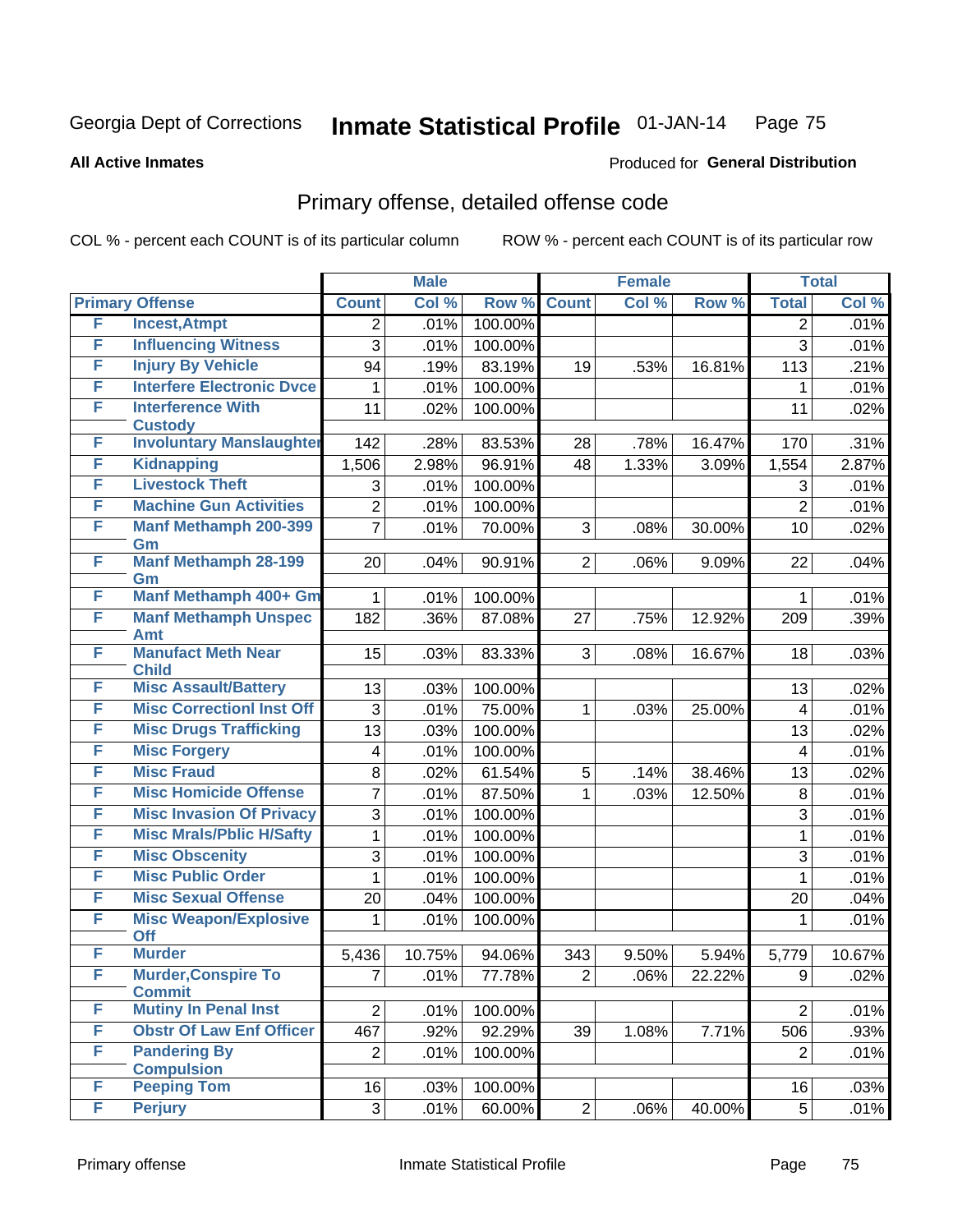#### **All Active Inmates**

# Produced for **General Distribution**

### Primary offense, detailed offense code

|   |                                               |                  | <b>Male</b> |         |                 | <b>Female</b> |         |                  | <b>Total</b> |
|---|-----------------------------------------------|------------------|-------------|---------|-----------------|---------------|---------|------------------|--------------|
|   | <b>Primary Offense</b>                        | <b>Count</b>     | Col %       | Row %   | <b>Count</b>    | Col %         | Row %   | <b>Total</b>     | Col %        |
| F | <b>Pimping A Minor Under</b>                  | 6                | .01%        | 85.71%  | $\mathbf{1}$    | .03%          | 14.29%  | $\overline{7}$   | .01%         |
| F | 18<br><b>Poss Contraband</b>                  | $\overline{2}$   | .01%        | 66.67%  | 1               | .03%          | 33.33%  | 3                | .01%         |
|   | <b>Articles</b>                               |                  |             |         |                 |               |         |                  |              |
| F | <b>Poss Dep Stim Cntrf</b>                    | 76               | .15%        | 80.00%  | 19              | .53%          | 20.00%  | 95               | .18%         |
|   | <b>Drugs</b>                                  |                  |             |         |                 |               |         |                  |              |
| F | <b>Poss Drug Related Matri</b>                | 8                | .02%        | 66.67%  | 4               | .11%          | 33.33%  | 12               | .02%         |
| F | <b>Poss Ephedrine</b>                         | 8                | .02%        | 66.67%  | 4               | .11%          | 33.33%  | 12               | .02%         |
| F | <b>Poss Firearm 1st</b><br><b>Offender</b>    | 76               | .15%        | 96.20%  | 3               | .08%          | 3.80%   | 79               | .15%         |
| F | <b>Poss Firearm Convct</b>                    | 853              | 1.69%       | 96.49%  | 31              | .86%          | 3.51%   | 884              | 1.63%        |
|   | <b>Felon</b>                                  |                  |             |         |                 |               |         |                  |              |
| F | <b>Poss Knife During Crime</b>                | $\overline{4}$   | .01%        | 66.67%  | $\overline{2}$  | .06%          | 33.33%  | 6                | .01%         |
| F | <b>Poss Mda/Extsy</b>                         | 11               | .02%        | 84.62%  | $\overline{2}$  | .06%          | 15.38%  | 13               | .02%         |
| F | <b>Poss Methamphetamine</b>                   | 358              | .71%        | 77.83%  | 102             | 2.83%         | 22.17%  | 460              | .85%         |
| F | <b>Poss Narcotics Opiates</b>                 | 48               | .09%        | 80.00%  | 12              | .33%          | 20.00%  | 60               | .11%         |
| F | <b>Poss Of Certain</b>                        | 18               | .04%        | 94.74%  | 1               | .03%          | 5.26%   | 19               | .04%         |
| F | <b>Weapons</b><br><b>Poss Of Cocaine</b>      | 596              | 1.18%       | 87.78%  | 83              | 2.30%         | 12.22%  | 679              | 1.25%        |
| F | <b>Poss Of Firearm Dur</b>                    | 475              | .94%        | 95.77%  | 21              | .58%          | 4.23%   | 496              | .92%         |
|   | <b>Crime</b>                                  |                  |             |         |                 |               |         |                  |              |
| F | <b>Poss Of Marijuana</b>                      | 74               | .15%        | 92.50%  | $\,6$           | .17%          | 7.50%   | 80               | .15%         |
| F | <b>Poss Tools Commit</b>                      | 34               | .07%        | 91.89%  | 3               | .08%          | 8.11%   | 37               | .07%         |
|   | <b>Crime</b>                                  |                  |             |         |                 |               |         |                  |              |
| F | <b>Poss W Int Dis Other</b>                   | 85               | .17%        | 80.95%  | 20              | .55%          | 19.05%  | 105              | .19%         |
| F | <b>Drug</b><br><b>Poss W Int Dist Cocaine</b> | 435              | .86%        | 96.24%  | 17              | .47%          | 3.76%   | 452              | .83%         |
| F | <b>Poss W Int Dist</b>                        | 749              | 1.48%       | 96.27%  | 29              | .80%          | 3.73%   | 778              | 1.44%        |
|   | <b>Marijuana</b>                              |                  |             |         |                 |               |         |                  |              |
| F | <b>Poss W Int Dist Meth</b>                   | 245              | .48%        | 77.29%  | 72              | 1.99%         | 22.71%  | 317              | .59%         |
| F | <b>Poss Wpn, Drugs By</b>                     | 37               | .07%        | 97.37%  | $\mathbf{1}$    | .03%          | 2.63%   | 38               | .07%         |
| F | <b>Prisnr</b><br><b>Racketeering</b>          | 59               | .12%        | 67.82%  | 28              | .78%          | 32.18%  | 87               | .16%         |
| F | <b>Rape</b>                                   | 1,753            | 3.47%       | 99.66%  | $6\phantom{1}6$ | .17%          | .34%    | 1,759            | 3.25%        |
| F | <b>Reck Cond Infected</b>                     | $\boldsymbol{9}$ | .02%        | 100.00% |                 |               |         | $\boldsymbol{9}$ | .02%         |
|   | <b>Person</b>                                 |                  |             |         |                 |               |         |                  |              |
| F | <b>Reckless Abandonment</b>                   | $\mathbf 1$      | .01%        | 100.00% |                 |               |         | 1                | .01%         |
| F | <b>Recv Gds, Srvs Fraud</b>                   |                  |             |         | $\mathbf 1$     | .03%          | 100.00% | $\mathbf{1}$     | .01%         |
| F | <b>Obtnd</b><br>Removal Baggage, Cargo        |                  |             |         |                 |               |         |                  |              |
|   | <b>Etc</b>                                    | $\overline{2}$   | .01%        | 100.00% |                 |               |         | $\overline{2}$   | .01%         |
| F | <b>Robbery</b>                                | 1,618            | 3.20%       | 92.88%  | 124             | 3.43%         | 7.12%   | 1,742            | 3.22%        |
| F | <b>Robbery By Force</b>                       | 267              | .53%        | 92.39%  | 22              | .61%          | 7.61%   | 289              | .53%         |
|   |                                               |                  |             |         |                 |               |         |                  |              |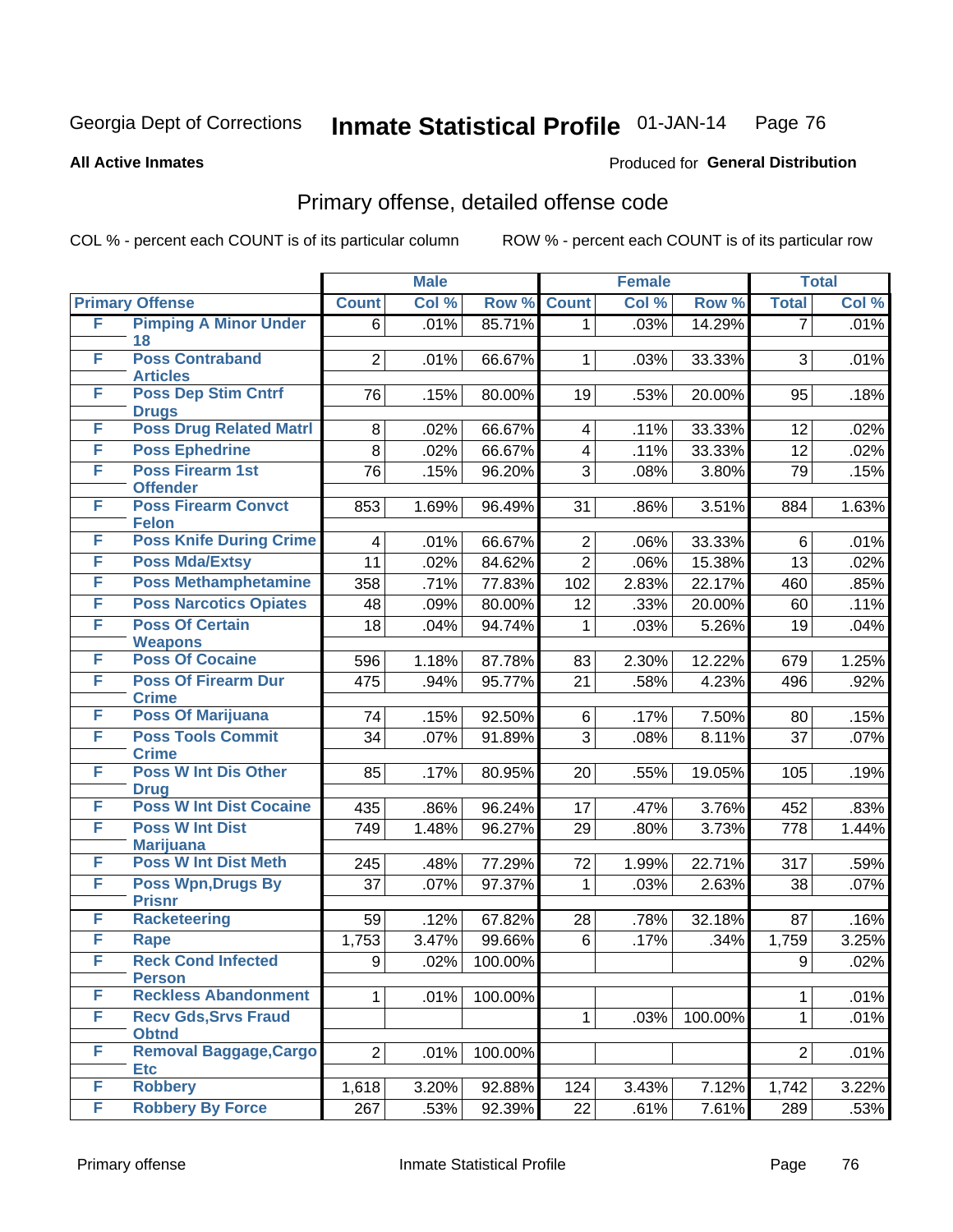**All Active Inmates**

#### Produced for **General Distribution**

### Primary offense, detailed offense code

|   |                                           |                  | <b>Male</b> |         |                | <b>Female</b> |        |                  | <b>Total</b> |
|---|-------------------------------------------|------------------|-------------|---------|----------------|---------------|--------|------------------|--------------|
|   | <b>Primary Offense</b>                    | <b>Count</b>     | Col %       | Row %   | <b>Count</b>   | Col %         | Row %  | <b>Total</b>     | Col %        |
| F | <b>Robbery By Intimidation</b>            | $\overline{281}$ | .56%        | 91.53%  | 26             | .72%          | 8.47%  | $\overline{307}$ | .57%         |
| F | <b>Robbery By Sudden</b><br><b>Snatch</b> | 136              | .27%        | 93.79%  | 9              | .25%          | 6.21%  | 145              | .27%         |
| F | <b>S/D Cocaine</b>                        | 706              | 1.40%       | 94.64%  | 40             | 1.11%         | 5.36%  | 746              | 1.38%        |
| F | <b>S/D Cont Sub Public</b>                | 41               | .08%        | 97.62%  | 1              | .03%          | 2.38%  | 42               | .08%         |
| F | <b>S/D Cont Sub School</b>                | 39               | .08%        | 100.00% |                |               |        | 39               | .07%         |
| F | <b>S/D Dep Stim Cntrf Drugs</b>           | 57               | .11%        | 63.33%  | 33             | .91%          | 36.67% | 90               | .17%         |
| F | <b>S/D Narcotics Opiates</b>              | 18               | .04%        | 78.26%  | 5              | .14%          | 21.74% | 23               | .04%         |
| F | <b>S/D Of Lsd</b>                         | $\overline{2}$   | .01%        | 100.00% |                |               |        | $\overline{2}$   | .01%         |
| F | <b>S/D Of Marijuana</b>                   | 350              | .69%        | 96.42%  | 13             | .36%          | 3.58%  | 363              | .67%         |
| F | <b>Sale Mda/Extsy</b>                     | 5                | .01%        | 100.00% |                |               |        | 5                | .01%         |
| F | <b>Sale Methamphetamine</b>               | 121              | .24%        | 79.61%  | 31             | .86%          | 20.39% | 152              | .28%         |
| F | <b>Sex Exploitation Child</b>             | 183              | .36%        | 98.39%  | 3              | .08%          | 1.61%  | 186              | .34%         |
| F | <b>Sex Offender Fail Registr</b>          | 415              | .82%        | 99.76%  | 1              | .03%          | .24%   | 416              | .77%         |
| F | <b>Sex Offender Fail To</b>               | 12               | .02%        | 100.00% |                |               |        | 12               | .02%         |
|   | <b>Move</b>                               |                  |             |         |                |               |        |                  |              |
| F | Sexl/Asslt/Agn/Pers/Cstdy                 | 14               | .03%        | 100.00% |                |               |        | 14               | .03%         |
| F | <b>Sexual Battery</b>                     | 201              | .40%        | 99.01%  | $\overline{2}$ | .06%          | .99%   | 203              | .37%         |
| F | <b>Simple Battery</b>                     | 18               | .04%        | 85.71%  | 3              | .08%          | 14.29% | 21               | .04%         |
| F | <b>Sodomy</b>                             | 19               | .04%        | 100.00% |                |               |        | 19               | .04%         |
| F | <b>Solicit Sodomy From</b>                | 5                | .01%        | 100.00% |                |               |        | 5                | .01%         |
| F | <b>Minor</b><br><b>Stalking</b>           | 3                | .01%        | 100.00% |                |               |        | 3                | .01%         |
| F | <b>Statutory Rape</b>                     | 833              | 1.65%       | 97.54%  | 21             | .58%          | 2.46%  | 854              | 1.58%        |
| F | <b>Statutory Rape, Atmpt</b>              | 3                | .01%        | 100.00% |                |               |        | 3                | .01%         |
| F | <b>Tampering With</b>                     | 12               | .02%        | 85.71%  | $\overline{2}$ | .06%          | 14.29% | 14               | .03%         |
|   | <b>Evidence</b>                           |                  |             |         |                |               |        |                  |              |
| F | <b>Telecommunications</b><br><b>Fraud</b> | 1                | .01%        | 100.00% |                |               |        | 1                | .01%         |
| F | <b>Terrorist Threats &amp; Acts</b>       | 374              | .74%        | 95.17%  | 19             | .53%          | 4.83%  | 393              | .73%         |
| F | <b>Theft Bring Prop In State</b>          | 10               | .02%        | 100.00% |                |               |        | 10               | .02%         |
| F | <b>Theft By Conversion</b>                | 26               | .05%        | 81.25%  | 6              | .17%          | 18.75% | 32               | .06%         |
| F | <b>Theft By Deception</b>                 | 46               | .09%        | 77.97%  | 13             | .36%          | 22.03% | 59               | .11%         |
| F | <b>Theft By Extortion</b>                 | 3                | .01%        | 100.00% |                |               |        | 3                | .01%         |
| F | <b>Theft By Rec Stolen Prop</b>           | 738              | 1.46%       | 92.37%  | 61             | 1.69%         | 7.63%  | 799              | 1.48%        |
| F | <b>Theft By Shoplifting</b>               | 358              | .71%        | 67.42%  | 173            | 4.79%         | 32.58% | 531              | .98%         |
| F | <b>Theft By Taking</b>                    | 916              | 1.81%       | 85.69%  | 153            | 4.24%         | 14.31% | 1,069            | 1.97%        |
| F | <b>Theft Credit Card</b>                  | 18               | .04%        | 85.71%  | 3              | .08%          | 14.29% | 21               | .04%         |
| F | <b>Theft Motorveh Or Part</b>             | 71               | .14%        | 98.61%  | 1              | .03%          | 1.39%  | 72               | .13%         |
| F | <b>Theft Of Lost Property</b>             | 5                | .01%        | 100.00% |                |               |        | 5                | .01%         |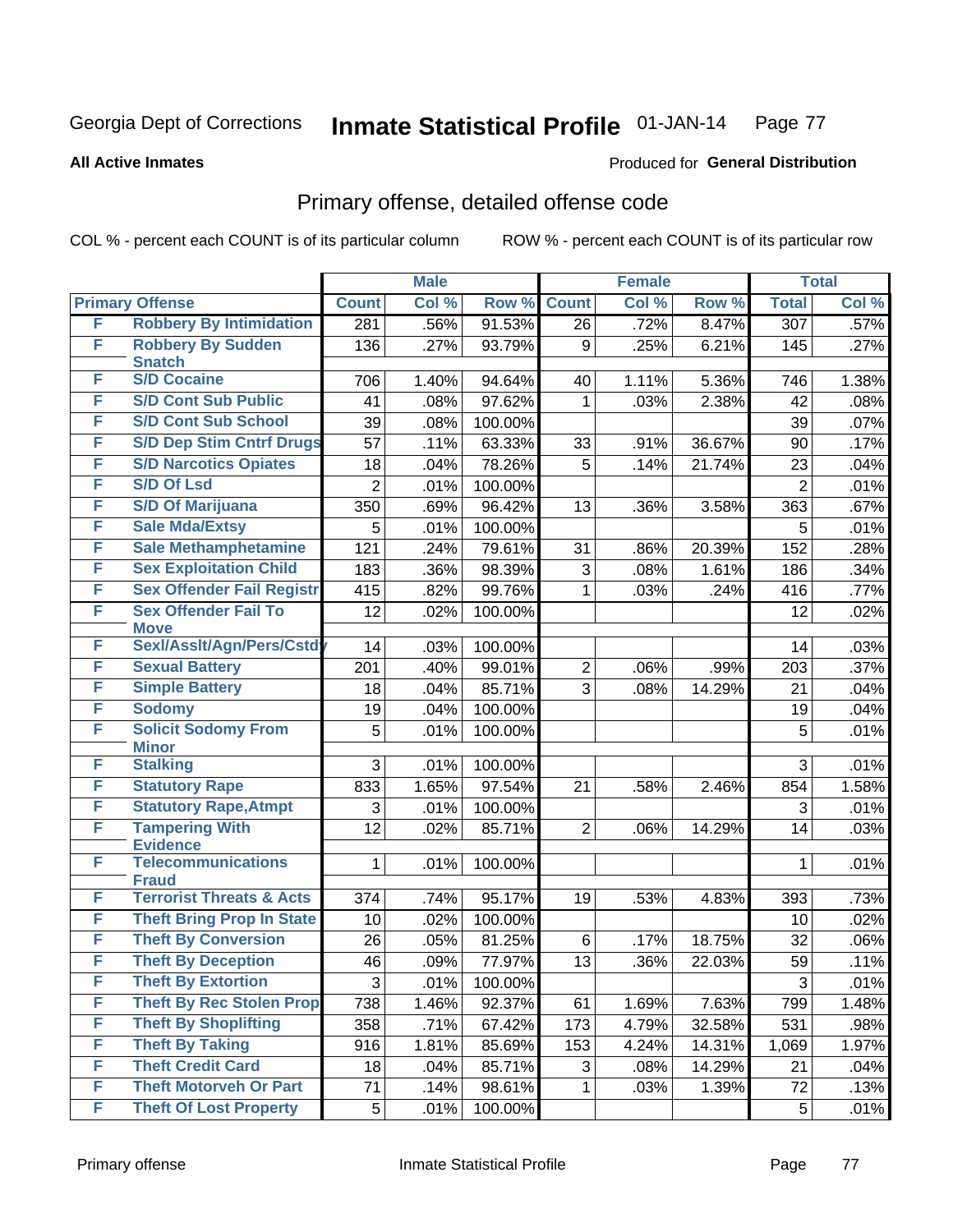#### **All Active Inmates**

# Produced for **General Distribution**

### Primary offense, detailed offense code

|   |                                            |                         | <b>Male</b> |         |                         | <b>Female</b> |        |                | <b>Total</b> |
|---|--------------------------------------------|-------------------------|-------------|---------|-------------------------|---------------|--------|----------------|--------------|
|   | <b>Primary Offense</b>                     | <b>Count</b>            | Col %       | Row %   | <b>Count</b>            | Col %         | Row %  | <b>Total</b>   | Col %        |
| F | <b>Theft Of Services</b>                   | 3                       | .01%        | 100.00% |                         |               |        | $\overline{3}$ | .01%         |
| F | <b>Theft Recv Prop Out</b><br><b>State</b> | 3                       | .01%        | 100.00% |                         |               |        | 3              | .01%         |
| F | <b>Traf Amphtmine 28-199</b><br>Gm         | 3                       | .01%        | 100.00% |                         |               |        | 3              | .01%         |
| F | Traf Amphtmine 400+ Gm                     | $\overline{4}$          | .01%        | 100.00% |                         |               |        | $\overline{4}$ | .01%         |
| F | <b>Traf Cocaine 201-400</b><br>Gm          | 173                     | .34%        | 95.05%  | 9                       | .25%          | 4.95%  | 182            | $.34\%$      |
| F | <b>Traf Cocaine 401+ Gm</b>                | 128                     | .25%        | 94.81%  | $\overline{7}$          | .19%          | 5.19%  | 135            | .25%         |
| F | <b>Traf Cocaine Less 200</b><br>Gm         | 339                     | .67%        | 96.03%  | 14                      | .39%          | 3.97%  | 353            | .65%         |
| F | Traf Marijna 10-2000 Lb                    | 100                     | .20%        | 93.46%  | $\overline{7}$          | .19%          | 6.54%  | 107            | .20%         |
| F | Traf Marijna 10001+ Lb                     | $\overline{4}$          | .01%        | 100.00% |                         |               |        | $\overline{4}$ | .01%         |
| F | Traf Marijna 2001-10k Lb                   | $\overline{2}$          | .01%        | 100.00% |                         |               |        | $\overline{2}$ | .01%         |
| F | <b>Traf Mda/Extsy 200-</b><br><b>399gm</b> | $\overline{\mathbf{4}}$ | .01%        | 100.00% |                         |               |        | $\overline{4}$ | .01%         |
| F | <b>Traf Mda/Extsy 28-199gm</b>             | 16                      | .03%        | 88.89%  | $\overline{2}$          | .06%          | 11.11% | 18             | .03%         |
| F | Traf Mda/Extsy 400+Gm                      | 3                       | .01%        | 100.00% |                         |               |        | 3              | .01%         |
| F | <b>Traf Methamph 200-399</b><br>Gm         | 64                      | .13%        | 90.14%  | $\overline{7}$          | .19%          | 9.86%  | 71             | .13%         |
| F | <b>Traf Methamph 28-199</b><br>Gm          | 210                     | .42%        | 86.42%  | 33                      | .91%          | 13.58% | 243            | .45%         |
| F | Traf Methamph 400+ Gm                      | 50                      | .10%        | 92.59%  | $\overline{4}$          | .11%          | 7.41%  | 54             | .10%         |
| F | <b>Traf Methamph Unspec</b><br>Amt         | 75                      | .15%        | 92.59%  | 6                       | .17%          | 7.41%  | 81             | .15%         |
| F | <b>Traf Methaqualone&lt; 400</b><br>Gm     | 1                       | .01%        | 100.00% |                         |               |        | $\mathbf 1$    | .01%         |
| F | <b>Traf Narcotic 15-28 Gm</b>              | 10                      | .02%        | 100.00% |                         |               |        | 10             | .02%         |
| F | <b>Traf Narcotic 29+ Gm</b>                | $6\phantom{1}$          | .01%        | 100.00% |                         |               |        | 6              | .01%         |
| F | <b>Traf Narcotic Less 14 Gm</b>            | 11                      | .02%        | 100.00% |                         |               |        | 11             | .02%         |
| F | <b>Unknown Offense</b>                     | 19                      | .04%        | 82.61%  | $\overline{\mathbf{4}}$ | .11%          | 17.39% | 23             | .04%         |
| F | <b>Uniwfl Mfg/Del/Dist N-C S</b>           | 16                      | .03%        | 94.12%  | $\mathbf{1}$            | .03%          | 5.88%  | 17             | .03%         |
| F | <b>Use Comm Facity Vio C</b><br><b>Sub</b> | 3                       | .01%        | 75.00%  | $\mathbf{1}$            | .03%          | 25.00% | $\overline{4}$ | .01%         |
| F | <b>Vehicular Homicide</b>                  | 285                     | .56%        | 83.33%  | 57                      | 1.58%         | 16.67% | 342            | .63%         |
| F | <b>Viol Dngrous Drgs Act</b>               | 153                     | .30%        | 85.00%  | 27                      | .75%          | 15.00% | 180            | .33%         |
| F | <b>Viol Ga Cntrl Sbst Act</b>              | 63                      | .12%        | 90.00%  | $\overline{7}$          | .19%          | 10.00% | 70             | .13%         |
| F | <b>Viol Ga Securities Act</b>              | 1                       | .01%        | 50.00%  | $\mathbf{1}$            | .03%          | 50.00% | $\overline{2}$ | .01%         |
| F | <b>Viol Motor Vehicle Laws</b>             | 26                      | .05%        | 74.29%  | 9                       | .25%          | 25.71% | 35             | $.06\%$      |
| F | <b>Viol Oath Public Offcr</b>              | 1                       | .01%        | 100.00% |                         |               |        | $\mathbf{1}$   | .01%         |
| F | <b>Violatn Othr States Law</b>             | 12                      | .02%        | 92.31%  | $\mathbf{1}$            | .03%          | 7.69%  | 13             | .02%         |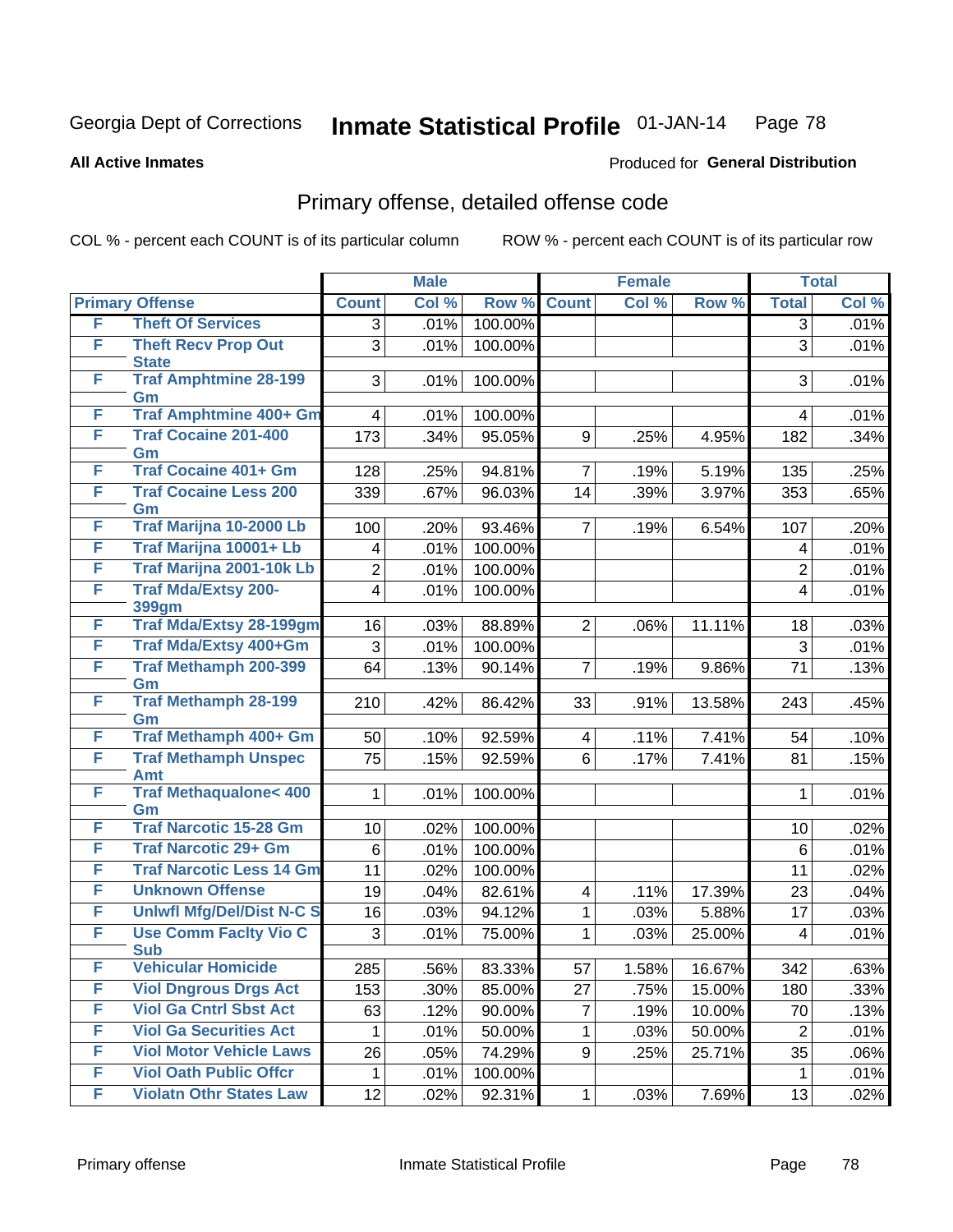#### **All Active Inmates**

#### Produced for **General Distribution**

### Primary offense, detailed offense code

|   |                                           |                | <b>Male</b> |         |              | <b>Female</b> |           |                | <b>Total</b> |
|---|-------------------------------------------|----------------|-------------|---------|--------------|---------------|-----------|----------------|--------------|
|   | <b>Primary Offense</b>                    | <b>Count</b>   | Col %       | Row %   | <b>Count</b> | Col %         | Row %     | <b>Total</b>   | Col %        |
| F | <b>Vol Manslaughter Of</b>                | $\overline{3}$ | .01%        | 100.00% |              |               |           | $\overline{3}$ | .01%         |
| F | <b>Fetus</b>                              |                |             |         |              |               |           |                |              |
|   | <b>Voluntary Manslaughter</b>             | 1,104          | 2.18%       | 88.82%  | 139          | 3.85%         | 11.18%    | 1,243          | 2.30%        |
| M | <b>Abandonment Of Dep</b><br><b>Child</b> | 4              | .01%        | 100.00% |              |               |           | $\overline{4}$ | .01%         |
| Μ | <b>Abusive Language</b>                   | 1              | .01%        | 100.00% |              |               |           | 1              | .01%         |
| M | <b>Agg Assault With Knife</b>             | 1              | .01%        | 100.00% |              |               |           | 1              | .01%         |
| M | <b>Assault &amp; Battery</b>              | 6              | .01%        | 100.00% |              |               |           | 6              | .01%         |
| M | <b>Bad Checks</b>                         | $\overline{2}$ | .01%        | 66.67%  | $\mathbf{1}$ | .03%          | 33.33%    | 3              | .01%         |
| M | <b>Burglary</b>                           | 8              | .02%        | 100.00% |              |               |           | 8              | .01%         |
| M | <b>Cheating &amp; Swindling</b>           | $\mathbf{1}$   | .01%        | 100.00% |              |               |           | 1              | .01%         |
| M | <b>Cpwl &amp; Concealed</b>               | 4              | .01%        | 100.00% |              |               |           | $\overline{4}$ | .01%         |
|   | <b>Weapon</b>                             |                |             |         |              |               |           |                |              |
| M | <b>Crmnl Attempt</b>                      | 1              | .01%        | 100.00% |              |               |           | 1              | .01%         |
| M | <b>Crmnl Trespassing</b>                  | 8              | .02%        | 100.00% |              |               |           | 8              | .01%         |
| M | Dui                                       | 8              | .02%        | 88.89%  | 1            | .03%          | 11.11%    | 9              | .02%         |
| Μ | <b>Escape</b>                             | 4              | .01%        | 100.00% |              |               |           | 4              | .01%         |
| Μ | <b>Family Violence Battery</b>            | 1              | .01%        | 100.00% |              |               |           | 1              | .01%         |
| M | <b>Forgery</b>                            | 3              | .01%        | 100.00% |              |               |           | 3              | .01%         |
| M | <b>Impersonating Another</b>              |                |             |         | $\mathbf{1}$ | .03%          | 100.00%   | $\mathbf{1}$   | .01%         |
| M | <b>Loitering Or Prowling</b>              | 2              | .01%        | 100.00% |              |               |           | $\overline{2}$ | .01%         |
| M | <b>Misc Misdemeanor</b>                   | 1              | .01%        | 100.00% |              |               |           | 1              | .01%         |
| M | <b>Obstr Of Law Enf Officer</b>           | 10             | .02%        | 100.00% |              |               |           | 10             | .02%         |
| M | <b>Other Misdemeanor</b>                  | 8              | .02%        | 100.00% |              |               |           | 8              | .01%         |
| Μ | <b>Pointing Gun At Another</b>            | $\mathbf{1}$   | .01%        | 100.00% |              |               |           | $\mathbf{1}$   | .01%         |
| Μ | <b>Poss Of Marijuana</b>                  | $\overline{2}$ | .01%        | 66.67%  | 1            | .03%          | 33.33%    | 3              | .01%         |
| M | <b>Prostitution</b>                       |                |             |         | $\mathbf{1}$ | .03%          | 100.00%   | $\mathbf{1}$   | .01%         |
| M | <b>Public Drunkenness</b>                 | 3              | .01%        | 100.00% |              |               |           | 3              | .01%         |
| Μ | <b>Public Indecency</b>                   | 5              | .01%        | 100.00% |              |               |           | 5              | .01%         |
| M | <b>Reckless Driving</b>                   | $\mathbf{1}$   | .01%        | 100.00% |              |               |           | $\mathbf{1}$   | .01%         |
| M | <b>Robbery</b>                            | 1              | .01%        | 100.00% |              |               |           | 1              | .01%         |
| M | <b>Simple Assault</b>                     |                |             |         | $\mathbf{1}$ | .03%          | 100.00%   | 1              | .01%         |
| M | <b>Simple Battery</b>                     | 1              | $.01\%$     | 50.00%  | 1            | .03%          | $50.00\%$ | 2              | .01%         |
| M | <b>Theft By Deception &lt;</b>            | $\overline{3}$ | .01%        | 100.00% |              |               |           | 3              | .01%         |
| M | \$500<br><b>Theft By Taking</b>           | 8              | .02%        | 100.00% |              |               |           | 8              | .01%         |
| M | <b>Theft By Taking -</b>                  | 22             | .04%        | 100.00% |              |               |           | 22             | .04%         |
|   | Larceny                                   |                |             |         |              |               |           |                |              |
| M | Theft/Lost/Property< \$500                | 1              | .01%        | 100.00% |              |               |           | 1              | .01%         |
| M | <b>Vagrancy</b>                           | $\mathbf 1$    | .01%        | 100.00% |              |               |           | $\mathbf{1}$   | .01%         |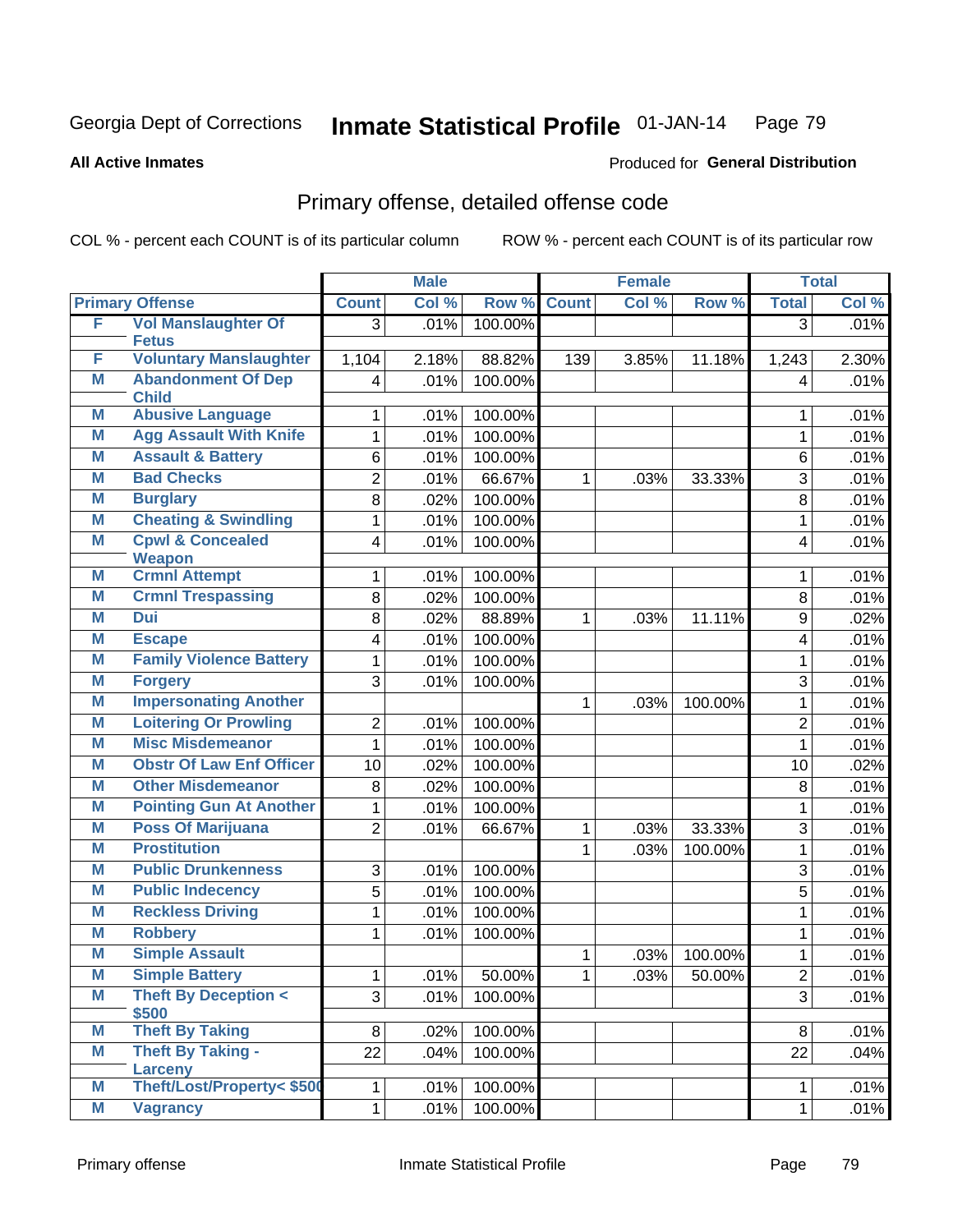**All Active Inmates**

#### Produced for **General Distribution**

### Primary offense, detailed offense code

|   |                             |              | <b>Male</b> |                    |       | <b>Female</b> |        |                    | <b>Total</b> |
|---|-----------------------------|--------------|-------------|--------------------|-------|---------------|--------|--------------------|--------------|
|   | <b>Primary Offense</b>      | <b>Count</b> | Col %       | <b>Row % Count</b> |       | Col %         | Row %  | Total <sub>1</sub> | Col %        |
| M | <b>Viol Motor Veh Law</b>   |              | ا %01.      | 75.00%             |       | .03%          | 25.00% |                    | $.01\%$      |
| M | <b>Viol Othr States Law</b> |              | .01%        | 100.00%            |       |               |        |                    | .01%         |
| М | <b>Wife Beating</b>         |              | .01%        | 100.00%            |       |               |        |                    | .01%         |
| М | <b>Worthless Checks</b>     |              | .01%        | 100.00%            |       |               |        |                    | .01%         |
|   | <b>Total Rported</b>        | 50,551       | 101%        | $93.33\%$          | 3,610 | 100%          | 6.67%  | 54,161             | 101%         |

| orted<br>NO<br>$\sim$ | $\rightarrow$ |       | $\mathbf{r}$<br>1 v |
|-----------------------|---------------|-------|---------------------|
| <b>ota</b>            | 50,624        | 3.610 | 54,234              |

| Mode (most frequent) | 1601 Burg Bef 7/1/12 | 1101 Murder | 1601 Burg Bef<br>7/1/12 |
|----------------------|----------------------|-------------|-------------------------|
|----------------------|----------------------|-------------|-------------------------|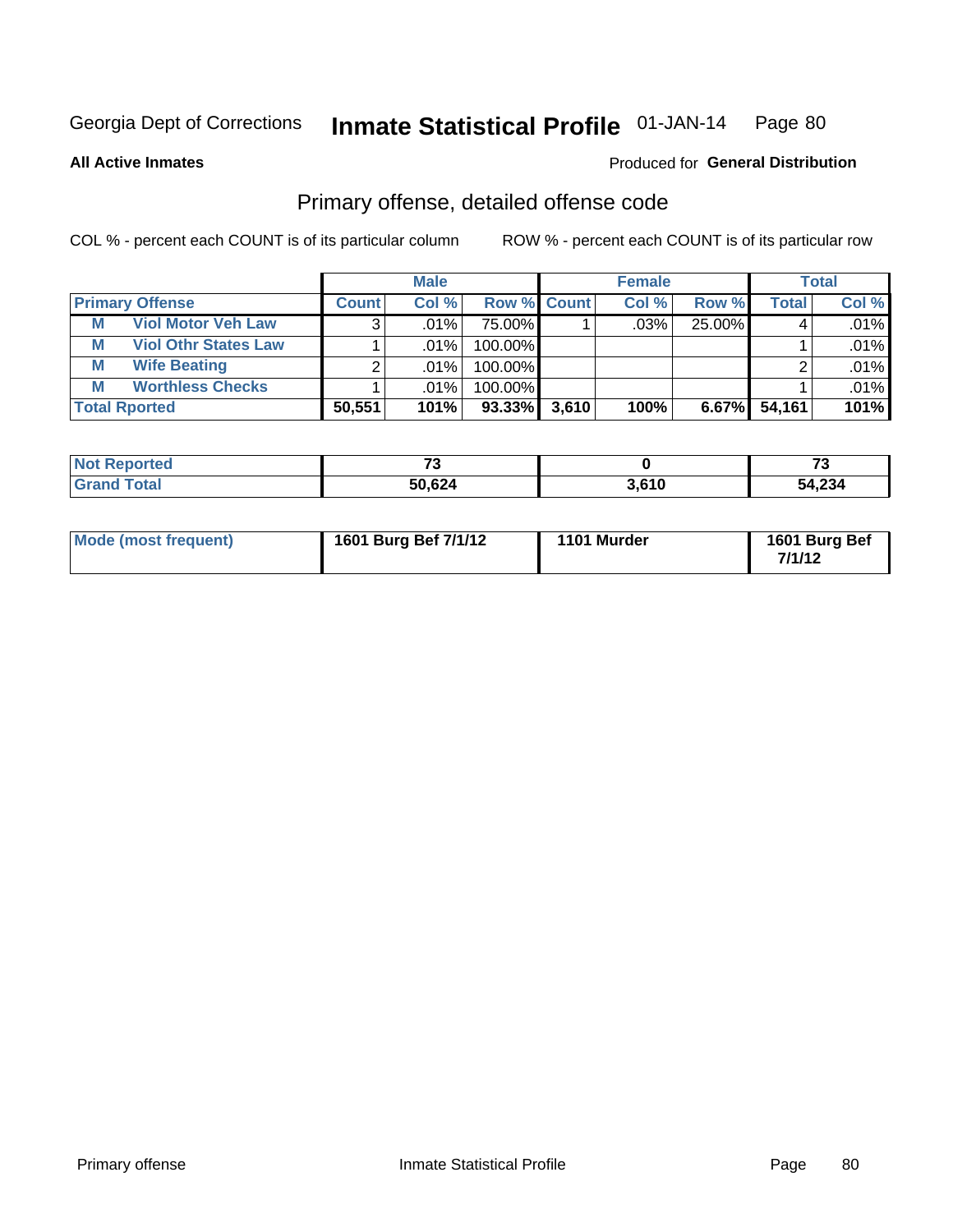#### **All Active Inmates**

#### Produced for **General Distribution**

#### County of conviction of primary offense

|                                    |              | <b>Male</b> |        |                | <b>Female</b> |        |              | <b>Total</b> |
|------------------------------------|--------------|-------------|--------|----------------|---------------|--------|--------------|--------------|
| <b>County of Conviction</b>        | <b>Count</b> | Col %       | Row %  | <b>Count</b>   | Col %         | Row %  | <b>Total</b> | Col %        |
| <b>Unknown</b><br>000              | 385          | .76%        | 94.13% | 24             | .66%          | 5.87%  | 409          | .75%         |
| <b>Appling County</b><br>001       | 90           | .18%        | 92.78% | 7              | .19%          | 7.22%  | 97           | .18%         |
| <b>Atkinson County</b><br>002      | 49           | .10%        | 98.00% | 1              | .03%          | 2.00%  | 50           | .09%         |
| <b>Bacon County</b><br>003         | 76           | .15%        | 92.68% | $\,6$          | .17%          | 7.32%  | 82           | .15%         |
| <b>Baker County</b><br>004         | 13           | .03%        | 92.86% | 1              | .03%          | 7.14%  | 14           | .03%         |
| <b>Baldwin County</b><br>005       | 317          | .63%        | 94.35% | 19             | .53%          | 5.65%  | 336          | .62%         |
| <b>Banks County</b><br>006         | 61           | .12%        | 95.31% | $\mathfrak{S}$ | .08%          | 4.69%  | 64           | .12%         |
| <b>Barrow County</b><br>007        | 258          | .51%        | 90.85% | 26             | .72%          | 9.15%  | 284          | .52%         |
| <b>Bartow County</b><br>008        | 641          | 1.27%       | 88.78% | 81             | 2.24%         | 11.22% | 722          | 1.33%        |
| <b>Ben Hill County</b><br>009      | 251          | .50%        | 96.17% | 10             | .28%          | 3.83%  | 261          | .48%         |
| <b>Berrien County</b><br>010       | 94           | .19%        | 94.95% | 5              | .14%          | 5.05%  | 99           | .18%         |
| <b>Bibb County</b><br>011          | 1,055        | 2.08%       | 95.22% | 53             | 1.47%         | 4.78%  | 1,108        | 2.04%        |
| <b>Bleckley County</b><br>012      | 65           | .13%        | 90.28% | $\overline{7}$ | .19%          | 9.72%  | 72           | .13%         |
| 013<br><b>Brantley County</b>      | 68           | .13%        | 91.89% | 6              | .17%          | 8.11%  | 74           | .14%         |
| <b>Brooks County</b><br>014        | 72           | .14%        | 94.74% | 4              | .11%          | 5.26%  | 76           | .14%         |
| <b>Bryan County</b><br>015         | 93           | .18%        | 98.94% | 1              | .03%          | 1.06%  | 94           | .17%         |
| <b>Bulloch County</b><br>016       | 499          | .99%        | 92.07% | 43             | 1.19%         | 7.93%  | 542          | 1.00%        |
| <b>Burke County</b><br>017         | 203          | .40%        | 96.67% | $\overline{7}$ | .19%          | 3.33%  | 210          | .39%         |
| <b>Butts County</b><br>018         | 158          | .31%        | 95.76% | $\overline{7}$ | .19%          | 4.24%  | 165          | .30%         |
| <b>Calhoun County</b><br>019       | 31           | .06%        | 86.11% | $\overline{5}$ | .14%          | 13.89% | 36           | .07%         |
| <b>Camden County</b><br>020        | 176          | .35%        | 93.62% | 12             | .33%          | 6.38%  | 188          | .35%         |
| <b>Candler County</b><br>021       | 115          | .23%        | 89.84% | 13             | .36%          | 10.16% | 128          | .24%         |
| <b>Carroll County</b><br>022       | 555          | 1.10%       | 92.04% | 48             | 1.33%         | 7.96%  | 603          | 1.11%        |
| <b>Catoosa County</b><br>023       | 350          | .69%        | 91.62% | 32             | .89%          | 8.38%  | 382          | .70%         |
| <b>Charlton County</b><br>024      | 63           | .12%        | 94.03% | 4              | .11%          | 5.97%  | 67           | .12%         |
| 025<br><b>Chatham County</b>       | 2,165        | 4.28%       | 96.65% | 75             | 2.08%         | 3.35%  | 2,240        | 4.13%        |
| <b>Chattahoochee County</b><br>026 | 34           | .07%        | 94.44% | $\overline{2}$ | .06%          | 5.56%  | 36           | .07%         |
| <b>Chattooga County</b><br>027     | 236          | .47%        | 87.41% | 34             | .94%          | 12.59% | 270          | .50%         |
| <b>Cherokee County</b><br>028      | 489          | .97%        | 92.97% | 37             | 1.02%         | 7.03%  | 526          | .97%         |
| <b>Clarke County</b><br>029        | 448          | .88%        | 95.52% | 21             | .58%          | 4.48%  | 469          | .86%         |
| <b>Clay County</b><br>030          | 35           | .07%        | 94.59% | $\sqrt{2}$     | .06%          | 5.41%  | 37           | .07%         |
| 031<br><b>Clayton County</b>       | 1,498        | 2.96%       | 92.87% | 115            | 3.19%         | 7.13%  | 1,613        | 2.97%        |
| <b>Clinch County</b><br>032        | 47           | .09%        | 95.92% | $\overline{2}$ | .06%          | 4.08%  | 49           | .09%         |
| <b>Cobb County</b><br>033          | 2,589        | 5.11%       | 91.42% | 243            | 6.73%         | 8.58%  | 2,832        | 5.22%        |
| <b>Coffee County</b><br>034        | 244          | .48%        | 93.49% | 17             | .47%          | 6.51%  | 261          | .48%         |
| <b>Colquitt County</b><br>035      | 242          | .48%        | 93.80% | 16             | .44%          | 6.20%  | 258          | .48%         |
| <b>Columbia County</b><br>036      | 391          | .77%        | 92.00% | 34             | .94%          | 8.00%  | 425          | .78%         |
| <b>Cook County</b><br>037          | 119          | .24%        | 95.97% | $\sqrt{5}$     | .14%          | 4.03%  | 124          | .23%         |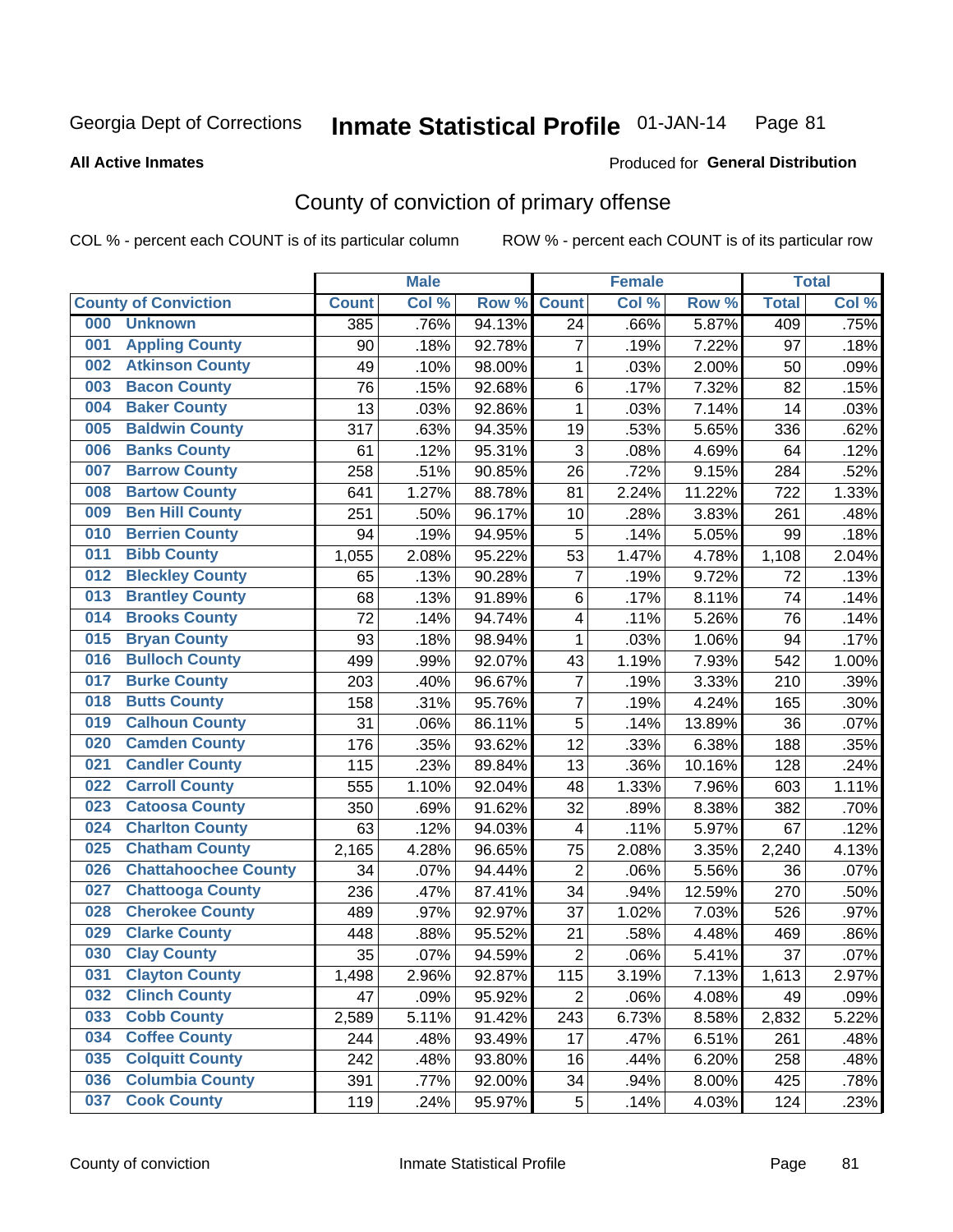#### **All Active Inmates**

#### Produced for **General Distribution**

### County of conviction of primary offense

|                                |              | <b>Male</b> |         |                | <b>Female</b> |        |                  | <b>Total</b> |
|--------------------------------|--------------|-------------|---------|----------------|---------------|--------|------------------|--------------|
| <b>County of Conviction</b>    | <b>Count</b> | Col %       | Row %   | <b>Count</b>   | Col %         | Row %  | <b>Total</b>     | Col %        |
| <b>Coweta County</b><br>038    | 535          | 1.06%       | 93.37%  | 38             | 1.05%         | 6.63%  | $\overline{573}$ | 1.06%        |
| <b>Crawford County</b><br>039  | 18           | .04%        | 100.00% |                |               |        | 18               | .03%         |
| <b>Crisp County</b><br>040     | 257          | .51%        | 94.83%  | 14             | .39%          | 5.17%  | 271              | .50%         |
| <b>Dade County</b><br>041      | 105          | .21%        | 92.92%  | 8              | .22%          | 7.08%  | 113              | .21%         |
| <b>Dawson County</b><br>042    | 104          | .21%        | 92.04%  | 9              | .25%          | 7.96%  | 113              | .21%         |
| 043<br><b>Decatur County</b>   | 305          | .60%        | 93.85%  | 20             | .55%          | 6.15%  | 325              | .60%         |
| <b>Dekalb County</b><br>044    | 3,140        | 6.20%       | 95.44%  | 150            | 4.16%         | 4.56%  | 3,290            | 6.07%        |
| <b>Dodge County</b><br>045     | 156          | .31%        | 92.31%  | 13             | .36%          | 7.69%  | 169              | .31%         |
| <b>Dooly County</b><br>046     | 99           | .20%        | 95.19%  | 5              | .14%          | 4.81%  | 104              | .19%         |
| <b>Dougherty County</b><br>047 | 1,011        | 2.00%       | 93.70%  | 68             | 1.88%         | 6.30%  | 1,079            | 1.99%        |
| <b>Douglas County</b><br>048   | 1,252        | 2.47%       | 90.53%  | 131            | 3.63%         | 9.47%  | 1,383            | 2.55%        |
| <b>Early County</b><br>049     | 96           | .19%        | 96.00%  | 4              | .11%          | 4.00%  | 100              | .18%         |
| <b>Echols County</b><br>050    | 12           | .02%        | 100.00% |                |               |        | 12               | .02%         |
| <b>Effingham County</b><br>051 | 204          | .40%        | 93.58%  | 14             | .39%          | 6.42%  | 218              | .40%         |
| <b>Elbert County</b><br>052    | 139          | .27%        | 93.92%  | 9              | .25%          | 6.08%  | 148              | .27%         |
| <b>Emanuel County</b><br>053   | 175          | .35%        | 92.59%  | 14             | .39%          | 7.41%  | 189              | .35%         |
| <b>Evans County</b><br>054     | 91           | .18%        | 93.81%  | 6              | .17%          | 6.19%  | 97               | .18%         |
| <b>Fannin County</b><br>055    | 93           | .18%        | 87.74%  | 13             | .36%          | 12.26% | 106              | .20%         |
| <b>Fayette County</b><br>056   | 375          | .74%        | 89.29%  | 45             | 1.25%         | 10.71% | 420              | .77%         |
| <b>Floyd County</b><br>057     | 826          | 1.63%       | 89.39%  | 98             | 2.71%         | 10.61% | 924              | 1.70%        |
| <b>Forsyth County</b><br>058   | 339          | .67%        | 88.28%  | 45             | 1.25%         | 11.72% | 384              | .71%         |
| <b>Franklin County</b><br>059  | 141          | .28%        | 90.97%  | 14             | .39%          | 9.03%  | 155              | .29%         |
| <b>Fulton County</b><br>060    | 4,950        | 9.78%       | 95.76%  | 219            | 6.07%         | 4.24%  | 5,169            | 9.53%        |
| <b>Gilmer County</b><br>061    | 115          | .23%        | 93.50%  | 8              | .22%          | 6.50%  | 123              | .23%         |
| <b>Glascock County</b><br>062  | 5            | .01%        | 83.33%  | $\mathbf{1}$   | .03%          | 16.67% | 6                | .01%         |
| <b>Glynn County</b><br>063     | 496          | .98%        | 95.38%  | 24             | .66%          | 4.62%  | 520              | .96%         |
| <b>Gordon County</b><br>064    | 342          | .68%        | 87.24%  | 50             | 1.39%         | 12.76% | 392              | .72%         |
| 065<br><b>Grady County</b>     | 213          | .42%        | 95.52%  | 10             | .28%          | 4.48%  | 223              | .41%         |
| <b>Greene County</b><br>066    | 124          | .24%        | 92.54%  | 10             | .28%          | 7.46%  | 134              | .25%         |
| <b>Gwinnett County</b><br>067  | 2,416        | 4.77%       | 93.07%  | 180            | 4.99%         | 6.93%  | 2,596            | 4.79%        |
| <b>Habersham County</b><br>068 | 102          | .20%        | 96.23%  | 4              | .11%          | 3.77%  | 106              | .20%         |
| <b>Hall County</b><br>069      | 700          | 1.38%       | 91.03%  | 69             | 1.91%         | 8.97%  | 769              | 1.42%        |
| <b>Hancock County</b><br>070   | 39           | .08%        | 100.00% |                |               |        | 39               | .07%         |
| <b>Haralson County</b><br>071  | 136          | .27%        | 92.52%  | 11             | .30%          | 7.48%  | 147              | .27%         |
| <b>Harris County</b><br>072    | 109          | .22%        | 94.78%  | 6              | .17%          | 5.22%  | 115              | .21%         |
| <b>Hart County</b><br>073      | 142          | .28%        | 94.04%  | 9              | .25%          | 5.96%  | 151              | .28%         |
| <b>Heard County</b><br>074     | 47           | .09%        | 87.04%  | $\overline{7}$ | .19%          | 12.96% | 54               | .10%         |
| <b>Henry County</b><br>075     | 529          | 1.04%       | 90.43%  | 56             | 1.55%         | 9.57%  | 585              | 1.08%        |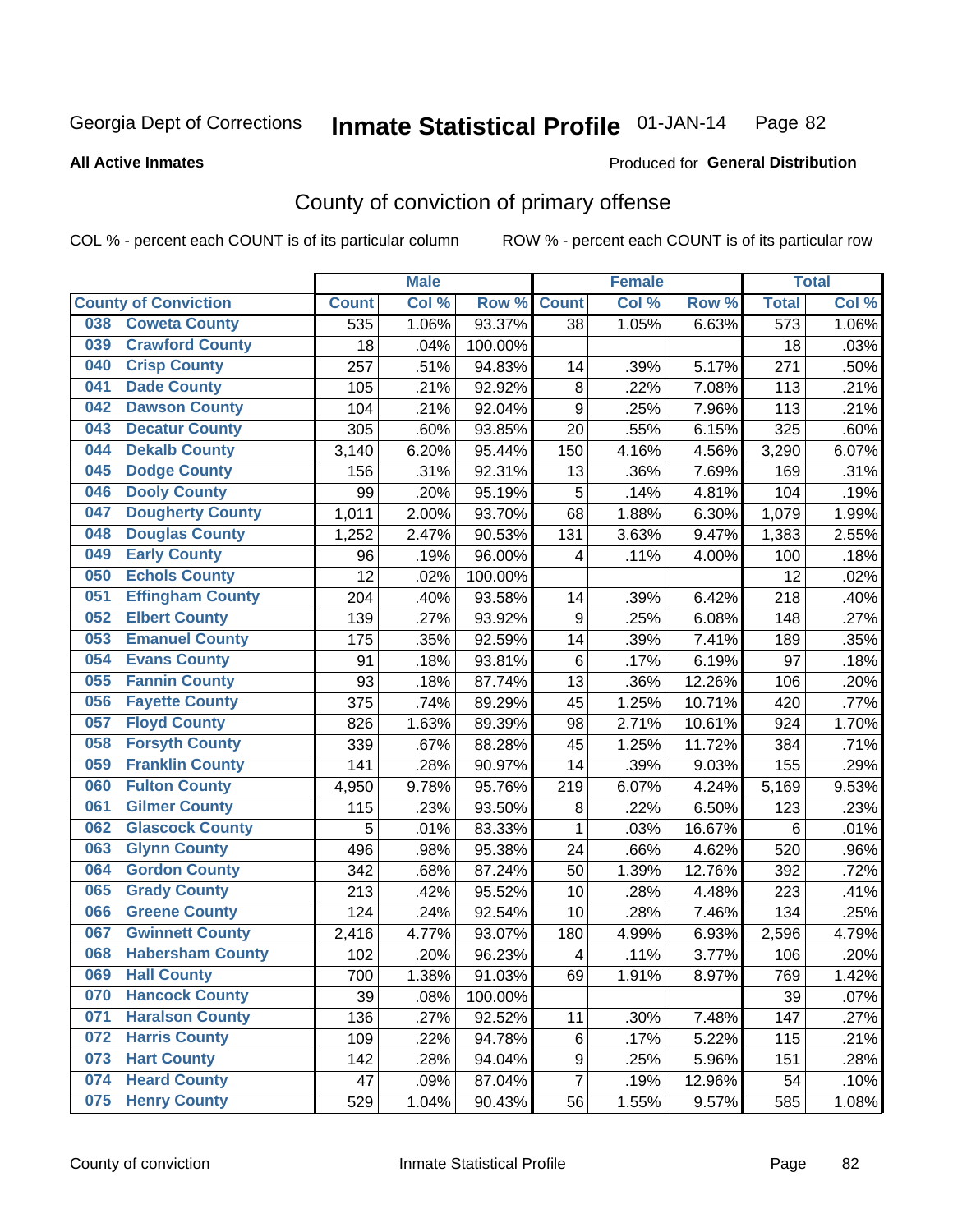**All Active Inmates**

#### Produced for **General Distribution**

### County of conviction of primary offense

|     |                             |              | <b>Male</b> |         |                           | <b>Female</b> |        |              | <b>Total</b> |
|-----|-----------------------------|--------------|-------------|---------|---------------------------|---------------|--------|--------------|--------------|
|     | <b>County of Conviction</b> | <b>Count</b> | Col %       | Row %   | <b>Count</b>              | Col %         | Row %  | <b>Total</b> | Col %        |
| 076 | <b>Houston County</b>       | 713          | 1.41%       | 94.06%  | 45                        | 1.25%         | 5.94%  | 758          | 1.40%        |
| 077 | <b>Irwin County</b>         | 76           | .15%        | 93.83%  | 5                         | .14%          | 6.17%  | 81           | .15%         |
| 078 | <b>Jackson County</b>       | 261          | .52%        | 92.23%  | 22                        | .61%          | 7.77%  | 283          | .52%         |
| 079 | <b>Jasper County</b>        | 58           | .11%        | 89.23%  | $\overline{7}$            | .19%          | 10.77% | 65           | .12%         |
| 080 | <b>Jeff Davis County</b>    | 87           | .17%        | 93.55%  | 6                         | .17%          | 6.45%  | 93           | .17%         |
| 081 | <b>Jefferson County</b>     | 174          | .34%        | 97.75%  | 4                         | .11%          | 2.25%  | 178          | .33%         |
| 082 | <b>Jenkins County</b>       | 76           | .15%        | 93.83%  | 5                         | .14%          | 6.17%  | 81           | .15%         |
| 083 | <b>Johnson County</b>       | 49           | .10%        | 96.08%  | $\overline{2}$            | .06%          | 3.92%  | 51           | .09%         |
| 084 | <b>Jones County</b>         | 220          | .43%        | 88.71%  | 28                        | .78%          | 11.29% | 248          | .46%         |
| 085 | <b>Lamar County</b>         | 74           | .15%        | 91.36%  | $\overline{7}$            | .19%          | 8.64%  | 81           | .15%         |
| 086 | <b>Lanier County</b>        | 47           | .09%        | 97.92%  | 1                         | .03%          | 2.08%  | 48           | .09%         |
| 087 | <b>Laurens County</b>       | 306          | .60%        | 94.74%  | 17                        | .47%          | 5.26%  | 323          | .60%         |
| 088 | <b>Lee County</b>           | 64           | .13%        | 92.75%  | 5                         | .14%          | 7.25%  | 69           | .13%         |
| 089 | <b>Liberty County</b>       | 308          | .61%        | 93.90%  | 20                        | .55%          | 6.10%  | 328          | .60%         |
| 090 | <b>Lincoln County</b>       | 30           | .06%        | 93.75%  | $\overline{2}$            | .06%          | 6.25%  | 32           | .06%         |
| 091 | <b>Long County</b>          | 81           | .16%        | 94.19%  | 5                         | .14%          | 5.81%  | 86           | .16%         |
| 092 | <b>Lowndes County</b>       | 555          | 1.10%       | 95.20%  | 28                        | .78%          | 4.80%  | 583          | 1.07%        |
| 093 | <b>Lumpkin County</b>       | 90           | .18%        | 89.11%  | 11                        | .30%          | 10.89% | 101          | .19%         |
| 094 | <b>Macon County</b>         | 61           | .12%        | 95.31%  | $\ensuremath{\mathsf{3}}$ | .08%          | 4.69%  | 64           | .12%         |
| 095 | <b>Madison County</b>       | 95           | .19%        | 93.14%  | $\overline{7}$            | .19%          | 6.86%  | 102          | .19%         |
| 096 | <b>Marion County</b>        | 25           | .05%        | 96.15%  | $\mathbf{1}$              | .03%          | 3.85%  | 26           | .05%         |
| 097 | <b>Mcduffie County</b>      | 199          | .39%        | 96.14%  | 8                         | .22%          | 3.86%  | 207          | .38%         |
| 098 | <b>Mcintosh County</b>      | 80           | .16%        | 90.91%  | $\bf 8$                   | .22%          | 9.09%  | 88           | .16%         |
| 099 | <b>Meriwether County</b>    | 174          | .34%        | 96.67%  | 6                         | .17%          | 3.33%  | 180          | .33%         |
| 100 | <b>Miller County</b>        | 37           | .07%        | 100.00% |                           |               |        | 37           | .07%         |
| 101 | <b>Mitchell County</b>      | 207          | .41%        | 91.59%  | 19                        | .53%          | 8.41%  | 226          | .42%         |
| 102 | <b>Monroe County</b>        | 161          | .32%        | 90.45%  | 17                        | .47%          | 9.55%  | 178          | .33%         |
| 103 | <b>Montgomery County</b>    | 40           | .08%        | 100.00% |                           |               |        | 40           | .07%         |
| 104 | <b>Morgan County</b>        | 152          | .30%        | 91.57%  | 14                        | .39%          | 8.43%  | 166          | .31%         |
| 105 | <b>Murray County</b>        | 152          | .30%        | 91.02%  | 15                        | .42%          | 8.98%  | 167          | .31%         |
| 106 | <b>Muscogee County</b>      | 1,323        | 2.61%       | 94.91%  | 71                        | 1.97%         | 5.09%  | 1,394        | 2.57%        |
| 107 | <b>Newton County</b>        | 647          | 1.28%       | 92.69%  | 51                        | 1.41%         | 7.31%  | 698          | 1.29%        |
| 108 | <b>Oconee County</b>        | 54           | .11%        | 98.18%  | 1                         | .03%          | 1.82%  | 55           | .10%         |
| 109 | <b>Oglethorpe County</b>    | 62           | .12%        | 96.88%  | $\overline{c}$            | .06%          | 3.13%  | 64           | .12%         |
| 110 | <b>Paulding County</b>      | 274          | .54%        | 92.26%  | 23                        | .64%          | 7.74%  | 297          | .55%         |
| 111 | <b>Peach County</b>         | 78           | .15%        | 95.12%  | 4                         | .11%          | 4.88%  | 82           | .15%         |
| 112 | <b>Pickens County</b>       | 89           | .18%        | 92.71%  | $\overline{7}$            | .19%          | 7.29%  | 96           | .18%         |
| 113 | <b>Pierce County</b>        | 79           | .16%        | 95.18%  | $\overline{\mathbf{4}}$   | .11%          | 4.82%  | 83           | .15%         |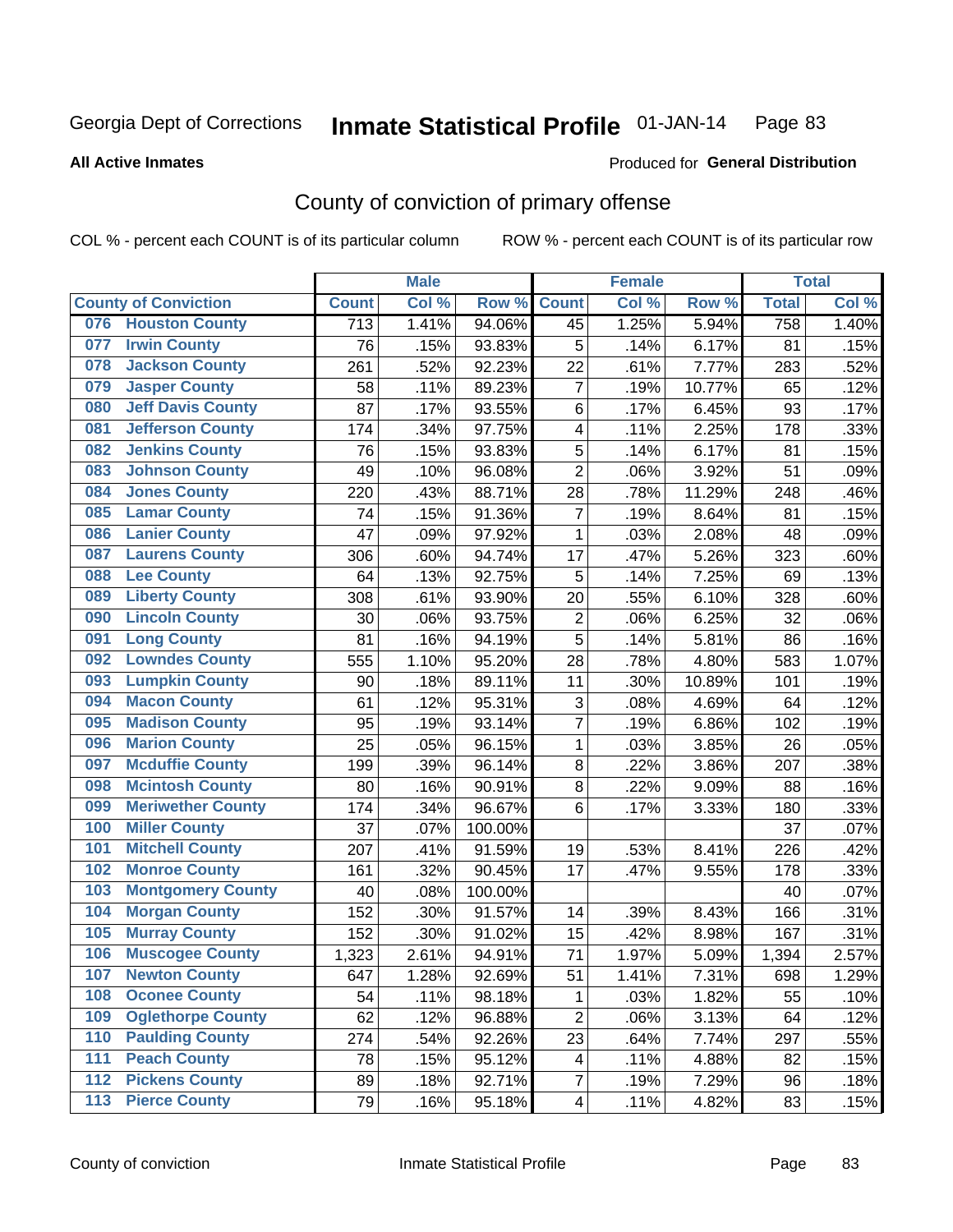**All Active Inmates**

#### Produced for **General Distribution**

### County of conviction of primary offense

|                                          |              | <b>Male</b> |         |                          | <b>Female</b> |        |              | <b>Total</b> |
|------------------------------------------|--------------|-------------|---------|--------------------------|---------------|--------|--------------|--------------|
| <b>County of Conviction</b>              | <b>Count</b> | Col %       | Row %   | <b>Count</b>             | Col %         | Row %  | <b>Total</b> | Col %        |
| 114 Pike County                          | 49           | .10%        | 87.50%  | $\overline{7}$           | .19%          | 12.50% | 56           | .10%         |
| <b>Polk County</b><br>$\overline{115}$   | 168          | .33%        | 94.92%  | 9                        | .25%          | 5.08%  | 177          | .33%         |
| <b>Pulaski County</b><br>116             | 59           | .12%        | 96.72%  | $\overline{2}$           | .06%          | 3.28%  | 61           | .11%         |
| 117<br><b>Putnam County</b>              | 176          | .35%        | 91.67%  | 16                       | .44%          | 8.33%  | 192          | .35%         |
| <b>Quitman County</b><br>118             | 22           | .04%        | 100.00% |                          |               |        | 22           | .04%         |
| <b>Rabun County</b><br>119               | 49           | .10%        | 90.74%  | 5                        | .14%          | 9.26%  | 54           | .10%         |
| <b>Randolph County</b><br>120            | 72           | .14%        | 97.30%  | $\overline{2}$           | .06%          | 2.70%  | 74           | .14%         |
| <b>Richmond County</b><br>121            | 1,924        | 3.80%       | 94.18%  | 119                      | 3.30%         | 5.82%  | 2,043        | 3.77%        |
| <b>Rockdale County</b><br>122            | 435          | .86%        | 92.95%  | 33                       | .91%          | 7.05%  | 468          | .86%         |
| <b>Schley County</b><br>123              | 19           | .04%        | 95.00%  | 1                        | .03%          | 5.00%  | 20           | .04%         |
| <b>Screven County</b><br>124             | 134          | .26%        | 95.04%  | $\overline{7}$           | .19%          | 4.96%  | 141          | .26%         |
| <b>Seminole County</b><br>125            | 72           | .14%        | 90.00%  | 8                        | .22%          | 10.00% | 80           | .15%         |
| <b>Spalding County</b><br>126            | 493          | .97%        | 93.73%  | 33                       | .91%          | 6.27%  | 526          | .97%         |
| <b>Stephens County</b><br>127            | 170          | .34%        | 91.89%  | 15                       | .42%          | 8.11%  | 185          | .34%         |
| <b>Stewart County</b><br>128             | 29           | .06%        | 96.67%  | $\mathbf{1}$             | .03%          | 3.33%  | 30           | .06%         |
| <b>Sumter County</b><br>129              | 217          | .43%        | 93.53%  | 15                       | .42%          | 6.47%  | 232          | .43%         |
| <b>Talbot County</b><br>130              | 51           | .10%        | 92.73%  | $\overline{\mathcal{A}}$ | .11%          | 7.27%  | 55           | .10%         |
| <b>Taliaferro County</b><br>131          | 24           | .05%        | 85.71%  | 4                        | .11%          | 14.29% | 28           | .05%         |
| <b>Tattnall County</b><br>132            | 194          | .38%        | 91.94%  | 17                       | .47%          | 8.06%  | 211          | .39%         |
| <b>Taylor County</b><br>133              | 69           | .14%        | 94.52%  | 4                        | .11%          | 5.48%  | 73           | .13%         |
| <b>Telfair County</b><br>134             | 91           | .18%        | 93.81%  | 6                        | .17%          | 6.19%  | 97           | .18%         |
| <b>Terrell County</b><br>135             | 84           | .17%        | 96.55%  | 3                        | .08%          | 3.45%  | 87           | .16%         |
| <b>Thomas County</b><br>136              | 215          | .42%        | 91.88%  | 19                       | .53%          | 8.12%  | 234          | .43%         |
| <b>Tift County</b><br>137                | 327          | .65%        | 95.61%  | 15                       | .42%          | 4.39%  | 342          | .63%         |
| <b>Toombs County</b><br>138              | 326          | .64%        | 90.81%  | 33                       | .91%          | 9.19%  | 359          | .66%         |
| <b>Towns County</b><br>139               | 35           | .07%        | 94.59%  | $\boldsymbol{2}$         | .06%          | 5.41%  | 37           | .07%         |
| <b>Treutlen County</b><br>140            | 86           | .17%        | 96.63%  | 3                        | .08%          | 3.37%  | 89           | .16%         |
| <b>Troup County</b><br>141               | 586          | 1.16%       | 92.43%  | 48                       | 1.33%         | 7.57%  | 634          | 1.17%        |
| <b>Turner County</b><br>142              | 61           | .12%        | 91.04%  | $\,6$                    | .17%          | 8.96%  | 67           | .12%         |
| <b>Twiggs County</b><br>$\overline{143}$ | 66           | .13%        | 95.65%  | 3                        | .08%          | 4.35%  | 69           | .13%         |
| <b>Union County</b><br>144               | 64           | .13%        | 83.12%  | 13                       | .36%          | 16.88% | 77           | .14%         |
| 145<br><b>Upson County</b>               | 184          | .36%        | 96.34%  | 7                        | .19%          | 3.66%  | 191          | .35%         |
| <b>Walker County</b><br>146              | 388          | .77%        | 90.65%  | 40                       | 1.11%         | 9.35%  | 428          | .79%         |
| <b>Walton County</b><br>147              | 501          | .99%        | 89.30%  | 60                       | 1.66%         | 10.70% | 561          | 1.03%        |
| <b>Ware County</b><br>148                | 346          | .68%        | 94.02%  | 22                       | .61%          | 5.98%  | 368          | .68%         |
| <b>Warren County</b><br>149              | 48           | .09%        | 96.00%  | $\overline{2}$           | .06%          | 4.00%  | 50           | .09%         |
| <b>Washington County</b><br>150          | 188          | .37%        | 89.95%  | 21                       | .58%          | 10.05% | 209          | .39%         |
| <b>Wayne County</b><br>151               | 156          | .31%        | 91.76%  | 14                       | .39%          | 8.24%  | 170          | .31%         |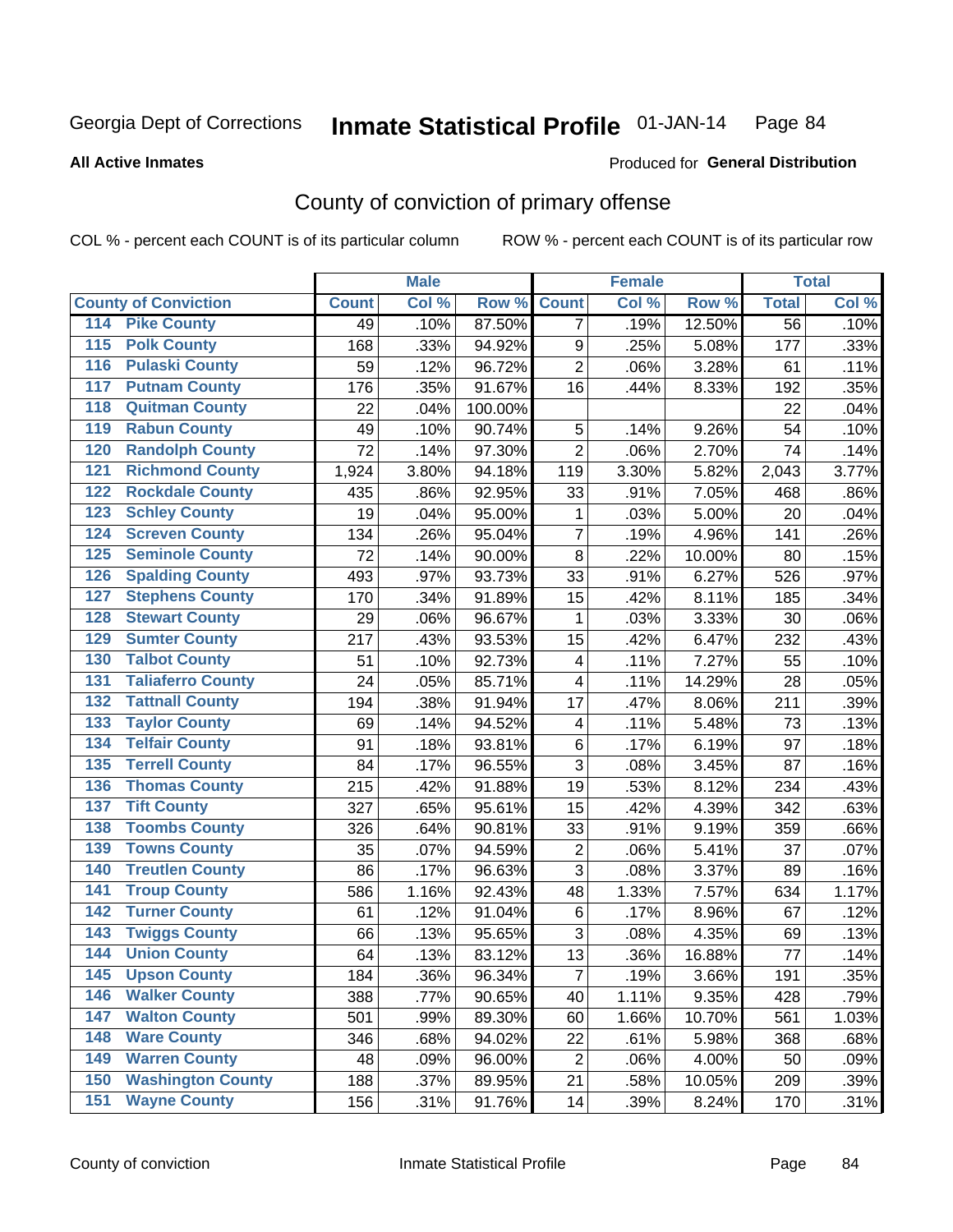**All Active Inmates**

#### Produced for **General Distribution**

### County of conviction of primary offense

|                                |              | <b>Male</b> |             |       | <b>Female</b> |        |              | <b>Total</b> |
|--------------------------------|--------------|-------------|-------------|-------|---------------|--------|--------------|--------------|
| <b>County of Conviction</b>    | <b>Count</b> | Col %       | Row % Count |       | Col %         | Row %  | <b>Total</b> | Col %        |
| <b>Webster County</b><br>152   | 8            | .02%        | 88.89%      |       | .03%          | 11.11% | 9            | .02%         |
| <b>Wheeler County</b><br>153   | 25           | $.05\%$     | 100.00%     |       |               |        | 25           | .05%         |
| <b>White County</b><br>154     | 101          | .20%        | 84.87%      | 18    | .50%          | 15.13% | 119          | .22%         |
| <b>Whitfield County</b><br>155 | 564          | 1.11%       | 90.38%      | 60    | 1.66%         | 9.62%  | 624          | 1.15%        |
| <b>Wilcox County</b><br>156    | 43           | $.08\%$     | 87.76%      | 6     | .17%          | 12.24% | 49           | .09%         |
| <b>Wilkes County</b><br>157    | 72           | .14%        | 93.51%      | 5     | .14%          | 6.49%  | 77           | .14%         |
| <b>Wilkinson County</b><br>158 | 40           | $.08\%$     | 95.24%      | 2     | .06%          | 4.76%  | 42           | .08%         |
| <b>Worth County</b><br>159     | 122          | .24%        | 93.85%      | 8     | .22%          | 6.15%  | 130          | .24%         |
| <b>Total Rported</b>           | 50,624       | 100%        | 93.34%      | 3,610 | 100%          | 6.66%  | 54,234       | 100%         |

| <b>Not Reported</b> |        |       |        |
|---------------------|--------|-------|--------|
| <b>Grand Total</b>  | 50,624 | 3,610 | 54,234 |

| Mode (most frequent) | <b>Fulton County</b> | <b>Cobb County</b> | <b>Fulton County</b> |
|----------------------|----------------------|--------------------|----------------------|
|                      |                      |                    |                      |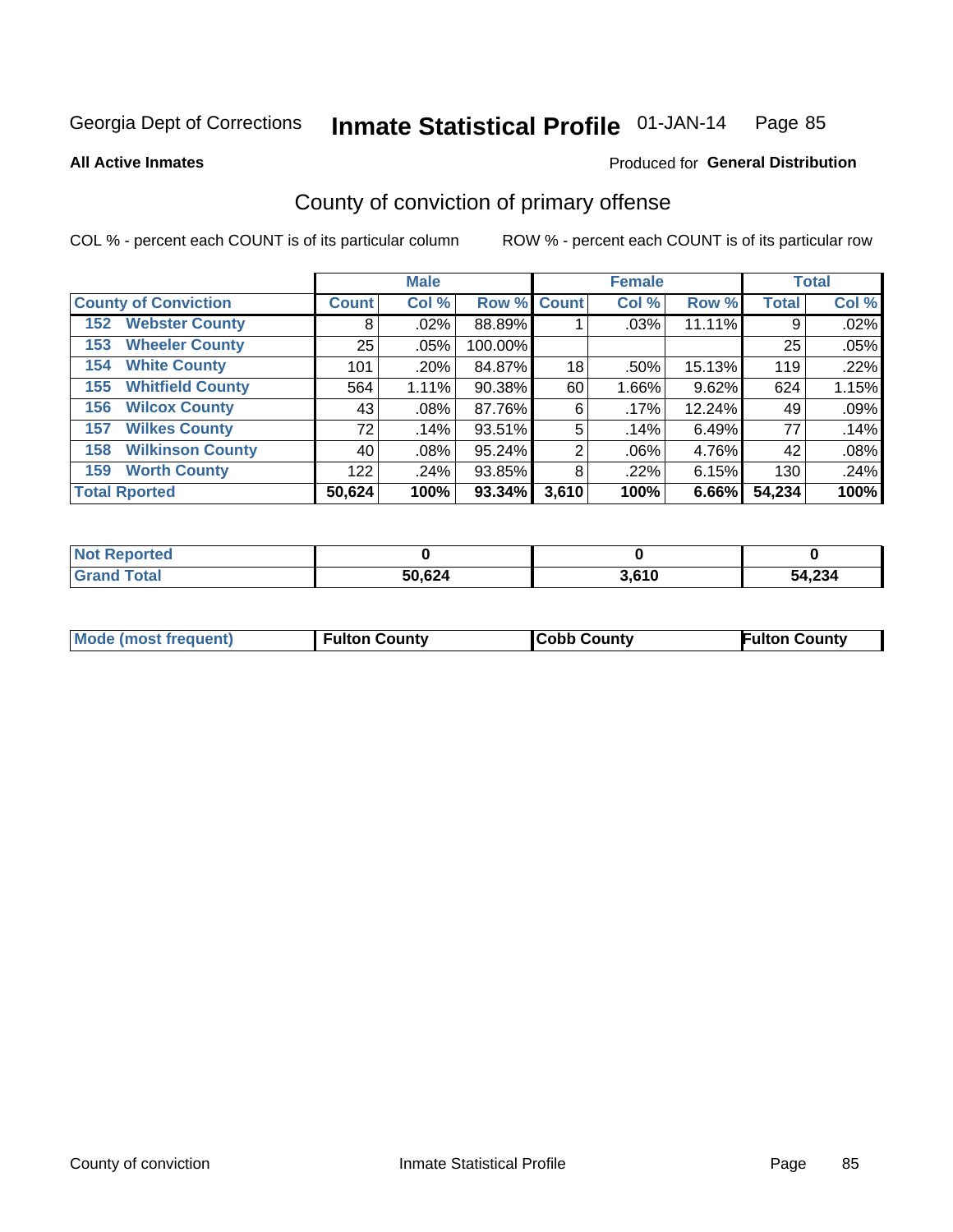#### **All Active Inmates**

# Produced for **General Distribution**

### Circuit of conviction of primary offense

|                         |                                 |              | <b>Male</b> |        |              | <b>Female</b> |        |                  | <b>Total</b> |
|-------------------------|---------------------------------|--------------|-------------|--------|--------------|---------------|--------|------------------|--------------|
|                         | <b>Circuit of Conviction</b>    | <b>Count</b> | Col %       | Row %  | <b>Count</b> | Col %         | Row %  | <b>Total</b>     | Col %        |
| 1                       | <b>Alapaha Circuit</b>          | 356          | .71%        | 96.22% | 14           | .39%          | 3.78%  | $\overline{370}$ | .69%         |
| $\overline{2}$          | <b>Alcovy Circuit</b>           | 1,148        | 2.29%       | 91.18% | 111          | 3.10%         | 8.82%  | 1,259            | 2.34%        |
| $\overline{\mathbf{3}}$ | <b>Atlanta Circuit</b>          | 4,950        | 9.85%       | 95.76% | 219          | 6.11%         | 4.24%  | 5,169            | 9.60%        |
| $\overline{\mathbf{4}}$ | <b>Atlantic Circuit</b>         | 847          | 1.69%       | 93.69% | 57           | 1.59%         | 6.31%  | 904              | 1.68%        |
| $\overline{5}$          | <b>Augusta Circuit</b>          | 2,518        | 5.01%       | 94.03% | 160          | 4.46%         | 5.97%  | 2,678            | 4.98%        |
| $\overline{6}$          | <b>Blue Ridge Circuit</b>       | 489          | .97%        | 92.97% | 37           | 1.03%         | 7.03%  | 526              | .98%         |
| 7                       | <b>Brunswick Circuit</b>        | 1,005        | 2.00%       | 94.10% | 63           | 1.76%         | 5.90%  | 1,068            | 1.98%        |
| $\overline{\mathbf{8}}$ | <b>Chattahoochee Circuit</b>    | 1,611        | 3.21%       | 94.82% | 88           | 2.45%         | 5.18%  | 1,699            | 3.16%        |
| $\overline{9}$          | <b>Cherokee Circuit</b>         | 983          | 1.96%       | 88.24% | 131          | 3.65%         | 11.76% | 1,114            | 2.07%        |
| 10                      | <b>Clayton Circuit</b>          | 1,498        | 2.98%       | 92.87% | 115          | 3.21%         | 7.13%  | 1,613            | 3.00%        |
| $\overline{11}$         | <b>Cobb Circuit</b>             | 2,589        | 5.15%       | 91.42% | 243          | 6.78%         | 8.58%  | 2,832            | 5.26%        |
| $\overline{12}$         | <b>Conasauga Circuit</b>        | 716          | 1.43%       | 90.52% | 75           | 2.09%         | 9.48%  | 791              | 1.47%        |
| $\overline{13}$         | <b>Cordele Circuit</b>          | 650          | 1.29%       | 94.89% | 35           | .98%          | 5.11%  | 685              | 1.27%        |
| $\overline{14}$         | <b>Coweta Circuit</b>           | 1,897        | 3.78%       | 92.81% | 147          | 4.10%         | 7.19%  | 2,044            | 3.80%        |
| 15                      | <b>Dougherty Circuit</b>        | 1,011        | 2.01%       | 93.70% | 68           | 1.90%         | 6.30%  | 1,079            | 2.00%        |
| 16                      | <b>Dublin Circuit</b>           | 507          | 1.01%       | 95.30% | 25           | .70%          | 4.70%  | 532              | .99%         |
| $\overline{17}$         | <b>Eastern Circuit</b>          | 2,165        | 4.31%       | 96.65% | 75           | 2.09%         | 3.35%  | 2,240            | 4.16%        |
| 18                      | <b>Flint Circuit</b>            | 529          | 1.05%       | 90.43% | 56           | 1.56%         | 9.57%  | 585              | 1.09%        |
| 19                      | <b>Griffin Circuit</b>          | 1,101        | 2.19%       | 92.29% | 92           | 2.57%         | 7.71%  | 1,193            | 2.22%        |
| 20                      | <b>Gwinnett Circuit</b>         | 2,416        | 4.81%       | 93.07% | 180          | 5.02%         | 6.93%  | 2,596            | 4.82%        |
| $\overline{21}$         | <b>Houston Circuit</b>          | 713          | 1.42%       | 94.06% | 45           | 1.25%         | 5.94%  | 758              | 1.41%        |
| $\overline{22}$         | <b>Lookout Mountain Circuit</b> | 1,079        | 2.15%       | 90.44% | 114          | 3.18%         | 9.56%  | 1,193            | 2.22%        |
| 23                      | <b>Macon Circuit</b>            | 1,151        | 2.29%       | 95.28% | 57           | 1.59%         | 4.72%  | 1,208            | 2.24%        |
| $\overline{24}$         | <b>Middle Circuit</b>           | 978          | 1.95%       | 92.00% | 85           | 2.37%         | 8.00%  | 1,063            | 1.97%        |
| $\overline{25}$         | <b>Mountain Circuit</b>         | 321          | .64%        | 93.04% | 24           | .67%          | 6.96%  | 345              | .64%         |
| 26                      | <b>Northeastern Circuit</b>     | 804          | 1.60%       | 91.16% | 78           | 2.18%         | 8.84%  | 882              | 1.64%        |
| $\overline{27}$         | <b>Northern Circuit</b>         | 579          | 1.15%       | 93.39% | 41           | 1.14%         | 6.61%  | 620              | 1.15%        |
| 28                      | <b>Ocmulgee Circuit</b>         | 1,126        | 2.24%       | 92.14% | 96           | 2.68%         | 7.86%  | 1,222            | 2.27%        |
| 29                      | <b>Oconee Circuit</b>           | 436          | .87%        | 93.97% | 28           | .78%          | 6.03%  | 464              | .86%         |
| 30                      | <b>Ogeechee Circuit</b>         | 913          | 1.82%       | 92.97% | 69           | 1.92%         | 7.03%  | 982              | 1.82%        |
| $\overline{31}$         | <b>Pataula Circuit</b>          | 418          | .83%        | 95.65% | 19           | .53%          | 4.35%  | 437              | .81%         |
| 32                      | <b>Piedmont Circuit</b>         | 580          | 1.15%       | 91.92% | 51           | 1.42%         | 8.08%  | 631              | 1.17%        |
| 33                      | <b>Rome Circuit</b>             | 826          | 1.64%       | 89.39% | 98           | 2.73%         | 10.61% | 924              | 1.72%        |
| 34                      | <b>South Georgia Circuit</b>    | 769          | 1.53%       | 93.33% | 55           | 1.53%         | 6.67%  | 824              | 1.53%        |
| 35                      | <b>Southern Circuit</b>         | 1,096        | 2.18%       | 94.24% | 67           | 1.87%         | 5.76%  | 1,163            | 2.16%        |
| 36                      | <b>Southwestern Circuit</b>     | 398          | .79%        | 93.87% | 26           | .73%          | 6.13%  | 424              | .79%         |
| 37                      | <b>Stone Mountain Circuit</b>   | 3,140        | 6.25%       | 95.44% | 150          | 4.18%         | 4.56%  | 3,290            | 6.11%        |
| 38                      | <b>Tallapoosa Circuit</b>       | 304          | .61%        | 93.83% | 20           | .56%          | 6.17%  | 324              | .60%         |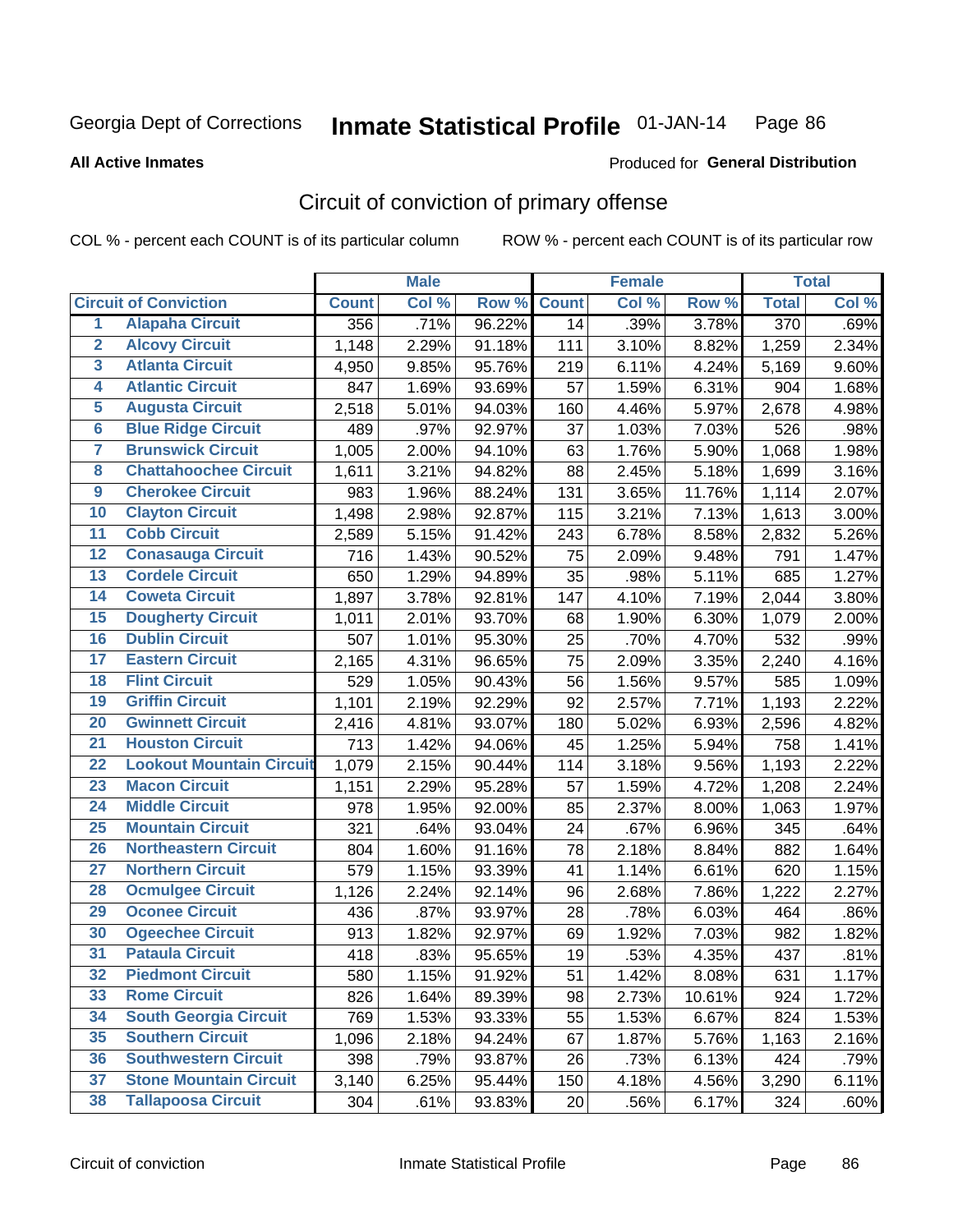#### **All Active Inmates**

#### Produced for **General Distribution**

### Circuit of conviction of primary offense

|    |                              |              | <b>Male</b> |        |              | <b>Female</b> |        |              | <b>Total</b> |
|----|------------------------------|--------------|-------------|--------|--------------|---------------|--------|--------------|--------------|
|    | <b>Circuit of Conviction</b> | <b>Count</b> | Col %       | Row %  | <b>Count</b> | Col %         | Row %  | <b>Total</b> | Col %        |
| 39 | <b>Tifton Circuit</b>        | 586          | 1.17%       | 94.52% | 34           | .95%          | 5.48%  | 620          | 1.15%        |
| 40 | <b>Toombs Circuit</b>        | 378          | .75%        | 94.50% | 22           | .61%          | 5.50%  | 400          | .74%         |
| 41 | <b>Waycross Circuit</b>      | 876          | 1.74%       | 93.69% | 59           | 1.65%         | 6.31%  | 935          | 1.74%        |
| 42 | <b>Western Circuit</b>       | 502          | 1.00%       | 95.80% | 22           | .61%          | 4.20%  | 524          | .97%         |
| 43 | <b>Rockdale Circuit</b>      | 435          | .87%        | 92.95% | 33           | .92%          | 7.05%  | 468          | .87%         |
| 44 | <b>Douglas Circuit</b>       | 1,252        | 2.49%       | 90.53% | 131          | 3.65%         | 9.47%  | 1,383        | 2.57%        |
| 45 | <b>Appalachian Circuit</b>   | 297          | .59%        | 91.38% | 28           | .78%          | 8.62%  | 325          | .60%         |
| 46 | <b>Enotah Circuit</b>        | 290          | .58%        | 86.83% | 44           | 1.23%         | 13.17% | 334          | .62%         |
| 47 | <b>Bell-Forsyth Circuit</b>  | 339          | .67%        | 88.28% | 45           | 1.25%         | 11.72% | 384          | .71%         |
| 48 | <b>Towaliga Circuit</b>      | 393          | .78%        | 92.69% | 31           | .86%          | 7.31%  | 424          | .79%         |
| 49 | <b>Paulding Circuit</b>      | 274          | .55%        | 92.26% | 23           | .64%          | 7.74%  | 297          | .55%         |
|    | <b>Total Rported</b>         | 50,239       | 100%        | 93.34% | 3,586        | 100%          | 6.66%  | 53,825       | 100%         |

| N<br>u e o | 385         | 44    | 409                   |
|------------|-------------|-------|-----------------------|
|            | .624<br>50. | 3,610 | $\sim$<br>4.Z34<br>54 |

| M | . | -----<br>oг | ----<br>пLс |
|---|---|-------------|-------------|
|   |   | <b>OUNN</b> |             |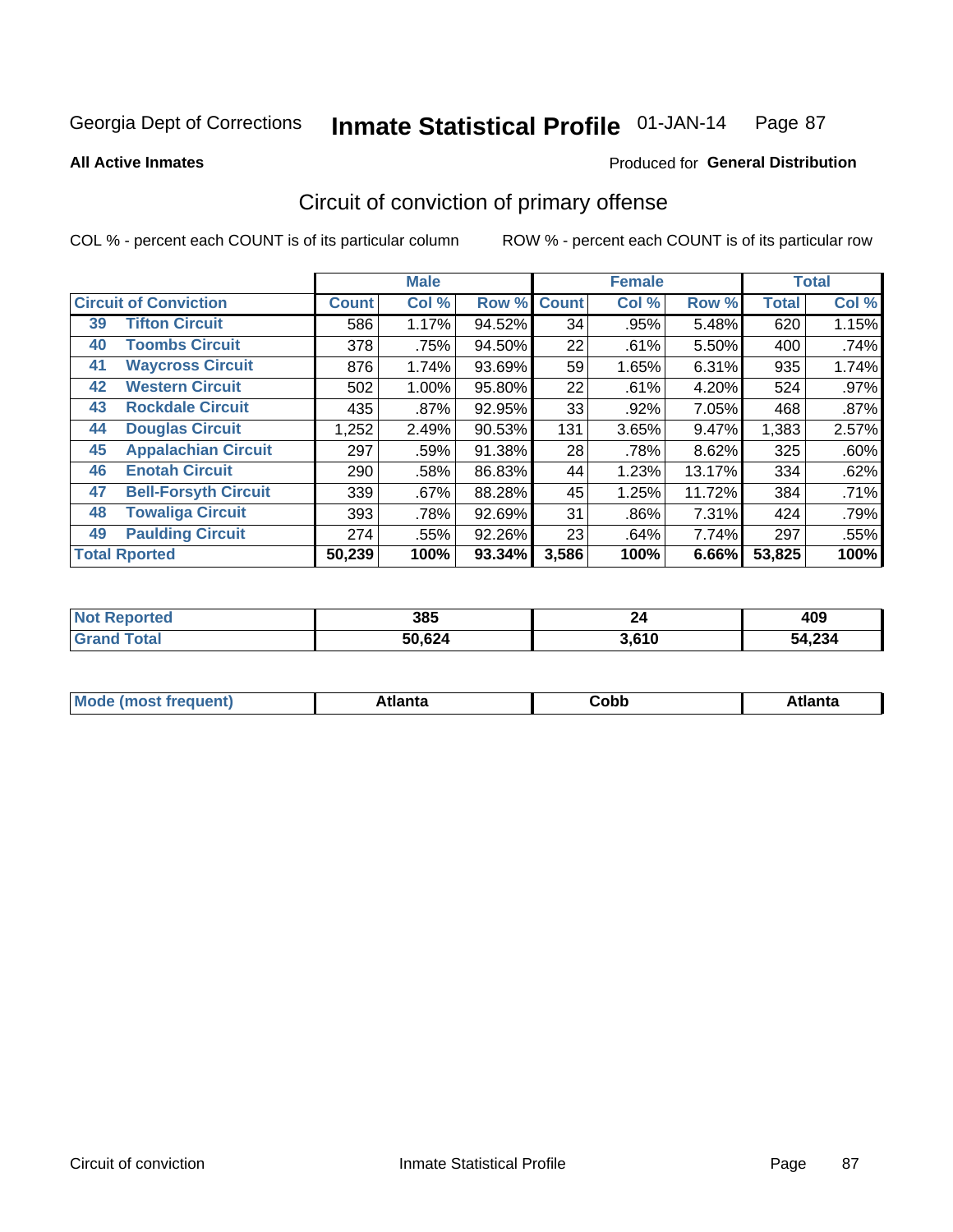#### **All Active Inmates**

#### Produced for **General Distribution**

#### Years served (jail + prison) in this incarceration

|                       |              | <b>Male</b> |        |                | <b>Female</b> |       |              | <b>Total</b> |
|-----------------------|--------------|-------------|--------|----------------|---------------|-------|--------------|--------------|
| <b>Years Served</b>   | <b>Count</b> | Col %       | Row %  | <b>Count</b>   | Col %         | Row % | <b>Total</b> | Col%         |
| Less than one year    | 10,013       | 19.80%      | 91.15% | 972            | 26.97%        | 8.85% | 10,985       | 20.27%       |
| 1 to 1.99 years       | 8,042        | 15.90%      | 91.72% | 726            | 20.14%        | 8.28% | 8,768        | 16.18%       |
| 2 to 2.99 years       | 6,007        | 11.88%      | 92.79% | 467            | 12.96%        | 7.21% | 6,474        | 11.95%       |
| 3 to 3.99 years       | 4,068        | 8.04%       | 92.83% | 314            | 8.71%         | 7.17% | 4,382        | 8.09%        |
| 4 to 4.99 years       | 3,469        | 6.86%       | 93.55% | 239            | 6.63%         | 6.45% | 3,708        | 6.84%        |
| 5 to 5.99 years       | 2,630        | 5.20%       | 93.96% | 169            | 4.69%         | 6.04% | 2,799        | 5.17%        |
| 6 to 6.99 years       | 2,473        | 4.89%       | 95.04% | 129            | 3.58%         | 4.96% | 2,602        | 4.80%        |
| 7 to 7.99 years       | 1,884        | 3.73%       | 94.44% | 111            | 3.08%         | 5.56% | 1,995        | 3.68%        |
| 8 to 8.99 years       | 1,462        | 2.89%       | 94.69% | 82             | 2.28%         | 5.31% | 1,544        | 2.85%        |
| 9 to 9.99 years       | 1,268        | 2.51%       | 94.70% | 71             | 1.97%         | 5.30% | 1,339        | 2.47%        |
| 10 to 10.99 years     | 968          | 1.91%       | 94.90% | 52             | 1.44%         | 5.10% | 1,020        | 1.88%        |
| 11 to 11.99 years     | 874          | 1.73%       | 95.31% | 43             | 1.19%         | 4.69% | 917          | 1.69%        |
| 12 to 12.99 years     | 812          | 1.61%       | 96.90% | 26             | 0.72%         | 3.10% | 838          | 1.55%        |
| 13 to 13.99 years     | 723          | 1.43%       | 96.14% | 29             | 0.80%         | 3.86% | 752          | 1.39%        |
| 14 to 14.99 years     | 664          | 1.31%       | 95.95% | 28             | 0.78%         | 4.05% | 692          | 1.28%        |
| 15 to 15.99 years     | 577          | 1.14%       | 95.37% | 28             | 0.78%         | 4.63% | 605          | 1.12%        |
| 16 to 16.99 years     | 620          | 1.23%       | 97.79% | 14             | 0.39%         | 2.21% | 634          | 1.17%        |
| 17 to 17.99 years     | 546          | 1.08%       | 97.33% | 15             | 0.42%         | 2.67% | 561          | 1.04%        |
| 18 to 18.99 years     | 505          | 1.00%       | 96.74% | 17             | 0.47%         | 3.26% | 522          | 0.96%        |
| 19 to 19.99 years     | 431          | 0.85%       | 96.64% | 15             | 0.42%         | 3.36% | 446          | 0.82%        |
| 20 to 20.99 years     | 362          | 0.72%       | 96.79% | 12             | 0.33%         | 3.21% | 374          | 0.69%        |
| 21 to 21.99 years     | 269          | 0.53%       | 96.76% | 9              | 0.25%         | 3.24% | 278          | 0.51%        |
| 22 to 22.99 years     | 280          | 0.55%       | 96.55% | 10             | 0.28%         | 3.45% | 290          | 0.54%        |
| 23 to 23.99 years     | 210          | 0.42%       | 97.22% | 6              | 0.17%         | 2.78% | 216          | 0.40%        |
| 24 to 24.99 years     | 169          | 0.33%       | 98.26% | 3              | 0.08%         | 1.74% | 172          | 0.32%        |
| 25 to 25.99 years     | 170          | 0.34%       | 97.70% | 4              | 0.11%         | 2.30% | 174          | 0.32%        |
| 26 to 26.99 years     | 152          | 0.30%       | 99.35% | $\mathbf 1$    | 0.03%         | 0.65% | 153          | 0.28%        |
| 27 to 27.99 years     | 110          | 0.22%       | 99.10% | $\mathbf 1$    | 0.03%         | 0.90% | 111          | 0.20%        |
| 28 to 28.99 years     | 92           | 0.18%       | 97.87% | $\overline{c}$ | 0.06%         | 2.13% | 94           | 0.17%        |
| 29 to 29.99 years     | 90           | 0.18%       | 97.83% | $\overline{2}$ | 0.06%         | 2.17% | 92           | 0.17%        |
| Thirty + years        | 637          | 1.26%       | 98.91% | $\overline{7}$ | 0.19%         | 1.09% | 644          | 1.19%        |
| <b>Total Reported</b> | 50,577       | 100%        | 93.35% | 3,604          | 100%          | 6.65% | 54,181       | 100%         |

| <b>IN A</b>                | - 1    |              | 53     |
|----------------------------|--------|--------------|--------|
| $\mathcal{L} = 4 \times 7$ | 50,624 | 2.610<br>v.v | 54,234 |

| <b>Mean</b><br>(average) | 5.98               | 3.85               | 5.84          |
|--------------------------|--------------------|--------------------|---------------|
| Median (middle)          | 3.26               | 2.19               | 3.18          |
| Mode (most frequent)     | Less than one year | Less than one year | Less than one |
|                          |                    |                    | year          |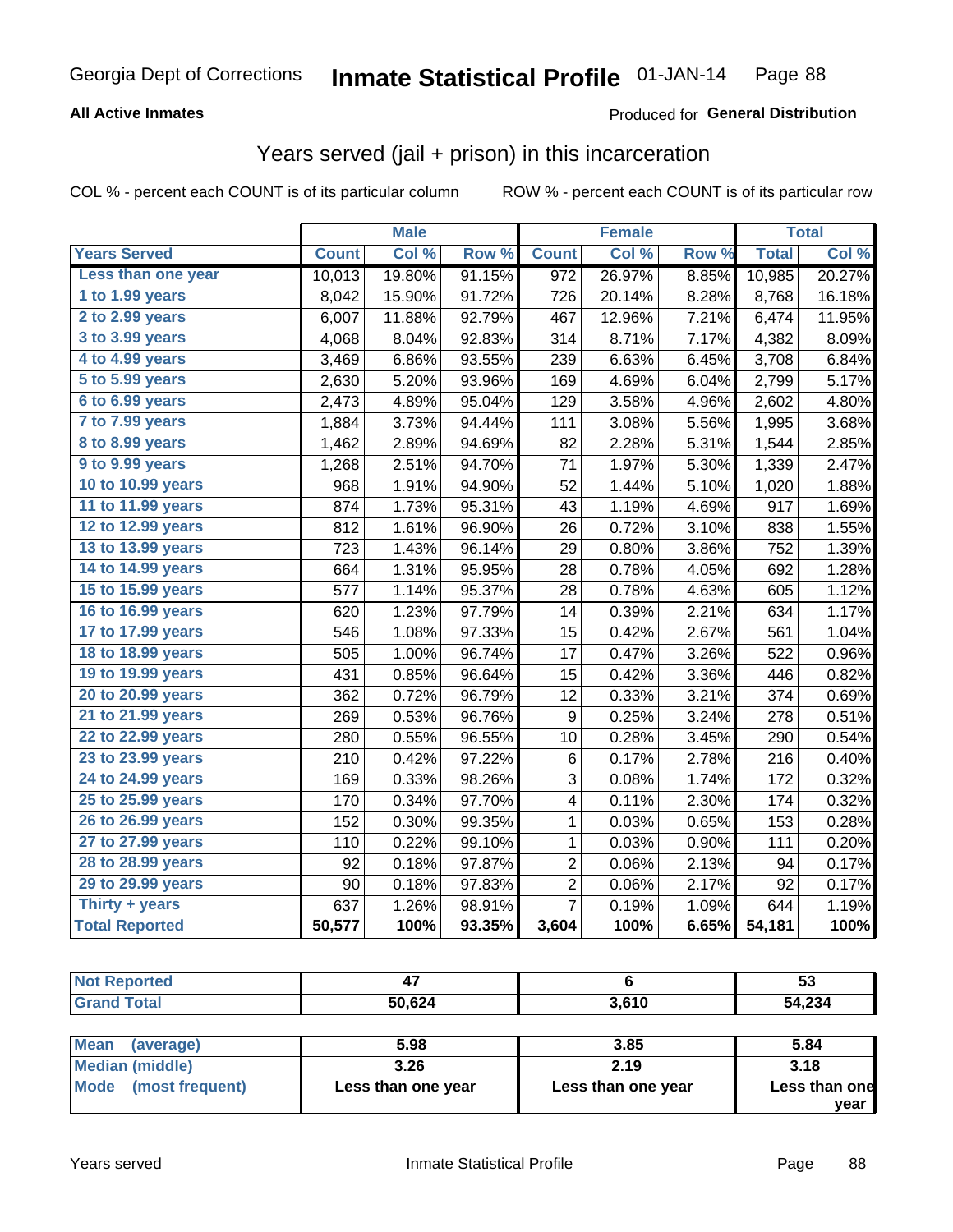#### **All Active Inmates**

Produced for **General Distribution**

#### Results of most recent HIV tests

|                         | <b>Male</b>  |        |         | <b>Female</b> |        |          | <b>Total</b> |        |
|-------------------------|--------------|--------|---------|---------------|--------|----------|--------------|--------|
| <b>HIV Test Results</b> | <b>Count</b> | Col %  | Row %I  | <b>Count</b>  | Col %  | Row %    | Total        | Col %  |
| <b>Positive</b>         | 774          | 1.61%  | 93.03%  | 58            | 1.68%  | $6.97\%$ | 832          | 1.62%  |
| <b>Negative</b>         | 47,269       | 98.38% | 93.31%  | 3,387         | 98.32% | 6.69%    | 50,656       | 98.38% |
| <b>Indeterminate</b>    | ີ            | 0.01%  | 100.00% |               |        |          |              | 0.01%  |
| <b>Total Reported</b>   | 48,046       | 100%   | 93.31%  | 3,445         | 100%   | 6.69%    | 51,491       | 100.0% |

| <b>Not Reported</b>     | 2,578  | 165   | 2,743  |
|-------------------------|--------|-------|--------|
| <b>Total</b><br>' Grand | 50,624 | 3,610 | 54,234 |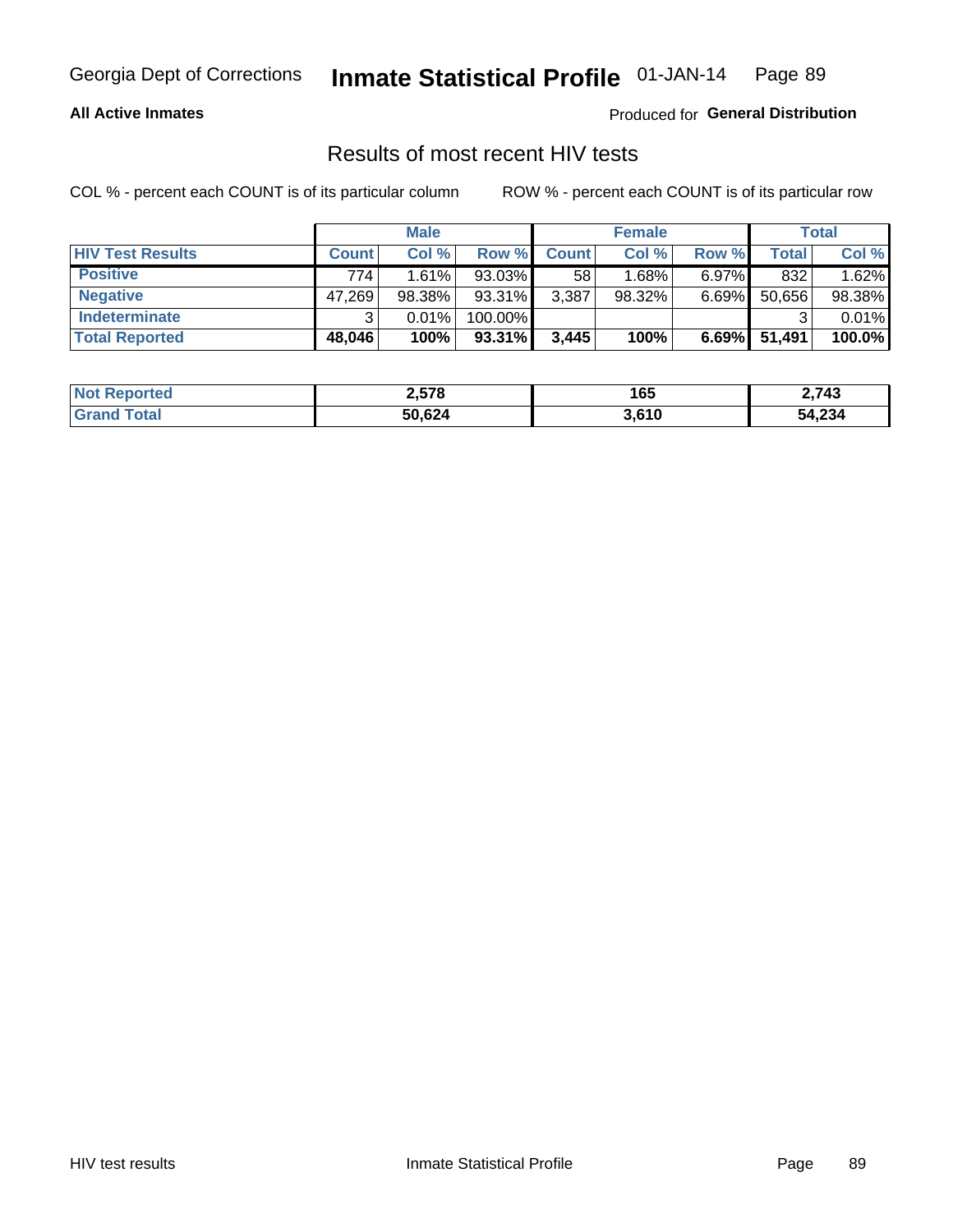#### **All Active Inmates**

#### Produced for **General Distribution**

#### Results of most recent tuberculosis test

|                                  | <b>Male</b>  |           |           | <b>Female</b> |           |          | Total  |          |
|----------------------------------|--------------|-----------|-----------|---------------|-----------|----------|--------|----------|
| <b>Tuberculosis Test Results</b> | <b>Count</b> | Col%      | Row %     | <b>Count</b>  | Col %     | Row %    | Total  | Col %    |
| <b>Positive on current test</b>  | 8.478        | $17.55\%$ | $97.58\%$ | 210           | $6.07\%$  | 2.42%    | 8,688  | 16.79%   |
| <b>Positive on previous test</b> | 32           | 0.07%     | 100.00%   |               |           |          | 32     | $0.06\%$ |
| <b>Negative</b>                  | 39.784       | 82.38%    | $92.45\%$ | 3,249         | $93.93\%$ | $7.55\%$ | 43,033 | 83.15%   |
| <b>Total Reported</b>            | 48,294       | 100%      | $93.32\%$ | 3.459         | 100%      | $6.68\%$ | 51,753 | 100%     |

| <b>Not Reported</b> | 2,330  | 151   | 2,481  |
|---------------------|--------|-------|--------|
| Total<br>'Grand     | 50,624 | 3,610 | 54,234 |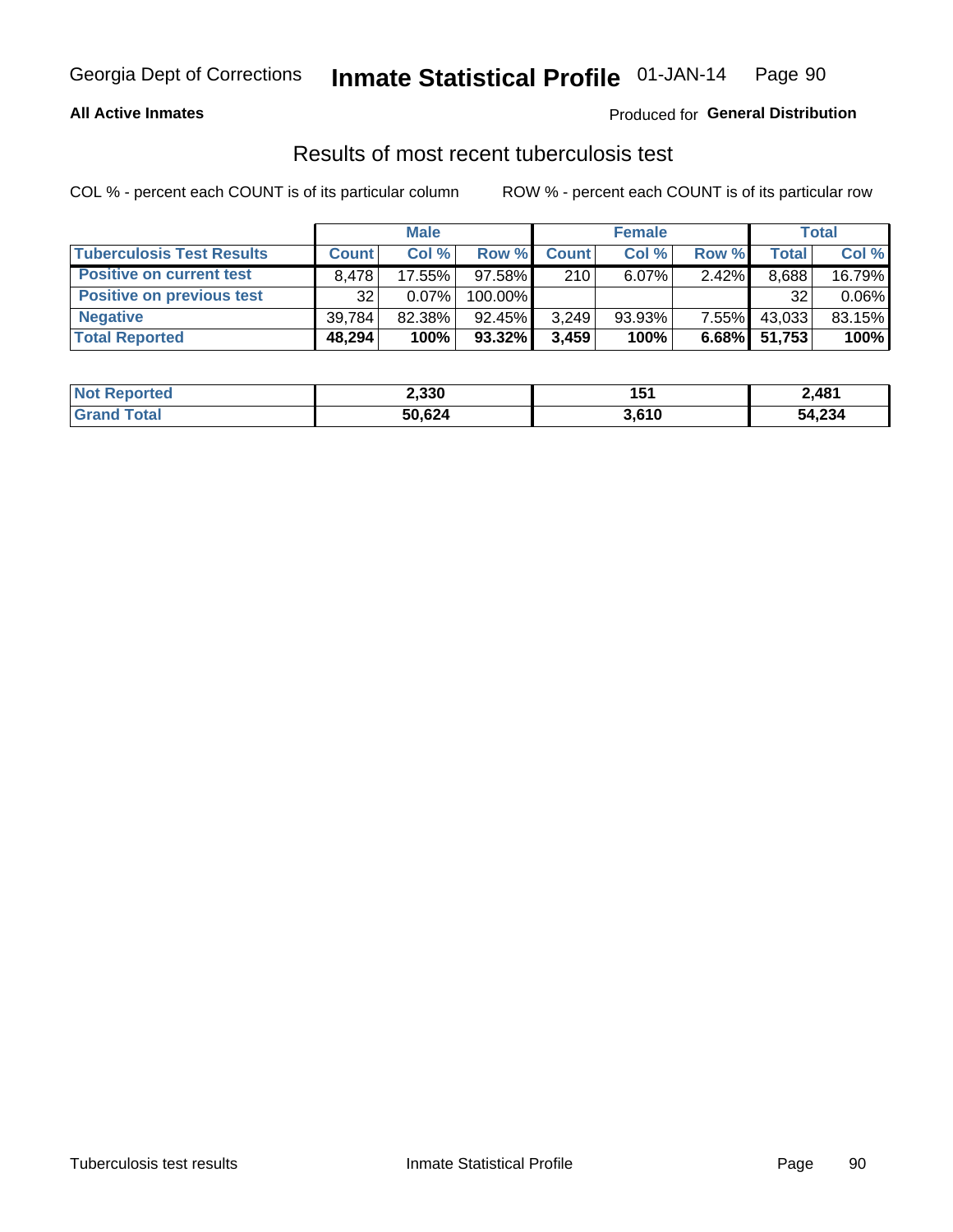#### **All Active Inmates**

Produced for **General Distribution**

#### Results of most recent syphilis test

|                                 | <b>Male</b>  |           |                 | <b>Female</b> |           |          | Total        |        |
|---------------------------------|--------------|-----------|-----------------|---------------|-----------|----------|--------------|--------|
| <b>Syphilis Test Results</b>    | <b>Count</b> | Col%      | Row %I          | <b>Count</b>  | Col %     | Row %    | Total I      | Col %  |
| <b>Positive on current test</b> | 324          | 1.43%     | 94.74%          | 18            | 1.84%     | $5.26\%$ | 342          | 1.44%  |
| <b>Negative</b>                 | 22,406       | $98.57\%$ | 95.90%          | 958           | $98.16\%$ | 4.10%    | 23,364       | 98.56% |
| <b>Total Reported</b>           | 22,730       | 100%      | 95.88% <b>I</b> | 976           | 100%      |          | 4.12% 23,706 | 100%   |

| <b>Not Reported</b> | 27,894 | 2,634 | 30,528 |
|---------------------|--------|-------|--------|
| <b>Grand Total</b>  | 50,624 | 3,610 | 54,234 |